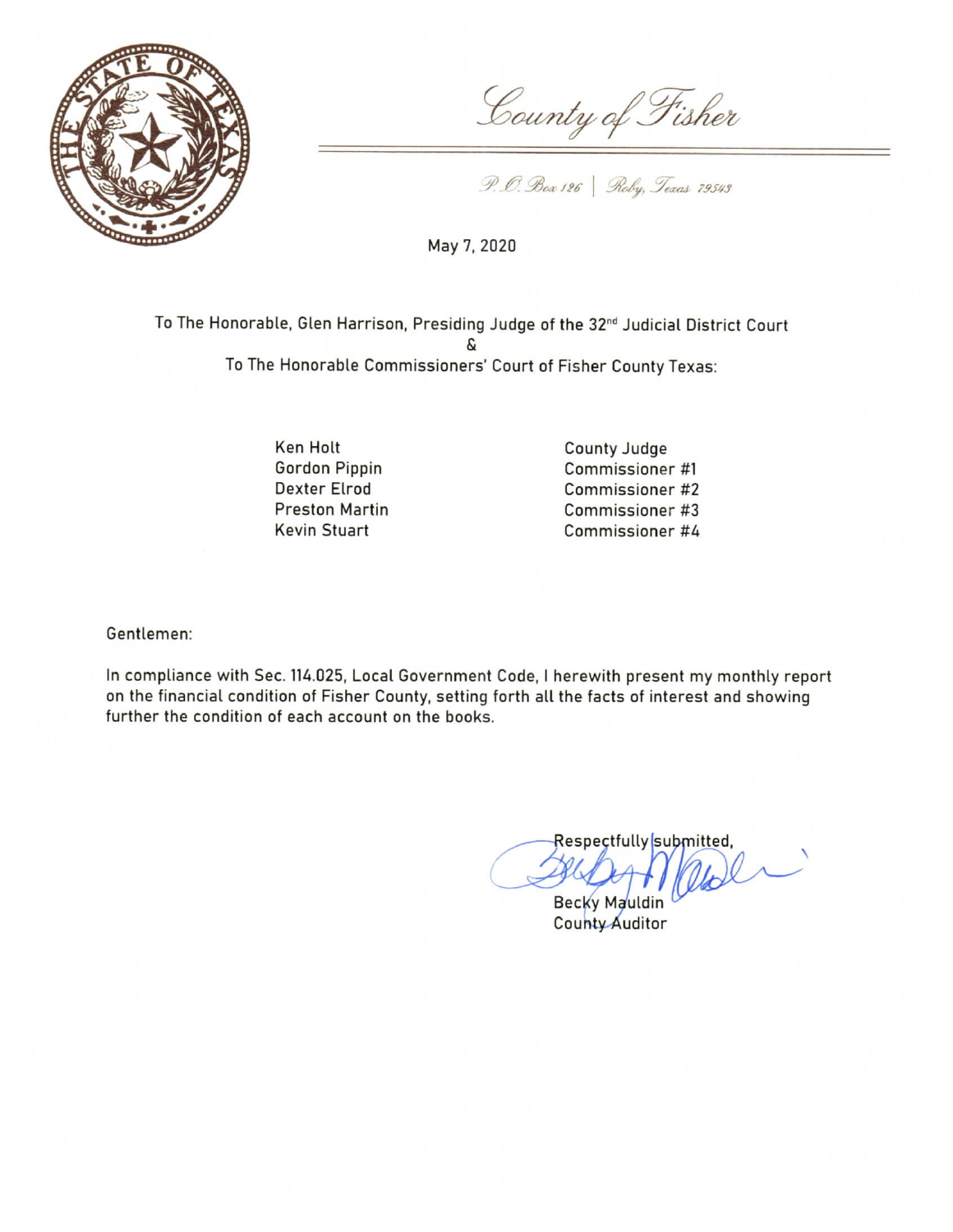

## FISHER COUNTY

## State of Financial Condition

## May 7, 2020

## COUNTY JUDGE

KEN HOLT

**COMMISSIONERS** 

- PRECINCT#1 GORDON PIPPIN
- PRECINCT#2 DEXTER ELROD
- PRECINCT#3 PRESTON MARTIN
- PRECINCT#4 KEVIN STUART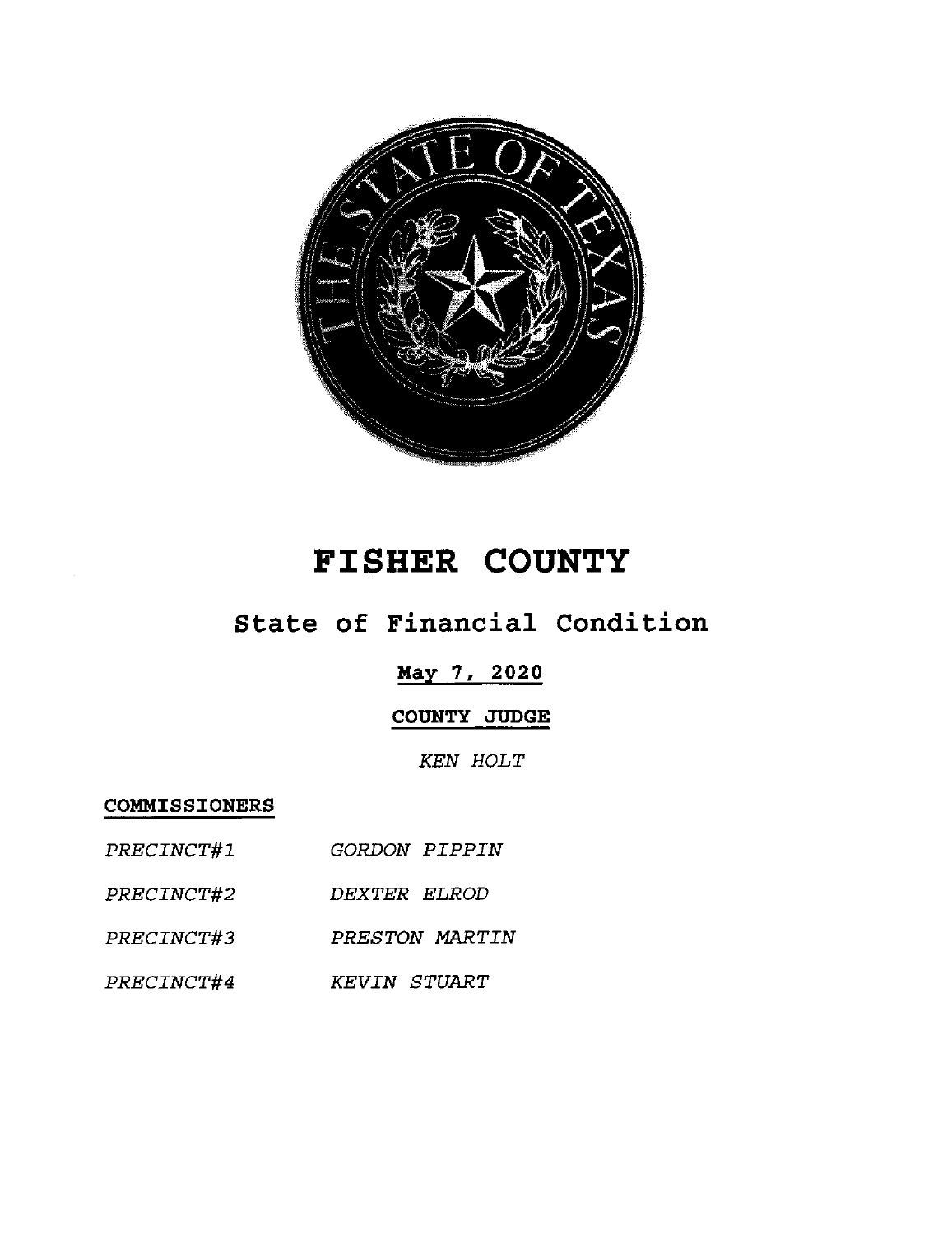|                     | ACCOUNT NO ACCOUNT-TITLE                           | ORIGINAL     | AMENDED<br>BUDGET-AMOUNT BUDGET-AMOUNT YEAR-TO-DATE | ENCUMBERED | ACTIVITY              | ACTIVITY<br>YEAR-TO-DATE MONTH-TO-DATE | <b>CURRENT USED</b><br>BALANCE PCT |                |
|---------------------|----------------------------------------------------|--------------|-----------------------------------------------------|------------|-----------------------|----------------------------------------|------------------------------------|----------------|
|                     | REPORTING FUND: 0010 GENERAL FUND                  |              |                                                     |            |                       |                                        | EFFECTIVE MONTH - 05               |                |
| 0100 CASH ACCOUNTS  |                                                    |              |                                                     |            |                       |                                        |                                    |                |
|                     |                                                    |              |                                                     |            |                       |                                        |                                    |                |
| $10 - 100 - 100$    | CFC: GENERAL FUND                                  |              |                                                     |            | 1,803,004.32          |                                        | 52, 261.67 - 3, 156, 463.25        |                |
| $10 - 100 - 130$    | MONEY MARKET CHECKING                              |              |                                                     |            | 1,365.48              | 0.00                                   | 231,860.99                         |                |
| $10 - 100 - 140$    | GRANT FUND CHECKING                                |              |                                                     |            | 0.00                  | 0.00                                   | 0.40                               |                |
| $10 - 100 - 150$    | DRUG FORFEITURE CHECKING                           |              |                                                     |            | 0.00                  | 0.00                                   | 0.00                               |                |
| $10 - 100 - 185$    | DUE FROM I&S FUND                                  |              |                                                     |            | 0.00                  | 0.00                                   | 158,971.44                         |                |
| $10 - 100 - 201$    | CERTIFICATE OF DEPOSIT - 1                         |              |                                                     |            | 1,357.50              | 0.00                                   | 156,045.59                         |                |
|                     |                                                    |              |                                                     |            |                       |                                        |                                    |                |
| 10-100-202          | CERTIFICATE OF DEPOSIT - 2                         |              |                                                     |            | 1,357.50              | 0.00                                   | 156,045.59                         |                |
| $10 - 100 - 203$    | CERTIFICATE OF DEPOSIT - 3                         |              |                                                     |            | 1,357.50              | 0.00                                   | 156,045.59                         |                |
| $10 - 100 - 204$    | CERTIFICATE OF DEPOSIT - 4                         |              |                                                     |            | 1,357.50              | 0.00                                   | 156,045.59                         |                |
| $10 - 100 - 205$    | CERTIFICATE OF DEPOSIT - 5                         |              |                                                     |            | 1,357.50              | 0.00                                   | 156,045.59                         |                |
| $10 - 100 - 206$    | CERTIFICATE OF DEPOSIT - 6                         |              |                                                     |            | 1,997.66              | 0.00                                   | 257,426.30                         |                |
| 10-100-211          | REIMBURSEMENT CLEARING                             |              |                                                     |            | 0.00                  | 0.00                                   | 4.00                               |                |
| $10 - 100 - 230$    | DISTRICT CLERK EFILE                               |              |                                                     |            | $4,089.66-$           | 15.00                                  | $4,303.31-$                        |                |
|                     |                                                    |              |                                                     |            |                       |                                        |                                    |                |
| $10 - 100 - 231$    | COUNTY CLERK EFILE                                 |              |                                                     |            | $5,103.57-$           | 44.00                                  | $3,504.24-$                        |                |
| $10 - 100 - 232$    | JP CREDIT CARD                                     |              |                                                     |            | $26, 118.28 -$        | 427.10                                 | 19,124.06-                         |                |
| 10-100-280          | DELINQUENT TAXES RECEIVABLE                        |              |                                                     |            | 0.00                  | 0.00                                   | 117,265.36                         |                |
|                     | 10-100-285 ALLOWANCE-UNCOLLETABLE TAXES            |              |                                                     |            | 0.00                  | 0.00                                   | $29, 314.33 -$                     |                |
| $10 - 100 - 290$    | DUE FROM APPRAISAL DISTRICT                        |              |                                                     |            | 0.00                  | 0.00                                   | 0.00                               |                |
|                     |                                                    |              |                                                     |            | ------------          | ---------                              |                                    |                |
|                     | CASH ACCOUNTS                                      |              |                                                     |            | 1,777,843.45          |                                        | 51, 775. 57 - 4, 645, 973. 75      |                |
|                     | 0300 GENERAL REVENUE ACCOUNTS                      |              |                                                     |            |                       |                                        |                                    |                |
|                     |                                                    |              |                                                     |            |                       | 0.00                                   |                                    |                |
|                     | 10-300-100 ADVALOREM TAXES                         | 2,418,322.00 | 2,418,322.00                                        |            | 2,999,119.22          |                                        | 580, 797. 22+ 124                  |                |
| $10 - 300 - 104$    | CORONAVIRUS REMBURSEMENTS                          | 0.00         | 0.00                                                |            | 0.00                  | 0.00                                   | 0.00                               |                |
| $10 - 300 - 105$    | DELINQUENT ADVALOREM TAXES                         | 0.00         | 0.00                                                |            | 0.00                  | 0.00                                   | 0.00                               |                |
| 10-300-106          | DC EFILE CLEARING ACCOUNT                          | 0.00         | 0.00                                                |            | 0.00                  | 0.00                                   | 0.00                               |                |
| $10 - 300 - 107$    | CC EFILE CLEARING ACCOUNT                          | 0.00         | 0.00                                                |            | 0.00                  | 0.00                                   | 0.00                               |                |
| $10 - 300 - 108$    | JP C-CARD CLEARING ACCOUNT                         | 0.00         | 0.00                                                |            | 0.00                  | 0.00                                   | 0.00                               |                |
| $10 - 300 - 109$    | CREDIT CARD INTEREST EARNED                        | 0.00         | 0.00                                                |            | 141.19                | 0.00                                   | $141.19+$                          |                |
|                     |                                                    |              |                                                     |            |                       |                                        |                                    |                |
| $10 - 300 - 149$    | APPRAISAL DIST EXCESS REFUND                       | 0.00         | 0.00                                                |            | 33,516.00             | 0.00                                   | 33,516.00+                         |                |
| $10 - 300 - 150$    | OTHER INCOME                                       | 800.00       | 800.00                                              |            | 73.57                 | 0.00                                   | 726.43                             | 09             |
| $10 - 300 - 151$    | TAX COLLECTOR ANNUAL SALES TAX COMM                | 7,200.00     | 7,200.00                                            |            | 6,539.75              | 0.00                                   | 660.25                             | 91             |
| $10 - 300 - 152$    | MISC REIMBURSEMENTS                                | 300.00       | 300.00                                              |            | 0.00                  | 0.00                                   | 300.00                             | 0 <sup>0</sup> |
| $10 - 300 - 153$    | DPS REIMBURSEMENTS/PHONE& INTERNET                 | 0.00         | 0.00                                                |            | 1,686.14              | 0.00                                   | $1,686.14+$                        |                |
| $10 - 300 - 155$    | DRUG FOR REIMBURSING GF JAIL ASSIST                | 0.00         | 0.00                                                |            | 0.00                  | 0.00                                   | 0.00                               |                |
|                     |                                                    |              |                                                     |            |                       |                                        |                                    |                |
| $10 - 300 - 156$    | DRUG FOR REIMBURSING FICA                          | 0.00         | 0.00                                                |            | 0.00                  | 0.00                                   | 0.00                               |                |
| $10 - 300 - 157$    | DRUG FOR REIMBURSING RETIREMENT                    | 0.00         | 0.00                                                |            | 0.00                  | 0.00                                   | 0.00                               |                |
| $10 - 300 - 180$    | INTEREST EARNED                                    | 28,000.00    | 28,000.00                                           |            | 16, 126. 32           | 0.00                                   | 11,873.68                          | 58             |
| $10 - 300 - 185$    | INSURANCE PROCEEDS                                 | 0.00         | 0.00                                                |            | 0.00                  | 0.00                                   | 0.00                               |                |
| $10 - 300 - 190$    | INTEREST EARNED CD'S                               | 10,400.00    | 10,400.00                                           |            | 8,785.16              | 0.00                                   | 1,614.84                           | 84             |
| $10 - 300 - 195$    | INSURANCE REMIBURSEMENTS                           | 0.00         | 0.00                                                |            | 1,036.00              | 0.00                                   | $1.036.00+$                        |                |
| $10 - 300 - 200$    | COUNTY RESTITUTION INCOME                          | 1,600.00     | 1,600.00                                            |            | 1,353.81              | 0.00                                   | 246.19                             | 85             |
|                     |                                                    |              |                                                     |            |                       |                                        |                                    |                |
| $10 - 300 - 202$    | DRUG PROG CCP - 10% COUNTY                         | 176.00       | 176.00                                              |            | 172.09                | 0.00                                   | 3.91                               | 98             |
| $10 - 300 - 204$    | OIL & GAS INCOME                                   | 700.00       | 700.00                                              |            | 302.46                | 0.00                                   | 397.54                             | 43             |
| $10 - 300 - 205$    | GAS PIPELINE INCOME                                | 0.00         | 0.00                                                |            | 4,500.00              | 0.00                                   | $4,500.00+$                        |                |
| $10 - 300 - 206$    | NSF INCOME                                         | 0.00         | 0.00                                                |            | 0.00                  | 0.00                                   | 0.00                               |                |
|                     | 10-300-212 HEALTHY COUNTY INCOME                   | 0.00         | 0.00                                                |            | 0.00                  | 0.00                                   | 0.00                               |                |
|                     | 10-300-214 COURT APPT ATTY - C & D CLERK           | 1,400.00     | 1,400.00                                            |            | 1,522.73              | 0.00                                   | 122.73+ 109                        |                |
| $10 - 300 - 216$    | JUROR REIMBURSEMENT                                | 0.00         | 0.00                                                |            | 408.00                | 0.00                                   | $408.00+$                          |                |
|                     |                                                    |              |                                                     |            |                       |                                        |                                    |                |
|                     | 10-300-218 TX-TF-IND DEFENSE GRANT 2019            | 7,000.00     | 7,000.00                                            |            | 0.00                  | 0.00                                   | 7,000.00 00                        |                |
|                     | 10-300-222 AD LITEM TAX SUIT T REES                | 0.00         | 0.00                                                |            | 54.42                 | 0.00                                   | $54.42+$                           |                |
|                     | 10-300-224 OUT OF COUNTY SHERIFF CITATIONS         | 0.00         | 0.00                                                |            | 0.00                  | 0.00                                   | 0.00                               |                |
|                     | 10-300-225 OUT OF COUNTY SHERIFF SERVICE           | 400.00       | 400.00                                              |            | 300.00                | 0.00                                   | 100.00                             | 75             |
|                     | 10-300-226 INSURANCE BUILDING REPAIRS              | 400.00       | 400.00                                              |            | 0.00                  | 0.00                                   | 400.00                             | 00             |
|                     | 10-300-228 UNCLAIMED PROPERTY REFUND               | 0.00         | 0.00                                                |            | 0.00                  | 0.00                                   | 0.00                               |                |
|                     |                                                    |              |                                                     |            |                       |                                        |                                    |                |
|                     | 10-300-229 VOL FIRE DEPT REIMBURSEMENTS            | 0.00         | 0.00                                                |            | 0.00                  | 0.00                                   | 0.00                               |                |
|                     | 10-300-230 TOBACCO SETTLEMENT INCOME               | 50.00        | 50.00                                               |            | 43.03                 | 0.00                                   | 6.97                               | 86             |
|                     | 10-300-231 FISHER COUNTY SHERIFF'S POSSE           | 1.00         | 1.00                                                |            | 1.00                  | 0.00                                   | 0.00 100                           |                |
|                     | 10-300-232 WIND FARM TAX ABATEMENTS                | 0.00         | 0.00                                                |            | 0.00                  | 0.00                                   | 0.00                               |                |
|                     | 10-300-234 SHERIFF - DRUG FORF REIMBURSEMENT       | 0.00         | 0.00                                                |            | 0.00                  | 0.00                                   | 0.00                               |                |
|                     |                                                    |              |                                                     |            |                       |                                        |                                    |                |
|                     | 10-300-236 SHERIFF - MISC INCOME                   | 14,500.00    | 14,500.00                                           |            | 15,140.61             | 0.00                                   | 640.61+ 104                        |                |
|                     | 10-300-237 SHERIFF BODY ARMOR GRANT                | 0.00         | 0.00                                                |            | 0.00                  | 0.00                                   | 0.00                               |                |
|                     | 10-300-239 SB1849 PRISONER SAFETY FUND GRANT       | 0.00         | 0.00                                                |            | 0.00                  | 0.00                                   | 0.00                               |                |
|                     | 10-300-241 SHERIFF SALE INCOME                     | 0.00         | 0.00                                                |            | 938.30                | 0.00                                   | 938.30+                            |                |
|                     | 10-300-242 NEW AG BARN 2020                        | 0.00         | 0.00                                                |            | 50,010.00             | 0.00                                   | $50,010.00+$                       |                |
|                     | 10-300-713 BUILDING RENT                           | 10.00        | 10.00                                               |            | 0.00                  | 0.00                                   | 10.00 00                           |                |
|                     |                                                    |              | -------------                                       |            | --------------        | -----------                            |                                    |                |
|                     | GENERAL REVENUE ACCOUNTS 2,491,259.00 2,491,259.00 |              |                                                     |            | $0.00$ $3,141,769.80$ | 0.00                                   | 650, 510.80+ 126                   |                |
| 0310 FEES OF OFFICE |                                                    |              |                                                     |            |                       |                                        |                                    |                |
|                     | 10-310-400 FEES - COUNTY JUDGE                     | 200.00       | 200.00                                              |            | 42.00                 | 0.00                                   | 158.00                             | -21            |
|                     |                                                    |              |                                                     |            |                       |                                        |                                    |                |
|                     | 10-310-410 FEES - COUNTY CLERK                     | 63,000.00    | 63,000.00                                           |            | 51,805.33             | 865.20                                 | 11,194.67                          | 82             |

10-310-420 FEES - COUNTY & DISTRICT COURT 1,000.00 1,000.00 315.00 0.00 685.00 32

05-07-2020\*\*BUDGET ANALYSIS USAGE REPORT \*\* ASSET, INCOME, & EXPENSE ACCOUNTS PAGE 1<br>TIME:11:13 AM - EFFECTIVE MONTH:05

 $TIME: 11:13 AM - EFFECTIVE MOMTH:05$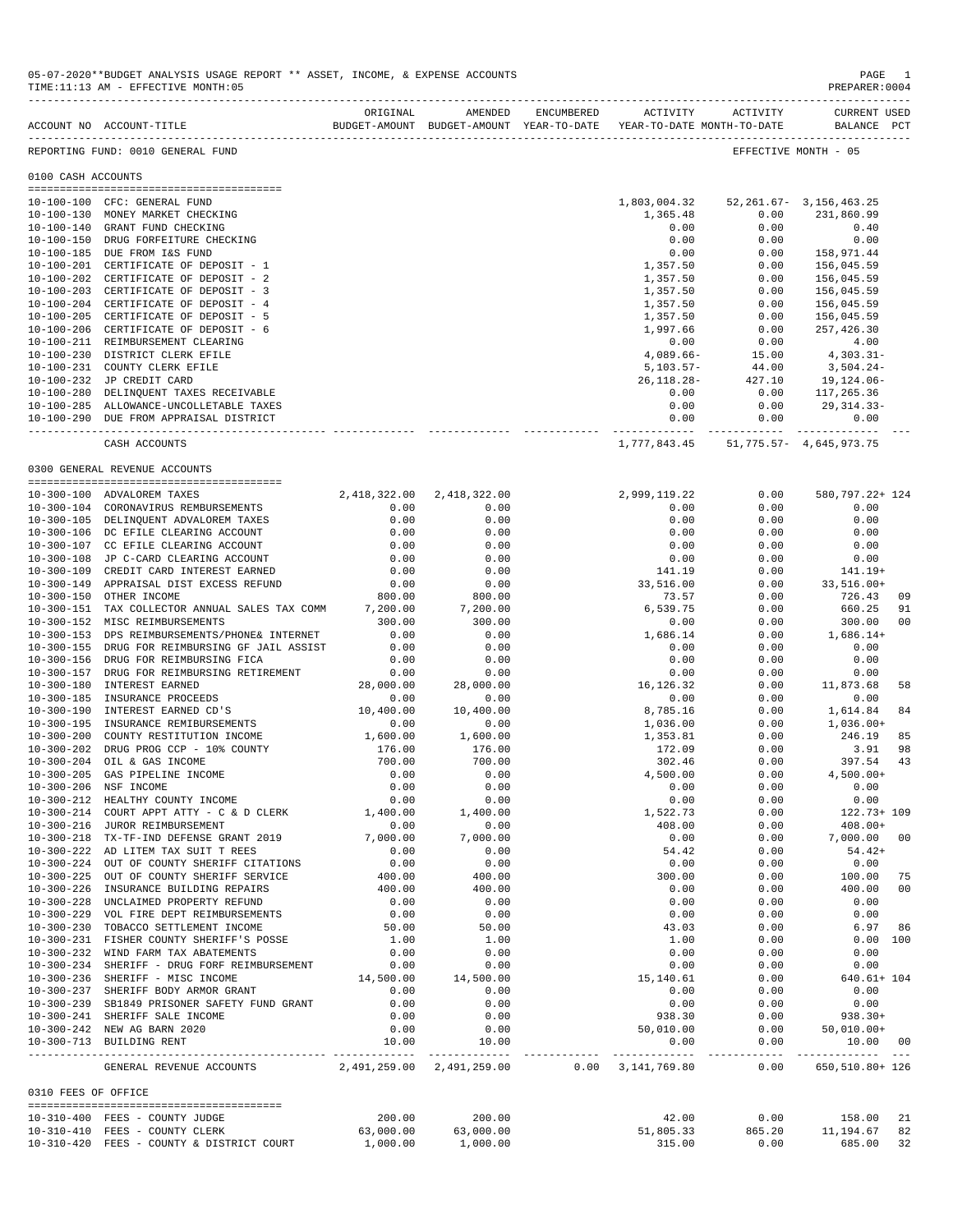|                     | 05-07-2020**BUDGET ANALYSIS USAGE REPORT ** ASSET, INCOME, & EXPENSE ACCOUNTS<br>TIME: 11:13 AM - EFFECTIVE MONTH: 05 |                             |                                                     |                      |                        |                                                                     | PREPARER: 0004                              |
|---------------------|-----------------------------------------------------------------------------------------------------------------------|-----------------------------|-----------------------------------------------------|----------------------|------------------------|---------------------------------------------------------------------|---------------------------------------------|
|                     | ACCOUNT NO ACCOUNT-TITLE                                                                                              | ORIGINAL                    | AMENDED<br>BUDGET-AMOUNT BUDGET-AMOUNT YEAR-TO-DATE | ENCUMBERED           | ACTIVITY               | ACTIVITY<br>YEAR-TO-DATE MONTH-TO-DATE                              | CURRENT USED<br>BALANCE PCT                 |
|                     | REPORTING FUND: 0010 GENERAL FUND                                                                                     |                             |                                                     |                      |                        |                                                                     | EFFECTIVE MONTH - 05                        |
|                     | 10-310-425 FEES - DISTRICT CLERK                                                                                      | 10,000.00                   | 10,000.00                                           |                      | 7,831.07               | 15.00                                                               | 2,168.93 78                                 |
|                     | 10-310-426 FEES - DIST CLERK TAX RESEARCH                                                                             |                             | 700.00                                              |                      | 350.00                 | 0.00                                                                | 350.00<br>50                                |
|                     | 10-310-427 REPAYMENT OF REWARD FINE                                                                                   | 700.00<br>0.00              | 0.00                                                |                      | 0.00                   | 0.00                                                                | 0.00                                        |
|                     | 10-310-430 FEES - JP #1                                                                                               | 45,000.00                   | 45,000.00                                           |                      | 29,154.79              | 427.10                                                              | 15,845.21<br>65                             |
|                     | 10-310-432 FEES - JP ATTY DELINQUENT COL                                                                              | 400.00                      | 400.00                                              |                      | 261.90                 | 0.00                                                                | 138.10<br>65                                |
|                     | 10-310-433 FEES - JP WRIT OF POSSESS                                                                                  |                             |                                                     |                      | 0.00                   | 0.00                                                                | $300.00 -$                                  |
|                     | 10-310-440 FEES - COUNTY ATTORNEY                                                                                     | 450.00                      | 450.00<br>8,500.00                                  |                      | 512.41                 | 0.00                                                                | $62.41 + 114$                               |
|                     | 10-310-445 FEES - TAX COLLECTOR                                                                                       | 8,500.00<br>2,500.00        |                                                     |                      | 5,051.65               | 0.00                                                                | 3,448.35<br>- 59<br>1,310.62                |
|                     | 10-310-447 FEES - TITLE<br>10-310-448 FEES - LIQUOR LICENSE                                                           | 200.00                      | 2,500.00<br>200.00                                  |                      | 1,189.38<br>454.00     | 0.00<br>0.00                                                        | 48<br>254.00+ 227                           |
|                     | 10-310-450 FEES - FAMILY PROTECTION                                                                                   | 0.00                        | 0.00                                                |                      | 0.00                   | 0.00                                                                | 0.00                                        |
|                     | 10-310-451 FEES - CHILD CARE                                                                                          | 0.00                        | 0.00                                                |                      | 0.00                   | 0.00                                                                | 0.00                                        |
|                     | 10-310-455 FEES - SHERIFF                                                                                             | 8,000.00                    | 8,000.00                                            |                      | 2,570.52               |                                                                     | 5,429.48 32                                 |
|                     | 10-310-465 FEES - COUNTY COURT AT LAW JUDGE                                                                           | 0.00<br>-----------         | 0.00                                                |                      | 0.00                   | $\begin{array}{c} 0\ .\ 00 \\ 0\ .\ 00 \end{array}$<br>------------ | 0.00<br>.                                   |
|                     | FEES OF OFFICE                                                                                                        | 139,950.00                  | 139,950.00                                          | 0.00                 |                        | 99,538.05 1,307.30                                                  | 40.711.95 71                                |
|                     | 0320 STATE SUPPLEMENTS                                                                                                |                             |                                                     |                      |                        |                                                                     |                                             |
|                     | 10-320-405 SUPPLEMENT - COUNTY JUDGE                                                                                  | 25,200.00                   | 25,200.00                                           |                      | 15,287.15              | 0.00                                                                | 9,912.85<br>61                              |
|                     | 10-320-420 SUPPLEMENT - COUNTY ATTORNEY                                                                               | 23, 333.00                  | 23,333.00                                           |                      | 0.00                   | 0.00                                                                | 23,333.00<br>00                             |
|                     | STATE SUPPLEMENTS                                                                                                     | 48,533.00                   | 48,533.00                                           | 0.00                 | 15,287.15              | 0.00                                                                | 33,245.85<br>31                             |
| 0400 COUNTY JUDGE   |                                                                                                                       |                             |                                                     |                      |                        |                                                                     |                                             |
|                     |                                                                                                                       |                             |                                                     |                      |                        |                                                                     |                                             |
|                     | 10-400-100 SALARY - COUNTY JUDGE                                                                                      | 41,007.00                   | 41,007.00                                           | 0.00                 | 25, 234.56             | 1,577.16                                                            | 15,772.44<br>62                             |
|                     | 10-400-105 COUNTY JUDGE - STATE SUPPLEMENT<br>10-400-110 SALARY - ADMINISTRATIVE ASSISTANT                            | 25,200.00<br>24,888.00      | 25,200.00<br>24,888.00                              | 0.00<br>0.00         | 15,507.68<br>15,315.52 | 969.23<br>957.22                                                    | 9,692.32<br>62<br>9,572.48<br>62            |
|                     | 10-400-115 LONGEVITY PAY                                                                                              | 600.00                      | 600.00                                              | 0.00                 | 0.00                   | 0.00                                                                | 600.00<br>00                                |
|                     | 10-400-200 FICA EXPENSE                                                                                               | 6,969.00                    | 6,969.00                                            | 0.00                 | 4,261.92               | 266.37                                                              | 2,707.08<br>61                              |
|                     | 10-400-205 RETIREMENT                                                                                                 | 7,498.00                    | 7,498.00                                            | 0.00                 | 4,635.38               | 290.77                                                              | 2,862.62<br>62                              |
|                     | 10-400-205 RETIREMENT<br>10-400-210 MEDICAL INSURANCE<br>10-400-300 TRAVEL & SCHOOL                                   | 20,246.00                   | 20,246.00                                           | 0.00                 | 12,882.24              | 805.14                                                              | 7,363.76<br>64                              |
|                     |                                                                                                                       | 3,000.00                    | 3,000.00                                            | 1,930.56             | 580.68                 | 0.00                                                                | 488.76<br>84                                |
| 10-400-305 SUPPLIES |                                                                                                                       | 2,000.00                    | 2,000.00                                            | 150.00               | 381.96                 | 0.00                                                                | 1,468.04<br>27                              |
|                     | 10-400-310 COMMUNICATIONS                                                                                             | 700.00                      | 700.00                                              | 0.00                 | 355.08                 | 0.00                                                                | 344.92<br>51                                |
|                     | 10-400-315 BONDS & NOTARY                                                                                             | 1,420.00                    | 1,420.00                                            | 0.00                 | 100.00                 | 0.00                                                                | 1,320.00<br>07                              |
|                     | 10-400-320 COMPUTER REPAIRS & MAINTENANCE                                                                             | 200.00                      | 200.00                                              | 0.00                 | 0.00                   | 0.00                                                                | 200.00<br>00                                |
|                     | 10-400-325 SCHOOL & DUES<br>10-400-333 LAST YEARS BILLS                                                               | 475.00<br>0.00              | 475.00<br>0.00                                      | 0.00<br>0.00         | 110.00<br>1,077.80     | 0.00<br>0.00                                                        | 365.00<br>23<br>1,077.80-                   |
|                     | COUNTY JUDGE                                                                                                          | -------------<br>134,203.00 | -----------<br>134,203.00                           | 2,080.56             | 80,442.82              | 4,865.89                                                            | 51,679.62<br>61                             |
| 0410 COUNTY CLERK   |                                                                                                                       |                             |                                                     |                      |                        |                                                                     |                                             |
|                     |                                                                                                                       | 39,007.00                   | 39,007.00                                           | 0.00                 |                        |                                                                     | 24,003.84 1,500.24 15,003.16 62             |
|                     | $10-410-100$ SALARY - COUNTY CLERK<br>$10-410-105$ JONGEVIEW DAY<br>10-410-105 LONGEVITY PAY                          |                             | 3,000.00 3,000.00                                   |                      |                        |                                                                     | $0.00$ $0.00$ $0.00$ $0.00$ $3,000.00$ $00$ |
|                     | 10-410-110 SALARY - ADMINISTRATIVE ASSISTANT                                                                          | 24,888.00                   | 24,888.00                                           | 0.00                 | 14,837.10              | 957.22                                                              | 10,050.90<br>60                             |
|                     | 10-410-115 PHONE ALLOWANCE                                                                                            | 360.00                      | 360.00                                              | 0.00                 | 221.44                 | 13.84                                                               | 138.56<br>62                                |
|                     | 10-410-200 FICA EXPENSE                                                                                               | 4,986.00                    | 4,986.00                                            | 0.00                 | 2,968.57               | 187.14                                                              | 2,017.43<br>60                              |
|                     | 10-410-205 RETIREMENT                                                                                                 | 5,364.00                    | 5,364.00                                            | 0.00                 | 3,229.83               | 205.09                                                              | 2,134.17<br>60                              |
|                     | 10-410-210 MEDICAL INSURANCE                                                                                          | 20,246.00                   | 20,246.00                                           | 0.00                 | 10,843.65              | 402.57                                                              | 9,402.35<br>54                              |
|                     | 10-410-300 TRAVEL & SCHOOL                                                                                            | 3,000.00                    | 3,000.00                                            | 0.00                 | 2,272.07               | 0.00                                                                | 727.93<br>76                                |
| $10 - 410 - 305$    | SUPPLIES                                                                                                              | 3,000.00                    | 3,000.00                                            | 0.00                 | 2,340.01               | 0.00                                                                | 659.99<br>78                                |
|                     | 10-410-310 COMMUNICATONS                                                                                              | 1,210.00                    | 1,210.00<br>400.00                                  | 0.00                 | 597.84                 | 0.00                                                                | 612.16<br>49<br>300.00                      |
| 10-410-315 BONDS    | 10-410-320 COPY MACHINE                                                                                               | 400.00<br>3,000.00          | 3,000.00                                            | 100.00<br>0.00       | 0.00<br>1,571.81       | 0.00<br>0.00                                                        | 25<br>1,428.19<br>52                        |
|                     | 10-410-325 ELECTION SCHOOL                                                                                            | 1,500.00                    | 1,500.00                                            | 0.00                 | 0.00                   | 0.00                                                                | 1,500.00<br>00                              |
|                     | 10-410-330 SOFTWARE MAINTENANCE                                                                                       | 9,100.00                    | 9,100.00                                            | 845.00               | 5,915.00               | 0.00                                                                | 2,340.00<br>74                              |
|                     | 10-410-335 SUPPL GUAR FUND EXPENSE                                                                                    | 0.00                        | 0.00                                                | 0.00                 | 0.00                   | 0.00                                                                | 0.00                                        |
|                     | 10-410-340 RESTITUTION EXPENSE                                                                                        | 0.00                        | 0.00<br>-------------                               | 0.00<br>------------ | 0.00                   | 0.00<br>-------------- -------------                                | 0.00<br>-------------                       |
|                     | COUNTY CLERK                                                                                                          | 119,061.00                  | 119,061.00                                          | 945.00               | 68,801.16              | 3,266.10                                                            | 49, 314.84<br>59                            |
| 0420 DISTRICT CLERK |                                                                                                                       |                             |                                                     |                      |                        |                                                                     |                                             |
|                     |                                                                                                                       |                             |                                                     |                      |                        |                                                                     |                                             |
|                     | 10-420-100 SALARY - DISTRICT CLERK                                                                                    | 39,005.00<br>10,000.00      | 39,005.00                                           | 0.00<br>0.00         | 24,003.84              | 1,500.24                                                            | 15,001.16<br>62                             |
|                     | 10-420-120 SALARY - ADMINISTRATIVE ASSISTANT<br>10-420-200 FICA EXPENSE                                               | 3,749.00                    | 10,000.00<br>3,749.00                               | 0.00                 | 5,911.00<br>2,219.54   | 422.50<br>142.47                                                    | 4,089.00<br>59<br>1,529.46<br>59            |
|                     | 10-420-205 RETIREMENT                                                                                                 | 4,034.00                    | 4,034.00                                            | 0.00                 | 2,463.26               | 159.57                                                              | 1,570.74<br>61                              |
|                     | 10-420-210 MEDICAL INSURANCE                                                                                          | 10,123.00                   | 10,123.00                                           | 0.00                 | 6,441.12               | 402.57                                                              | 3,681.88<br>64                              |
|                     | 10-420-300 TRAVEL/SCHOOL/TUITION/DUES                                                                                 | 3,000.00                    | 3,000.00                                            | 648.61               | 959.61                 | 0.00                                                                | 1,391.78<br>54                              |
| 10-420-305 SUPPLIES |                                                                                                                       | 2,000.00                    | 2,000.00                                            | 0.00                 | 1,103.91               | 0.00                                                                | 896.09<br>55                                |
| $10 - 420 - 310$    | COMMUNICATIONS                                                                                                        | 0.00                        | 0.00                                                | 0.00                 | 0.00                   | 0.00                                                                | 0.00                                        |
| 10-420-315 BONDS    |                                                                                                                       | 250.00                      | 250.00                                              | 0.00                 | 119.00                 | 0.00                                                                | 131.00<br>48                                |
| $10 - 420 - 320$    | COMPUTER REPAIRS & MAINTENANCE                                                                                        | 3,960.00                    | 3,960.00                                            | 330.00               | 1,980.00               | 0.00                                                                | 1,650.00<br>58                              |
|                     | 10-420-333 LAST YEARS BILLS                                                                                           | 0.00                        | 0.00                                                | 0.00                 | 134.35                 | 0.00                                                                | $134.35-$                                   |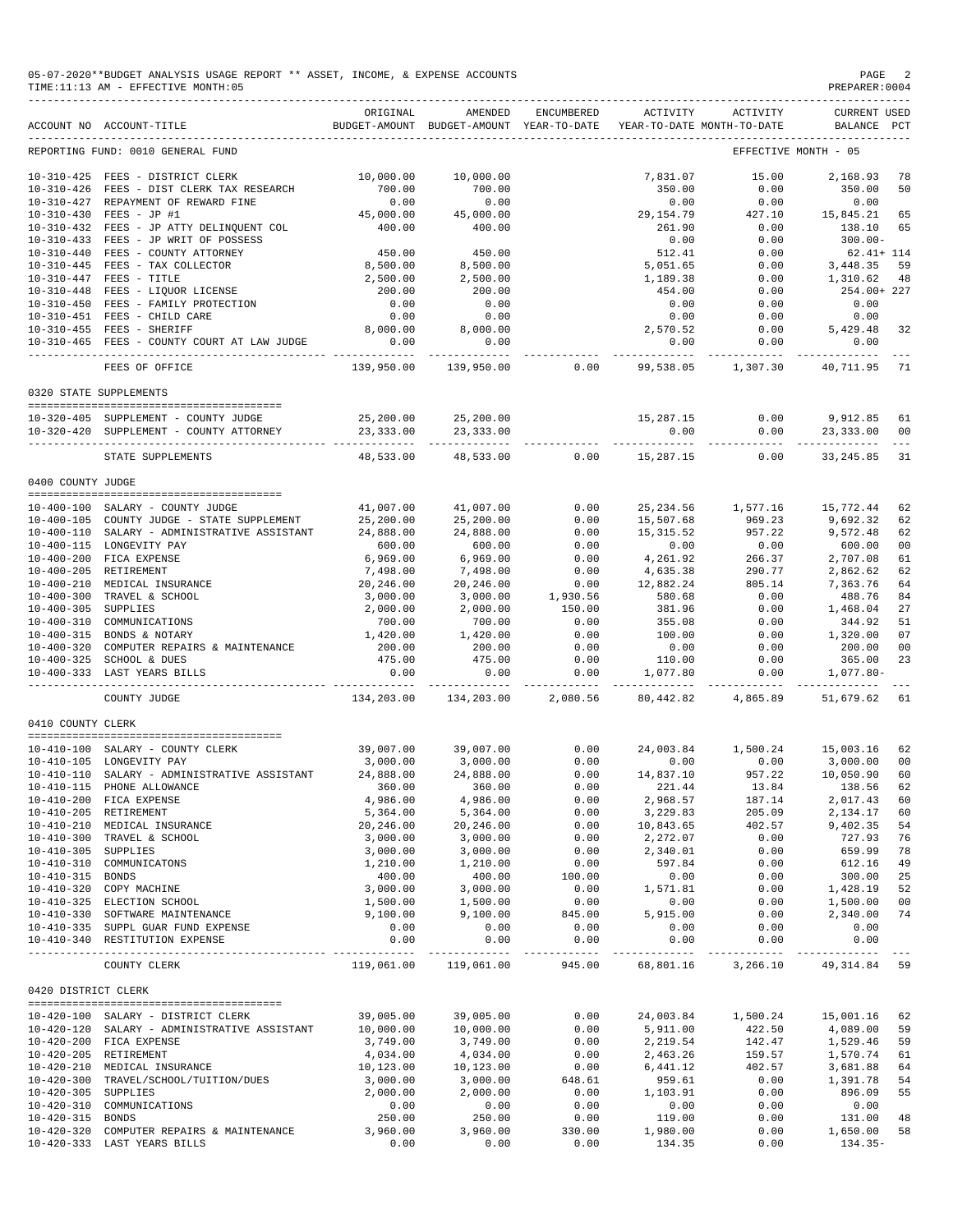|                      | 05-07-2020**BUDGET ANALYSIS USAGE REPORT ** ASSET, INCOME, & EXPENSE ACCOUNTS<br>TIME:11:13 AM - EFFECTIVE MONTH:05 |                            |                             |                          |                           |                                                                                          | PAGE<br>PREPARER: 0004             | -3                   |
|----------------------|---------------------------------------------------------------------------------------------------------------------|----------------------------|-----------------------------|--------------------------|---------------------------|------------------------------------------------------------------------------------------|------------------------------------|----------------------|
|                      | ACCOUNT NO ACCOUNT-TITLE                                                                                            | ORIGINAL                   | AMENDED                     | ENCUMBERED               |                           | ACTIVITY ACTIVITY<br>BUDGET-AMOUNT BUDGET-AMOUNT YEAR-TO-DATE YEAR-TO-DATE MONTH-TO-DATE | <b>CURRENT USED</b><br>BALANCE PCT |                      |
|                      | REPORTING FUND: 0010 GENERAL FUND                                                                                   |                            |                             |                          |                           | EFFECTIVE MONTH - 05                                                                     |                                    |                      |
|                      | 10-420-345 TAX RESEARCH FEE                                                                                         | 0.00                       | 0.00                        |                          | 750.00                    | 0.00                                                                                     | $750.00+$                          |                      |
|                      | DISTRICT CLERK                                                                                                      | 76,121.00-                 | $- - - - -$<br>76,121.00-   | 978.61                   | 46,085.63                 | 2,627.35                                                                                 | $30,556.76+62$                     |                      |
|                      | 0430 JUSTICE OF THE PEACE #1                                                                                        |                            |                             |                          |                           |                                                                                          |                                    |                      |
|                      |                                                                                                                     |                            |                             |                          |                           |                                                                                          |                                    |                      |
|                      | 10-430-100 SALARY - JUSTICE OF THE PEACE #1                                                                         | 39,005.00                  | 39,005.00                   | 0.00                     | 24,003.84                 | 1,500.24                                                                                 | 15,001.16                          | 62                   |
|                      | 10-430-105 LONGEVITY PAY<br>10-430-110 SALARY - ADMINISTRATIVE ASSISTANT                                            | 0.00<br>24,888.00          | 0.00<br>24,888.00           | 0.00<br>0.00             | 0.00<br>15,002.40         | 0.00<br>957.22                                                                           | 0.00<br>9,885.60                   | 60                   |
|                      | 10-430-200 FICA EXPENSE                                                                                             | 4,986.00                   | 4,986.00                    | 0.00                     | 2,953.59                  | 185.80                                                                                   | 2,032.41                           | 59                   |
|                      | 10-430-205 RETIREMENT                                                                                               | 5,364.00                   | 5,364.00                    | 0.00                     | 3,225.53                  | 203.95                                                                                   | 2,138.47                           | 60                   |
|                      | 10-430-210 MEDICAL INSURANCE                                                                                        | 20,246.00                  | 20,246.00                   | 0.00                     | 10,869.39                 | 805.14                                                                                   | 9,376.61                           | 54                   |
|                      | 10-430-300 TRAVEL/SCHOOL/TUITION/DUES                                                                               | 3,000.00                   | 3,000.00                    | 0.00                     | 695.00                    | 0.00                                                                                     | 2,305.00                           | 23                   |
| 10-430-305 SUPPLIES  |                                                                                                                     | 2,000.00                   | 2,000.00                    | 22.22                    | 559.72                    | 0.00                                                                                     | 1,418.06                           | 29                   |
|                      | 10-430-310 COMMUNICATIONS                                                                                           | 0.00                       | 0.00                        | 0.00                     | 0.00                      | 0.00                                                                                     | 0.00                               |                      |
| 10-430-315 BONDS     |                                                                                                                     | 200.00<br>4,000.00         | 200.00                      | 0.00                     | 0.00                      | 0.00                                                                                     | 200.00                             | 0 <sup>0</sup>       |
|                      | 10-430-320 VIDEO MAGISTRATE OR LAW BOOKS<br>10-430-330 COMPUTER REPAIRS & MAINTENCE                                 | 5,100.00                   | 4,000.00<br>5,100.00        | 0.00<br>250.00           | 0.00<br>1,750.00          | 0.00<br>0.00                                                                             | 4,000.00<br>3,100.00               | 00<br>39             |
|                      | 10-430-333 LAST YEARS BILLS                                                                                         | 0.00                       | 0.00                        | 1,500.00                 | 237.81                    | 0.00                                                                                     | 1,737.81-                          |                      |
|                      | 10-430-350 OUT OF COUNTY SHERIFF CITATIONS                                                                          | 200.00                     | 200.00                      | 0.00                     | 0.00                      | 0.00                                                                                     | 200.00                             | 0 <sub>0</sub>       |
|                      | 10-430-355 PERMANENT RECORDS BINDERS                                                                                | 0.00                       | 0.00                        | 0.00                     | 0.00                      | 0.00                                                                                     | 0.00                               |                      |
|                      | 10-430-360 JUVENILE TRUANCY REINBURSE EXPENSE                                                                       | 0.00                       | 0.00                        | 0.00                     | 0.00                      | 0.00                                                                                     | 0.00                               |                      |
|                      | JUSTICE OF THE PEACE #1                                                                                             | ------------<br>108,989.00 | -------------<br>108,989.00 | ____________<br>1,772.22 | ------------<br>59,297.28 | . <u>.</u> .<br>3,652.35                                                                 | -------------<br>47,919.50         | 56                   |
|                      | 0450 DISTRICT ATTORNEY                                                                                              |                            |                             |                          |                           |                                                                                          |                                    |                      |
|                      |                                                                                                                     |                            |                             |                          |                           |                                                                                          |                                    |                      |
|                      | 10-450-105 D.A. - STATE SUPPLEMENT                                                                                  | 2,628.00                   | 2,628.00                    | 0.00                     |                           | 1,616.64 101.04                                                                          | 1,011.36                           | 62                   |
|                      | 10-450-110 SALARY - ASSISTANT D.A.                                                                                  | 7,602.00                   | 7,602.00                    | 0.00                     | 4,385.25                  | 292.35                                                                                   | 3,216.75                           | 58                   |
|                      | 10-450-130 SALARY - D.A. SECRETARY                                                                                  | 6,066.00                   | 6,066.00                    | 0.00                     | 3,732.48                  | 233.28                                                                                   | 2,333.52                           | 62                   |
|                      | 10-450-132 SALARY - ASST D.A. SECRETARY<br>10-450-134 SALARY - D.A. INVESTIGATOR                                    | 6,066.00<br>7,264.00       | 6,066.00<br>7,264.00        | 0.00<br>0.00             | 3,732.48<br>4,470.08      | 233.28<br>279.38                                                                         | 2,333.52<br>2,793.92               | 62<br>62             |
|                      | 10-450-200 FICA EXPENSE                                                                                             | 2,267.00                   | 2,267.00                    | 0.00                     | 1,372.03                  | 87.15                                                                                    | 894.97                             | 61                   |
|                      | 10-450-205 RETIREMENT                                                                                               | 2,438.00                   | 2,438.00                    | 0.00                     | 1,483.28                  | 94.55                                                                                    | 954.72                             | 61                   |
|                      | 10-450-210 MEDICAL INSURANCE                                                                                        | 6,300.00                   | 6,300.00                    | 0.00                     | 6,697.79                  | 0.00                                                                                     | 397.79- 106                        |                      |
| 10-450-300 TRAVEL    |                                                                                                                     | 1,200.00                   | 1,200.00                    | 0.00                     | 0.00                      | 0.00                                                                                     | 1,200.00                           | 00                   |
|                      |                                                                                                                     | 1,128.00                   | 1,128.00                    | 0.00                     | 10.16                     | 0.00                                                                                     | 1,117.84                           | 01                   |
|                      | 10-450-305 SUPPLIES<br>10-450-305 SUPPLIES<br>10-450-308 COURT TRANSCRIPTS                                          | 0.00                       | 0.00                        | 0.00                     | 0.00                      | 0.00                                                                                     | 0.00                               |                      |
|                      | 10-450-310 COMMUNICATIONS                                                                                           | 0.00                       | 0.00                        | 0.00                     | 0.00                      | 0.00                                                                                     | 0.00                               |                      |
|                      | 10-450-365 CRIME VICTIMS EXPENSE                                                                                    | 1,400.00<br>7,500.00       | 1,400.00                    | 0.00                     | 0.00                      | 0.00                                                                                     | 1,400.00                           | 00                   |
|                      | 10-450-538 LEGAL STATEMENTS OF FACT                                                                                 | -----------                | 7,500.00<br>.               | 0.00<br>---------        | 0.00<br>---------- .      | 0.00                                                                                     | 7,500.00                           | 00                   |
|                      | DISTRICT ATTORNEY                                                                                                   | 51,859.00                  | 51,859.00                   | 0.00                     | 27,500.19                 | 1,321.03                                                                                 | 24,358.81                          | 53                   |
| 0460 COUNTY ATTORNEY |                                                                                                                     |                            |                             |                          |                           |                                                                                          |                                    |                      |
|                      | 10-460-100 SALARY - COUNTY ATTORNEY                                                                                 |                            | 39,007.00 39,007.00         |                          |                           | $0.00$ $24,003.84$ $1,500.24$ $15,003.16$                                                |                                    | 62                   |
|                      | 10-460-105 COUNTY ATTY - STATE SUPPLEMENT                                                                           | 23, 333.00                 | 23, 333.00                  | 0.00                     | 14,358.72                 | 897.42                                                                                   | 8,974.28                           | 62                   |
|                      | 10-460-110 SALARY - ADMINISTRATIVE ASSISTANT                                                                        | 10,000.00                  | 10,000.00                   | 0.00                     | 4,950.00                  | 170.00                                                                                   | 5,050.00                           | 50                   |
|                      | 10-460-200 FICA EXPENSE                                                                                             | 5,400.00                   | 5,400.00                    | 0.00                     | 3,273.91                  | 193.96                                                                                   | 2,126.09                           | 61                   |
|                      | 10-460-205 RETIREMENT                                                                                               | 5,954.00                   | 5,954.00                    | 0.00                     | 3,581.40                  | 213.09                                                                                   | 2,372.60                           | 60                   |
|                      | 10-460-210 MEDICAL INSURANCE                                                                                        | 10,123.00                  | 10,123.00                   | 0.00                     | 6,441.12                  | 402.57                                                                                   | 3,681.88                           | 64                   |
|                      | 10-460-300 TRAVEL/SCHOOL/TUITION                                                                                    | 3,000.00                   | 3,000.00                    | 0.00                     | 278.30                    | 0.00                                                                                     | 2,721.70                           | 09                   |
| 10-460-305 SUPPLIES  | 10-460-310 COMMUNICATIONS                                                                                           | 2,000.00<br>0.00           | 2,000.00<br>0.00            | 0.00<br>0.00             | 416.93<br>0.00            | 0.00<br>0.00                                                                             | 1,583.07<br>0.00                   | 21                   |
| 10-460-315 BONDS     |                                                                                                                     | 250.00                     | 250.00                      | 0.00                     | 0.00                      | 0.00                                                                                     | 250.00                             | 0 <sub>0</sub>       |
|                      | 10-460-330 COMPUTER SOFTWARE & MAINTENCE                                                                            | 0.00                       | 0.00                        | 0.00                     | 0.00                      | 0.00                                                                                     | 0.00                               |                      |
|                      | 10-460-333 LAST YEARS BILLS                                                                                         | 0.00                       | 0.00                        | 0.00                     | 665.73                    | 0.00                                                                                     | 665.73-                            |                      |
|                      | 10-460-370 ELECTRONIC FORMS/ LEGAL RESEARCH                                                                         | 2,000.00                   | 2,000.00                    | 0.00                     | 1,280.00                  | 160.00                                                                                   | 720.00 64                          |                      |
|                      | COUNTY ATTORNEY                                                                                                     |                            | 101,067.00 101,067.00       | 0.00                     | 59,249.95                 | 3,537.28                                                                                 | 41,817.05 59                       |                      |
|                      | 0470 MAINTENANCE - BUILDING & GROUNDS                                                                               |                            |                             |                          |                           |                                                                                          |                                    |                      |
|                      | -------------------------------------                                                                               |                            |                             |                          |                           |                                                                                          |                                    |                      |
| 10-470-305 SUPPLIES  |                                                                                                                     | 6,000.00                   | 6,000.00                    | 799.25                   | 1,271.85                  | 0.00                                                                                     | 3,928.90                           | 35                   |
|                      | 10-470-333 LAST YEARS BILL<br>10-470-375 COURTHOUSE MAINTENANCE                                                     | 0.00<br>20,000.00          | 0.00<br>20,000.00           | 0.00<br>2,819.00         | 103.68<br>9,916.14        | 0.00<br>500.00                                                                           | $103.68 -$<br>7,264.86             | 64                   |
|                      | 10-470-376 EXTERMINATOR SERVICES                                                                                    | 4,000.00                   | 4,000.00                    | 350.00                   | 2,450.00                  | 0.00                                                                                     | 1,200.00                           | 70                   |
| 10-470-380 UTILITIES |                                                                                                                     | 35,000.00                  | 35,000.00                   | 0.00                     | 15,071.04                 | 163.76                                                                                   | 19,928.96                          | 43                   |
|                      | 10-470-385 REPAIRS - BUILDINGS                                                                                      | 8,000.00                   | 8,000.00                    | 0.00                     | 6,632.14                  | 0.00                                                                                     | 1,367.86                           | 83                   |
|                      | 10-470-387 REPAIRS - AC AND HEATING                                                                                 | 15,000.00                  | 15,000.00                   | 1,000.00                 | 152.17                    | 0.00                                                                                     | 13,847.83                          | 08                   |
|                      | 10-470-390 REPAIRS - FC LAW ENFORCEMENT CENTER                                                                      | 2,000.00                   | 2,000.00                    | 0.00                     | 523.89                    | 0.00                                                                                     | 1,476.11                           | 26                   |
|                      | 10-470-392 REPAIRS - EXTENSION SERVICES                                                                             | 1,000.00                   | 1,000.00                    | 0.00                     | 0.00                      | 0.00                                                                                     | 1,000.00                           | 0 <sub>0</sub>       |
|                      | 10-470-395 REPAIRS - YARD SERVICES<br>10-470-397 REPAIRS - HISTORICAL SOCIETY                                       | 8,400.00<br>2,000.00       | 8,400.00<br>2,000.00        | 300.00<br>0.00           | 4,450.00<br>0.00          | 500.00<br>0.00                                                                           | 3,650.00<br>2,000.00               | 57<br>0 <sub>0</sub> |
|                      | 10-470-398 REPAIRS TO DAMAGED ELECTRIC LINES                                                                        | 0.00                       | 0.00                        | 0.00                     | 18,386.57                 | 0.00                                                                                     | $18,386.57-$                       |                      |
|                      | 10-470-399 REPAIRS TO CH ELECTRIC BOXES                                                                             | 0.00                       | 33,516.00                   | 0.00                     | 25, 210.48                | 0.00                                                                                     | 8,305.52                           | 75                   |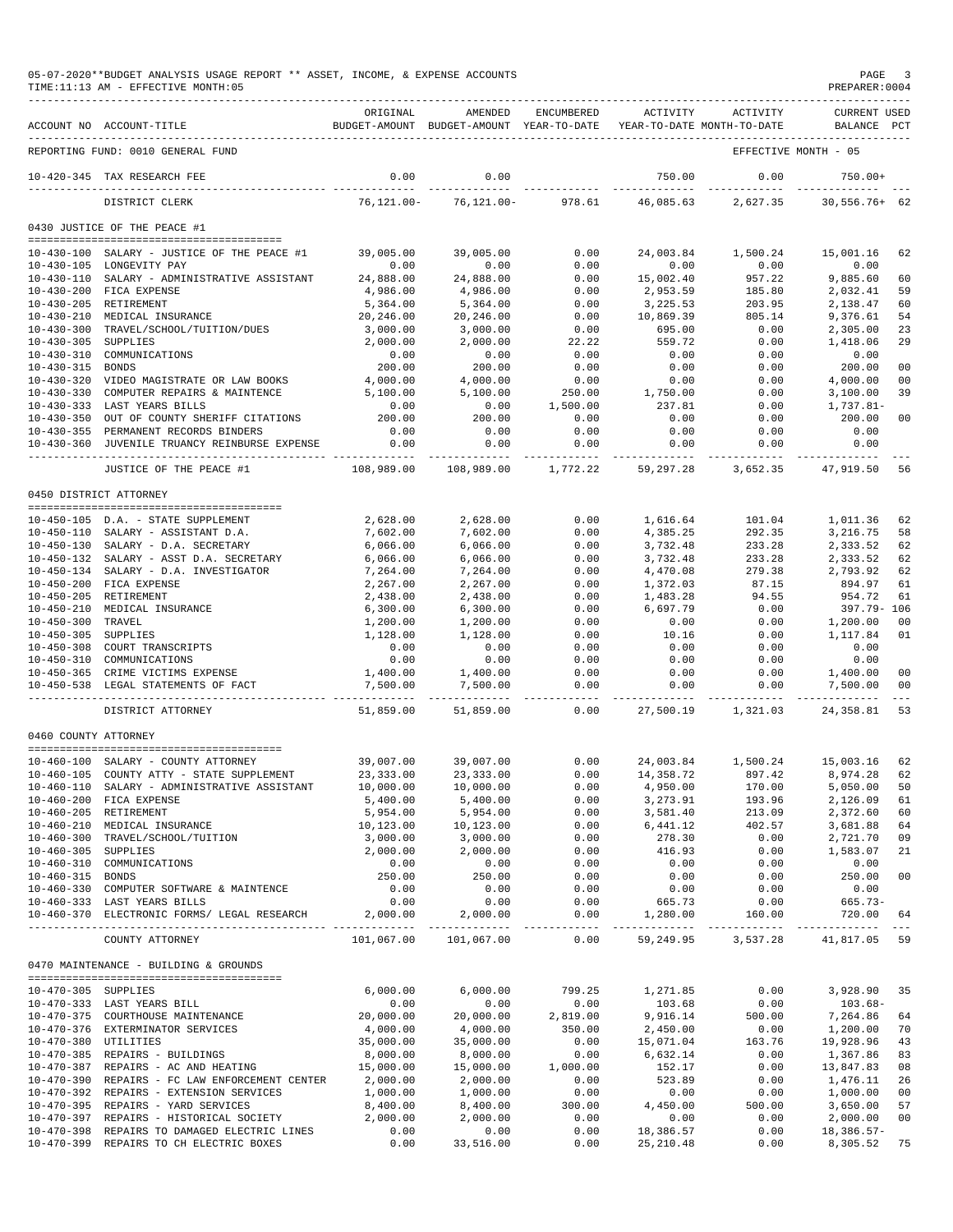|                       | 05-07-2020**BUDGET ANALYSIS USAGE REPORT ** ASSET, INCOME, & EXPENSE ACCOUNTS<br>TIME: 11:13 AM - EFFECTIVE MONTH: 05 |                        |                                                                                |                       |                     |                        | PAGE<br>PREPARER: 0004                 | - 4               |
|-----------------------|-----------------------------------------------------------------------------------------------------------------------|------------------------|--------------------------------------------------------------------------------|-----------------------|---------------------|------------------------|----------------------------------------|-------------------|
|                       | ACCOUNT NO ACCOUNT-TITLE                                                                                              | ORIGINAL               | AMENDED<br>BUDGET-AMOUNT BUDGET-AMOUNT YEAR-TO-DATE YEAR-TO-DATE MONTH-TO-DATE | ENCUMBERED            | ACTIVITY            | ACTIVITY               | <b>CURRENT USED</b><br>BALANCE PCT     |                   |
|                       | REPORTING FUND: 0010 GENERAL FUND                                                                                     |                        |                                                                                |                       |                     |                        | EFFECTIVE MONTH - 05                   |                   |
|                       | MAINTENANCE - BUILDING & GROUNDS                                                                                      |                        |                                                                                |                       |                     | 84, 167. 96 1, 163. 76 | 45,479.79                              | 66                |
| 0480 COUNTY AUDITOR   |                                                                                                                       |                        |                                                                                |                       |                     |                        |                                        |                   |
|                       |                                                                                                                       |                        |                                                                                |                       |                     |                        |                                        |                   |
|                       | 10-480-100 SALARY - COUNTY AUDITOR<br>10-480-105 PHONE ALLOWANCE                                                      | 40,166.00<br>336.00    | 40,166.00<br>336.00                                                            | 0.00<br>0.00          | 221.44              | 13.84                  | 24,717.12 1,544.82 15,448.88<br>114.56 | 62<br>66          |
|                       | 10-480-110 SALARY - ASSISTANT AUDITOR 25,125.00                                                                       |                        | 25,125.00                                                                      | 0.00                  | 15,461.44           | 966.34                 | 9,663.56                               | 62                |
|                       | 10-480-115 LONGEVITY PAY                                                                                              | 0.00                   | 0.00                                                                           | 0.00                  | 0.00                | 0.00                   | 0.00                                   |                   |
|                       | 10-480-200 FICA EXPENSE                                                                                               | 5,023.00               | 5,023.00                                                                       | 0.00                  | 3,048.02            |                        | 1,974.98                               | 61                |
|                       | 10-480-205 RETIREMENT                                                                                                 | 5,403.00               | 5,403.00                                                                       | 0.00                  | 3,340.71            | 191.12<br>209.56       | 2,062.29                               | 62                |
|                       | 10-480-210 MEDICAL INSURANCE                                                                                          | 20,246.00              | 20,246.00                                                                      | 0.00                  | 12,882.24           | 805.14                 | 7,363.76                               | 64                |
|                       | 10-480-300 TRAVEL/TUITION/DUES                                                                                        | 3,000.00               | 3,000.00                                                                       | 1,169.00              | 1,320.56            | 0.00                   | 510.44                                 | 83                |
| 10-480-305 SUPPLIES   |                                                                                                                       | 2,000.00               | 2,000.00                                                                       | 121.50                | 669.98              | 0.00                   | 1,208.52                               | 40                |
|                       | 10-480-310 COMMUNICATIONS                                                                                             | 0.00                   | 0.00                                                                           | 0.00                  | 0.00                | 0.00                   | 0.00                                   |                   |
|                       | 10-480-315 BONDS & NOTARY                                                                                             | 300.00                 | 300.00                                                                         | 0.00                  | 150.00              | 0.00                   | 150.00                                 | 50                |
|                       | 10-480-320 COMPUTER SOFTWARE & MAINTENANCE                                                                            | 5,190.00               | 5,190.00                                                                       | 0.00                  | 2,795.51            | 0.00                   | 2,394.49                               | 54                |
|                       | 10-480-333 LAST YEARS BILLS<br>10-480-400 NEW EQUIPMENT                                                               | 0.00<br>1,107.00       | 0.00<br>1,107.00                                                               | 0.00<br>1,000.00      | 1,083.96<br>0.00    | 0.00<br>0.00           | 1,083.96-<br>107.00                    | 90                |
|                       |                                                                                                                       | ------------           | ______________                                                                 | ________________      |                     |                        | ------------                           | $  -$             |
|                       | COUNTY AUDITOR                                                                                                        | 107,896.00             | 107,896.00                                                                     | 2,290.50              | 65,690.98           | 3,730.82               | 39,914.52                              | 63                |
| 0490 COUNTY TREASURER |                                                                                                                       |                        |                                                                                |                       |                     |                        |                                        |                   |
|                       | 10-490-100 SALARY - COUNTY TREASURER                                                                                  | 39,005.00              | 39,005,00                                                                      | 0.00                  | 24,003.84           | 1,500.24               | 15,001.16                              | 62                |
|                       | 10-490-105 LONGEVITY PAY                                                                                              | 0.00                   | 0.00                                                                           | 0.00                  | 0.00                | 0.00                   | 0.00                                   |                   |
|                       | 10-490-110 SALARY - ADMINISTRATIVE ASSISTANT                                                                          | 10,000.00              | 10,000.00                                                                      | 0.00                  | 5,565.00            |                        | 4,435.00                               | 56                |
|                       | 10-490-200 FICA EXPENSE                                                                                               | 3,699.00               | 3,699.00                                                                       | 0.00                  | 2,261.93            | 237.50<br>132.93       | 1,437.07                               | 61                |
|                       | 10-490-205 RETIREMENT                                                                                                 | 3,979.00               | 3,979.00                                                                       | 0.00                  | 2,446.68            | 144.22                 | 1,532.32                               | 61                |
|                       | 10-490-210 MEDICAL INSURANCE                                                                                          | 10,123.00              | 10,123.00                                                                      | 0.00                  | 6,441.12            | 402.57                 | 3,681.88                               | 64                |
|                       | 10-490-300 TRAVEL/SCHOOL/TUITIONS/DUES                                                                                | 3,000.00               | 3,000.00                                                                       | 250.00                | 515.00              | 0.00                   | 2,235.00                               | 26                |
| 10-490-305 SUPPLIES   |                                                                                                                       | 2,000.00               | 2,000.00                                                                       | 171.46                | 58.98               | 0.00                   | 1,769.56                               | 12                |
|                       | 10-490-310 COMMUNICATIONS                                                                                             | 0.00                   | 0.00                                                                           | 0.00                  | 0.00                | 0.00                   | 0.00                                   |                   |
| 10-490-315 BONDS      |                                                                                                                       | 200.00                 | 200.00                                                                         | 0.00                  | 167.95              | 0.00                   | 32.05                                  | 84<br>60          |
|                       | 10-490-320 COMPUTER SOFTWARE & MAINTENANCE<br>10-490-333 LAST YEARS BILLS                                             | 5,100.00<br>0.00       | 5,100.00<br>0.00                                                               | 0.00<br>0.00          | 3,066.95<br>410.34  | 0.00<br>0.00           | 2,033.05<br>$410.34-$                  |                   |
|                       | 10-490-400 NEW EQUIPMENT                                                                                              | 1,000.00               | 1,000.00                                                                       | 0.00                  | 0.00                | 0.00                   | 1,000.00                               | $\overline{00}$   |
|                       | COUNTY TREASURER                                                                                                      | 78,106.00              | 78,106.00                                                                      | 421.46                | 44,937.79           | 2,417.46               | 32,746.75                              | $  -$<br>58       |
|                       | 0500 TAX ASSESSOR/COLLECTOR                                                                                           |                        |                                                                                |                       |                     |                        |                                        |                   |
|                       |                                                                                                                       |                        |                                                                                |                       |                     |                        |                                        |                   |
|                       | 10-500-100 SALARY - TAX COLLECTOR                                                                                     | 39,007.00              | 39,007.00                                                                      | 0.00                  |                     | 24,003.84 1,500.24     | 15,003.16                              | 62                |
|                       | 10-500-105 LONGEVITY PAY<br>10-500-110 SALARY - ADMINISTRATIVE ASSISTANT                                              | 4,200.00<br>24,888.00  | 4,200.00<br>24,888.00                                                          | 0.00<br>0.00          | 0.00<br>15,315.52   | 0.00<br>957.22         | 4,200.00<br>9,572.48                   | 00<br>62          |
|                       | 10-500-115 VOTER REGISTRAR                                                                                            | 350.00                 | 350.00                                                                         | 0.00                  | 133.10              | 0.00                   | 216.90                                 | 38                |
|                       | 10-500-200 FICA EXPENSE                                                                                               | 5,164.00               | 5,164.00                                                                       | 0.00                  | 2,935.84            | 183.49                 | 2,228.16                               | 57                |
|                       | 10-500-205 RETIREMENT                                                                                                 | 5,555.00               | 5,555.00                                                                       | 0.00                  | 3,251.30            | 203.95                 | 2,303.70                               | 59                |
|                       | 10-500-210 MEDICAL INSURANCE                                                                                          | 20, 246.00             | 20,246.00                                                                      | 0.00                  | 12,882.24           | 805.14                 | 7,363.76                               | 64                |
| 10-500-300 TRAVEL     |                                                                                                                       | 3,000.00               | 3,000.00                                                                       | 0.00                  | 510.00              | 0.00                   | 2,490.00                               | 17                |
| 10-500-305 SUPPLIES   |                                                                                                                       | 1,500.00               | 1,500.00                                                                       | 33.43                 | 333.22              | 0.00                   | 1,133.35                               | 24                |
|                       | 10-500-310 COMMUNICATIONS                                                                                             | 0.00                   | 0.00                                                                           | 0.00                  | 0.00                | 0.00                   | 0.00                                   |                   |
| 10-500-315 BONDS      | ------------------------------<br>-----------------                                                                   | 450.00<br>____________ | 450.00<br><u>__________</u>                                                    | 0.00<br>$- - - - - -$ | 50.00<br>---------- | 0.00<br>---------      | 400.00<br>----------                   | 11<br>$\sim$ $ -$ |
|                       | TAX ASSESSOR/COLLECTOR                                                                                                | 104,360.00             | 104,360.00                                                                     | 33.43                 | 59,415.06           | 3,650.04               | 44, 911. 51 57                         |                   |
| 0530 NON DEPARTMENTAL |                                                                                                                       |                        |                                                                                |                       |                     |                        |                                        |                   |
|                       | 10-530-200 FICA EXPENSE                                                                                               | 0.00                   | 0.00                                                                           | 0.00                  | 72.60               | 0.00                   | $72.60 -$                              |                   |
|                       | 10-530-205 RETIREMENT                                                                                                 | 0.00                   | 0.00                                                                           | 0.00                  | 78.76               | 0.00                   | $78.76-$                               |                   |
| 10-530-305 SUPPLIES   |                                                                                                                       | 2,500.00               | 2,500.00                                                                       | 0.00                  | 829.31              | 0.00                   | 1,670.69 33                            |                   |
|                       | 10-530-306 CORONAVIRUS EXPENSE 2020                                                                                   | 0.00                   | 0.00                                                                           | 1,898.23              | 979.19              | 0.00                   | $2,877.42-$                            |                   |
|                       | 10-530-310 COMMUNICATIONS                                                                                             | 31,720.00              | 31,720.00                                                                      | 0.00                  | 17,680.56           | 0.00                   | 14,039.44 56                           |                   |
|                       | 10-530-311 SOFTWARE FOR AUDITOR & TREASURER                                                                           | 36,000.00              | 36,000.00                                                                      | 0.00                  | 3,000.00            | 0.00                   | 33,000.00 08                           |                   |
|                       | 10-530-333 LAST YEARS BILLS                                                                                           | 0.00                   | 0.00                                                                           | 262.99                | 2,064.33            | 0.00                   | 2,327.32-                              |                   |
|                       | 10-530-415 MISCELLANEOUS REIMBURSEMENTS                                                                               | 0.00                   | 0.00                                                                           | 0.00                  | 252.51              | 0.00                   | $252.51-$                              |                   |
|                       | 10-530-418 MISCELLANEOUS EXPENSE                                                                                      | 600.00                 | 600.00                                                                         | 0.00                  | 660.00              | 0.00                   | $60.00 - 110$                          |                   |
|                       | 10-530-419 IRS TAX PENALTY                                                                                            | 0.00                   | 0.00                                                                           | 0.00                  | 0.00                | 0.00                   | 0.00                                   |                   |
|                       | 10-530-420 EMPLOYEE INSURANCE EXPENSE                                                                                 | 0.00                   | 0.00                                                                           | 0.00                  | 0.00                | 0.00                   | 0.00                                   |                   |
|                       | 10-530-425 HEALTHY COUNTY EXPENSE                                                                                     | 1,000.00               | 1,000.00                                                                       | 0.00                  | 0.00                | 0.00                   | 1,000.00                               | 00                |
|                       | 10-530-426 COUNTY RESTITUTION EXPENSE                                                                                 | 0.00<br>56.00          | 0.00<br>56.00                                                                  | 0.00                  | 89.03               | 0.00                   | $89.03 -$<br>56.00                     | 00                |
|                       | 10-530-427 TAX COLLECTOR REG FEE REFUND<br>10-530-430 BANK CHARGES                                                    | 100.00                 | 100.00                                                                         | 0.00<br>0.00          | 0.00<br>74.14       | 0.00<br>0.00           | 25.86                                  | 74                |
|                       | 10-530-435 ELECTION SUPPLIES/BOXES/JUDGES                                                                             | 20,000.00              | 20,000.00                                                                      | $1,554.33-$           | 12,049.14           | 0.00                   | 9,505.19                               | 52                |
|                       | 10-530-436 REDISTRICTING CENUS                                                                                        | 10,000.00              | 10,000.00                                                                      | 0.00                  | 0.00                | 0.00                   | 10,000.00 00                           |                   |
|                       | 10-530-445 PAPER & POSTAGE                                                                                            | 10,000.00              | 10,000.00                                                                      | 213.11                | 5,904.45            | 0.00                   | 3,882.44                               | 61                |
|                       | 10-530-450 ANIMAL CONTROL                                                                                             | 500.00                 | 500.00                                                                         | 0.00                  | 236.00              | 0.00                   | 264.00 47                              |                   |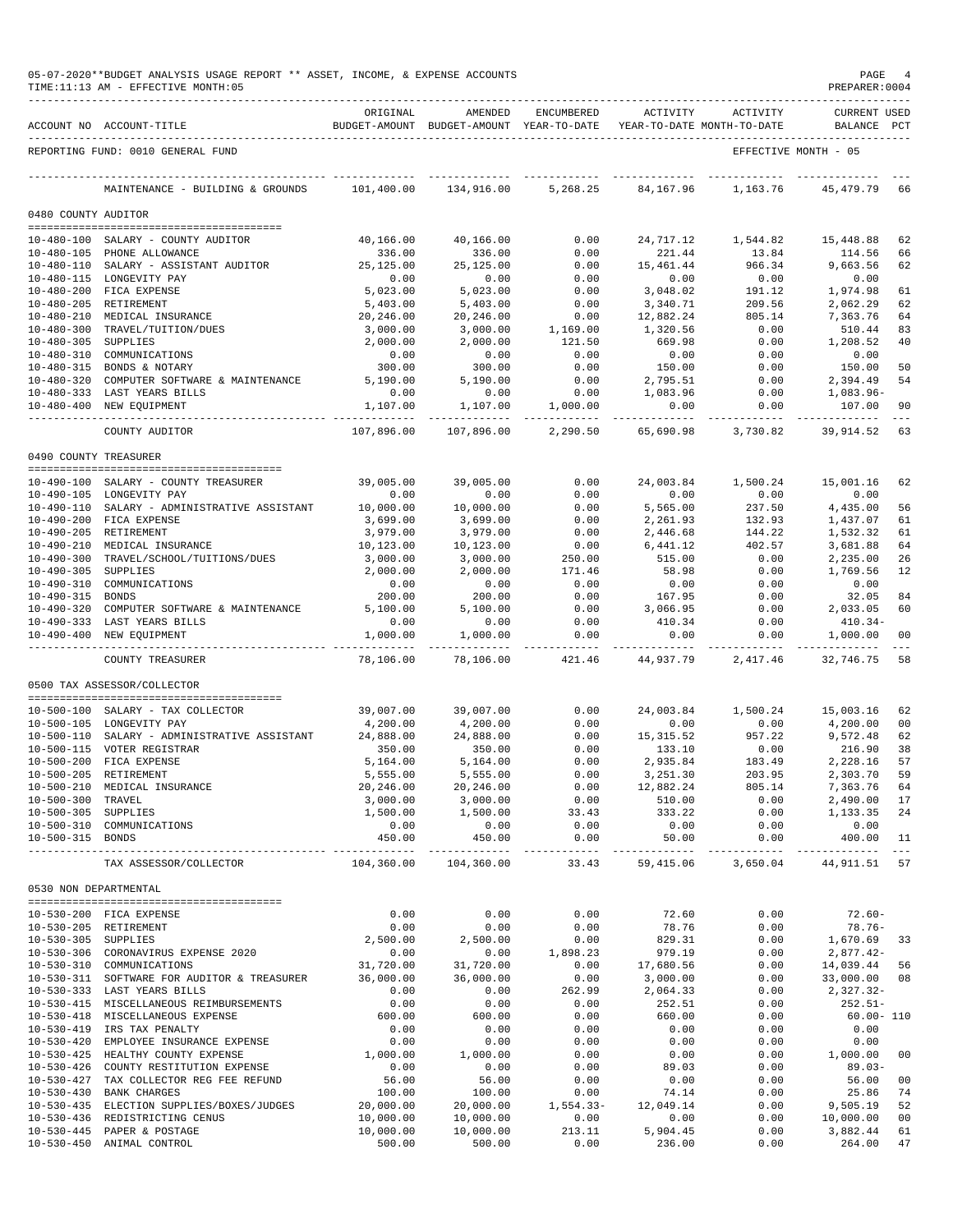|                       | 05-07-2020**BUDGET ANALYSIS USAGE REPORT ** ASSET, INCOME, & EXPENSE ACCOUNTS<br>TIME: 11:13 AM - EFFECTIVE MONTH: 05 |                                         |                                                     |                      |                    |                                               | PAGE<br>PREPARER: 0004             | -5             |
|-----------------------|-----------------------------------------------------------------------------------------------------------------------|-----------------------------------------|-----------------------------------------------------|----------------------|--------------------|-----------------------------------------------|------------------------------------|----------------|
|                       | ACCOUNT NO ACCOUNT-TITLE                                                                                              | ORIGINAL                                | AMENDED<br>BUDGET-AMOUNT BUDGET-AMOUNT YEAR-TO-DATE | ENCUMBERED           | ACTIVITY           | ACTIVITY<br>YEAR-TO-DATE MONTH-TO-DATE        | <b>CURRENT USED</b><br>BALANCE PCT |                |
|                       | REPORTING FUND: 0010 GENERAL FUND                                                                                     |                                         |                                                     |                      |                    |                                               | EFFECTIVE MONTH - 05               |                |
|                       | 10-530-455 LEGAL FEES                                                                                                 | 4,500.00                                | 4,500.00                                            | 0.00                 | 0.00               | 0.00                                          | 4,500.00                           | 00             |
| $10 - 530 - 457$      | SAFETY PROGRAM                                                                                                        | 0.00                                    | 0.00                                                | 0.00                 | 0.00               | 0.00                                          | 0.00                               |                |
| $10 - 530 - 458$      | GAME WARDEN TRAINING                                                                                                  | 500.00                                  | 500.00                                              | 0.00                 | 0.00               | 0.00                                          | 500.00                             | 00             |
| $10 - 530 - 460$      | EMERGENCY MANAGEMENT COORDINATOR                                                                                      | 6,000.00                                | 6,000.00                                            | 0.00                 | 6,000.00           | 0.00                                          | $0.00$ 100                         |                |
| 10-530-462            | NSF EXPENSE                                                                                                           | 300.00                                  | 300.00                                              | 0.00                 | 0.00               | 0.00                                          | 300.00                             | 00             |
| $10 - 530 - 467$      | SUPPLEMENTAL DEATH BENEFITS                                                                                           | 10,000.00                               | 10,000.00                                           | 0.00                 | 0.00               | 0.00                                          | 10,000.00                          | 00             |
| $10 - 530 - 470$      | WORKERS COMP INSURANCE                                                                                                | 25,000.00                               | 25,000.00                                           | 0.00                 | 12,044.00          | 0.00                                          | 12,956.00                          | 48             |
| 10-530-472            | UNEMPLOYMENT INSURANCE                                                                                                | 5,000.00                                | 5,000.00                                            | 0.00                 | 4,140.79           | 0.00                                          | 859.21                             | 83             |
| $10 - 530 - 477$      | 10-530-475 COPY MACHINE/SUPPLIES/TONER<br>OUTSIDE AUDITOR                                                             | 1,500.00<br>25,000.00                   | 1,500.00<br>25,000.00                               | 136.39<br>0.00       | 5,162.92<br>0.00   | 1,407.96<br>0.00                              | 3,799.31- 353<br>25,000.00         | 00             |
| 10-530-480            | DUES & FEES - COG MATCH                                                                                               | 6,000.00                                | 6,000.00                                            | 0.00                 | 1,235.00           | 0.00                                          | 4,765.00                           | 21             |
|                       | 10-530-482 LIABILITY INSURANCE                                                                                        | 60,000.00                               | 60,000.00                                           | 0.00                 | 30,191.00          | 0.00                                          | 29,809.00                          | 50             |
| 10-530-485 LEGAL ADS  |                                                                                                                       | 2,700.00                                | 2,700.00                                            | 0.00                 | 2,558.10           | 0.00                                          | 141.90                             | 95             |
|                       | 10-530-486 RURAL FIRE DEPT FUEL EXPENSE                                                                               | 2,500.00                                | 2,500.00                                            | 0.00                 | 2,212.98           | 0.00                                          | 287.02                             | 89             |
| $10 - 530 - 487$      | RURAL FIRE EQUIPMENT                                                                                                  | 5,000.00                                | 5,000.00                                            | 0.00                 | 1,250.00           | 0.00                                          | 3,750.00                           | 25             |
| 10-530-488            | RURAL FIRE SCHOOL                                                                                                     | 2,500.00                                | 2,500.00                                            | 0.00                 | 0.00               | 0.00                                          | 2,500.00                           | 00             |
|                       | 10-530-489 RURAL FIRE INSURANCE TRUCKS                                                                                | 5,000.00                                | 5,000.00                                            | 0.00                 | 0.00               | 0.00                                          | 5,000.00                           | 00             |
| $10 - 530 - 490$      | COUNTY LIBRARIES                                                                                                      | 5,000.00                                | 5,000.00                                            | 0.00                 | 5,000.00           | 0.00                                          | 0.00                               | 100            |
| $10 - 530 - 492$      | INTERLOCAL AGREEMENTS-LUBBOCK                                                                                         | 1,000.00                                | 1,000.00                                            | 0.00                 | 1,000.00           | 0.00                                          | 0.00                               | 100            |
|                       | 10-530-495 D.A. LEGAL STATEMENT OF FACTS                                                                              | 5,000.00                                | 5,000.00                                            | 0.00                 | 0.00               | 0.00                                          | 5,000.00                           | 00             |
| $10 - 530 - 497$      | CASH MATCH SENIOR CITIZENS                                                                                            | 36,000.00                               | 36,000.00                                           |                      | 2,412.85           | 0.00                                          | 33,587.15                          | 07             |
|                       | 10-530-500 DRUG & ALCOHOL TESTING                                                                                     | 2,000.00                                | 2,000.00                                            | $0.00$<br>$70.00$    | 435.00             | 0.00                                          | 1,495.00                           | 25             |
|                       | NON DEPARTMENTAL                                                                                                      | <u>--- --------------</u><br>322,976.00 | 322,976.00                                          | 1,026.39             | 117,612.66         | _________________________________<br>1,407.96 | _______________<br>204,336.95      | ----<br>37     |
|                       | 0540 COUNTY & DISTRICT COURT                                                                                          |                                         |                                                     |                      |                    |                                               |                                    |                |
|                       |                                                                                                                       |                                         |                                                     |                      |                    |                                               |                                    |                |
|                       | 10-540-310 COMMUNICATIONS                                                                                             | 0.00                                    | 0.00                                                | 0.00                 | 0.00               | 0.00                                          | 0.00                               |                |
|                       | 10-540-502 AD LITEM TAX SUITS - T REES                                                                                | 1,000.00                                | 1,000.00                                            | 0.00                 | 0.00               | 0.00                                          | 1,000.00                           | 00             |
|                       | 10-540-504 ADULT PROBATION SUPPLIES                                                                                   | 200.00                                  | 200.00                                              | 0.00                 | 0.00               | 0.00                                          | 200.00                             | 00             |
|                       | 10-540-506 JUVENILE OFFICER EXPENSES                                                                                  | 19,460.00                               | 19,460.00                                           | 0.00                 | 4,908.79           | 0.00                                          | 14,551.21                          | 25             |
| $10 - 540 - 508$      | GRAND JURY                                                                                                            | 3,000.00                                | 3,000.00                                            | 0.00                 | 1,090.00           | 0.00                                          | 1,910.00                           | 36             |
|                       | 10-540-510 PETIT JURY                                                                                                 | 3,000.00                                | 3,000.00                                            | 0.00                 | 0.00               | 0.00                                          | 3,000.00                           | 0 <sup>0</sup> |
| 10-540-512 J.P. JURY  |                                                                                                                       | 100.00                                  | 100.00                                              | 0.00                 | 90.00              | 0.00                                          | 10.00                              | 90             |
|                       | 10-540-513 J.P. ATTORNEY COLLECTIONS                                                                                  | 2,000.00                                | 2,000.00                                            | 0.00                 | 919.03             | 0.00                                          | 1,080.97                           | 46             |
|                       | 10-540-514 JURY LODGING & MEALS                                                                                       | 600.00                                  | 600.00                                              | 0.00                 | 0.00               | 0.00                                          | 600.00                             | 00             |
| $10 - 540 - 516$      | JURY COMMISSION                                                                                                       | 200.00                                  | 200.00                                              | 0.00                 | 0.00               | 0.00                                          | 200.00                             | 00             |
|                       | 10-540-517 COUNTY COURT VISTING COURT REPORTER                                                                        | 0.00                                    | 0.00                                                | 0.00                 | 0.00               | 0.00                                          | 0.00                               |                |
|                       | 10-540-518 COURT APPOINTED ATTORNEY                                                                                   | 25,000.00                               | 25,000.00                                           | 0.00                 | 5,766.75           | 0.00                                          | 19,233.25                          | 23             |
|                       | 10-540-520 INTERPRETOR                                                                                                | 250.00                                  | 250.00                                              | 0.00                 | 0.00               | 0.00                                          | 250.00                             | 00             |
|                       | 10-540-522 PSYCHIATRIC EVALUATION                                                                                     | 2,500.00                                | 2,500.00                                            | 0.00                 | 0.00               | 0.00                                          | 2,500.00                           | 00             |
|                       | 10-540-524 JUVENILE DETENTION                                                                                         | 5,000.00                                | 5,000.00                                            | 0.00                 | 3,850.77           | 0.00                                          | 1,149.23                           | 77             |
|                       | 10-540-525 OUT OF COUNTY CITATIONS                                                                                    | 180.00                                  | 180.00                                              | 0.00                 | 0.00               | 0.00                                          | 180.00                             | 00             |
|                       | 10-540-526 DA & CA DRUG TESTING                                                                                       | 5,000.00<br>. _ _ _ _ _ _ _ _ _ _ _ _   | 5,000.00<br>--------------                          | 0.00<br>------------ | 0.00<br>---------- | 0.00<br>------------                          | 5,000.00<br>--------------         | 00<br>$- - -$  |
|                       | COUNTY & DISTRICT COURT                                                                                               | 67,490.00                               | 67,490.00                                           | 0.00                 | 16,625.34          | 0.00                                          | 50,864.66                          | 25             |
| 0550 32ND JUDICIAL    |                                                                                                                       |                                         |                                                     |                      |                    |                                               |                                    |                |
|                       |                                                                                                                       |                                         |                                                     |                      |                    |                                               |                                    |                |
|                       | 10-550-100 SALARY - DIST COURT ADMINISTRATOR                                                                          | 8,553.00                                | 8,553.00                                            | 0.00                 | 5,262.88           | 328.93                                        | 3,290.12                           | 62             |
|                       | 10-550-105 DIST JUDGE - STATE SUPPLEMENT                                                                              | 2,628.00                                | 2,628.00                                            | 0.00                 | 1,616.64           | 101.04                                        | 1,011.36                           | 62             |
|                       | 10-550-117 SALARY - COURT REPORTER                                                                                    | 12,050.00                               | 12,050.00                                           | 0.00                 | 7,416.00           | 463.50                                        | 4,634.00                           | 62             |
|                       | 10-550-200 FICA EXPENSE                                                                                               | 1,778.00                                | 1,778.00                                            | 0.00                 | 1,093.60           | 68.35<br>74.16                                | 684.40                             | 62             |
|                       | 10-550-205 RETIREMENT                                                                                                 | 1,888.00                                | 1,888.00                                            | 0.00                 | 1,182.22           | 0.00                                          | 705.78<br>301.40                   | 63<br>85       |
| 10-550-300 TRAVEL     | 10-550-210 MEDICAL INSURANCE                                                                                          | 2,000.00<br>1,000.00                    | 2,000.00<br>1,000.00                                | 0.00<br>0.00         | 1,698.60<br>0.00   | 0.00                                          | 1,000.00                           | 00             |
| 10-550-305 SUPPLIES   |                                                                                                                       | 1,127.00                                | 1,127.00                                            | 0.00                 | 0.00               | 0.00                                          | 1,127.00                           | 00             |
|                       | 10-550-310 COMMUNICATIONS                                                                                             | 0.00                                    | 0.00                                                | 0.00                 | 0.00               | 0.00                                          | 0.00                               |                |
|                       | 10-550-530 7TH ADM REGION ASSESSMENT                                                                                  | 669.00                                  | 669.00                                              | 0.00                 | 668.42             | 0.00                                          | $0.58$ 100                         |                |
|                       | 10-550-532 COURT REPORTER INSURANCE                                                                                   | 1,300.00                                | 1,300.00                                            | 0.00                 | 0.00               | 0.00                                          | 1,300.00                           | 00             |
|                       | 10-550-534 LUNACY COMMITMENT                                                                                          | 3,500.00                                | 3,500.00                                            | 950.00               | 1,720.00           | 0.00                                          | 830.00                             | 76             |
|                       | 10-550-536 VISITING JUDGE/COURT REPORTER                                                                              | 2,000.00                                | 2,000.00                                            | 0.00                 | 0.00               | 0.00                                          | 2,000.00                           | 00             |
|                       | 10-550-538 D.J. LEGAL STATEMENT OF FACTS                                                                              | 7,900.00                                | 7,900.00                                            | 0.00                 | 0.00               | 0.00                                          | 7,900.00                           | 00             |
|                       |                                                                                                                       |                                         |                                                     |                      |                    |                                               |                                    |                |
|                       | 32ND JUDICIAL                                                                                                         | 46,393.00                               |                                                     | 46,393.00 950.00     |                    | 20,658.36 1,035.98                            | 24,784.64 47                       |                |
| 0560 INDIGENT WELFARE |                                                                                                                       |                                         |                                                     |                      |                    |                                               |                                    |                |
|                       |                                                                                                                       |                                         |                                                     |                      |                    |                                               |                                    |                |
|                       | 10-560-560 CHILD CARE                                                                                                 | 500.00                                  | 500.00                                              | 0.00                 | 0.00               | 0.00                                          | 500.00                             | 00             |
|                       | 10-560-562 DOCTOR'S SERVICES                                                                                          | 2,500.00                                | 2,500.00                                            | 0.00                 | 0.00               | 0.00                                          | 2,500.00                           | 00             |
|                       | 10-560-563 OUT OF COUNTY COURT COST                                                                                   | 400.00                                  | 400.00                                              | 0.00<br>0.00         | 0.00               | 0.00                                          | 400.00                             | 00             |
| 10-560-564 BURIALS    |                                                                                                                       | 2,500.00                                | 2,500.00                                            | 0.00                 | 1,000.00<br>0.00   | 0.00                                          | 1,500.00                           | 40<br>00       |
| 10-560-568 CLOTHING   | 10-560-566 EMERGENCY AID                                                                                              | 100.00<br>100.00                        | 100.00<br>100.00                                    | 0.00                 | 0.00               | 0.00<br>0.00                                  | 100.00<br>100.00                   | 00             |
|                       | 10-560-570 MEALS, ROOM, CARE                                                                                          | 100.00                                  | 100.00                                              | 0.00                 | 0.00               | 0.00                                          | 100.00                             | 00             |
| 10-560-572 HOSPITAL   |                                                                                                                       | 100.00                                  | 100.00                                              | 0.00                 | 0.00               | 0.00                                          | 100.00                             | 00             |
|                       | 10-560-574 MEDICAL BILLS                                                                                              | 100.00                                  | 100.00                                              | 0.00                 | 0.00               | 0.00                                          | 100.00                             | $00\,$         |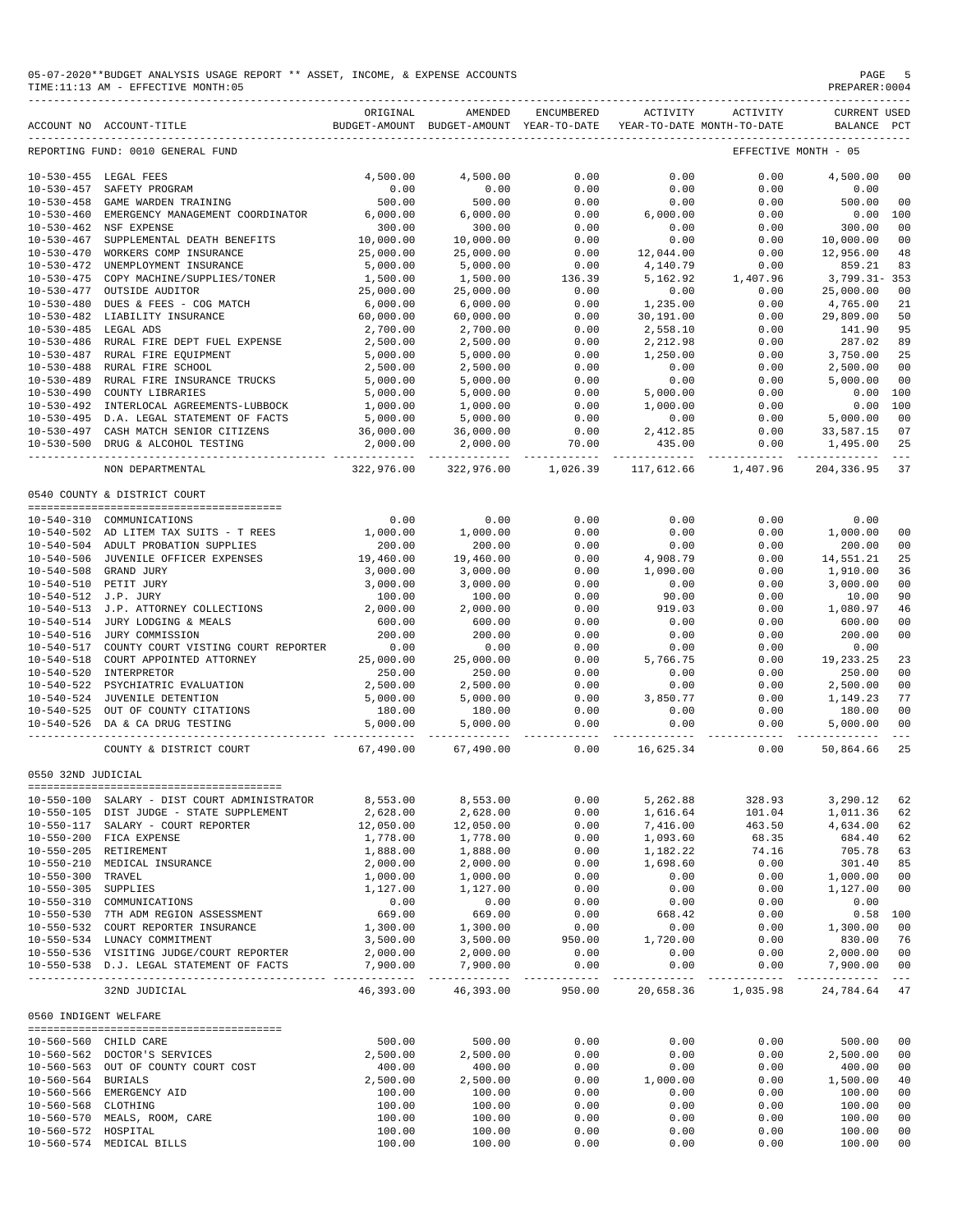| ORIGINAL<br>AMENDED<br>ENCUMBERED<br>ACTIVITY<br><b>CURRENT USED</b><br>ACTIVITY<br>ACCOUNT NO ACCOUNT-TITLE<br>BUDGET-AMOUNT BUDGET-AMOUNT YEAR-TO-DATE YEAR-TO-DATE MONTH-TO-DATE<br>BALANCE PCT<br>REPORTING FUND: 0010 GENERAL FUND<br>EFFECTIVE MONTH - 05<br>100.00<br>100.00 0.00<br>0.00<br>10-560-576 MEDICAL SUPPLIES<br>0.00<br>100.00 00<br>$100.00$ $100.00$ $0.00$ $0.00$ $0.00$ $0.00$ $0.00$<br>10-560-579 AUTOPSY EXPENSE<br>$0.00$ 4,750.00 37<br>$14,000.00$ $14,000.00$ $2,750.00$ $1,000.00$ $0.00$ $10,250.00$<br>INDIGENT WELFARE<br>0580 COUNTY SHERIFF<br>46,403.00 46,403.00<br>10-580-100 SALARY - SHERIFF<br>0.00<br>28,555.52 1,784.72<br>17,847.48 62<br>$10-580-105$ $10-580-105$ $10-580-105$ $10-580-108$ SALARY - CHIEF DEPUTY<br>$10-580-110$ $10-580-110$ SALARY - DEPUTY<br>$154,292.00$ $10-580-115$ PHONE ALLOWANCE<br>$360.00$<br>0.00<br>1,350.00<br>0.00<br>0.00<br>1,350.00<br>00<br>25,599.29 1,584.98<br>0.00<br>0.00<br>$25,599.29 -$<br>4,643.25<br>0.00<br>93,879.92<br>154,292.00<br>60,412.08<br>39<br>0.00<br>360.00<br>733.52<br>55.36<br>373.52-204<br>$10-580-120$ SALARY - PART TIME DEPUTIES $10,000.00$<br>0.00<br>1,993.20<br>0.00<br>8,006.80<br>10,000.00<br>0.00<br>10-580-142 SALARY - JAILERS<br>0.00<br>0.00<br>0.00<br>0.00<br>0.00<br>0.00<br>0.00<br>0.00<br>0.00<br>0.00<br>0.00<br>10-580-144 SALARY - PART TIME JAILERS<br>$0.00$<br>109.19<br>0.00<br>0.00<br>$3,434.27-$<br>10-580-146 SALARY - OVER TIME<br>0.00<br>0.00<br>3,434.27<br>0.00<br>10-580-147 DEPUTIES - HOLIDAY PAY<br>0.00<br>0.00<br>1,619.36<br>1,619.36-<br>16,238.00<br>10-580-200 FICA EXPENSE<br>16,238.00<br>0.00<br>6,879.90<br>$\begin{array}{cccc} 9\,, 358\, .10 & \phantom{-}625\, .57 \\ 10\,, 117\, .58 & \phantom{-}678\, .65 \\ 26\,, 167\, .05 & \phantom{-}1\,, 610\, .28 \\ 1\,, 664\, .87 & \phantom{-}0\,.00 \\ \end{array}$<br>17,469.00<br>0.00<br>10-580-205 RETIREMENT<br>17,469.00<br>7,351.42<br>0.00<br>10-580-210 MEDICAL INSURANCE<br>50,615.00<br>50,615.00<br>24,447.95<br>52<br>0.00<br>10-580-300 TRAVEL<br>3,000.00<br>3,000.00<br>1,335.13<br>55<br>2,000.00<br>0.00<br>2,000.00<br>617.50<br>1,382.50<br>10-580-305 SUPPLIES<br>0.00<br>31<br>0.00<br>10-580-310 COMMUNICATIONS<br>750.00<br>750.00<br>772.74<br>0.00<br>22.74- 103<br>0.00<br>100.00<br>10-580-315 BONDS & NOTARY<br>200.00<br>200.00<br>100.00<br>0.00<br>50<br>COMPUTER SOFTWARE & REPAIRS<br>0.00<br>0.00<br>0.00<br>0.00<br>10-580-320<br>0.00<br>0.00<br>0.00<br>0.00<br>0.00<br>0.00<br>10-580-325 CERTIFICATE TRAINING JAIL PERSONAL<br>0.00<br>0.00<br>$2,017.68-$<br>1,813.68<br>10-580-333 LAST YEARS BILLS<br>0.00<br>0.00<br>204.00<br>0.00<br>0.00<br>0.00<br>10-580-380 UTILITIES - NEW JAIL<br>0.00<br>0.00<br>0.00<br>0.00<br>10-580-475<br>COPY MACHINE EXPENSE<br>0.00<br>0.00<br>0.00<br>0.00<br>0.00<br>0.00<br>0.00<br>10-580-600<br>OUT OF COUNTY INMATE HOUSING<br>0.00<br>0.00<br>0.00<br>0.00<br>0.00<br>0.00<br>0.00<br>0.00<br>0.00<br>0.00<br>10-580-602 REIMBURSEMENT DRUG FORFEITURE EXPEN<br>0.00<br>SANE TEST CRIM VICTIMS EXPENSE<br>0.00<br>10-580-603<br>0.00<br>0.00<br>0.00<br>0.00<br>$0.00$<br>0.00<br>3,023.81<br>94.305<br>0.00<br>$0.00$<br>6,643.19<br>10-580-604<br>NEW HIRE PSYCHIATRIC TESTING<br>0.00<br>0.00<br>0.00<br>10,000.00<br>333.00<br>10-580-608 VEHICLE EXPENSE<br>10,000.00<br>0.00<br>34<br>94,395.20-<br>0.00<br>10-580-609 NEW VEHICLES<br>0.00<br>0.00<br>0.00<br>0.00<br>10-580-612 INMATE EXPENSE<br>0.00<br>0.00<br>0.00<br>0.00<br>0.00<br>0.00<br>0.00<br>10-580-614 INMATE MEDICAL<br>0.00<br>0.00<br>0.00<br>0.00<br>10-580-615 BODY ARMOUR GRANT 3511801 2018 0.00<br>10-580-616 VEHICLE GAS<br>10-590-618 VEHICLE GAS<br>0.00<br>0.00<br>0.00<br>0.00<br>0.00<br>0.00<br>13,168.03<br>30,000.00<br>1,711.41<br>$0.00$ 15,120.56<br>50<br>0.00<br>0.00<br>0.00<br>0.00<br>0.00<br>0.00<br>10-580-618 VEHICLE TIRES<br>0.00<br>0.00<br>0.00<br>0.00<br>0.00<br>0.00<br>10-580-625 BUILDING INSURANCE<br>------------- ------------ --<br>----------- ------------ --<br>. _____________<br>-----------<br>342,677.00<br>342,677.00<br>11,092.00 56,882.79<br>2,248.41<br>283,545.80<br>83<br>COUNTY SHERIFF<br>0585 FC LAW ENFORCEMENT CENTER<br>--------------------------------------<br>0.00<br>10-585-105 LONGEVITY PAY<br>0.00<br>0.00<br>0.00<br>0.00<br>0.00<br>17,872.09<br>1,127.28<br>12, 127.91 60<br>10-585-110 SALARY - JAIL ADMINISTRATOR<br>30,000.00<br>30,000.00<br>0.00<br>$6,095.00 -$<br>10-585-111 SALARY - LEC COOK<br>0.00<br>0.00<br>0.00<br>6,095.00<br>0.00<br>0.00<br>221.44<br>$221.44-$<br>10-585-115 PHONE ALLOWANCE<br>0.00<br>0.00<br>13.84<br>10-585-142 SALARY - JAILERS<br>250,817.00<br>0.00<br>137,103.61<br>6, 292.30<br>113,713.39<br>250,817.00<br>10-585-144 SALARY - PART TIME JAILERS<br>15,600.00<br>15,600.00<br>0.00<br>0.00<br>0.00<br>15,600.00<br>7,500.00<br>7,599.07<br>10-585-146 SALARY - OVER TIME<br>7,500.00<br>0.00<br>0.00<br>99.07- 101<br>10-585-147 LEC - HOLIDAY PAY<br>0.00<br>0.00<br>0.00<br>14,402.02<br>0.00<br>14,402.02-<br>0.00<br>10-585-200 FICA EXPENSE<br>22,575.00<br>22,575.00<br>13,777.32<br>568.67<br>8,797.68<br>10-585-205 RETIREMENT<br>25,000.00<br>25,000.00<br>0.00<br>15,150.63<br>9,849.37<br>616.89<br>61<br>101,583.00<br>101,583.00<br>0.00<br>52,334.10<br>2,817.99<br>49,248.90<br>52<br>10-585-210<br>MEDICAL INSURANCE<br>10-585-300 TRAVEL<br>3,000.00<br>3,000.00<br>0.00<br>150.00<br>0.00<br>2,850.00<br>05<br>2,428.59<br>7.49<br>10-585-305 SUPPLIES<br>5,500.00<br>5,500.00<br>386.30<br>2,685.11<br>51<br>10-585-310 COMMUNICATIONS<br>16,000.00<br>16,000.00<br>0.00<br>6,293.85<br>0.00<br>9,706.15<br>39<br>0.00<br>10-585-313 INSPECTIONS & MAINTENCE<br>0.00<br>0.00<br>0.00<br>0.00<br>0.00<br>500.00<br>10-585-315 BONDS FOR EMPLOYEES<br>500.00<br>0.00<br>0.00<br>0.00<br>500.00<br>00<br>10-585-320 COMPUTER SOFTWARE & MAINTENCE<br>12,060.00<br>0.00<br>0.00<br>0.00<br>12,060.00<br>12,060.00<br>2,000.00<br>10-585-325 CERT TRAINING FOR JAIL STAFF<br>2,000.00<br>17.00<br>1,215.00<br>0.00<br>768.00<br>10-585-326 TELECOMMUNICATIONS SCHOOL<br>0.00<br>0.00<br>$17.00 -$<br>0.00<br>0.00<br>17.00<br>10-585-333 LAST YEARS BILLS<br>0.00<br>0.00<br>0.00<br>145.54<br>0.00<br>$145.54-$<br>35,000.00<br>10-585-380 UTILITIES FOR LAW CENTER<br>0.00<br>17,341.51<br>301.84<br>17,658.49<br>35,000.00<br>10-585-385 LAW CENTER REPAIRS<br>5,000.00<br>5,000.00<br>0.00<br>3,197.42<br>0.00<br>1,802.58<br>3,600.00<br>10-585-475 COPY EXPENSE FOR LAW CENTER<br>3,600.00<br>0.00<br>1,499.75<br>0.00<br>2,100.25<br>4,200.00<br>4,200.00<br>2,375.93<br>10-585-604 NEW HIRE PSYCHIATRIC TESTING<br>0.00<br>1,824.07<br>0.00<br>10-585-605 OUT OF COUNTY HOUSING<br>0.00<br>0.00<br>1,040.00<br>0.00<br>0.00<br>$1,040.00-$<br>25,000.00<br>10-585-612 INMATE EXPENSE<br>25,000.00<br>458.78<br>7,350.37<br>0.00<br>17,190.85<br>31<br>10-585-614 INMATE MEDICAL<br>15,000.00<br>15,000.00<br>47.39<br>2,549.34<br>0.00<br>12,403.27<br>17<br>10-585-625 LAW CENTER BUILDING INSURANCE<br>20,000.00<br>20,000.00<br>0.00<br>0.00<br>0.00<br>20,000.00<br>00<br>0.00<br>0.00<br>0.00<br>0.00<br>0.00<br>10-585-626 SB1849 PRISONER SAFETY FUND GRANT<br>0.00<br>10-585-627 NIBRS GRANT<br>0.00<br>0.00<br>0.00<br>0.00<br>0.00<br>0.00<br>----------- | 05-07-2020**BUDGET ANALYSIS USAGE REPORT ** ASSET, INCOME, & EXPENSE ACCOUNTS<br>TIME:11:13 AM - EFFECTIVE MONTH:05 |  |  | PAGE<br>PREPARER: 0004 | -6 |
|-----------------------------------------------------------------------------------------------------------------------------------------------------------------------------------------------------------------------------------------------------------------------------------------------------------------------------------------------------------------------------------------------------------------------------------------------------------------------------------------------------------------------------------------------------------------------------------------------------------------------------------------------------------------------------------------------------------------------------------------------------------------------------------------------------------------------------------------------------------------------------------------------------------------------------------------------------------------------------------------------------------------------------------------------------------------------------------------------------------------------------------------------------------------------------------------------------------------------------------------------------------------------------------------------------------------------------------------------------------------------------------------------------------------------------------------------------------------------------------------------------------------------------------------------------------------------------------------------------------------------------------------------------------------------------------------------------------------------------------------------------------------------------------------------------------------------------------------------------------------------------------------------------------------------------------------------------------------------------------------------------------------------------------------------------------------------------------------------------------------------------------------------------------------------------------------------------------------------------------------------------------------------------------------------------------------------------------------------------------------------------------------------------------------------------------------------------------------------------------------------------------------------------------------------------------------------------------------------------------------------------------------------------------------------------------------------------------------------------------------------------------------------------------------------------------------------------------------------------------------------------------------------------------------------------------------------------------------------------------------------------------------------------------------------------------------------------------------------------------------------------------------------------------------------------------------------------------------------------------------------------------------------------------------------------------------------------------------------------------------------------------------------------------------------------------------------------------------------------------------------------------------------------------------------------------------------------------------------------------------------------------------------------------------------------------------------------------------------------------------------------------------------------------------------------------------------------------------------------------------------------------------------------------------------------------------------------------------------------------------------------------------------------------------------------------------------------------------------------------------------------------------------------------------------------------------------------------------------------------------------------------------------------------------------------------------------------------------------------------------------------------------------------------------------------------------------------------------------------------------------------------------------------------------------------------------------------------------------------------------------------------------------------------------------------------------------------------------------------------------------------------------------------------------------------------------------------------------------------------------------------------------------------------------------------------------------------------------------------------------------------------------------------------------------------------------------------------------------------------------------------------------------------------------------------------------------------------------------------------------------------------------------------------------------------------------------------------------------------------------------------------------------------------------------------------------------------------------------------------------------------------------------------------------------------------------------------------------------------------------------------------------------------------------------------------------------------------------------------------------------------------------------------------------------------------------------------------------------------------------------------------------------------------------------------------------------------------------------------------------------------------------------------------------------------------------------------------------------------------------------------------------------------------------------------------------------------------------------------------------------------------------------------------------------------------------------------------------------------------------------------------------------------------------------------------------------------------------------------------------------------------------------------------------------------------------------------------------------------------------------------------------------------------------------------------------------------------------------------------------------------------------------------------------------------------------------------------------------------------------------------------------------------------------------------------------------------------------------------------------------------------------------------------------------------------------------------------------------------------------------------------------------------------------------------------------------------------------------------------------------------------------------------------------------------------------------------------------------------------------------------------------------|---------------------------------------------------------------------------------------------------------------------|--|--|------------------------|----|
|                                                                                                                                                                                                                                                                                                                                                                                                                                                                                                                                                                                                                                                                                                                                                                                                                                                                                                                                                                                                                                                                                                                                                                                                                                                                                                                                                                                                                                                                                                                                                                                                                                                                                                                                                                                                                                                                                                                                                                                                                                                                                                                                                                                                                                                                                                                                                                                                                                                                                                                                                                                                                                                                                                                                                                                                                                                                                                                                                                                                                                                                                                                                                                                                                                                                                                                                                                                                                                                                                                                                                                                                                                                                                                                                                                                                                                                                                                                                                                                                                                                                                                                                                                                                                                                                                                                                                                                                                                                                                                                                                                                                                                                                                                                                                                                                                                                                                                                                                                                                                                                                                                                                                                                                                                                                                                                                                                                                                                                                                                                                                                                                                                                                                                                                                                                                                                                                                                                                                                                                                                                                                                                                                                                                                                                                                                                                                                                                                                                                                                                                                                                                                                                                                                                                                                                                                                                                                                                                                                                                                                                                                                                                                                                                                                                                                                                                                                                               |                                                                                                                     |  |  |                        |    |
|                                                                                                                                                                                                                                                                                                                                                                                                                                                                                                                                                                                                                                                                                                                                                                                                                                                                                                                                                                                                                                                                                                                                                                                                                                                                                                                                                                                                                                                                                                                                                                                                                                                                                                                                                                                                                                                                                                                                                                                                                                                                                                                                                                                                                                                                                                                                                                                                                                                                                                                                                                                                                                                                                                                                                                                                                                                                                                                                                                                                                                                                                                                                                                                                                                                                                                                                                                                                                                                                                                                                                                                                                                                                                                                                                                                                                                                                                                                                                                                                                                                                                                                                                                                                                                                                                                                                                                                                                                                                                                                                                                                                                                                                                                                                                                                                                                                                                                                                                                                                                                                                                                                                                                                                                                                                                                                                                                                                                                                                                                                                                                                                                                                                                                                                                                                                                                                                                                                                                                                                                                                                                                                                                                                                                                                                                                                                                                                                                                                                                                                                                                                                                                                                                                                                                                                                                                                                                                                                                                                                                                                                                                                                                                                                                                                                                                                                                                                               |                                                                                                                     |  |  |                        |    |
|                                                                                                                                                                                                                                                                                                                                                                                                                                                                                                                                                                                                                                                                                                                                                                                                                                                                                                                                                                                                                                                                                                                                                                                                                                                                                                                                                                                                                                                                                                                                                                                                                                                                                                                                                                                                                                                                                                                                                                                                                                                                                                                                                                                                                                                                                                                                                                                                                                                                                                                                                                                                                                                                                                                                                                                                                                                                                                                                                                                                                                                                                                                                                                                                                                                                                                                                                                                                                                                                                                                                                                                                                                                                                                                                                                                                                                                                                                                                                                                                                                                                                                                                                                                                                                                                                                                                                                                                                                                                                                                                                                                                                                                                                                                                                                                                                                                                                                                                                                                                                                                                                                                                                                                                                                                                                                                                                                                                                                                                                                                                                                                                                                                                                                                                                                                                                                                                                                                                                                                                                                                                                                                                                                                                                                                                                                                                                                                                                                                                                                                                                                                                                                                                                                                                                                                                                                                                                                                                                                                                                                                                                                                                                                                                                                                                                                                                                                                               |                                                                                                                     |  |  |                        |    |
|                                                                                                                                                                                                                                                                                                                                                                                                                                                                                                                                                                                                                                                                                                                                                                                                                                                                                                                                                                                                                                                                                                                                                                                                                                                                                                                                                                                                                                                                                                                                                                                                                                                                                                                                                                                                                                                                                                                                                                                                                                                                                                                                                                                                                                                                                                                                                                                                                                                                                                                                                                                                                                                                                                                                                                                                                                                                                                                                                                                                                                                                                                                                                                                                                                                                                                                                                                                                                                                                                                                                                                                                                                                                                                                                                                                                                                                                                                                                                                                                                                                                                                                                                                                                                                                                                                                                                                                                                                                                                                                                                                                                                                                                                                                                                                                                                                                                                                                                                                                                                                                                                                                                                                                                                                                                                                                                                                                                                                                                                                                                                                                                                                                                                                                                                                                                                                                                                                                                                                                                                                                                                                                                                                                                                                                                                                                                                                                                                                                                                                                                                                                                                                                                                                                                                                                                                                                                                                                                                                                                                                                                                                                                                                                                                                                                                                                                                                                               |                                                                                                                     |  |  |                        | 27 |
|                                                                                                                                                                                                                                                                                                                                                                                                                                                                                                                                                                                                                                                                                                                                                                                                                                                                                                                                                                                                                                                                                                                                                                                                                                                                                                                                                                                                                                                                                                                                                                                                                                                                                                                                                                                                                                                                                                                                                                                                                                                                                                                                                                                                                                                                                                                                                                                                                                                                                                                                                                                                                                                                                                                                                                                                                                                                                                                                                                                                                                                                                                                                                                                                                                                                                                                                                                                                                                                                                                                                                                                                                                                                                                                                                                                                                                                                                                                                                                                                                                                                                                                                                                                                                                                                                                                                                                                                                                                                                                                                                                                                                                                                                                                                                                                                                                                                                                                                                                                                                                                                                                                                                                                                                                                                                                                                                                                                                                                                                                                                                                                                                                                                                                                                                                                                                                                                                                                                                                                                                                                                                                                                                                                                                                                                                                                                                                                                                                                                                                                                                                                                                                                                                                                                                                                                                                                                                                                                                                                                                                                                                                                                                                                                                                                                                                                                                                                               |                                                                                                                     |  |  |                        |    |
|                                                                                                                                                                                                                                                                                                                                                                                                                                                                                                                                                                                                                                                                                                                                                                                                                                                                                                                                                                                                                                                                                                                                                                                                                                                                                                                                                                                                                                                                                                                                                                                                                                                                                                                                                                                                                                                                                                                                                                                                                                                                                                                                                                                                                                                                                                                                                                                                                                                                                                                                                                                                                                                                                                                                                                                                                                                                                                                                                                                                                                                                                                                                                                                                                                                                                                                                                                                                                                                                                                                                                                                                                                                                                                                                                                                                                                                                                                                                                                                                                                                                                                                                                                                                                                                                                                                                                                                                                                                                                                                                                                                                                                                                                                                                                                                                                                                                                                                                                                                                                                                                                                                                                                                                                                                                                                                                                                                                                                                                                                                                                                                                                                                                                                                                                                                                                                                                                                                                                                                                                                                                                                                                                                                                                                                                                                                                                                                                                                                                                                                                                                                                                                                                                                                                                                                                                                                                                                                                                                                                                                                                                                                                                                                                                                                                                                                                                                                               |                                                                                                                     |  |  |                        |    |
|                                                                                                                                                                                                                                                                                                                                                                                                                                                                                                                                                                                                                                                                                                                                                                                                                                                                                                                                                                                                                                                                                                                                                                                                                                                                                                                                                                                                                                                                                                                                                                                                                                                                                                                                                                                                                                                                                                                                                                                                                                                                                                                                                                                                                                                                                                                                                                                                                                                                                                                                                                                                                                                                                                                                                                                                                                                                                                                                                                                                                                                                                                                                                                                                                                                                                                                                                                                                                                                                                                                                                                                                                                                                                                                                                                                                                                                                                                                                                                                                                                                                                                                                                                                                                                                                                                                                                                                                                                                                                                                                                                                                                                                                                                                                                                                                                                                                                                                                                                                                                                                                                                                                                                                                                                                                                                                                                                                                                                                                                                                                                                                                                                                                                                                                                                                                                                                                                                                                                                                                                                                                                                                                                                                                                                                                                                                                                                                                                                                                                                                                                                                                                                                                                                                                                                                                                                                                                                                                                                                                                                                                                                                                                                                                                                                                                                                                                                                               |                                                                                                                     |  |  |                        |    |
|                                                                                                                                                                                                                                                                                                                                                                                                                                                                                                                                                                                                                                                                                                                                                                                                                                                                                                                                                                                                                                                                                                                                                                                                                                                                                                                                                                                                                                                                                                                                                                                                                                                                                                                                                                                                                                                                                                                                                                                                                                                                                                                                                                                                                                                                                                                                                                                                                                                                                                                                                                                                                                                                                                                                                                                                                                                                                                                                                                                                                                                                                                                                                                                                                                                                                                                                                                                                                                                                                                                                                                                                                                                                                                                                                                                                                                                                                                                                                                                                                                                                                                                                                                                                                                                                                                                                                                                                                                                                                                                                                                                                                                                                                                                                                                                                                                                                                                                                                                                                                                                                                                                                                                                                                                                                                                                                                                                                                                                                                                                                                                                                                                                                                                                                                                                                                                                                                                                                                                                                                                                                                                                                                                                                                                                                                                                                                                                                                                                                                                                                                                                                                                                                                                                                                                                                                                                                                                                                                                                                                                                                                                                                                                                                                                                                                                                                                                                               |                                                                                                                     |  |  |                        |    |
|                                                                                                                                                                                                                                                                                                                                                                                                                                                                                                                                                                                                                                                                                                                                                                                                                                                                                                                                                                                                                                                                                                                                                                                                                                                                                                                                                                                                                                                                                                                                                                                                                                                                                                                                                                                                                                                                                                                                                                                                                                                                                                                                                                                                                                                                                                                                                                                                                                                                                                                                                                                                                                                                                                                                                                                                                                                                                                                                                                                                                                                                                                                                                                                                                                                                                                                                                                                                                                                                                                                                                                                                                                                                                                                                                                                                                                                                                                                                                                                                                                                                                                                                                                                                                                                                                                                                                                                                                                                                                                                                                                                                                                                                                                                                                                                                                                                                                                                                                                                                                                                                                                                                                                                                                                                                                                                                                                                                                                                                                                                                                                                                                                                                                                                                                                                                                                                                                                                                                                                                                                                                                                                                                                                                                                                                                                                                                                                                                                                                                                                                                                                                                                                                                                                                                                                                                                                                                                                                                                                                                                                                                                                                                                                                                                                                                                                                                                                               |                                                                                                                     |  |  |                        |    |
|                                                                                                                                                                                                                                                                                                                                                                                                                                                                                                                                                                                                                                                                                                                                                                                                                                                                                                                                                                                                                                                                                                                                                                                                                                                                                                                                                                                                                                                                                                                                                                                                                                                                                                                                                                                                                                                                                                                                                                                                                                                                                                                                                                                                                                                                                                                                                                                                                                                                                                                                                                                                                                                                                                                                                                                                                                                                                                                                                                                                                                                                                                                                                                                                                                                                                                                                                                                                                                                                                                                                                                                                                                                                                                                                                                                                                                                                                                                                                                                                                                                                                                                                                                                                                                                                                                                                                                                                                                                                                                                                                                                                                                                                                                                                                                                                                                                                                                                                                                                                                                                                                                                                                                                                                                                                                                                                                                                                                                                                                                                                                                                                                                                                                                                                                                                                                                                                                                                                                                                                                                                                                                                                                                                                                                                                                                                                                                                                                                                                                                                                                                                                                                                                                                                                                                                                                                                                                                                                                                                                                                                                                                                                                                                                                                                                                                                                                                                               |                                                                                                                     |  |  |                        |    |
|                                                                                                                                                                                                                                                                                                                                                                                                                                                                                                                                                                                                                                                                                                                                                                                                                                                                                                                                                                                                                                                                                                                                                                                                                                                                                                                                                                                                                                                                                                                                                                                                                                                                                                                                                                                                                                                                                                                                                                                                                                                                                                                                                                                                                                                                                                                                                                                                                                                                                                                                                                                                                                                                                                                                                                                                                                                                                                                                                                                                                                                                                                                                                                                                                                                                                                                                                                                                                                                                                                                                                                                                                                                                                                                                                                                                                                                                                                                                                                                                                                                                                                                                                                                                                                                                                                                                                                                                                                                                                                                                                                                                                                                                                                                                                                                                                                                                                                                                                                                                                                                                                                                                                                                                                                                                                                                                                                                                                                                                                                                                                                                                                                                                                                                                                                                                                                                                                                                                                                                                                                                                                                                                                                                                                                                                                                                                                                                                                                                                                                                                                                                                                                                                                                                                                                                                                                                                                                                                                                                                                                                                                                                                                                                                                                                                                                                                                                                               |                                                                                                                     |  |  |                        | 20 |
|                                                                                                                                                                                                                                                                                                                                                                                                                                                                                                                                                                                                                                                                                                                                                                                                                                                                                                                                                                                                                                                                                                                                                                                                                                                                                                                                                                                                                                                                                                                                                                                                                                                                                                                                                                                                                                                                                                                                                                                                                                                                                                                                                                                                                                                                                                                                                                                                                                                                                                                                                                                                                                                                                                                                                                                                                                                                                                                                                                                                                                                                                                                                                                                                                                                                                                                                                                                                                                                                                                                                                                                                                                                                                                                                                                                                                                                                                                                                                                                                                                                                                                                                                                                                                                                                                                                                                                                                                                                                                                                                                                                                                                                                                                                                                                                                                                                                                                                                                                                                                                                                                                                                                                                                                                                                                                                                                                                                                                                                                                                                                                                                                                                                                                                                                                                                                                                                                                                                                                                                                                                                                                                                                                                                                                                                                                                                                                                                                                                                                                                                                                                                                                                                                                                                                                                                                                                                                                                                                                                                                                                                                                                                                                                                                                                                                                                                                                                               |                                                                                                                     |  |  |                        |    |
|                                                                                                                                                                                                                                                                                                                                                                                                                                                                                                                                                                                                                                                                                                                                                                                                                                                                                                                                                                                                                                                                                                                                                                                                                                                                                                                                                                                                                                                                                                                                                                                                                                                                                                                                                                                                                                                                                                                                                                                                                                                                                                                                                                                                                                                                                                                                                                                                                                                                                                                                                                                                                                                                                                                                                                                                                                                                                                                                                                                                                                                                                                                                                                                                                                                                                                                                                                                                                                                                                                                                                                                                                                                                                                                                                                                                                                                                                                                                                                                                                                                                                                                                                                                                                                                                                                                                                                                                                                                                                                                                                                                                                                                                                                                                                                                                                                                                                                                                                                                                                                                                                                                                                                                                                                                                                                                                                                                                                                                                                                                                                                                                                                                                                                                                                                                                                                                                                                                                                                                                                                                                                                                                                                                                                                                                                                                                                                                                                                                                                                                                                                                                                                                                                                                                                                                                                                                                                                                                                                                                                                                                                                                                                                                                                                                                                                                                                                                               |                                                                                                                     |  |  |                        |    |
|                                                                                                                                                                                                                                                                                                                                                                                                                                                                                                                                                                                                                                                                                                                                                                                                                                                                                                                                                                                                                                                                                                                                                                                                                                                                                                                                                                                                                                                                                                                                                                                                                                                                                                                                                                                                                                                                                                                                                                                                                                                                                                                                                                                                                                                                                                                                                                                                                                                                                                                                                                                                                                                                                                                                                                                                                                                                                                                                                                                                                                                                                                                                                                                                                                                                                                                                                                                                                                                                                                                                                                                                                                                                                                                                                                                                                                                                                                                                                                                                                                                                                                                                                                                                                                                                                                                                                                                                                                                                                                                                                                                                                                                                                                                                                                                                                                                                                                                                                                                                                                                                                                                                                                                                                                                                                                                                                                                                                                                                                                                                                                                                                                                                                                                                                                                                                                                                                                                                                                                                                                                                                                                                                                                                                                                                                                                                                                                                                                                                                                                                                                                                                                                                                                                                                                                                                                                                                                                                                                                                                                                                                                                                                                                                                                                                                                                                                                                               |                                                                                                                     |  |  |                        |    |
|                                                                                                                                                                                                                                                                                                                                                                                                                                                                                                                                                                                                                                                                                                                                                                                                                                                                                                                                                                                                                                                                                                                                                                                                                                                                                                                                                                                                                                                                                                                                                                                                                                                                                                                                                                                                                                                                                                                                                                                                                                                                                                                                                                                                                                                                                                                                                                                                                                                                                                                                                                                                                                                                                                                                                                                                                                                                                                                                                                                                                                                                                                                                                                                                                                                                                                                                                                                                                                                                                                                                                                                                                                                                                                                                                                                                                                                                                                                                                                                                                                                                                                                                                                                                                                                                                                                                                                                                                                                                                                                                                                                                                                                                                                                                                                                                                                                                                                                                                                                                                                                                                                                                                                                                                                                                                                                                                                                                                                                                                                                                                                                                                                                                                                                                                                                                                                                                                                                                                                                                                                                                                                                                                                                                                                                                                                                                                                                                                                                                                                                                                                                                                                                                                                                                                                                                                                                                                                                                                                                                                                                                                                                                                                                                                                                                                                                                                                                               |                                                                                                                     |  |  |                        |    |
|                                                                                                                                                                                                                                                                                                                                                                                                                                                                                                                                                                                                                                                                                                                                                                                                                                                                                                                                                                                                                                                                                                                                                                                                                                                                                                                                                                                                                                                                                                                                                                                                                                                                                                                                                                                                                                                                                                                                                                                                                                                                                                                                                                                                                                                                                                                                                                                                                                                                                                                                                                                                                                                                                                                                                                                                                                                                                                                                                                                                                                                                                                                                                                                                                                                                                                                                                                                                                                                                                                                                                                                                                                                                                                                                                                                                                                                                                                                                                                                                                                                                                                                                                                                                                                                                                                                                                                                                                                                                                                                                                                                                                                                                                                                                                                                                                                                                                                                                                                                                                                                                                                                                                                                                                                                                                                                                                                                                                                                                                                                                                                                                                                                                                                                                                                                                                                                                                                                                                                                                                                                                                                                                                                                                                                                                                                                                                                                                                                                                                                                                                                                                                                                                                                                                                                                                                                                                                                                                                                                                                                                                                                                                                                                                                                                                                                                                                                                               |                                                                                                                     |  |  |                        | 58 |
|                                                                                                                                                                                                                                                                                                                                                                                                                                                                                                                                                                                                                                                                                                                                                                                                                                                                                                                                                                                                                                                                                                                                                                                                                                                                                                                                                                                                                                                                                                                                                                                                                                                                                                                                                                                                                                                                                                                                                                                                                                                                                                                                                                                                                                                                                                                                                                                                                                                                                                                                                                                                                                                                                                                                                                                                                                                                                                                                                                                                                                                                                                                                                                                                                                                                                                                                                                                                                                                                                                                                                                                                                                                                                                                                                                                                                                                                                                                                                                                                                                                                                                                                                                                                                                                                                                                                                                                                                                                                                                                                                                                                                                                                                                                                                                                                                                                                                                                                                                                                                                                                                                                                                                                                                                                                                                                                                                                                                                                                                                                                                                                                                                                                                                                                                                                                                                                                                                                                                                                                                                                                                                                                                                                                                                                                                                                                                                                                                                                                                                                                                                                                                                                                                                                                                                                                                                                                                                                                                                                                                                                                                                                                                                                                                                                                                                                                                                                               |                                                                                                                     |  |  |                        | 58 |
|                                                                                                                                                                                                                                                                                                                                                                                                                                                                                                                                                                                                                                                                                                                                                                                                                                                                                                                                                                                                                                                                                                                                                                                                                                                                                                                                                                                                                                                                                                                                                                                                                                                                                                                                                                                                                                                                                                                                                                                                                                                                                                                                                                                                                                                                                                                                                                                                                                                                                                                                                                                                                                                                                                                                                                                                                                                                                                                                                                                                                                                                                                                                                                                                                                                                                                                                                                                                                                                                                                                                                                                                                                                                                                                                                                                                                                                                                                                                                                                                                                                                                                                                                                                                                                                                                                                                                                                                                                                                                                                                                                                                                                                                                                                                                                                                                                                                                                                                                                                                                                                                                                                                                                                                                                                                                                                                                                                                                                                                                                                                                                                                                                                                                                                                                                                                                                                                                                                                                                                                                                                                                                                                                                                                                                                                                                                                                                                                                                                                                                                                                                                                                                                                                                                                                                                                                                                                                                                                                                                                                                                                                                                                                                                                                                                                                                                                                                                               |                                                                                                                     |  |  |                        |    |
|                                                                                                                                                                                                                                                                                                                                                                                                                                                                                                                                                                                                                                                                                                                                                                                                                                                                                                                                                                                                                                                                                                                                                                                                                                                                                                                                                                                                                                                                                                                                                                                                                                                                                                                                                                                                                                                                                                                                                                                                                                                                                                                                                                                                                                                                                                                                                                                                                                                                                                                                                                                                                                                                                                                                                                                                                                                                                                                                                                                                                                                                                                                                                                                                                                                                                                                                                                                                                                                                                                                                                                                                                                                                                                                                                                                                                                                                                                                                                                                                                                                                                                                                                                                                                                                                                                                                                                                                                                                                                                                                                                                                                                                                                                                                                                                                                                                                                                                                                                                                                                                                                                                                                                                                                                                                                                                                                                                                                                                                                                                                                                                                                                                                                                                                                                                                                                                                                                                                                                                                                                                                                                                                                                                                                                                                                                                                                                                                                                                                                                                                                                                                                                                                                                                                                                                                                                                                                                                                                                                                                                                                                                                                                                                                                                                                                                                                                                                               |                                                                                                                     |  |  |                        |    |
|                                                                                                                                                                                                                                                                                                                                                                                                                                                                                                                                                                                                                                                                                                                                                                                                                                                                                                                                                                                                                                                                                                                                                                                                                                                                                                                                                                                                                                                                                                                                                                                                                                                                                                                                                                                                                                                                                                                                                                                                                                                                                                                                                                                                                                                                                                                                                                                                                                                                                                                                                                                                                                                                                                                                                                                                                                                                                                                                                                                                                                                                                                                                                                                                                                                                                                                                                                                                                                                                                                                                                                                                                                                                                                                                                                                                                                                                                                                                                                                                                                                                                                                                                                                                                                                                                                                                                                                                                                                                                                                                                                                                                                                                                                                                                                                                                                                                                                                                                                                                                                                                                                                                                                                                                                                                                                                                                                                                                                                                                                                                                                                                                                                                                                                                                                                                                                                                                                                                                                                                                                                                                                                                                                                                                                                                                                                                                                                                                                                                                                                                                                                                                                                                                                                                                                                                                                                                                                                                                                                                                                                                                                                                                                                                                                                                                                                                                                                               |                                                                                                                     |  |  |                        |    |
|                                                                                                                                                                                                                                                                                                                                                                                                                                                                                                                                                                                                                                                                                                                                                                                                                                                                                                                                                                                                                                                                                                                                                                                                                                                                                                                                                                                                                                                                                                                                                                                                                                                                                                                                                                                                                                                                                                                                                                                                                                                                                                                                                                                                                                                                                                                                                                                                                                                                                                                                                                                                                                                                                                                                                                                                                                                                                                                                                                                                                                                                                                                                                                                                                                                                                                                                                                                                                                                                                                                                                                                                                                                                                                                                                                                                                                                                                                                                                                                                                                                                                                                                                                                                                                                                                                                                                                                                                                                                                                                                                                                                                                                                                                                                                                                                                                                                                                                                                                                                                                                                                                                                                                                                                                                                                                                                                                                                                                                                                                                                                                                                                                                                                                                                                                                                                                                                                                                                                                                                                                                                                                                                                                                                                                                                                                                                                                                                                                                                                                                                                                                                                                                                                                                                                                                                                                                                                                                                                                                                                                                                                                                                                                                                                                                                                                                                                                                               |                                                                                                                     |  |  |                        |    |
|                                                                                                                                                                                                                                                                                                                                                                                                                                                                                                                                                                                                                                                                                                                                                                                                                                                                                                                                                                                                                                                                                                                                                                                                                                                                                                                                                                                                                                                                                                                                                                                                                                                                                                                                                                                                                                                                                                                                                                                                                                                                                                                                                                                                                                                                                                                                                                                                                                                                                                                                                                                                                                                                                                                                                                                                                                                                                                                                                                                                                                                                                                                                                                                                                                                                                                                                                                                                                                                                                                                                                                                                                                                                                                                                                                                                                                                                                                                                                                                                                                                                                                                                                                                                                                                                                                                                                                                                                                                                                                                                                                                                                                                                                                                                                                                                                                                                                                                                                                                                                                                                                                                                                                                                                                                                                                                                                                                                                                                                                                                                                                                                                                                                                                                                                                                                                                                                                                                                                                                                                                                                                                                                                                                                                                                                                                                                                                                                                                                                                                                                                                                                                                                                                                                                                                                                                                                                                                                                                                                                                                                                                                                                                                                                                                                                                                                                                                                               |                                                                                                                     |  |  |                        |    |
|                                                                                                                                                                                                                                                                                                                                                                                                                                                                                                                                                                                                                                                                                                                                                                                                                                                                                                                                                                                                                                                                                                                                                                                                                                                                                                                                                                                                                                                                                                                                                                                                                                                                                                                                                                                                                                                                                                                                                                                                                                                                                                                                                                                                                                                                                                                                                                                                                                                                                                                                                                                                                                                                                                                                                                                                                                                                                                                                                                                                                                                                                                                                                                                                                                                                                                                                                                                                                                                                                                                                                                                                                                                                                                                                                                                                                                                                                                                                                                                                                                                                                                                                                                                                                                                                                                                                                                                                                                                                                                                                                                                                                                                                                                                                                                                                                                                                                                                                                                                                                                                                                                                                                                                                                                                                                                                                                                                                                                                                                                                                                                                                                                                                                                                                                                                                                                                                                                                                                                                                                                                                                                                                                                                                                                                                                                                                                                                                                                                                                                                                                                                                                                                                                                                                                                                                                                                                                                                                                                                                                                                                                                                                                                                                                                                                                                                                                                                               |                                                                                                                     |  |  |                        |    |
|                                                                                                                                                                                                                                                                                                                                                                                                                                                                                                                                                                                                                                                                                                                                                                                                                                                                                                                                                                                                                                                                                                                                                                                                                                                                                                                                                                                                                                                                                                                                                                                                                                                                                                                                                                                                                                                                                                                                                                                                                                                                                                                                                                                                                                                                                                                                                                                                                                                                                                                                                                                                                                                                                                                                                                                                                                                                                                                                                                                                                                                                                                                                                                                                                                                                                                                                                                                                                                                                                                                                                                                                                                                                                                                                                                                                                                                                                                                                                                                                                                                                                                                                                                                                                                                                                                                                                                                                                                                                                                                                                                                                                                                                                                                                                                                                                                                                                                                                                                                                                                                                                                                                                                                                                                                                                                                                                                                                                                                                                                                                                                                                                                                                                                                                                                                                                                                                                                                                                                                                                                                                                                                                                                                                                                                                                                                                                                                                                                                                                                                                                                                                                                                                                                                                                                                                                                                                                                                                                                                                                                                                                                                                                                                                                                                                                                                                                                                               |                                                                                                                     |  |  |                        |    |
|                                                                                                                                                                                                                                                                                                                                                                                                                                                                                                                                                                                                                                                                                                                                                                                                                                                                                                                                                                                                                                                                                                                                                                                                                                                                                                                                                                                                                                                                                                                                                                                                                                                                                                                                                                                                                                                                                                                                                                                                                                                                                                                                                                                                                                                                                                                                                                                                                                                                                                                                                                                                                                                                                                                                                                                                                                                                                                                                                                                                                                                                                                                                                                                                                                                                                                                                                                                                                                                                                                                                                                                                                                                                                                                                                                                                                                                                                                                                                                                                                                                                                                                                                                                                                                                                                                                                                                                                                                                                                                                                                                                                                                                                                                                                                                                                                                                                                                                                                                                                                                                                                                                                                                                                                                                                                                                                                                                                                                                                                                                                                                                                                                                                                                                                                                                                                                                                                                                                                                                                                                                                                                                                                                                                                                                                                                                                                                                                                                                                                                                                                                                                                                                                                                                                                                                                                                                                                                                                                                                                                                                                                                                                                                                                                                                                                                                                                                                               |                                                                                                                     |  |  |                        |    |
|                                                                                                                                                                                                                                                                                                                                                                                                                                                                                                                                                                                                                                                                                                                                                                                                                                                                                                                                                                                                                                                                                                                                                                                                                                                                                                                                                                                                                                                                                                                                                                                                                                                                                                                                                                                                                                                                                                                                                                                                                                                                                                                                                                                                                                                                                                                                                                                                                                                                                                                                                                                                                                                                                                                                                                                                                                                                                                                                                                                                                                                                                                                                                                                                                                                                                                                                                                                                                                                                                                                                                                                                                                                                                                                                                                                                                                                                                                                                                                                                                                                                                                                                                                                                                                                                                                                                                                                                                                                                                                                                                                                                                                                                                                                                                                                                                                                                                                                                                                                                                                                                                                                                                                                                                                                                                                                                                                                                                                                                                                                                                                                                                                                                                                                                                                                                                                                                                                                                                                                                                                                                                                                                                                                                                                                                                                                                                                                                                                                                                                                                                                                                                                                                                                                                                                                                                                                                                                                                                                                                                                                                                                                                                                                                                                                                                                                                                                                               |                                                                                                                     |  |  |                        |    |
|                                                                                                                                                                                                                                                                                                                                                                                                                                                                                                                                                                                                                                                                                                                                                                                                                                                                                                                                                                                                                                                                                                                                                                                                                                                                                                                                                                                                                                                                                                                                                                                                                                                                                                                                                                                                                                                                                                                                                                                                                                                                                                                                                                                                                                                                                                                                                                                                                                                                                                                                                                                                                                                                                                                                                                                                                                                                                                                                                                                                                                                                                                                                                                                                                                                                                                                                                                                                                                                                                                                                                                                                                                                                                                                                                                                                                                                                                                                                                                                                                                                                                                                                                                                                                                                                                                                                                                                                                                                                                                                                                                                                                                                                                                                                                                                                                                                                                                                                                                                                                                                                                                                                                                                                                                                                                                                                                                                                                                                                                                                                                                                                                                                                                                                                                                                                                                                                                                                                                                                                                                                                                                                                                                                                                                                                                                                                                                                                                                                                                                                                                                                                                                                                                                                                                                                                                                                                                                                                                                                                                                                                                                                                                                                                                                                                                                                                                                                               |                                                                                                                     |  |  |                        |    |
|                                                                                                                                                                                                                                                                                                                                                                                                                                                                                                                                                                                                                                                                                                                                                                                                                                                                                                                                                                                                                                                                                                                                                                                                                                                                                                                                                                                                                                                                                                                                                                                                                                                                                                                                                                                                                                                                                                                                                                                                                                                                                                                                                                                                                                                                                                                                                                                                                                                                                                                                                                                                                                                                                                                                                                                                                                                                                                                                                                                                                                                                                                                                                                                                                                                                                                                                                                                                                                                                                                                                                                                                                                                                                                                                                                                                                                                                                                                                                                                                                                                                                                                                                                                                                                                                                                                                                                                                                                                                                                                                                                                                                                                                                                                                                                                                                                                                                                                                                                                                                                                                                                                                                                                                                                                                                                                                                                                                                                                                                                                                                                                                                                                                                                                                                                                                                                                                                                                                                                                                                                                                                                                                                                                                                                                                                                                                                                                                                                                                                                                                                                                                                                                                                                                                                                                                                                                                                                                                                                                                                                                                                                                                                                                                                                                                                                                                                                                               |                                                                                                                     |  |  |                        |    |
|                                                                                                                                                                                                                                                                                                                                                                                                                                                                                                                                                                                                                                                                                                                                                                                                                                                                                                                                                                                                                                                                                                                                                                                                                                                                                                                                                                                                                                                                                                                                                                                                                                                                                                                                                                                                                                                                                                                                                                                                                                                                                                                                                                                                                                                                                                                                                                                                                                                                                                                                                                                                                                                                                                                                                                                                                                                                                                                                                                                                                                                                                                                                                                                                                                                                                                                                                                                                                                                                                                                                                                                                                                                                                                                                                                                                                                                                                                                                                                                                                                                                                                                                                                                                                                                                                                                                                                                                                                                                                                                                                                                                                                                                                                                                                                                                                                                                                                                                                                                                                                                                                                                                                                                                                                                                                                                                                                                                                                                                                                                                                                                                                                                                                                                                                                                                                                                                                                                                                                                                                                                                                                                                                                                                                                                                                                                                                                                                                                                                                                                                                                                                                                                                                                                                                                                                                                                                                                                                                                                                                                                                                                                                                                                                                                                                                                                                                                                               |                                                                                                                     |  |  |                        |    |
|                                                                                                                                                                                                                                                                                                                                                                                                                                                                                                                                                                                                                                                                                                                                                                                                                                                                                                                                                                                                                                                                                                                                                                                                                                                                                                                                                                                                                                                                                                                                                                                                                                                                                                                                                                                                                                                                                                                                                                                                                                                                                                                                                                                                                                                                                                                                                                                                                                                                                                                                                                                                                                                                                                                                                                                                                                                                                                                                                                                                                                                                                                                                                                                                                                                                                                                                                                                                                                                                                                                                                                                                                                                                                                                                                                                                                                                                                                                                                                                                                                                                                                                                                                                                                                                                                                                                                                                                                                                                                                                                                                                                                                                                                                                                                                                                                                                                                                                                                                                                                                                                                                                                                                                                                                                                                                                                                                                                                                                                                                                                                                                                                                                                                                                                                                                                                                                                                                                                                                                                                                                                                                                                                                                                                                                                                                                                                                                                                                                                                                                                                                                                                                                                                                                                                                                                                                                                                                                                                                                                                                                                                                                                                                                                                                                                                                                                                                                               |                                                                                                                     |  |  |                        |    |
|                                                                                                                                                                                                                                                                                                                                                                                                                                                                                                                                                                                                                                                                                                                                                                                                                                                                                                                                                                                                                                                                                                                                                                                                                                                                                                                                                                                                                                                                                                                                                                                                                                                                                                                                                                                                                                                                                                                                                                                                                                                                                                                                                                                                                                                                                                                                                                                                                                                                                                                                                                                                                                                                                                                                                                                                                                                                                                                                                                                                                                                                                                                                                                                                                                                                                                                                                                                                                                                                                                                                                                                                                                                                                                                                                                                                                                                                                                                                                                                                                                                                                                                                                                                                                                                                                                                                                                                                                                                                                                                                                                                                                                                                                                                                                                                                                                                                                                                                                                                                                                                                                                                                                                                                                                                                                                                                                                                                                                                                                                                                                                                                                                                                                                                                                                                                                                                                                                                                                                                                                                                                                                                                                                                                                                                                                                                                                                                                                                                                                                                                                                                                                                                                                                                                                                                                                                                                                                                                                                                                                                                                                                                                                                                                                                                                                                                                                                                               |                                                                                                                     |  |  |                        |    |
|                                                                                                                                                                                                                                                                                                                                                                                                                                                                                                                                                                                                                                                                                                                                                                                                                                                                                                                                                                                                                                                                                                                                                                                                                                                                                                                                                                                                                                                                                                                                                                                                                                                                                                                                                                                                                                                                                                                                                                                                                                                                                                                                                                                                                                                                                                                                                                                                                                                                                                                                                                                                                                                                                                                                                                                                                                                                                                                                                                                                                                                                                                                                                                                                                                                                                                                                                                                                                                                                                                                                                                                                                                                                                                                                                                                                                                                                                                                                                                                                                                                                                                                                                                                                                                                                                                                                                                                                                                                                                                                                                                                                                                                                                                                                                                                                                                                                                                                                                                                                                                                                                                                                                                                                                                                                                                                                                                                                                                                                                                                                                                                                                                                                                                                                                                                                                                                                                                                                                                                                                                                                                                                                                                                                                                                                                                                                                                                                                                                                                                                                                                                                                                                                                                                                                                                                                                                                                                                                                                                                                                                                                                                                                                                                                                                                                                                                                                                               |                                                                                                                     |  |  |                        |    |
|                                                                                                                                                                                                                                                                                                                                                                                                                                                                                                                                                                                                                                                                                                                                                                                                                                                                                                                                                                                                                                                                                                                                                                                                                                                                                                                                                                                                                                                                                                                                                                                                                                                                                                                                                                                                                                                                                                                                                                                                                                                                                                                                                                                                                                                                                                                                                                                                                                                                                                                                                                                                                                                                                                                                                                                                                                                                                                                                                                                                                                                                                                                                                                                                                                                                                                                                                                                                                                                                                                                                                                                                                                                                                                                                                                                                                                                                                                                                                                                                                                                                                                                                                                                                                                                                                                                                                                                                                                                                                                                                                                                                                                                                                                                                                                                                                                                                                                                                                                                                                                                                                                                                                                                                                                                                                                                                                                                                                                                                                                                                                                                                                                                                                                                                                                                                                                                                                                                                                                                                                                                                                                                                                                                                                                                                                                                                                                                                                                                                                                                                                                                                                                                                                                                                                                                                                                                                                                                                                                                                                                                                                                                                                                                                                                                                                                                                                                                               |                                                                                                                     |  |  |                        |    |
|                                                                                                                                                                                                                                                                                                                                                                                                                                                                                                                                                                                                                                                                                                                                                                                                                                                                                                                                                                                                                                                                                                                                                                                                                                                                                                                                                                                                                                                                                                                                                                                                                                                                                                                                                                                                                                                                                                                                                                                                                                                                                                                                                                                                                                                                                                                                                                                                                                                                                                                                                                                                                                                                                                                                                                                                                                                                                                                                                                                                                                                                                                                                                                                                                                                                                                                                                                                                                                                                                                                                                                                                                                                                                                                                                                                                                                                                                                                                                                                                                                                                                                                                                                                                                                                                                                                                                                                                                                                                                                                                                                                                                                                                                                                                                                                                                                                                                                                                                                                                                                                                                                                                                                                                                                                                                                                                                                                                                                                                                                                                                                                                                                                                                                                                                                                                                                                                                                                                                                                                                                                                                                                                                                                                                                                                                                                                                                                                                                                                                                                                                                                                                                                                                                                                                                                                                                                                                                                                                                                                                                                                                                                                                                                                                                                                                                                                                                                               |                                                                                                                     |  |  |                        |    |
|                                                                                                                                                                                                                                                                                                                                                                                                                                                                                                                                                                                                                                                                                                                                                                                                                                                                                                                                                                                                                                                                                                                                                                                                                                                                                                                                                                                                                                                                                                                                                                                                                                                                                                                                                                                                                                                                                                                                                                                                                                                                                                                                                                                                                                                                                                                                                                                                                                                                                                                                                                                                                                                                                                                                                                                                                                                                                                                                                                                                                                                                                                                                                                                                                                                                                                                                                                                                                                                                                                                                                                                                                                                                                                                                                                                                                                                                                                                                                                                                                                                                                                                                                                                                                                                                                                                                                                                                                                                                                                                                                                                                                                                                                                                                                                                                                                                                                                                                                                                                                                                                                                                                                                                                                                                                                                                                                                                                                                                                                                                                                                                                                                                                                                                                                                                                                                                                                                                                                                                                                                                                                                                                                                                                                                                                                                                                                                                                                                                                                                                                                                                                                                                                                                                                                                                                                                                                                                                                                                                                                                                                                                                                                                                                                                                                                                                                                                                               |                                                                                                                     |  |  |                        |    |
|                                                                                                                                                                                                                                                                                                                                                                                                                                                                                                                                                                                                                                                                                                                                                                                                                                                                                                                                                                                                                                                                                                                                                                                                                                                                                                                                                                                                                                                                                                                                                                                                                                                                                                                                                                                                                                                                                                                                                                                                                                                                                                                                                                                                                                                                                                                                                                                                                                                                                                                                                                                                                                                                                                                                                                                                                                                                                                                                                                                                                                                                                                                                                                                                                                                                                                                                                                                                                                                                                                                                                                                                                                                                                                                                                                                                                                                                                                                                                                                                                                                                                                                                                                                                                                                                                                                                                                                                                                                                                                                                                                                                                                                                                                                                                                                                                                                                                                                                                                                                                                                                                                                                                                                                                                                                                                                                                                                                                                                                                                                                                                                                                                                                                                                                                                                                                                                                                                                                                                                                                                                                                                                                                                                                                                                                                                                                                                                                                                                                                                                                                                                                                                                                                                                                                                                                                                                                                                                                                                                                                                                                                                                                                                                                                                                                                                                                                                                               |                                                                                                                     |  |  |                        |    |
|                                                                                                                                                                                                                                                                                                                                                                                                                                                                                                                                                                                                                                                                                                                                                                                                                                                                                                                                                                                                                                                                                                                                                                                                                                                                                                                                                                                                                                                                                                                                                                                                                                                                                                                                                                                                                                                                                                                                                                                                                                                                                                                                                                                                                                                                                                                                                                                                                                                                                                                                                                                                                                                                                                                                                                                                                                                                                                                                                                                                                                                                                                                                                                                                                                                                                                                                                                                                                                                                                                                                                                                                                                                                                                                                                                                                                                                                                                                                                                                                                                                                                                                                                                                                                                                                                                                                                                                                                                                                                                                                                                                                                                                                                                                                                                                                                                                                                                                                                                                                                                                                                                                                                                                                                                                                                                                                                                                                                                                                                                                                                                                                                                                                                                                                                                                                                                                                                                                                                                                                                                                                                                                                                                                                                                                                                                                                                                                                                                                                                                                                                                                                                                                                                                                                                                                                                                                                                                                                                                                                                                                                                                                                                                                                                                                                                                                                                                                               |                                                                                                                     |  |  |                        |    |
|                                                                                                                                                                                                                                                                                                                                                                                                                                                                                                                                                                                                                                                                                                                                                                                                                                                                                                                                                                                                                                                                                                                                                                                                                                                                                                                                                                                                                                                                                                                                                                                                                                                                                                                                                                                                                                                                                                                                                                                                                                                                                                                                                                                                                                                                                                                                                                                                                                                                                                                                                                                                                                                                                                                                                                                                                                                                                                                                                                                                                                                                                                                                                                                                                                                                                                                                                                                                                                                                                                                                                                                                                                                                                                                                                                                                                                                                                                                                                                                                                                                                                                                                                                                                                                                                                                                                                                                                                                                                                                                                                                                                                                                                                                                                                                                                                                                                                                                                                                                                                                                                                                                                                                                                                                                                                                                                                                                                                                                                                                                                                                                                                                                                                                                                                                                                                                                                                                                                                                                                                                                                                                                                                                                                                                                                                                                                                                                                                                                                                                                                                                                                                                                                                                                                                                                                                                                                                                                                                                                                                                                                                                                                                                                                                                                                                                                                                                                               |                                                                                                                     |  |  |                        |    |
|                                                                                                                                                                                                                                                                                                                                                                                                                                                                                                                                                                                                                                                                                                                                                                                                                                                                                                                                                                                                                                                                                                                                                                                                                                                                                                                                                                                                                                                                                                                                                                                                                                                                                                                                                                                                                                                                                                                                                                                                                                                                                                                                                                                                                                                                                                                                                                                                                                                                                                                                                                                                                                                                                                                                                                                                                                                                                                                                                                                                                                                                                                                                                                                                                                                                                                                                                                                                                                                                                                                                                                                                                                                                                                                                                                                                                                                                                                                                                                                                                                                                                                                                                                                                                                                                                                                                                                                                                                                                                                                                                                                                                                                                                                                                                                                                                                                                                                                                                                                                                                                                                                                                                                                                                                                                                                                                                                                                                                                                                                                                                                                                                                                                                                                                                                                                                                                                                                                                                                                                                                                                                                                                                                                                                                                                                                                                                                                                                                                                                                                                                                                                                                                                                                                                                                                                                                                                                                                                                                                                                                                                                                                                                                                                                                                                                                                                                                                               |                                                                                                                     |  |  |                        |    |
|                                                                                                                                                                                                                                                                                                                                                                                                                                                                                                                                                                                                                                                                                                                                                                                                                                                                                                                                                                                                                                                                                                                                                                                                                                                                                                                                                                                                                                                                                                                                                                                                                                                                                                                                                                                                                                                                                                                                                                                                                                                                                                                                                                                                                                                                                                                                                                                                                                                                                                                                                                                                                                                                                                                                                                                                                                                                                                                                                                                                                                                                                                                                                                                                                                                                                                                                                                                                                                                                                                                                                                                                                                                                                                                                                                                                                                                                                                                                                                                                                                                                                                                                                                                                                                                                                                                                                                                                                                                                                                                                                                                                                                                                                                                                                                                                                                                                                                                                                                                                                                                                                                                                                                                                                                                                                                                                                                                                                                                                                                                                                                                                                                                                                                                                                                                                                                                                                                                                                                                                                                                                                                                                                                                                                                                                                                                                                                                                                                                                                                                                                                                                                                                                                                                                                                                                                                                                                                                                                                                                                                                                                                                                                                                                                                                                                                                                                                                               |                                                                                                                     |  |  |                        |    |
|                                                                                                                                                                                                                                                                                                                                                                                                                                                                                                                                                                                                                                                                                                                                                                                                                                                                                                                                                                                                                                                                                                                                                                                                                                                                                                                                                                                                                                                                                                                                                                                                                                                                                                                                                                                                                                                                                                                                                                                                                                                                                                                                                                                                                                                                                                                                                                                                                                                                                                                                                                                                                                                                                                                                                                                                                                                                                                                                                                                                                                                                                                                                                                                                                                                                                                                                                                                                                                                                                                                                                                                                                                                                                                                                                                                                                                                                                                                                                                                                                                                                                                                                                                                                                                                                                                                                                                                                                                                                                                                                                                                                                                                                                                                                                                                                                                                                                                                                                                                                                                                                                                                                                                                                                                                                                                                                                                                                                                                                                                                                                                                                                                                                                                                                                                                                                                                                                                                                                                                                                                                                                                                                                                                                                                                                                                                                                                                                                                                                                                                                                                                                                                                                                                                                                                                                                                                                                                                                                                                                                                                                                                                                                                                                                                                                                                                                                                                               |                                                                                                                     |  |  |                        |    |
|                                                                                                                                                                                                                                                                                                                                                                                                                                                                                                                                                                                                                                                                                                                                                                                                                                                                                                                                                                                                                                                                                                                                                                                                                                                                                                                                                                                                                                                                                                                                                                                                                                                                                                                                                                                                                                                                                                                                                                                                                                                                                                                                                                                                                                                                                                                                                                                                                                                                                                                                                                                                                                                                                                                                                                                                                                                                                                                                                                                                                                                                                                                                                                                                                                                                                                                                                                                                                                                                                                                                                                                                                                                                                                                                                                                                                                                                                                                                                                                                                                                                                                                                                                                                                                                                                                                                                                                                                                                                                                                                                                                                                                                                                                                                                                                                                                                                                                                                                                                                                                                                                                                                                                                                                                                                                                                                                                                                                                                                                                                                                                                                                                                                                                                                                                                                                                                                                                                                                                                                                                                                                                                                                                                                                                                                                                                                                                                                                                                                                                                                                                                                                                                                                                                                                                                                                                                                                                                                                                                                                                                                                                                                                                                                                                                                                                                                                                                               |                                                                                                                     |  |  |                        |    |
|                                                                                                                                                                                                                                                                                                                                                                                                                                                                                                                                                                                                                                                                                                                                                                                                                                                                                                                                                                                                                                                                                                                                                                                                                                                                                                                                                                                                                                                                                                                                                                                                                                                                                                                                                                                                                                                                                                                                                                                                                                                                                                                                                                                                                                                                                                                                                                                                                                                                                                                                                                                                                                                                                                                                                                                                                                                                                                                                                                                                                                                                                                                                                                                                                                                                                                                                                                                                                                                                                                                                                                                                                                                                                                                                                                                                                                                                                                                                                                                                                                                                                                                                                                                                                                                                                                                                                                                                                                                                                                                                                                                                                                                                                                                                                                                                                                                                                                                                                                                                                                                                                                                                                                                                                                                                                                                                                                                                                                                                                                                                                                                                                                                                                                                                                                                                                                                                                                                                                                                                                                                                                                                                                                                                                                                                                                                                                                                                                                                                                                                                                                                                                                                                                                                                                                                                                                                                                                                                                                                                                                                                                                                                                                                                                                                                                                                                                                                               |                                                                                                                     |  |  |                        |    |
|                                                                                                                                                                                                                                                                                                                                                                                                                                                                                                                                                                                                                                                                                                                                                                                                                                                                                                                                                                                                                                                                                                                                                                                                                                                                                                                                                                                                                                                                                                                                                                                                                                                                                                                                                                                                                                                                                                                                                                                                                                                                                                                                                                                                                                                                                                                                                                                                                                                                                                                                                                                                                                                                                                                                                                                                                                                                                                                                                                                                                                                                                                                                                                                                                                                                                                                                                                                                                                                                                                                                                                                                                                                                                                                                                                                                                                                                                                                                                                                                                                                                                                                                                                                                                                                                                                                                                                                                                                                                                                                                                                                                                                                                                                                                                                                                                                                                                                                                                                                                                                                                                                                                                                                                                                                                                                                                                                                                                                                                                                                                                                                                                                                                                                                                                                                                                                                                                                                                                                                                                                                                                                                                                                                                                                                                                                                                                                                                                                                                                                                                                                                                                                                                                                                                                                                                                                                                                                                                                                                                                                                                                                                                                                                                                                                                                                                                                                                               |                                                                                                                     |  |  |                        | 55 |
|                                                                                                                                                                                                                                                                                                                                                                                                                                                                                                                                                                                                                                                                                                                                                                                                                                                                                                                                                                                                                                                                                                                                                                                                                                                                                                                                                                                                                                                                                                                                                                                                                                                                                                                                                                                                                                                                                                                                                                                                                                                                                                                                                                                                                                                                                                                                                                                                                                                                                                                                                                                                                                                                                                                                                                                                                                                                                                                                                                                                                                                                                                                                                                                                                                                                                                                                                                                                                                                                                                                                                                                                                                                                                                                                                                                                                                                                                                                                                                                                                                                                                                                                                                                                                                                                                                                                                                                                                                                                                                                                                                                                                                                                                                                                                                                                                                                                                                                                                                                                                                                                                                                                                                                                                                                                                                                                                                                                                                                                                                                                                                                                                                                                                                                                                                                                                                                                                                                                                                                                                                                                                                                                                                                                                                                                                                                                                                                                                                                                                                                                                                                                                                                                                                                                                                                                                                                                                                                                                                                                                                                                                                                                                                                                                                                                                                                                                                                               |                                                                                                                     |  |  |                        | 00 |
|                                                                                                                                                                                                                                                                                                                                                                                                                                                                                                                                                                                                                                                                                                                                                                                                                                                                                                                                                                                                                                                                                                                                                                                                                                                                                                                                                                                                                                                                                                                                                                                                                                                                                                                                                                                                                                                                                                                                                                                                                                                                                                                                                                                                                                                                                                                                                                                                                                                                                                                                                                                                                                                                                                                                                                                                                                                                                                                                                                                                                                                                                                                                                                                                                                                                                                                                                                                                                                                                                                                                                                                                                                                                                                                                                                                                                                                                                                                                                                                                                                                                                                                                                                                                                                                                                                                                                                                                                                                                                                                                                                                                                                                                                                                                                                                                                                                                                                                                                                                                                                                                                                                                                                                                                                                                                                                                                                                                                                                                                                                                                                                                                                                                                                                                                                                                                                                                                                                                                                                                                                                                                                                                                                                                                                                                                                                                                                                                                                                                                                                                                                                                                                                                                                                                                                                                                                                                                                                                                                                                                                                                                                                                                                                                                                                                                                                                                                                               |                                                                                                                     |  |  |                        |    |
|                                                                                                                                                                                                                                                                                                                                                                                                                                                                                                                                                                                                                                                                                                                                                                                                                                                                                                                                                                                                                                                                                                                                                                                                                                                                                                                                                                                                                                                                                                                                                                                                                                                                                                                                                                                                                                                                                                                                                                                                                                                                                                                                                                                                                                                                                                                                                                                                                                                                                                                                                                                                                                                                                                                                                                                                                                                                                                                                                                                                                                                                                                                                                                                                                                                                                                                                                                                                                                                                                                                                                                                                                                                                                                                                                                                                                                                                                                                                                                                                                                                                                                                                                                                                                                                                                                                                                                                                                                                                                                                                                                                                                                                                                                                                                                                                                                                                                                                                                                                                                                                                                                                                                                                                                                                                                                                                                                                                                                                                                                                                                                                                                                                                                                                                                                                                                                                                                                                                                                                                                                                                                                                                                                                                                                                                                                                                                                                                                                                                                                                                                                                                                                                                                                                                                                                                                                                                                                                                                                                                                                                                                                                                                                                                                                                                                                                                                                                               |                                                                                                                     |  |  |                        |    |
|                                                                                                                                                                                                                                                                                                                                                                                                                                                                                                                                                                                                                                                                                                                                                                                                                                                                                                                                                                                                                                                                                                                                                                                                                                                                                                                                                                                                                                                                                                                                                                                                                                                                                                                                                                                                                                                                                                                                                                                                                                                                                                                                                                                                                                                                                                                                                                                                                                                                                                                                                                                                                                                                                                                                                                                                                                                                                                                                                                                                                                                                                                                                                                                                                                                                                                                                                                                                                                                                                                                                                                                                                                                                                                                                                                                                                                                                                                                                                                                                                                                                                                                                                                                                                                                                                                                                                                                                                                                                                                                                                                                                                                                                                                                                                                                                                                                                                                                                                                                                                                                                                                                                                                                                                                                                                                                                                                                                                                                                                                                                                                                                                                                                                                                                                                                                                                                                                                                                                                                                                                                                                                                                                                                                                                                                                                                                                                                                                                                                                                                                                                                                                                                                                                                                                                                                                                                                                                                                                                                                                                                                                                                                                                                                                                                                                                                                                                                               |                                                                                                                     |  |  |                        | 61 |
|                                                                                                                                                                                                                                                                                                                                                                                                                                                                                                                                                                                                                                                                                                                                                                                                                                                                                                                                                                                                                                                                                                                                                                                                                                                                                                                                                                                                                                                                                                                                                                                                                                                                                                                                                                                                                                                                                                                                                                                                                                                                                                                                                                                                                                                                                                                                                                                                                                                                                                                                                                                                                                                                                                                                                                                                                                                                                                                                                                                                                                                                                                                                                                                                                                                                                                                                                                                                                                                                                                                                                                                                                                                                                                                                                                                                                                                                                                                                                                                                                                                                                                                                                                                                                                                                                                                                                                                                                                                                                                                                                                                                                                                                                                                                                                                                                                                                                                                                                                                                                                                                                                                                                                                                                                                                                                                                                                                                                                                                                                                                                                                                                                                                                                                                                                                                                                                                                                                                                                                                                                                                                                                                                                                                                                                                                                                                                                                                                                                                                                                                                                                                                                                                                                                                                                                                                                                                                                                                                                                                                                                                                                                                                                                                                                                                                                                                                                                               |                                                                                                                     |  |  |                        |    |
|                                                                                                                                                                                                                                                                                                                                                                                                                                                                                                                                                                                                                                                                                                                                                                                                                                                                                                                                                                                                                                                                                                                                                                                                                                                                                                                                                                                                                                                                                                                                                                                                                                                                                                                                                                                                                                                                                                                                                                                                                                                                                                                                                                                                                                                                                                                                                                                                                                                                                                                                                                                                                                                                                                                                                                                                                                                                                                                                                                                                                                                                                                                                                                                                                                                                                                                                                                                                                                                                                                                                                                                                                                                                                                                                                                                                                                                                                                                                                                                                                                                                                                                                                                                                                                                                                                                                                                                                                                                                                                                                                                                                                                                                                                                                                                                                                                                                                                                                                                                                                                                                                                                                                                                                                                                                                                                                                                                                                                                                                                                                                                                                                                                                                                                                                                                                                                                                                                                                                                                                                                                                                                                                                                                                                                                                                                                                                                                                                                                                                                                                                                                                                                                                                                                                                                                                                                                                                                                                                                                                                                                                                                                                                                                                                                                                                                                                                                                               |                                                                                                                     |  |  |                        |    |
|                                                                                                                                                                                                                                                                                                                                                                                                                                                                                                                                                                                                                                                                                                                                                                                                                                                                                                                                                                                                                                                                                                                                                                                                                                                                                                                                                                                                                                                                                                                                                                                                                                                                                                                                                                                                                                                                                                                                                                                                                                                                                                                                                                                                                                                                                                                                                                                                                                                                                                                                                                                                                                                                                                                                                                                                                                                                                                                                                                                                                                                                                                                                                                                                                                                                                                                                                                                                                                                                                                                                                                                                                                                                                                                                                                                                                                                                                                                                                                                                                                                                                                                                                                                                                                                                                                                                                                                                                                                                                                                                                                                                                                                                                                                                                                                                                                                                                                                                                                                                                                                                                                                                                                                                                                                                                                                                                                                                                                                                                                                                                                                                                                                                                                                                                                                                                                                                                                                                                                                                                                                                                                                                                                                                                                                                                                                                                                                                                                                                                                                                                                                                                                                                                                                                                                                                                                                                                                                                                                                                                                                                                                                                                                                                                                                                                                                                                                                               |                                                                                                                     |  |  |                        |    |
|                                                                                                                                                                                                                                                                                                                                                                                                                                                                                                                                                                                                                                                                                                                                                                                                                                                                                                                                                                                                                                                                                                                                                                                                                                                                                                                                                                                                                                                                                                                                                                                                                                                                                                                                                                                                                                                                                                                                                                                                                                                                                                                                                                                                                                                                                                                                                                                                                                                                                                                                                                                                                                                                                                                                                                                                                                                                                                                                                                                                                                                                                                                                                                                                                                                                                                                                                                                                                                                                                                                                                                                                                                                                                                                                                                                                                                                                                                                                                                                                                                                                                                                                                                                                                                                                                                                                                                                                                                                                                                                                                                                                                                                                                                                                                                                                                                                                                                                                                                                                                                                                                                                                                                                                                                                                                                                                                                                                                                                                                                                                                                                                                                                                                                                                                                                                                                                                                                                                                                                                                                                                                                                                                                                                                                                                                                                                                                                                                                                                                                                                                                                                                                                                                                                                                                                                                                                                                                                                                                                                                                                                                                                                                                                                                                                                                                                                                                                               |                                                                                                                     |  |  |                        |    |
|                                                                                                                                                                                                                                                                                                                                                                                                                                                                                                                                                                                                                                                                                                                                                                                                                                                                                                                                                                                                                                                                                                                                                                                                                                                                                                                                                                                                                                                                                                                                                                                                                                                                                                                                                                                                                                                                                                                                                                                                                                                                                                                                                                                                                                                                                                                                                                                                                                                                                                                                                                                                                                                                                                                                                                                                                                                                                                                                                                                                                                                                                                                                                                                                                                                                                                                                                                                                                                                                                                                                                                                                                                                                                                                                                                                                                                                                                                                                                                                                                                                                                                                                                                                                                                                                                                                                                                                                                                                                                                                                                                                                                                                                                                                                                                                                                                                                                                                                                                                                                                                                                                                                                                                                                                                                                                                                                                                                                                                                                                                                                                                                                                                                                                                                                                                                                                                                                                                                                                                                                                                                                                                                                                                                                                                                                                                                                                                                                                                                                                                                                                                                                                                                                                                                                                                                                                                                                                                                                                                                                                                                                                                                                                                                                                                                                                                                                                                               |                                                                                                                     |  |  |                        |    |
|                                                                                                                                                                                                                                                                                                                                                                                                                                                                                                                                                                                                                                                                                                                                                                                                                                                                                                                                                                                                                                                                                                                                                                                                                                                                                                                                                                                                                                                                                                                                                                                                                                                                                                                                                                                                                                                                                                                                                                                                                                                                                                                                                                                                                                                                                                                                                                                                                                                                                                                                                                                                                                                                                                                                                                                                                                                                                                                                                                                                                                                                                                                                                                                                                                                                                                                                                                                                                                                                                                                                                                                                                                                                                                                                                                                                                                                                                                                                                                                                                                                                                                                                                                                                                                                                                                                                                                                                                                                                                                                                                                                                                                                                                                                                                                                                                                                                                                                                                                                                                                                                                                                                                                                                                                                                                                                                                                                                                                                                                                                                                                                                                                                                                                                                                                                                                                                                                                                                                                                                                                                                                                                                                                                                                                                                                                                                                                                                                                                                                                                                                                                                                                                                                                                                                                                                                                                                                                                                                                                                                                                                                                                                                                                                                                                                                                                                                                                               |                                                                                                                     |  |  |                        |    |
|                                                                                                                                                                                                                                                                                                                                                                                                                                                                                                                                                                                                                                                                                                                                                                                                                                                                                                                                                                                                                                                                                                                                                                                                                                                                                                                                                                                                                                                                                                                                                                                                                                                                                                                                                                                                                                                                                                                                                                                                                                                                                                                                                                                                                                                                                                                                                                                                                                                                                                                                                                                                                                                                                                                                                                                                                                                                                                                                                                                                                                                                                                                                                                                                                                                                                                                                                                                                                                                                                                                                                                                                                                                                                                                                                                                                                                                                                                                                                                                                                                                                                                                                                                                                                                                                                                                                                                                                                                                                                                                                                                                                                                                                                                                                                                                                                                                                                                                                                                                                                                                                                                                                                                                                                                                                                                                                                                                                                                                                                                                                                                                                                                                                                                                                                                                                                                                                                                                                                                                                                                                                                                                                                                                                                                                                                                                                                                                                                                                                                                                                                                                                                                                                                                                                                                                                                                                                                                                                                                                                                                                                                                                                                                                                                                                                                                                                                                                               |                                                                                                                     |  |  |                        | 00 |
|                                                                                                                                                                                                                                                                                                                                                                                                                                                                                                                                                                                                                                                                                                                                                                                                                                                                                                                                                                                                                                                                                                                                                                                                                                                                                                                                                                                                                                                                                                                                                                                                                                                                                                                                                                                                                                                                                                                                                                                                                                                                                                                                                                                                                                                                                                                                                                                                                                                                                                                                                                                                                                                                                                                                                                                                                                                                                                                                                                                                                                                                                                                                                                                                                                                                                                                                                                                                                                                                                                                                                                                                                                                                                                                                                                                                                                                                                                                                                                                                                                                                                                                                                                                                                                                                                                                                                                                                                                                                                                                                                                                                                                                                                                                                                                                                                                                                                                                                                                                                                                                                                                                                                                                                                                                                                                                                                                                                                                                                                                                                                                                                                                                                                                                                                                                                                                                                                                                                                                                                                                                                                                                                                                                                                                                                                                                                                                                                                                                                                                                                                                                                                                                                                                                                                                                                                                                                                                                                                                                                                                                                                                                                                                                                                                                                                                                                                                                               |                                                                                                                     |  |  |                        | 62 |
|                                                                                                                                                                                                                                                                                                                                                                                                                                                                                                                                                                                                                                                                                                                                                                                                                                                                                                                                                                                                                                                                                                                                                                                                                                                                                                                                                                                                                                                                                                                                                                                                                                                                                                                                                                                                                                                                                                                                                                                                                                                                                                                                                                                                                                                                                                                                                                                                                                                                                                                                                                                                                                                                                                                                                                                                                                                                                                                                                                                                                                                                                                                                                                                                                                                                                                                                                                                                                                                                                                                                                                                                                                                                                                                                                                                                                                                                                                                                                                                                                                                                                                                                                                                                                                                                                                                                                                                                                                                                                                                                                                                                                                                                                                                                                                                                                                                                                                                                                                                                                                                                                                                                                                                                                                                                                                                                                                                                                                                                                                                                                                                                                                                                                                                                                                                                                                                                                                                                                                                                                                                                                                                                                                                                                                                                                                                                                                                                                                                                                                                                                                                                                                                                                                                                                                                                                                                                                                                                                                                                                                                                                                                                                                                                                                                                                                                                                                                               |                                                                                                                     |  |  |                        |    |
|                                                                                                                                                                                                                                                                                                                                                                                                                                                                                                                                                                                                                                                                                                                                                                                                                                                                                                                                                                                                                                                                                                                                                                                                                                                                                                                                                                                                                                                                                                                                                                                                                                                                                                                                                                                                                                                                                                                                                                                                                                                                                                                                                                                                                                                                                                                                                                                                                                                                                                                                                                                                                                                                                                                                                                                                                                                                                                                                                                                                                                                                                                                                                                                                                                                                                                                                                                                                                                                                                                                                                                                                                                                                                                                                                                                                                                                                                                                                                                                                                                                                                                                                                                                                                                                                                                                                                                                                                                                                                                                                                                                                                                                                                                                                                                                                                                                                                                                                                                                                                                                                                                                                                                                                                                                                                                                                                                                                                                                                                                                                                                                                                                                                                                                                                                                                                                                                                                                                                                                                                                                                                                                                                                                                                                                                                                                                                                                                                                                                                                                                                                                                                                                                                                                                                                                                                                                                                                                                                                                                                                                                                                                                                                                                                                                                                                                                                                                               |                                                                                                                     |  |  |                        |    |
|                                                                                                                                                                                                                                                                                                                                                                                                                                                                                                                                                                                                                                                                                                                                                                                                                                                                                                                                                                                                                                                                                                                                                                                                                                                                                                                                                                                                                                                                                                                                                                                                                                                                                                                                                                                                                                                                                                                                                                                                                                                                                                                                                                                                                                                                                                                                                                                                                                                                                                                                                                                                                                                                                                                                                                                                                                                                                                                                                                                                                                                                                                                                                                                                                                                                                                                                                                                                                                                                                                                                                                                                                                                                                                                                                                                                                                                                                                                                                                                                                                                                                                                                                                                                                                                                                                                                                                                                                                                                                                                                                                                                                                                                                                                                                                                                                                                                                                                                                                                                                                                                                                                                                                                                                                                                                                                                                                                                                                                                                                                                                                                                                                                                                                                                                                                                                                                                                                                                                                                                                                                                                                                                                                                                                                                                                                                                                                                                                                                                                                                                                                                                                                                                                                                                                                                                                                                                                                                                                                                                                                                                                                                                                                                                                                                                                                                                                                                               |                                                                                                                     |  |  |                        | 50 |
|                                                                                                                                                                                                                                                                                                                                                                                                                                                                                                                                                                                                                                                                                                                                                                                                                                                                                                                                                                                                                                                                                                                                                                                                                                                                                                                                                                                                                                                                                                                                                                                                                                                                                                                                                                                                                                                                                                                                                                                                                                                                                                                                                                                                                                                                                                                                                                                                                                                                                                                                                                                                                                                                                                                                                                                                                                                                                                                                                                                                                                                                                                                                                                                                                                                                                                                                                                                                                                                                                                                                                                                                                                                                                                                                                                                                                                                                                                                                                                                                                                                                                                                                                                                                                                                                                                                                                                                                                                                                                                                                                                                                                                                                                                                                                                                                                                                                                                                                                                                                                                                                                                                                                                                                                                                                                                                                                                                                                                                                                                                                                                                                                                                                                                                                                                                                                                                                                                                                                                                                                                                                                                                                                                                                                                                                                                                                                                                                                                                                                                                                                                                                                                                                                                                                                                                                                                                                                                                                                                                                                                                                                                                                                                                                                                                                                                                                                                                               |                                                                                                                     |  |  |                        | 64 |
|                                                                                                                                                                                                                                                                                                                                                                                                                                                                                                                                                                                                                                                                                                                                                                                                                                                                                                                                                                                                                                                                                                                                                                                                                                                                                                                                                                                                                                                                                                                                                                                                                                                                                                                                                                                                                                                                                                                                                                                                                                                                                                                                                                                                                                                                                                                                                                                                                                                                                                                                                                                                                                                                                                                                                                                                                                                                                                                                                                                                                                                                                                                                                                                                                                                                                                                                                                                                                                                                                                                                                                                                                                                                                                                                                                                                                                                                                                                                                                                                                                                                                                                                                                                                                                                                                                                                                                                                                                                                                                                                                                                                                                                                                                                                                                                                                                                                                                                                                                                                                                                                                                                                                                                                                                                                                                                                                                                                                                                                                                                                                                                                                                                                                                                                                                                                                                                                                                                                                                                                                                                                                                                                                                                                                                                                                                                                                                                                                                                                                                                                                                                                                                                                                                                                                                                                                                                                                                                                                                                                                                                                                                                                                                                                                                                                                                                                                                                               |                                                                                                                     |  |  |                        | 42 |
|                                                                                                                                                                                                                                                                                                                                                                                                                                                                                                                                                                                                                                                                                                                                                                                                                                                                                                                                                                                                                                                                                                                                                                                                                                                                                                                                                                                                                                                                                                                                                                                                                                                                                                                                                                                                                                                                                                                                                                                                                                                                                                                                                                                                                                                                                                                                                                                                                                                                                                                                                                                                                                                                                                                                                                                                                                                                                                                                                                                                                                                                                                                                                                                                                                                                                                                                                                                                                                                                                                                                                                                                                                                                                                                                                                                                                                                                                                                                                                                                                                                                                                                                                                                                                                                                                                                                                                                                                                                                                                                                                                                                                                                                                                                                                                                                                                                                                                                                                                                                                                                                                                                                                                                                                                                                                                                                                                                                                                                                                                                                                                                                                                                                                                                                                                                                                                                                                                                                                                                                                                                                                                                                                                                                                                                                                                                                                                                                                                                                                                                                                                                                                                                                                                                                                                                                                                                                                                                                                                                                                                                                                                                                                                                                                                                                                                                                                                                               |                                                                                                                     |  |  |                        | 43 |
|                                                                                                                                                                                                                                                                                                                                                                                                                                                                                                                                                                                                                                                                                                                                                                                                                                                                                                                                                                                                                                                                                                                                                                                                                                                                                                                                                                                                                                                                                                                                                                                                                                                                                                                                                                                                                                                                                                                                                                                                                                                                                                                                                                                                                                                                                                                                                                                                                                                                                                                                                                                                                                                                                                                                                                                                                                                                                                                                                                                                                                                                                                                                                                                                                                                                                                                                                                                                                                                                                                                                                                                                                                                                                                                                                                                                                                                                                                                                                                                                                                                                                                                                                                                                                                                                                                                                                                                                                                                                                                                                                                                                                                                                                                                                                                                                                                                                                                                                                                                                                                                                                                                                                                                                                                                                                                                                                                                                                                                                                                                                                                                                                                                                                                                                                                                                                                                                                                                                                                                                                                                                                                                                                                                                                                                                                                                                                                                                                                                                                                                                                                                                                                                                                                                                                                                                                                                                                                                                                                                                                                                                                                                                                                                                                                                                                                                                                                                               |                                                                                                                     |  |  |                        |    |
|                                                                                                                                                                                                                                                                                                                                                                                                                                                                                                                                                                                                                                                                                                                                                                                                                                                                                                                                                                                                                                                                                                                                                                                                                                                                                                                                                                                                                                                                                                                                                                                                                                                                                                                                                                                                                                                                                                                                                                                                                                                                                                                                                                                                                                                                                                                                                                                                                                                                                                                                                                                                                                                                                                                                                                                                                                                                                                                                                                                                                                                                                                                                                                                                                                                                                                                                                                                                                                                                                                                                                                                                                                                                                                                                                                                                                                                                                                                                                                                                                                                                                                                                                                                                                                                                                                                                                                                                                                                                                                                                                                                                                                                                                                                                                                                                                                                                                                                                                                                                                                                                                                                                                                                                                                                                                                                                                                                                                                                                                                                                                                                                                                                                                                                                                                                                                                                                                                                                                                                                                                                                                                                                                                                                                                                                                                                                                                                                                                                                                                                                                                                                                                                                                                                                                                                                                                                                                                                                                                                                                                                                                                                                                                                                                                                                                                                                                                                               |                                                                                                                     |  |  |                        |    |
|                                                                                                                                                                                                                                                                                                                                                                                                                                                                                                                                                                                                                                                                                                                                                                                                                                                                                                                                                                                                                                                                                                                                                                                                                                                                                                                                                                                                                                                                                                                                                                                                                                                                                                                                                                                                                                                                                                                                                                                                                                                                                                                                                                                                                                                                                                                                                                                                                                                                                                                                                                                                                                                                                                                                                                                                                                                                                                                                                                                                                                                                                                                                                                                                                                                                                                                                                                                                                                                                                                                                                                                                                                                                                                                                                                                                                                                                                                                                                                                                                                                                                                                                                                                                                                                                                                                                                                                                                                                                                                                                                                                                                                                                                                                                                                                                                                                                                                                                                                                                                                                                                                                                                                                                                                                                                                                                                                                                                                                                                                                                                                                                                                                                                                                                                                                                                                                                                                                                                                                                                                                                                                                                                                                                                                                                                                                                                                                                                                                                                                                                                                                                                                                                                                                                                                                                                                                                                                                                                                                                                                                                                                                                                                                                                                                                                                                                                                                               |                                                                                                                     |  |  |                        |    |
|                                                                                                                                                                                                                                                                                                                                                                                                                                                                                                                                                                                                                                                                                                                                                                                                                                                                                                                                                                                                                                                                                                                                                                                                                                                                                                                                                                                                                                                                                                                                                                                                                                                                                                                                                                                                                                                                                                                                                                                                                                                                                                                                                                                                                                                                                                                                                                                                                                                                                                                                                                                                                                                                                                                                                                                                                                                                                                                                                                                                                                                                                                                                                                                                                                                                                                                                                                                                                                                                                                                                                                                                                                                                                                                                                                                                                                                                                                                                                                                                                                                                                                                                                                                                                                                                                                                                                                                                                                                                                                                                                                                                                                                                                                                                                                                                                                                                                                                                                                                                                                                                                                                                                                                                                                                                                                                                                                                                                                                                                                                                                                                                                                                                                                                                                                                                                                                                                                                                                                                                                                                                                                                                                                                                                                                                                                                                                                                                                                                                                                                                                                                                                                                                                                                                                                                                                                                                                                                                                                                                                                                                                                                                                                                                                                                                                                                                                                                               |                                                                                                                     |  |  |                        |    |
|                                                                                                                                                                                                                                                                                                                                                                                                                                                                                                                                                                                                                                                                                                                                                                                                                                                                                                                                                                                                                                                                                                                                                                                                                                                                                                                                                                                                                                                                                                                                                                                                                                                                                                                                                                                                                                                                                                                                                                                                                                                                                                                                                                                                                                                                                                                                                                                                                                                                                                                                                                                                                                                                                                                                                                                                                                                                                                                                                                                                                                                                                                                                                                                                                                                                                                                                                                                                                                                                                                                                                                                                                                                                                                                                                                                                                                                                                                                                                                                                                                                                                                                                                                                                                                                                                                                                                                                                                                                                                                                                                                                                                                                                                                                                                                                                                                                                                                                                                                                                                                                                                                                                                                                                                                                                                                                                                                                                                                                                                                                                                                                                                                                                                                                                                                                                                                                                                                                                                                                                                                                                                                                                                                                                                                                                                                                                                                                                                                                                                                                                                                                                                                                                                                                                                                                                                                                                                                                                                                                                                                                                                                                                                                                                                                                                                                                                                                                               |                                                                                                                     |  |  |                        |    |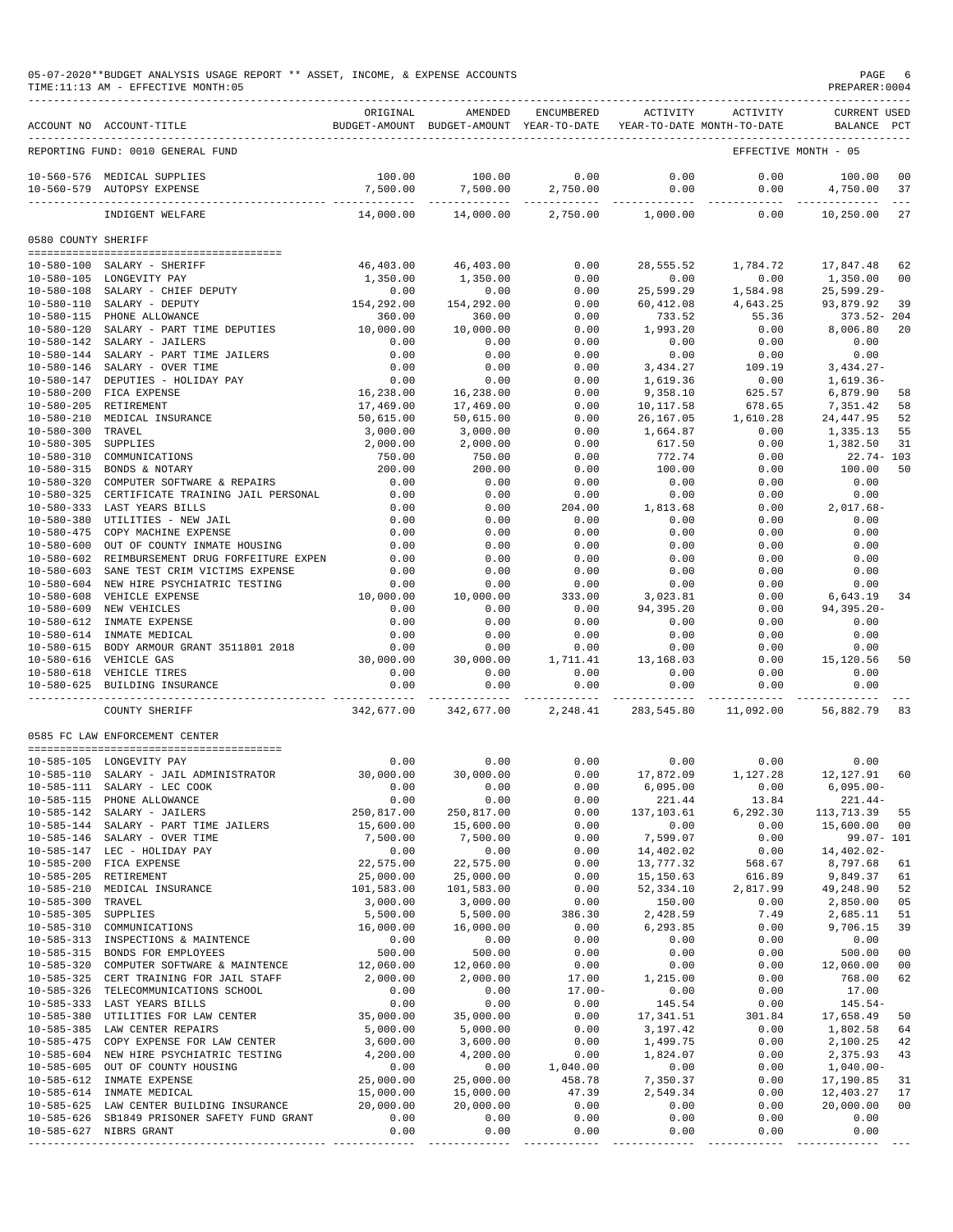|                      | 05-07-2020**BUDGET ANALYSIS USAGE REPORT ** ASSET, INCOME, & EXPENSE ACCOUNTS<br>TIME:11:13 AM - EFFECTIVE MONTH:05 |                            |                     |                       |                                                                                 |                      | PAGE<br>PREPARER: 0004      | - 7 |
|----------------------|---------------------------------------------------------------------------------------------------------------------|----------------------------|---------------------|-----------------------|---------------------------------------------------------------------------------|----------------------|-----------------------------|-----|
|                      | ACCOUNT NO ACCOUNT-TITLE                                                                                            | ORIGINAL                   | AMENDED             | ENCUMBERED            | ACTIVITY<br>BUDGET-AMOUNT BUDGET-AMOUNT YEAR-TO-DATE YEAR-TO-DATE MONTH-TO-DATE | ACTIVITY             | CURRENT USED<br>BALANCE PCT |     |
|                      | REPORTING FUND: 0010 GENERAL FUND                                                                                   |                            |                     |                       |                                                                                 |                      | EFFECTIVE MONTH - 05        |     |
|                      | FC LAW ENFORCEMENT CENTER                                                                                           |                            |                     |                       | 599,935.00   599,935.00    1,932.47   308,550.72   11,746.30   289,451.81  52   |                      |                             |     |
| 0590 EXTENSION AGENT |                                                                                                                     |                            |                     |                       |                                                                                 |                      |                             |     |
|                      |                                                                                                                     |                            |                     |                       |                                                                                 |                      |                             |     |
|                      | 10-590-100 SALARY - CEA-AG                                                                                          | 14,151.00                  | 14,151.00           | 0.00                  | 8,707.84                                                                        | 544.24               | 5,443.16                    | 62  |
|                      | 10-590-110 SALARY - ADMINISTRATIVE ASSISTANT                                                                        | 10,000.00                  | 10,000.00           | 0.00                  | 4,210.00                                                                        | 0.00                 | 5,790.00                    | -42 |
|                      | 10-590-200 FICA EXPENSE                                                                                             | 1,847.00                   | 1,847.00            | 0.00                  | 988.15                                                                          | 41.63                | 858.85                      | 54  |
|                      | 10-590-205 RETIREMENT                                                                                               | 1,988.00                   | 1,988.00            | 0.00                  | 348.25 0.00                                                                     |                      | 1,639.75                    | 18  |
| $10 - 590 - 305$     | SUPPLIES                                                                                                            | 2,750.00                   | 2,750.00            | 0.00                  | 622.09                                                                          | 0.00                 | 2,127.91                    | 23  |
| $10 - 590 - 310$     | COMMUNICATIONS                                                                                                      | 0.00                       | 0.00                | 0.00                  | 0.00                                                                            | 0.00                 | 0.00                        |     |
|                      | 10-590-333 LAST YEARS BILLS                                                                                         | 0.00                       | 0.00                | 0.00                  | 193.23                                                                          | 0.00                 | $193.23-$                   |     |
| $10 - 590 - 640$     | CAR ALLOWANCE                                                                                                       | 6,000.00                   | 6,000.00            | 0.00                  | 691.17                                                                          | 0.00                 | 5,308.83                    | 12  |
| 10-590-642           | STOCK SHOW EXPENSE                                                                                                  | 6,000.00                   | 6,000.00            | 0.00                  | 4,191.06 0.00                                                                   |                      | 1,808.94                    | 70  |
|                      | 10-590-646 CONCESSION STAND                                                                                         | 0.00                       | 0.00                | 0.00<br>----------    | 0.00<br>-----------                                                             | 0.00<br>------------ | 0.00                        |     |
|                      | EXTENSION AGENT                                                                                                     |                            | 42,736.00 42,736.00 | 0.00                  | 19,951.79                                                                       | 585.87               | 22,784.21 47                |     |
|                      | 0600 APPRAISAL DISTRICT                                                                                             |                            |                     |                       |                                                                                 |                      |                             |     |
|                      |                                                                                                                     |                            |                     |                       |                                                                                 |                      |                             |     |
|                      | 10-600-644 APPRAISAL DISTRICT FEES                                                                                  |                            |                     |                       | $171,141.00$ $171,141.00$ 0.00 85,491.90 0.00 85,649.10 50                      |                      |                             |     |
|                      | 10-600-645 APPRAISAL DISTRICT TAX REFUND                                                                            | 0.00                       | 0.00                | 0.00<br>------------- | 0.00                                                                            | 0.00                 | 0.00<br>-------------       |     |
|                      | APPRAISAL DISTRICT                                                                                                  | 171,141.00 171,141.00 0.00 |                     |                       | 85,491.90 0.00                                                                  |                      | 85,649,10 50                |     |
|                      | 0610 COUNTY COURT AT LAW                                                                                            |                            |                     |                       |                                                                                 |                      |                             |     |
|                      |                                                                                                                     |                            |                     |                       |                                                                                 |                      |                             |     |
|                      | 10-610-654 COUNTY COURT AT LAW JUDGE EXPENSE                                                                        |                            | 11,000.00 11,000.00 | 0.00                  | 0.00                                                                            | 0.00                 | 11,000.00 00                |     |
|                      | COUNTY COURT AT LAW                                                                                                 |                            | 11,000.00 11,000.00 | 0.00                  | 0.00                                                                            | 0.00                 | 11,000.00 00                |     |
|                      | GENERAL FUND                                                                                                        |                            |                     |                       |                                                                                 |                      |                             |     |
|                      | INCOME TOTALS                                                                                                       | 2,679,742.00               | 2,679,742.00        |                       | $3,257,345.00$ 1,307.30 577,603.00+ 122                                         |                      |                             |     |
|                      | <b>EXPENSE TOTALS</b>                                                                                               | 2,601,410.00               | 2.634.926.00        |                       | 22,697.30 1,448,275.39                                                          |                      | 56,100.19 1,163,953.31 56   |     |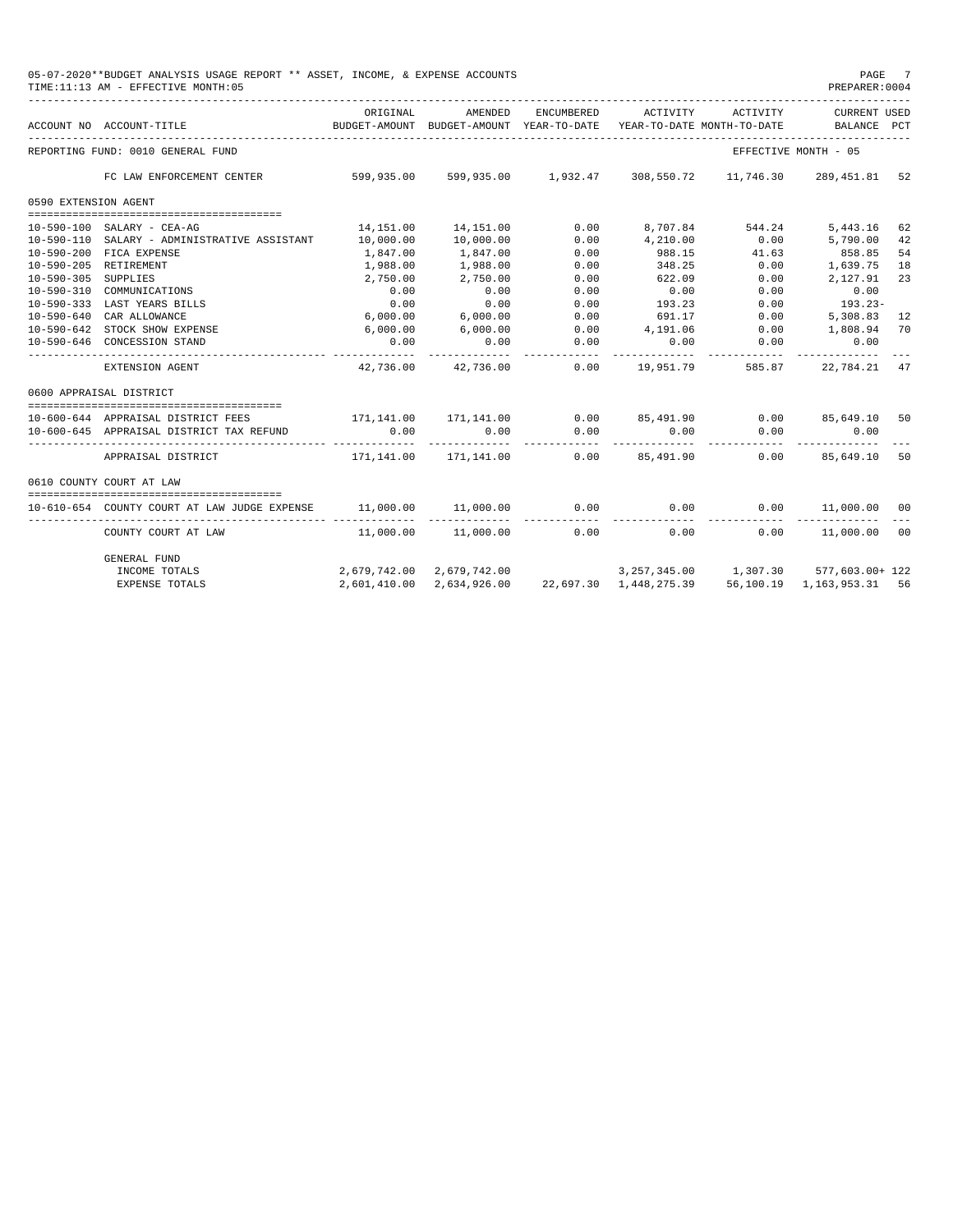|                     | 05-07-2020**BUDGET ANALYSIS USAGE REPORT ** ASSET, INCOME, & EXPENSE ACCOUNTS<br>TIME:11:13 AM - EFFECTIVE MONTH:05 |                           |                           |                   |                                                                                 |                     | PAGE<br>PREPARER: 0004             | 8                      |
|---------------------|---------------------------------------------------------------------------------------------------------------------|---------------------------|---------------------------|-------------------|---------------------------------------------------------------------------------|---------------------|------------------------------------|------------------------|
|                     | ACCOUNT NO ACCOUNT-TITLE                                                                                            | ORIGINAL                  | AMENDED                   | ENCUMBERED        | ACTIVITY<br>BUDGET-AMOUNT BUDGET-AMOUNT YEAR-TO-DATE YEAR-TO-DATE MONTH-TO-DATE | ACTIVITY            | <b>CURRENT USED</b><br>BALANCE PCT |                        |
|                     | REPORTING FUND: 0011 ROAD & BRIDGE PRECINCT 1                                                                       |                           |                           |                   |                                                                                 |                     | EFFECTIVE MONTH - 05               |                        |
| 0100 CASH ACCOUNTS  |                                                                                                                     |                           |                           |                   |                                                                                 |                     |                                    |                        |
|                     |                                                                                                                     |                           |                           |                   |                                                                                 |                     |                                    |                        |
|                     | 11-100-100 CFC: ROAD & BRIDGE PRECINCT 1                                                                            |                           |                           |                   | $91,066.83-$<br>0.00                                                            | $5,162.94-$<br>0.00 | $30,933.98 -$                      |                        |
|                     | 11-100-185 DUE FROM I&S FUND<br>11-100-197 DUE FROM GENERAL FUND                                                    |                           |                           |                   | 0.00                                                                            | 0.00                | 0.00<br>1,860.29                   |                        |
|                     | 11-100-280 DELINQUENT TAXES RECEIVABLE                                                                              |                           |                           |                   | 0.00                                                                            | 0.00                | 2,853.16                           |                        |
|                     | 11-100-285 ALLOWANCE-UNCOLLECTABLE TAXES                                                                            |                           |                           |                   | 0.56                                                                            | 0.00                | 712.73-                            |                        |
|                     | 11-100-290 DUE FROM APPRAISAL DISTRICT                                                                              |                           |                           |                   | 0.00<br>------------- ------------                                              | 0.00                | 0.00<br>--------------             |                        |
|                     | CASH ACCOUNTS                                                                                                       |                           |                           |                   | $91,066.27-$                                                                    | 5,162.94-           | $26,933.26 -$                      |                        |
|                     | 0311 REVENUE ACCOUNTS                                                                                               |                           |                           |                   |                                                                                 |                     |                                    |                        |
|                     |                                                                                                                     |                           |                           |                   |                                                                                 |                     |                                    |                        |
|                     | 11-311-100 ADVALOREM TAXES<br>11-311-105 ROAD & BRIDGE                                                              | 170,000.00<br>26,875.00   | 170,000.00<br>26,875.00   |                   | 0.00<br>25,686.37                                                               | 0.00<br>0.00        | 170,000.00<br>1,188.63             | 0 <sub>0</sub><br>96   |
|                     | 11-311-110 MOTOR VEHICLE REGISTRATION                                                                               | 47,000.00                 | 47,000.00                 |                   | 31,426.63                                                                       | 0.00                | 15,573.37                          | 67                     |
|                     | 11-311-120 GROSS WEIGHT AND AXLE FEES                                                                               | 14,000.00                 | 14,000.00                 |                   | 7,733.57                                                                        | 0.00                | 6,266.43                           | 55                     |
|                     | 11-311-125 I&S REVENUE FOR COMM DEB                                                                                 | 19,343.00                 | 19,343.00                 |                   | 0.00                                                                            | 0.00                | 19,343.00                          | 0 <sub>0</sub>         |
|                     | 11-311-130 LONG TERM FINANCING INCOME                                                                               | 0.00                      | 0.00                      |                   | 0.00                                                                            | 0.00                | 0.00                               |                        |
|                     | 11-311-140 BRIDGE REPAIR INSURANCE                                                                                  | 0.00                      | 0.00                      |                   | 0.00                                                                            | 0.00                | 0.00                               |                        |
|                     | 11-311-145 RESERVE FEMA FUNDS                                                                                       | 0.00                      | 0.00                      |                   | 0.00                                                                            | 0.00                | 0.00                               |                        |
|                     | 11-311-150 OTHER INCOME                                                                                             | 0.00                      | 0.00                      |                   | 0.00                                                                            | 0.00                | 0.00                               |                        |
|                     | 11-311-155 RESERVE FUNDS                                                                                            | 0.00                      | 0.00                      |                   | 0.00                                                                            | 0.00                | 0.00                               |                        |
|                     | 11-311-160 SALE OF FIXED ASSETS<br>11-311-165 RESERVE CERTZ FUNDS                                                   | 0.00<br>0.00              | 0.00<br>0.00              |                   | 0.00<br>0.00                                                                    | 0.00<br>0.00        | 0.00<br>0.00                       |                        |
|                     | 11-311-180 INTEREST EARNED                                                                                          | 0.00                      | 0.00                      |                   | 0.00                                                                            | 0.00                | 0.00                               |                        |
|                     |                                                                                                                     |                           | ------------              |                   | ------------                                                                    | -----               | -----------                        |                        |
|                     | REVENUE ACCOUNTS                                                                                                    | 277,218.00                | 277,218.00                | 0.00              | 64,846.57                                                                       | 0.00                | 212,371.43                         | 23                     |
|                     | 0611 EXPENSE ACCOUNTS                                                                                               |                           |                           |                   |                                                                                 |                     |                                    |                        |
|                     | 11-611-100 SALARY - COMMISSIONER PCT 1                                                                              | 35,332.00                 | 35,332.00                 | 0.00              | 21,742.72                                                                       | 1,358.92            | 13,589.28                          | 62                     |
|                     | 11-611-105 LONGEVITY PAY                                                                                            | 3,450.00                  | 3,450.00                  | 0.00              | 0.00                                                                            | 0.00                | 3,450.00                           | 0 <sub>0</sub>         |
|                     | 11-611-110 SALARY - ROAD FOREMAN                                                                                    | 35,127.00                 | 35,127.00                 | 0.00              | 21,621.60                                                                       | 1,351.35            | 13,505.40                          | 62                     |
|                     | 11-611-112 SALARY - ROAD HAND                                                                                       | 29,136.00                 | 29,136.00                 | 0.00              | 17,932.80                                                                       | 1,120.80            | 11,203.20                          | 62                     |
|                     | 11-611-115 PHONE ALLOWANCE                                                                                          | 750.00                    | 750.00                    | 0.00              | 442.88                                                                          | 27.68               | 307.12                             | 59                     |
|                     | 11-611-120 SALARY - PART TIME                                                                                       | 10,000.00                 | 10,000.00                 | 0.00              | 5,092.50                                                                        | 0.00                | 4,907.50                           | 51                     |
|                     | 11-611-200 FICA EXPENSE                                                                                             | 8,630.00                  | 8,630.00                  | 0.00              | 5,089.56                                                                        | 293.75              | 3,540.44                           | 59                     |
|                     | 11-611-205 RETIREMENT                                                                                               | 9,284.00                  | 9,284.00                  | 0.00              | 5,526.31                                                                        | 320.24              | 3,757.69                           | 60                     |
|                     | 11-611-210 MEDICAL INSURANCE<br>11-611-212 CHILD SUPPORT                                                            | 30,369.00<br>0.00         | 30,369.00<br>0.00         | 0.00<br>0.00      | 19,323.36<br>0.00                                                               | 1,207.71<br>0.00    | 11,045.64<br>0.00                  | 64                     |
|                     | 11-611-300 TRAVEL & SCHOOL                                                                                          | 3,000.00                  | 3,000.00                  | 0.00              | 110.00                                                                          | 0.00                | 2,890.00                           | 04                     |
| 11-611-305 SUPPLIES |                                                                                                                     | 8,600.00                  | 8,600.00                  | 0.00              | 1,183.47                                                                        | 0.00                | 7,416.53                           | 14                     |
|                     | 11-611-310 COMMUNICATIONS                                                                                           | 0.00                      | 0.00                      | 0.00              | 0.00                                                                            | 0.00                | 0.00                               |                        |
| 11-611-315 BONDS    |                                                                                                                     | 200.00                    | 200.00                    | 0.00              | 0.00                                                                            | 0.00                | 200.00                             | 0 <sub>0</sub>         |
|                     | 11-611-320 REPAIRS & MAINTENANCE                                                                                    | 30,000.00                 | 30,000.00                 | 6,114.96          | 9,251.22                                                                        | 0.00                | 14,633.82                          | 51                     |
|                     | 11-611-333 LAST YEARS BILLS                                                                                         | 0.00                      | 0.00                      | 12.74             | 11,858.64                                                                       | 0.00                | 11,871.38-                         |                        |
|                     | 11-611-380 UTILITIES                                                                                                | 3,000.00                  | 3,000.00                  | 0.00              | 1,362.47                                                                        | 0.00                | 1,637.53 45                        |                        |
|                     | 11-611-620 CAPITAL OUTLAY UNIT COST                                                                                 | 0.00                      | 0.00                      | 0.00              | 0.00                                                                            | 0.00                | 0.00                               |                        |
|                     | 11-611-622 CAPITAL OUTLAY (OVER 5,000)<br>11-611-624 CAPITAL OUTLAY LOAN INTEREST                                   | 16,590.00<br>2,753.00     | 16,590.00<br>2,753.00     | 0.00<br>0.00      | 16,589.15<br>2,752.08                                                           | 0.00<br>0.00        |                                    | $0.85$ 100<br>0.92 100 |
|                     | 11-611-625 NEW EQUIPMENT                                                                                            | 0.00                      | 0.00                      | 0.00              | 0.00                                                                            | 0.00                | 0.00                               |                        |
|                     | 11-611-700 DIESEL, OIL, AND GASOLINE                                                                                | 25,000.00                 | 25,000.00                 | 1,224.63          | 10,823.04                                                                       | 0.00                | 12,952.33                          | 48                     |
|                     | 11-611-705 ROAD MATERIAL & CONSTRUCTION                                                                             | 8,000.00                  | 8,000.00                  | 0.00              | 0.00                                                                            | 0.00                | 8,000.00                           | 00                     |
|                     | 11-611-710 LOCAL MATCHING CETRZ GT                                                                                  | 0.00                      | 0.00                      | 0.00              | 0.00                                                                            | 0.00                | 0.00                               |                        |
|                     | 11-611-715 FEE REIMBURSEMENT                                                                                        | 0.00                      | 0.00                      | 0.00              | 0.00                                                                            | 0.00                | 0.00                               |                        |
|                     | 11-611-720 BRIDGE REPAIR                                                                                            | 0.00                      | 0.00                      | 0.00              | 0.00                                                                            | 0.00                | 0.00                               |                        |
|                     | 11-611-725 TIRES & TUBES                                                                                            | 8,000.00                  | 8,000.00                  | 2,214.11          | 3,706.54                                                                        | 0.00                | 2,079.35                           | 74                     |
|                     | 11-611-730 RESERVE MONEY                                                                                            | 0.00                      | 0.00                      | 0.00              | 0.00                                                                            | 0.00                | 0.00                               |                        |
|                     | 11-611-735 CERTZ RESERVE                                                                                            | 0.00                      | 0.00                      | 0.00              | 0.00                                                                            | 0.00                | 0.00                               |                        |
|                     | 11-611-740 FEMA RESERVE                                                                                             | 0.00<br>-----------       | 0.00<br>--------          | 0.00<br>--------- | 0.00<br>---------                                                               | 0.00<br>$- - - - -$ | 0.00<br>--------                   |                        |
|                     | EXPENSE ACCOUNTS                                                                                                    | 267, 221.00               | 267, 221.00               | 9,566.44          | 154,408.34                                                                      | 5,680.45            | 103,246.22                         | 61                     |
|                     | ROAD & BRIDGE PRECINCT 1                                                                                            |                           |                           |                   | 64,846.57                                                                       |                     |                                    |                        |
|                     | INCOME TOTALS<br>EXPENSE TOTALS                                                                                     | 277,218.00<br>267, 221.00 | 277,218.00<br>267, 221.00 | 9,566.44          | 154,408.34                                                                      | 0.00<br>5,680.45    | 212, 371.43<br>103,246.22          | 23<br>61               |
|                     |                                                                                                                     |                           |                           |                   |                                                                                 |                     |                                    |                        |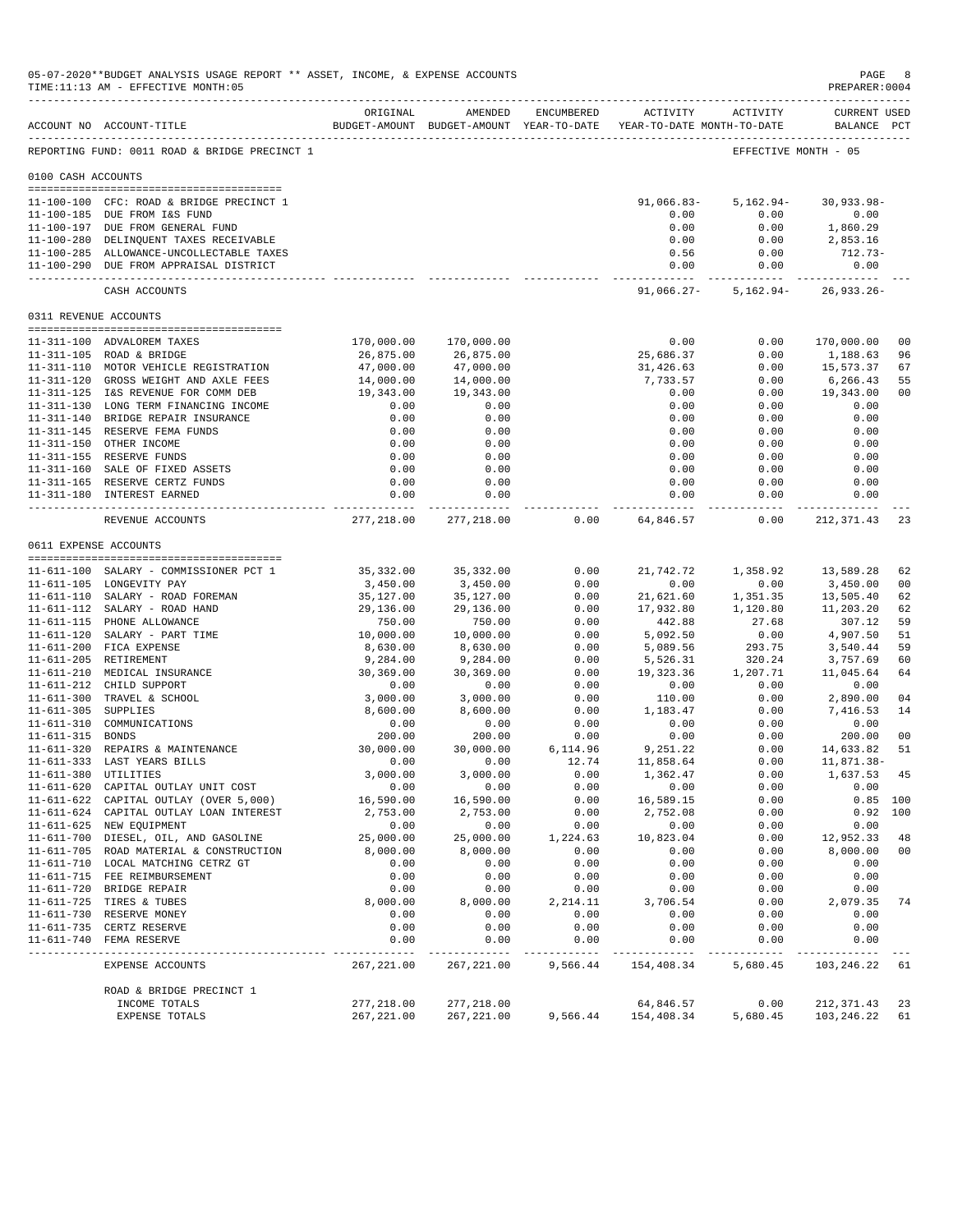|                       | 05-07-2020**BUDGET ANALYSIS USAGE REPORT ** ASSET, INCOME, & EXPENSE ACCOUNTS<br>TIME:11:13 AM - EFFECTIVE MONTH:05<br>______________________________________ |                          |                          |                    |                                                                     |                      | $\mathtt{PAGE}$<br>PREPARER: 0004  | - 9                  |
|-----------------------|---------------------------------------------------------------------------------------------------------------------------------------------------------------|--------------------------|--------------------------|--------------------|---------------------------------------------------------------------|----------------------|------------------------------------|----------------------|
|                       | ACCOUNT NO ACCOUNT-TITLE                                                                                                                                      | ORIGINAL                 | AMENDED                  | ENCUMBERED         | BUDGET-AMOUNT BUDGET-AMOUNT YEAR-TO-DATE YEAR-TO-DATE MONTH-TO-DATE | ACTIVITY ACTIVITY    | <b>CURRENT USED</b><br>BALANCE PCT |                      |
|                       | REPORTING FUND: 0012 ROAD & BRIDGE PRECINCT 2                                                                                                                 |                          |                          |                    |                                                                     |                      | EFFECTIVE MONTH - 05               |                      |
| 0100 CASH ACCOUNTS    |                                                                                                                                                               |                          |                          |                    |                                                                     |                      |                                    |                      |
|                       |                                                                                                                                                               |                          |                          |                    |                                                                     |                      |                                    |                      |
|                       | 12-100-100 CFC: ROAD & BRIDGE PRECINCT 2                                                                                                                      |                          |                          |                    | 78,359.95-                                                          | 5,160.79-            | 12,935.09                          |                      |
|                       | 12-100-185 DUE FROM I&S FUND<br>12-100-186 DUE FROM GENERAL FUND                                                                                              |                          |                          |                    | 0.00                                                                | 0.00                 | 0.00                               |                      |
|                       | 12-100-280 DELINQUENT TAXES RECEIVABLE                                                                                                                        |                          |                          |                    | 0.00<br>0.00                                                        | 0.00<br>0.00         | 474.59<br>2,853.16                 |                      |
|                       | 12-100-285 ALLOWANCE-UNCOLLECTABLE TAXES                                                                                                                      |                          |                          |                    | 0.55                                                                | 0.00                 | 712.74-                            |                      |
|                       | 12-100-290 DUE FROM APPRAISAL DISTRICT                                                                                                                        |                          |                          |                    | 0.00                                                                | 0.00                 | 0.00                               |                      |
|                       | CASH ACCOUNTS                                                                                                                                                 |                          |                          |                    | ------------- ------------<br>78,359.40-                            |                      | 5,160.79- 15,550.10                |                      |
| 0312 REVENUE ACCOUNTS |                                                                                                                                                               |                          |                          |                    |                                                                     |                      |                                    |                      |
|                       |                                                                                                                                                               |                          |                          |                    |                                                                     |                      |                                    |                      |
|                       | 12-312-100 ADVALOREM TAXES<br>12-312-105 ROAD & BRIDGE                                                                                                        | 170,000.00<br>26,875.00  | 170,000.00<br>26,875.00  |                    | 0.00<br>25,686.37                                                   | 0.00<br>0.00         | 170,000.00<br>1,188.63             | 0 <sub>0</sub><br>96 |
|                       | 12-312-110 MOTOR VEHICLE REGISTRATION                                                                                                                         | 47,000.00                | 47,000.00                |                    | 31,426.63                                                           | 0.00                 | 15,573.37                          | 67                   |
|                       | 12-312-120 GROSS WEIGHT AND AXLE FEES                                                                                                                         | 14,000.00                | 14,000.00                |                    | 7,733.56                                                            | 0.00                 | 6,266.44                           | 55                   |
|                       | 12-312-125 I&S REVENUE FOR COMM DEB                                                                                                                           | 29,774.00                | 29,774.00                |                    | 0.00                                                                | 0.00                 | 29,774.00                          | 0 <sub>0</sub>       |
|                       | 12-312-130 LONG TERM FINANCING INCOME                                                                                                                         | 0.00                     | 0.00                     |                    | 0.00                                                                | 0.00                 | 0.00                               |                      |
|                       | 12-312-140 BRIDGE REPAIR INSURANCE                                                                                                                            | 0.00                     | 0.00                     |                    | 0.00                                                                | 0.00                 | 0.00                               |                      |
|                       | 12-312-145 RESERVE FEMA FUNDS                                                                                                                                 | 0.00                     | 0.00                     |                    | 0.00                                                                | 0.00                 | 0.00                               |                      |
|                       | 12-312-150 OTHER INCOME                                                                                                                                       | 0.00                     | 0.00                     |                    | 0.00                                                                | 0.00                 | 0.00                               |                      |
|                       | 12-312-155 RESERVE FUNDS                                                                                                                                      | 0.00                     | 0.00                     |                    | 0.00                                                                | 0.00                 | 0.00                               |                      |
|                       | 12-312-160 SALE OF FIXED ASSETS                                                                                                                               | 0.00                     | 0.00                     |                    | 0.00                                                                | 0.00                 | 0.00                               |                      |
|                       | 12-312-165 RESERVE CERTZ FUNDS                                                                                                                                | 0.00                     | 0.00                     |                    | 0.00                                                                | 0.00                 | 0.00                               |                      |
|                       | 12-312-180 INTEREST EARNED                                                                                                                                    | 0.00                     | 0.00                     |                    | 0.00                                                                | 0.00<br>------------ | 0.00<br>------------               |                      |
|                       | REVENUE ACCOUNTS                                                                                                                                              | 287,649.00               | 287,649.00               | 0.00               | 64,846.56                                                           | 0.00                 | 222,802.44                         | 23                   |
|                       | 0612 EXPENSE ACCOUNTS                                                                                                                                         |                          |                          |                    |                                                                     |                      |                                    |                      |
|                       |                                                                                                                                                               |                          |                          |                    |                                                                     |                      |                                    |                      |
|                       | 12-612-100 SALARY - COMMISSIONER PCT 2<br>12-612-105 LONGEVITY PAY                                                                                            | 35,332.00<br>1,200.00    | 35,332.00<br>1,200.00    | 0.00<br>0.00       | 21,742.72<br>0.00                                                   | 1,358.92<br>0.00     | 13,589.28<br>1,200.00              | 62<br>0 <sub>0</sub> |
|                       | 12-612-110 SALARY - ROAD FOREMAN                                                                                                                              | 35,127.00                | 35,127.00                | 0.00               | 12,477.96                                                           | 1,351.35             | 22,649.04                          | 36                   |
|                       | 12-612-112 SALARY - ROAD HAND                                                                                                                                 | 29,136.00                | 29,136.00                | 0.00               | 16,531.80                                                           | 1,120.80             | 12,604.20                          | 57                   |
|                       | 12-612-115 PHONE ALLOWANCE                                                                                                                                    | 1,000.00                 | 1,000.00                 | 0.00               | 608.96                                                              | 41.52                | 391.04                             | 61                   |
|                       | 12-612-120 SALARY - PART TIME                                                                                                                                 | 10,000.00                | 10,000.00                | 0.00               | 11,789.80                                                           | 0.00                 | 1,789.80- 118                      |                      |
|                       | 12-612-200 FICA EXPENSE                                                                                                                                       | 8,577.00                 | 8,577.00                 | 0.00               | 4,830.03                                                            | 296.26               | 3,746.97                           | 56                   |
|                       | 12-612-205 RETIREMENT                                                                                                                                         | 9,227.00                 | 9,227.00                 | 0.00               | 5,195.69                                                            | 321.39               | 4,031.31                           | 56                   |
|                       | 12-612-210 MEDICAL INSURANCE                                                                                                                                  | 30,369.00                | 30,369.00                | 0.00               | 11,263.20                                                           | 402.57               | 19,105.80                          | 37                   |
|                       | 12-612-212 CHILD SUPPORT                                                                                                                                      | 0.00                     | 0.00                     | 0.00               | 761.53                                                              | 0.00                 | 761.53-                            |                      |
|                       | 12-612-300 TRAVEL & SCHOOL                                                                                                                                    | 3,000.00                 | 3,000.00                 | 0.00               | 110.00                                                              | 0.00                 | 2,890.00                           | 04                   |
| 12-612-305 SUPPLIES   |                                                                                                                                                               | 8,600.00                 | 8,600.00                 | 42.25              | 1,874.81                                                            | 0.00                 | 6,682.94                           | 22                   |
|                       | 12-612-310 COMMUNICATIONS                                                                                                                                     | 0.00                     | 0.00                     | 0.00               | 0.00                                                                | 0.00                 | 0.00                               |                      |
| 12-612-315 BONDS      |                                                                                                                                                               | 200.00                   | 200.00                   | 0.00               | 0.00                                                                | 0.00                 | 200.00                             | 0 <sub>0</sub>       |
|                       | 12-612-320 REPAIRS & MAINTENANCE                                                                                                                              | 30,000.00<br>0.00        | 30,000.00<br>0.00        | 5,976.48<br>448.21 | 7,317.85                                                            | 0.00<br>0.00         | 16,705.67<br>$5,740.32 -$          | 44                   |
|                       | 12-612-333 LAST YEARS BILLS<br>12-612-380 UTILITIES                                                                                                           | 3,000.00                 | 3,000.00                 | 0.00               | 5,292.11<br>1,647.47                                                | 30.00                | 1,352.53                           | 55                   |
|                       | 12-612-620 CAPITAL OUTLAY UNIT COST                                                                                                                           | 0.00                     | 0.00                     | 0.00               | 0.00                                                                | 0.00                 | 0.00                               |                      |
|                       | 12-612-622 CAPITAL OUTLAY (OVER 5,000)                                                                                                                        | 29,774.00                | 29,774.00                | 0.00               | 21,548.90                                                           | 0.00                 | 8,225.10                           | 72                   |
|                       | 12-612-624 CAPITAL OUTLAY LOAN INTEREST                                                                                                                       | 0.00                     | 0.00                     | 0.00               | 0.00                                                                | 0.00                 | 0.00                               |                      |
|                       | 12-612-625 NEW EQUIPMENT                                                                                                                                      | 0.00                     | 0.00                     | 0.00               | 0.00                                                                | 0.00                 | 0.00                               |                      |
|                       | 12-612-700 DIESEL, OIL, AND GASOLINE                                                                                                                          | 25,000.00                | 25,000.00                | 0.00               | 17,239.22                                                           | 0.00                 | 7,760.78                           | 69                   |
|                       | 12-612-705 ROAD MATERIAL & CONSTRUCTION                                                                                                                       | 8,000.00                 | 8,000.00                 | 0.00               | 450.00                                                              | 0.00                 | 7,550.00                           | 06                   |
|                       | 12-612-710 LOCAL MATCHING CETRZ GT                                                                                                                            | 0.00                     | 0.00                     | 0.00               | 0.00                                                                | 0.00                 | 0.00                               |                      |
|                       | 12-612-715 FEE REIMBURSEMENT                                                                                                                                  | 0.00                     | 0.00                     | 0.00               | 0.00                                                                | 0.00                 | 0.00                               |                      |
|                       | 12-612-720 BRIDGE REPAIR                                                                                                                                      | 0.00                     | 0.00                     | 0.00               | 0.00                                                                | 0.00                 | 0.00                               |                      |
|                       | 12-612-725 TIRES & TUBES                                                                                                                                      | 8,000.00                 | 8,000.00                 | 0.00               | 2,322.73                                                            | 0.00                 | 5,677.27                           | 29                   |
|                       | 12-612-730 RESERVE MONEY                                                                                                                                      | 0.00                     | 0.00                     | 0.00               | 0.00                                                                | 0.00                 | 0.00                               |                      |
|                       | 12-612-735 CERTZ RESERVE                                                                                                                                      | 0.00                     | 0.00                     | 0.00               | 0.00                                                                | 0.00                 | 0.00                               |                      |
|                       | 12-612-740 FEMA RESERVE                                                                                                                                       | 24,710.66<br>----------  | 24,710.66<br>----------- | 0.00               | 0.00                                                                | 0.00<br>--------     | 24,710.66                          | 0 <sub>0</sub>       |
|                       | EXPENSE ACCOUNTS                                                                                                                                              | 300,252.66               | 300,252.66               | 6,466.94           | 143,004.78                                                          | 4,922.81             | 150,780.94                         | 50                   |
|                       | ROAD & BRIDGE PRECINCT 2                                                                                                                                      |                          |                          |                    |                                                                     |                      |                                    |                      |
|                       | INCOME TOTALS<br>EXPENSE TOTALS                                                                                                                               | 287,649.00<br>300,252.66 | 287,649.00<br>300,252.66 |                    | 64,846.56<br>143,004.78                                             | 0.00<br>4,922.81     | 222,802.44<br>150,780.94           | 23<br>50             |
|                       |                                                                                                                                                               |                          |                          | 6,466.94           |                                                                     |                      |                                    |                      |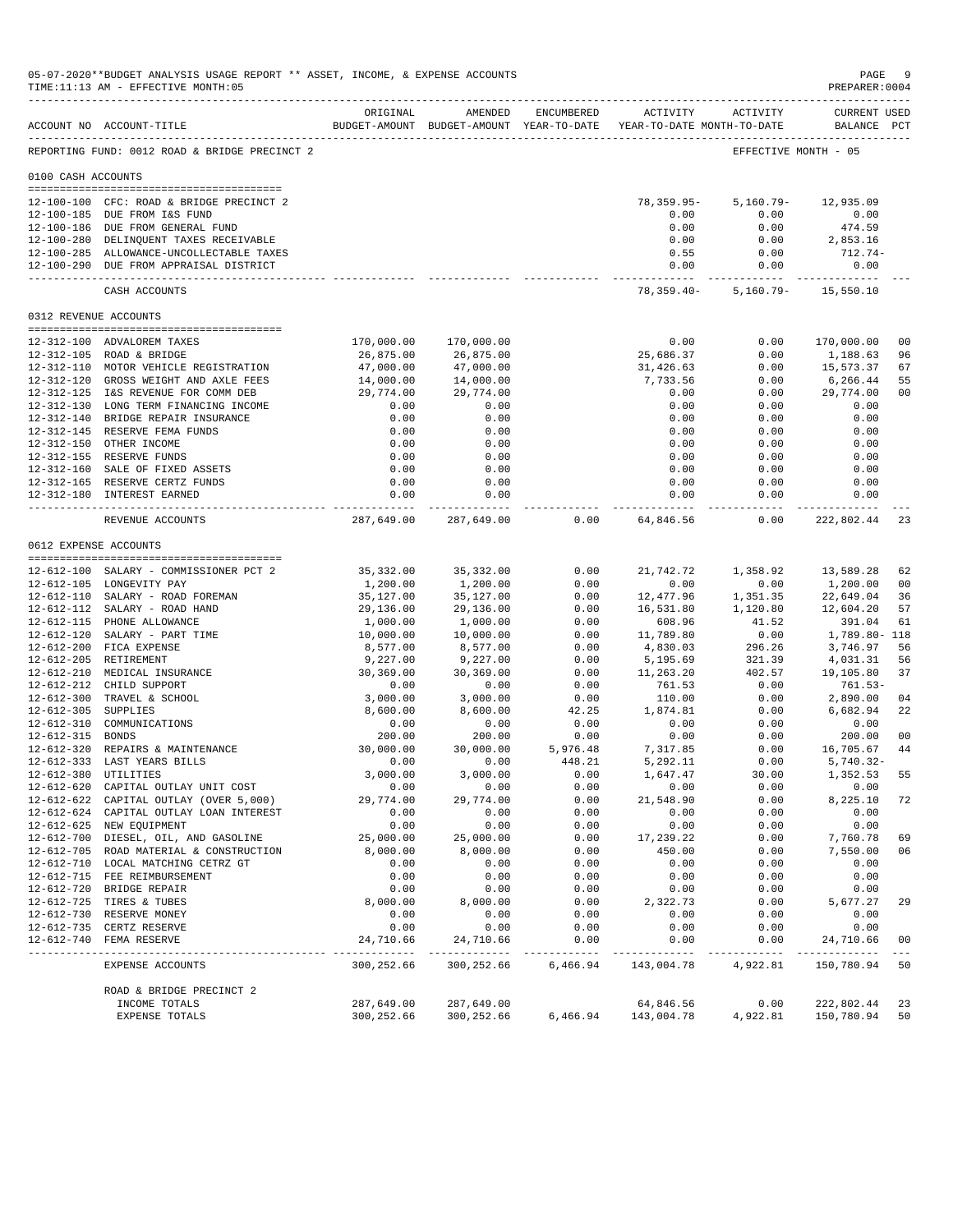|                       | 05-07-2020**BUDGET ANALYSIS USAGE REPORT ** ASSET, INCOME, & EXPENSE ACCOUNTS<br>TIME:11:13 AM - EFFECTIVE MONTH:05<br>_______________________________ |                                   |                          |              |                                                                     |                     | PAGE 10<br>PREPARER: 0004          |                      |
|-----------------------|--------------------------------------------------------------------------------------------------------------------------------------------------------|-----------------------------------|--------------------------|--------------|---------------------------------------------------------------------|---------------------|------------------------------------|----------------------|
|                       | ACCOUNT NO ACCOUNT-TITLE                                                                                                                               | ORIGINAL                          | AMENDED                  | ENCUMBERED   | BUDGET-AMOUNT BUDGET-AMOUNT YEAR-TO-DATE YEAR-TO-DATE MONTH-TO-DATE | ACTIVITY ACTIVITY   | <b>CURRENT USED</b><br>BALANCE PCT |                      |
|                       | REPORTING FUND: 0013 ROAD & BRIDGE PRECINCT 3                                                                                                          |                                   |                          |              |                                                                     |                     | EFFECTIVE MONTH - 05               |                      |
| 0100 CASH ACCOUNTS    |                                                                                                                                                        |                                   |                          |              |                                                                     |                     |                                    |                      |
|                       |                                                                                                                                                        |                                   |                          |              |                                                                     |                     |                                    |                      |
|                       | 13-100-100 CFC: ROAD & BRIDGE PRECINCT 3                                                                                                               |                                   |                          |              | 35,038.07-                                                          | 4,983.91-           | 74,053.13                          |                      |
|                       | 13-100-185 DUE FROM I&S FUND                                                                                                                           |                                   |                          |              | 0.00                                                                | 0.00                | 0.00                               |                      |
|                       | 13-100-186 DUE TO GENERAL FUND                                                                                                                         |                                   |                          |              | 0.00                                                                | 0.00                | 474.59                             |                      |
|                       | 13-100-280 DELINQUENT TAXES RECEIVABLE<br>13-100-285 ALLOWANCE-UNCOLLECTABLE TAXES                                                                     |                                   |                          |              | 0.00<br>0.55                                                        | 0.00<br>0.00        | 2,853.16<br>712.74-                |                      |
|                       | 13-100-290 DUE FROM APPRAISAL DISTRICT                                                                                                                 |                                   |                          |              | 0.00                                                                | 0.00                | 0.00                               |                      |
|                       | CASH ACCOUNTS                                                                                                                                          |                                   |                          |              | ------------ -<br>35,037.52-                                        | ------------        | $4,983.91 - 76,668.14$             |                      |
| 0313 REVENUE ACCOUNTS |                                                                                                                                                        |                                   |                          |              |                                                                     |                     |                                    |                      |
|                       |                                                                                                                                                        |                                   |                          |              |                                                                     |                     |                                    |                      |
|                       | 13-313-100 ADVALOREM TAXES<br>13-313-105 ROAD & BRIDGE                                                                                                 | 170,000.00<br>26,785.00           | 170,000.00<br>26,785.00  |              | 0.00<br>25,686.35                                                   | 0.00<br>0.00        | 170,000.00<br>1,098.65             | 0 <sub>0</sub><br>96 |
|                       | 13-313-110 MOTOR VEHICLE REGISTRATION                                                                                                                  | 47,000.00                         | 47,000.00                |              | 31,426.65                                                           | 0.00                | 15,573.35                          | 67                   |
|                       | 13-313-120 GROSS WEIGHT AND AXLE FEES                                                                                                                  | 14,000.00                         | 14,000.00                |              | 7,733.57                                                            | 0.00                | 6,266.43                           | 55                   |
|                       | 13-313-125 I&S REVENUE FOR COMM DEB                                                                                                                    | 0.00                              | 0.00                     |              | 0.00                                                                | 0.00                | 0.00                               |                      |
|                       | 13-313-130 LONG TERM FINANCING INCOME                                                                                                                  | 0.00                              | 0.00                     |              | 0.00                                                                | 0.00                | 0.00                               |                      |
|                       | 13-313-140 BRIDGE REPAIR INSURANCE                                                                                                                     | 0.00                              | 0.00                     |              | 0.00                                                                | 0.00                | 0.00                               |                      |
|                       | 13-313-145 RESERVE FEMA FUNDS                                                                                                                          | 0.00                              | 0.00                     |              | 0.00                                                                | 0.00                | 0.00                               |                      |
|                       | 13-313-150 OTHER INCOME                                                                                                                                | 0.00                              | 0.00                     |              | 3,000.00                                                            | 0.00                | $3,000.00+$                        |                      |
|                       | 13-313-155 RESERVE FUNDS                                                                                                                               | 0.00                              | 0.00                     |              | 0.00                                                                | 0.00                | 0.00                               |                      |
|                       | 13-313-160 SALE OF FIXED ASSETS                                                                                                                        | 0.00                              | 0.00                     |              | 0.00                                                                | 0.00                | 0.00                               |                      |
|                       | 13-313-165 RESERVE CERTZ FUNDS                                                                                                                         | 0.00                              | 0.00                     |              | 0.00                                                                | 0.00                | 0.00                               |                      |
|                       | 13-313-180 INTEREST EARNED                                                                                                                             | 0.00<br>. _ _ _ _ _ _ _ _ _ _ _ _ | 0.00<br>-------------    |              | 0.00<br>------------                                                | 0.00<br>----------- | 0.00<br>------------               |                      |
|                       | REVENUE ACCOUNTS                                                                                                                                       | 257,785.00                        | 257,785.00               | 0.00         | 67,846.57                                                           | 0.00                | 189,938.43                         | 26                   |
|                       | 0613 EXPENSE ACCOUNTS                                                                                                                                  |                                   |                          |              |                                                                     |                     |                                    |                      |
|                       |                                                                                                                                                        |                                   |                          |              |                                                                     |                     |                                    |                      |
|                       | 13-613-100 SALARY - COMMISSIONER PCT 3                                                                                                                 | 35,332.00                         | 35,332.00                | 0.00         | 21,742.72                                                           | 1,358.92            | 13,589.28                          | 62                   |
|                       | 13-613-105 LONGEVITY PAY<br>13-613-110 SALARY - ROAD FOREMAN                                                                                           | 3,000.00<br>35,127.00             | 3,000.00<br>35,127.00    | 0.00<br>0.00 | 0.00<br>21,621.60                                                   | 0.00<br>1,351.35    | 3,000.00<br>13,505.40              | 00<br>62             |
|                       | 13-613-112 SALARY - ROAD HAND                                                                                                                          | 26,427.00                         | 26,427.00                | 0.00         | 15,009.30                                                           | 1,120.80            | 11,417.70                          | 57                   |
|                       | 13-613-115 PHONE ALLOWANCE                                                                                                                             | 1,620.00                          | 1,620.00                 | 0.00         | 221.44                                                              | 13.84               | 1,398.56                           | 14                   |
|                       | 13-613-120 SALARY - PART TIME                                                                                                                          | 10,000.00                         | 10,000.00                | 0.00         | 697.00                                                              | 0.00                | 9,303.00                           | 07                   |
|                       | 13-613-200 FICA EXPENSE                                                                                                                                | 8,388.00                          | 8,388.00                 | 0.00         | 4,484.26                                                            | 290.37              | 3,903.74                           | 53                   |
|                       | 13-613-205 RETIREMENT                                                                                                                                  | 9,024.00                          | 9,024.00                 | 0.00         | 4,903.76                                                            | 319.09              | 4,120.24                           | 54                   |
|                       | 13-613-210 MEDICAL INSURANCE                                                                                                                           | 30,369.00                         | 30,369.00                | 0.00         | 19,191.16                                                           | 1,207.71            | 11,177.84                          | 63                   |
|                       | 13-613-212 CHILD SUPPORT                                                                                                                               | 0.00                              | 0.00                     | 0.00         | 0.00                                                                | 0.00                | 0.00                               |                      |
|                       | 13-613-300 TRAVEL & SCHOOL                                                                                                                             | 3,000.00                          | 3,000.00                 | 0.00         | 110.00                                                              | 0.00                | 2,890.00                           | 04                   |
| 13-613-305 SUPPLIES   |                                                                                                                                                        | 8,600.00                          | 11,600.00                | 240.36       | 646.00                                                              | 0.00                | 10,713.64                          | 08                   |
|                       | 13-613-310 COMMUNICATIONS                                                                                                                              | 1,159.00                          | 1,159.00                 | 0.00         | 0.00                                                                | 0.00                | 1,159.00                           | 0 <sup>0</sup>       |
| 13-613-315 BONDS      |                                                                                                                                                        | 200.00                            | 200.00                   | 0.00         | 0.00                                                                | 0.00                | 200.00                             | 0 <sub>0</sub>       |
|                       | 13-613-320 REPAIRS & MAINTENANCE                                                                                                                       | 30,000.00                         | 30,000.00                | 2,680.83     | 3,711.53                                                            | 0.00                | 23,607.64                          | 21                   |
|                       | 13-613-333 LAST YEARS BILLS                                                                                                                            | 0.00<br>2,000.00                  | 0.00                     | 599.74       | 2,016.70                                                            | 0.00                | $2,616.44-$                        |                      |
|                       | 13-613-380 UTILITIES<br>13-613-620 CAPITAL OUTLAY UNIT COST                                                                                            | 0.00                              | 2,000.00<br>0.00         | 0.00<br>0.00 | 955.61<br>0.00                                                      | 32.00<br>0.00       | 1,044.39<br>0.00                   | 48                   |
|                       | 13-613-622 CAPITAL OUTLAY (OVER 5,000)                                                                                                                 | 0.00                              | 0.00                     | 0.00         | 0.00                                                                | 0.00                | 0.00                               |                      |
|                       | 13-613-624 CAPITAL OUTLAY LOAN INTEREST                                                                                                                | 0.00                              | 0.00                     | 0.00         | 0.00                                                                | 0.00                | 0.00                               |                      |
|                       | 13-613-625 NEW EQUIPMENT                                                                                                                               | 0.00                              | 0.00                     | 0.00         | 0.00                                                                | 0.00                | 0.00                               |                      |
|                       | 13-613-700 DIESEL, OIL, AND GASOLINE                                                                                                                   | 25,000.00                         | 25,000.00                | 1,252.37     | 9,386.42                                                            | 0.00                | 14,361.21                          | 43                   |
|                       | 13-613-705 ROAD MATERIAL & CONSTRUCTION                                                                                                                | 8,000.00                          | 8,000.00                 | 0.00         | 0.00                                                                | 0.00                | 8,000.00                           | 0 <sub>0</sub>       |
|                       | 13-613-710 LOCAL MATCHING CETRZ GT                                                                                                                     | 0.00                              | 0.00                     | 0.00         | 0.00                                                                | 0.00                | 0.00                               |                      |
|                       | 13-613-715 FEE REIMBURSEMENT                                                                                                                           | 0.00                              | 0.00                     | 0.00         | 0.00                                                                | 0.00                | 0.00                               |                      |
|                       | 13-613-720 BRIDGE REPAIR                                                                                                                               | 0.00                              | 0.00                     | 0.00         | 0.00                                                                | 0.00                | 0.00                               |                      |
|                       | 13-613-725 TIRES & TUBES                                                                                                                               | 8,000.00                          | 8,000.00                 | 1,955.00     | 803.81                                                              | 0.00                | 5, 241.19                          | 34                   |
|                       | 13-613-730 RESERVE MONEY                                                                                                                               | 0.00                              | 0.00                     | 0.00         | 0.00                                                                | 0.00                | 0.00                               |                      |
|                       | 13-613-735 CERTZ RESERVE                                                                                                                               | 0.00                              | 0.00                     | 0.00         | 0.00                                                                | 0.00                | 0.00                               |                      |
|                       | 13-613-740 FEMA RESERVE                                                                                                                                | 52,000.00                         | 52,000.00                | 0.00         | 0.00                                                                | 0.00                | 52,000.00                          | 0 <sub>0</sub>       |
|                       | <b>EXPENSE ACCOUNTS</b>                                                                                                                                | 297,246.00                        | 300,246.00               | 6,728.30     | 105,501.31                                                          | 5,694.08            | 188,016.39                         | 37                   |
|                       | ROAD & BRIDGE PRECINCT 3                                                                                                                               |                                   |                          |              |                                                                     |                     |                                    |                      |
|                       | INCOME TOTALS                                                                                                                                          | 257,785.00<br>297,246.00          | 257,785.00<br>300,246.00 |              | 67,846.57<br>105,501.31                                             | 0.00                | 189,938.43<br>188,016.39           | 26                   |
|                       | EXPENSE TOTALS                                                                                                                                         |                                   |                          | 6,728.30     |                                                                     | 5,694.08            |                                    | 37                   |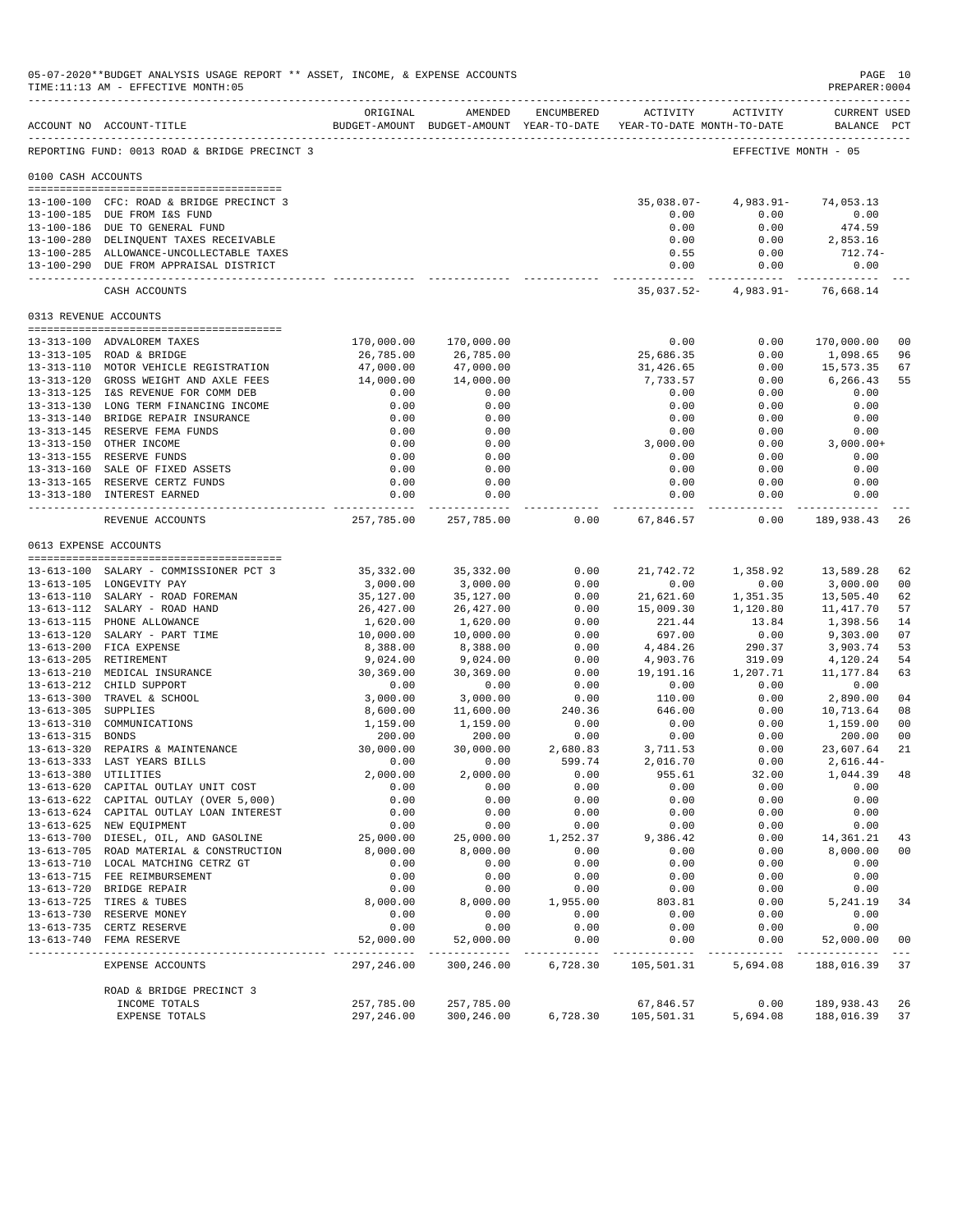|                     | 05-07-2020**BUDGET ANALYSIS USAGE REPORT ** ASSET, INCOME, & EXPENSE ACCOUNTS<br>TIME:11:13 AM - EFFECTIVE MONTH:05<br>------------------------------------ |                          |                              |                     |                                                                     |                       | PAGE 11<br>PREPARER: 0004          |                      |
|---------------------|-------------------------------------------------------------------------------------------------------------------------------------------------------------|--------------------------|------------------------------|---------------------|---------------------------------------------------------------------|-----------------------|------------------------------------|----------------------|
|                     | ACCOUNT NO ACCOUNT-TITLE                                                                                                                                    | ORIGINAL                 | AMENDED                      | ENCUMBERED          | BUDGET-AMOUNT BUDGET-AMOUNT YEAR-TO-DATE YEAR-TO-DATE MONTH-TO-DATE | ACTIVITY ACTIVITY     | <b>CURRENT USED</b><br>BALANCE PCT |                      |
|                     | REPORTING FUND: 0014 ROAD & BRIDGE PRECINCT 4                                                                                                               |                          |                              |                     |                                                                     | EFFECTIVE MONTH - 05  |                                    |                      |
| 0100 CASH ACCOUNTS  |                                                                                                                                                             |                          |                              |                     |                                                                     |                       |                                    |                      |
|                     | 14-100-100 CFC: ROAD & BRIDGE PRECINCT 4                                                                                                                    |                          |                              |                     | 101,674.48-                                                         | 5,130.79-             | $35,432.89-$                       |                      |
|                     | 14-100-185 DUE FROM I&S FUND                                                                                                                                |                          |                              |                     | 0.00                                                                | 0.00                  | 0.00                               |                      |
|                     | 14-100-186 DUE FROM GENERAL FUND                                                                                                                            |                          |                              |                     | 0.00                                                                | 0.00                  | 474.59                             |                      |
|                     | 14-100-280 DELINQUENT TAXES RECEIVABLE                                                                                                                      |                          |                              |                     | 0.00                                                                | 0.00                  | 2,853.16                           |                      |
|                     | 14-100-285 ALLOWANCE-UNCOLLECTABLE TAXES                                                                                                                    |                          |                              |                     | 0.55                                                                | 0.00                  | $712.74-$                          |                      |
|                     | 14-100-290 DUE FROM APPRAISAL DISTRICT                                                                                                                      |                          |                              |                     | 0.00<br>.                                                           | 0.00<br>------------- | 0.00<br>-------------              |                      |
|                     | CASH ACCOUNTS                                                                                                                                               |                          |                              |                     | 101,673.93-                                                         | 5,130.79-             | 32,817.88-                         |                      |
|                     | 0314 REVENUE ACCOUNTS                                                                                                                                       |                          |                              |                     |                                                                     |                       |                                    |                      |
|                     | 14-314-100 ADVALOREM TAXES                                                                                                                                  | 170,000.00               | 170,000.00                   |                     | 0.00                                                                | 0.00                  | 170,000.00                         | 0 <sub>0</sub>       |
|                     | 14-314-105 ROAD & BRIDGE                                                                                                                                    | 26,875.00                | 26,875.00                    |                     | 25,686.36                                                           | 0.00                  | 1,188.64                           | 96                   |
|                     | 14-314-110 MOTOR VEHICLE REGISTRATION                                                                                                                       | 47,000.00                | 47,000.00                    |                     | 31,426.63                                                           | 0.00                  | 15,573.37                          | 67                   |
|                     | 14-314-120 GROSS WEIGHT AND AXLE FEES                                                                                                                       | 14,000.00                | 14,000.00                    |                     | 7,733.56                                                            | 0.00                  | 6,266.44                           | 55                   |
|                     | 14-314-125 I&S REVENUE FOR COMM DEB                                                                                                                         | 43,151.00                | 43,151.00                    |                     | 0.00                                                                | 0.00                  | 43,151.00                          | 0 <sub>0</sub>       |
|                     | 14-314-130 LONG TERM FINANCING INCOME                                                                                                                       | 0.00                     | 0.00                         |                     | 0.00                                                                | 0.00                  | 0.00                               |                      |
|                     | 14-314-140 BRIDGE REPAIR INSURANCE                                                                                                                          | 0.00                     | 0.00                         |                     | 0.00                                                                | 0.00                  | 0.00                               |                      |
|                     | 14-314-145 RESERVE FEMA FUNDS                                                                                                                               | 0.00                     | 0.00                         |                     | 0.00                                                                | 0.00                  | 0.00                               |                      |
|                     | 14-314-150 OTHER INCOME                                                                                                                                     | 0.00                     | 0.00                         |                     | 4,644.00                                                            | 0.00                  | $4,644.00+$                        |                      |
|                     | 14-314-155 RESERVE FUNDS                                                                                                                                    | 0.00                     | 0.00                         |                     | 0.00                                                                | 0.00                  | 0.00                               |                      |
|                     | 14-314-160 SALE OF FIXED ASSETS<br>14-314-165 RESERVE CERTZ FUNDS                                                                                           | 0.00<br>0.00             | 0.00<br>0.00                 |                     | 0.00<br>0.00                                                        | 0.00<br>0.00          | 0.00<br>0.00                       |                      |
|                     | 14-314-180 INTEREST EARNED                                                                                                                                  | 0.00                     | 0.00                         |                     | 0.00                                                                | 0.00                  | 0.00                               |                      |
|                     | REVENUE ACCOUNTS                                                                                                                                            | 301,026.00               | ______________<br>301,026.00 | 0.00                | .<br>69,490.55                                                      | $- - - - -$<br>0.00   | -----------<br>231,535.45          | 23                   |
|                     | 0614 EXPENSE ACCOUNTS                                                                                                                                       |                          |                              |                     |                                                                     |                       |                                    |                      |
|                     |                                                                                                                                                             |                          |                              |                     |                                                                     |                       |                                    |                      |
|                     | 14-614-100 SALARY - COMMISSIONER PCT 4                                                                                                                      | 35,332.00                | 35, 332.00                   | 0.00                | 21,742.72                                                           | 1,358.92              | 13,589.28                          | 62                   |
|                     | 14-614-105 LONGEVITY PAY<br>14-614-110 SALARY - ROAD FOREMAN                                                                                                | 1,200.00<br>35,127.00    | 1,200.00<br>35,127.00        | 0.00<br>0.00        | 0.00<br>21,621.61                                                   | 0.00<br>1,351.35      | 1,200.00<br>13,505.39              | 0 <sub>0</sub><br>62 |
|                     | 14-614-112 SALARY - ROAD HAND                                                                                                                               | 29,136.00                | 29,136.00                    | 0.00                | 14,857.61                                                           | 1,120.80              | 14,278.39                          | 51                   |
|                     | 14-614-115 PHONE ALLOWANCE                                                                                                                                  | 1,000.00                 | 1,000.00                     | 0.00                | 608.96                                                              | 41.52                 | 391.04                             | 61                   |
|                     | 14-614-120 SALARY - PART TIME                                                                                                                               | 10,000.00                | 10,000.00                    | 0.00                | 1,000.25                                                            | 0.00                  | 8,999.75                           | 10                   |
|                     | 14-614-200 FICA EXPENSE                                                                                                                                     | 8,445.00                 | 8,445.00                     | 0.00                | 4,572.86                                                            | 296.26                | 3,872.14                           | 54                   |
|                     | 14-614-205 RETIREMENT                                                                                                                                       | 9,086.00                 | 9,086.00                     | 0.00                | 4,946.65                                                            | 321.39                | 4,139.35                           | 54                   |
|                     | 14-614-210 MEDICAL INSURANCE                                                                                                                                | 30,369.00                | 30,369.00                    | 0.00                | 17,614.82                                                           | 805.14                | 12,754.18                          | 58                   |
|                     | 14-614-212 CHILD SUPPORT                                                                                                                                    | 0.00                     | 0.00                         | 0.00                | 0.00                                                                | 0.00                  | 0.00                               |                      |
|                     | 14-614-300 TRAVEL & SCHOOL                                                                                                                                  | 3,000.00                 | 3,000.00                     | 0.00                | 110.00                                                              | 0.00                  | 2,890.00                           | 04                   |
| 14-614-305 SUPPLIES |                                                                                                                                                             | 8,600.00                 | 8,600.00                     | 1,050.00            | 3,032.77                                                            | 0.00                  | 4,517.23                           | 47                   |
|                     | 14-614-310 COMMUNICATIONS                                                                                                                                   | 650.00                   | 650.00                       | 0.00                | 0.00                                                                | 0.00                  | 650.00                             | 0 <sub>0</sub>       |
| 14-614-315 BONDS    |                                                                                                                                                             | 200.00                   | 200.00                       | 0.00                | 0.00                                                                | 0.00                  | 200.00                             | 0 <sub>0</sub>       |
|                     | 14-614-320 REPAIRS & MAINTENANCE                                                                                                                            | 30,000.00                | 30,000.00                    | 6,308.92            | 11,331.64                                                           | 0.00                  | 12,359.44                          | 59                   |
|                     | 14-614-333 LAST YEARS BILLS                                                                                                                                 | 0.00                     | 0.00                         | 12.74               | 9,390.05                                                            | 0.00                  | $9,402.79 -$                       |                      |
|                     | 14-614-380 UTILITIES                                                                                                                                        | 2,000.00                 | 2,000.00                     | 0.00                | 748.52                                                              | 0.00                  | 1,251.48 37                        |                      |
|                     | 14-614-620 CAPITAL OUTLAY UNIT COST                                                                                                                         | 0.00                     | 0.00<br>39,737.00            | 0.00                | 0.00                                                                | 0.00                  | 0.00                               |                      |
|                     | 14-614-622 CAPITAL OUTLAY (OVER 5,000)<br>14-614-624 CAPITAL OUTLAY LOAN INTEREST                                                                           | 39,737.00<br>3,414.00    | 3,414.00                     | 0.00<br>0.00        | 39,737.00<br>3,413.15                                               | 0.00<br>0.00          | 0.00 100<br>$0.85$ 100             |                      |
|                     | 14-614-625 NEW EQUIPMENT                                                                                                                                    | 0.00                     | 0.00                         | 0.00                | 0.00                                                                | 0.00                  | 0.00                               |                      |
|                     | 14-614-700 DIESEL, OIL, AND GASOLINE                                                                                                                        | 25,000.00                | 25,000.00                    | 5,301.06            | 15,421.08                                                           | 0.00                  | 4,277.86                           | 83                   |
|                     | 14-614-705 ROAD MATERIAL & CONSTRUCTION                                                                                                                     | 8,000.00                 | 9,900.00                     | 0.00                | 1,668.63                                                            | 0.00                  | 8, 231.37 17                       |                      |
|                     | 14-614-710 LOCAL MATCHING CETRZ GT                                                                                                                          | 0.00                     | 0.00                         | 0.00                | 0.00                                                                | 0.00                  | 0.00                               |                      |
|                     | 14-614-715 FEE REIMBURSEMENT                                                                                                                                | 0.00                     | 0.00                         | 0.00                | 0.00                                                                | 0.00                  | 0.00                               |                      |
|                     | 14-614-720 BRIDGE REPAIR                                                                                                                                    | 0.00                     | 0.00                         | 0.00                | 0.00                                                                | 0.00                  | 0.00                               |                      |
|                     | 14-614-725 TIRES & TUBES                                                                                                                                    | 8,000.00                 | 10,600.00                    | 520.65              | 1,064.87                                                            | 0.00                  | 9,014.48                           | 15                   |
|                     | 14-614-735 CERTZ RESERVE                                                                                                                                    | 0.00                     | 0.00                         | 0.00                | 0.00                                                                | 0.00                  | 0.00                               |                      |
|                     | 14-614-740 FEMA RESERVE                                                                                                                                     | 63,607.19<br>----------- | 63,607.19<br>--------------  | 0.00<br>----------- | 0.00<br>-------------                                               | 0.00<br>. <u>.</u>    | 63,607.19<br>---------------       | 0 <sub>0</sub>       |
|                     | EXPENSE ACCOUNTS                                                                                                                                            | 351,903.19               |                              |                     | 356,403.19   13,193.37   172,883.19                                 | 5,295.38              | 170,326.63 52                      |                      |
|                     | ROAD & BRIDGE PRECINCT 4                                                                                                                                    |                          |                              |                     |                                                                     |                       |                                    |                      |
|                     | INCOME TOTALS                                                                                                                                               | 301,026.00               | 301,026.00                   |                     | 69,490.55                                                           | 0.00                  | 231,535.45                         | 23                   |
|                     | EXPENSE TOTALS                                                                                                                                              | 351,903.19               |                              |                     | 356,403.19   13,193.37   172,883.19                                 | 5,295.38              | 170,326.63                         | 52                   |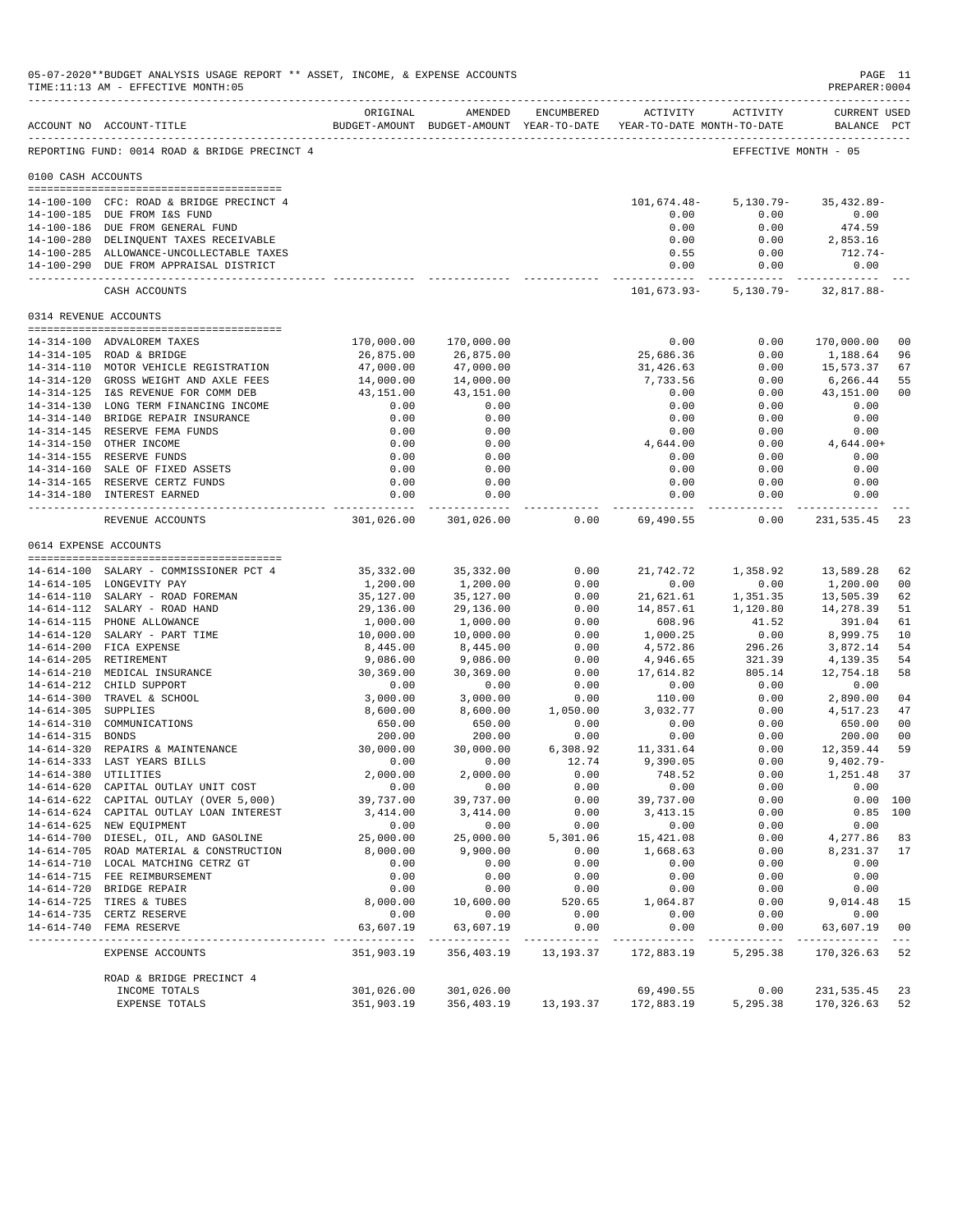|                    | 05-07-2020**BUDGET ANALYSIS USAGE REPORT ** ASSET, INCOME, & EXPENSE ACCOUNTS<br>PAGE 12<br>TIME: 11:13 AM - EFFECTIVE MONTH: 05<br>PREPARER: 0004 |                           |         |            |                                                                   |                      |                             |  |  |  |
|--------------------|----------------------------------------------------------------------------------------------------------------------------------------------------|---------------------------|---------|------------|-------------------------------------------------------------------|----------------------|-----------------------------|--|--|--|
|                    | ACCOUNT NO ACCOUNT-TITLE                                                                                                                           | ORIGINAL<br>BUDGET-AMOUNT | AMENDED | ENCUMBERED | ACTIVITY<br>BUDGET-AMOUNT YEAR-TO-DATE YEAR-TO-DATE MONTH-TO-DATE | ACTIVITY             | CURRENT USED<br>BALANCE PCT |  |  |  |
|                    | REPORTING FUND: 0015 CHILD ABUSE PREVENTION FUND                                                                                                   |                           |         |            |                                                                   | EFFECTIVE MONTH - 05 |                             |  |  |  |
| 0100 CASH ACCOUNT  |                                                                                                                                                    |                           |         |            |                                                                   |                      |                             |  |  |  |
|                    | ==============================<br>15-100-100 CASH ACCOUNT                                                                                          | 0.00                      | 0.00    |            | 0.00                                                              | 0.00                 | 0.00                        |  |  |  |
|                    | CASH ACCOUNT                                                                                                                                       | 0.00                      | 0.00    | 0.00       | $0.00$ and $0.00$                                                 | 0.00                 | 0.00                        |  |  |  |
|                    | 0300 CHILD ABUSE REVENUE                                                                                                                           |                           |         |            |                                                                   |                      |                             |  |  |  |
| 15-300-300 REVENUE |                                                                                                                                                    | 0.00                      | 0.00    |            | 0.00                                                              | 0.00                 | 0.00                        |  |  |  |
|                    | CHILD ABUSE REVENUE                                                                                                                                | 0.00                      | 0.00    | 0.00       | 0.00                                                              | 0.00                 | 0.00                        |  |  |  |
|                    | CHILD ABUSE PREVENTION FUND                                                                                                                        |                           |         |            |                                                                   |                      |                             |  |  |  |
|                    | INCOME TOTALS                                                                                                                                      | 0.00                      | 0.00    |            | 0.00                                                              | 0.00                 | 0.00                        |  |  |  |
|                    | <b>EXPENSE TOTALS</b>                                                                                                                              | 0.00                      | 0.00    | 0.00       | 0.00                                                              | 0.00                 | 0.00                        |  |  |  |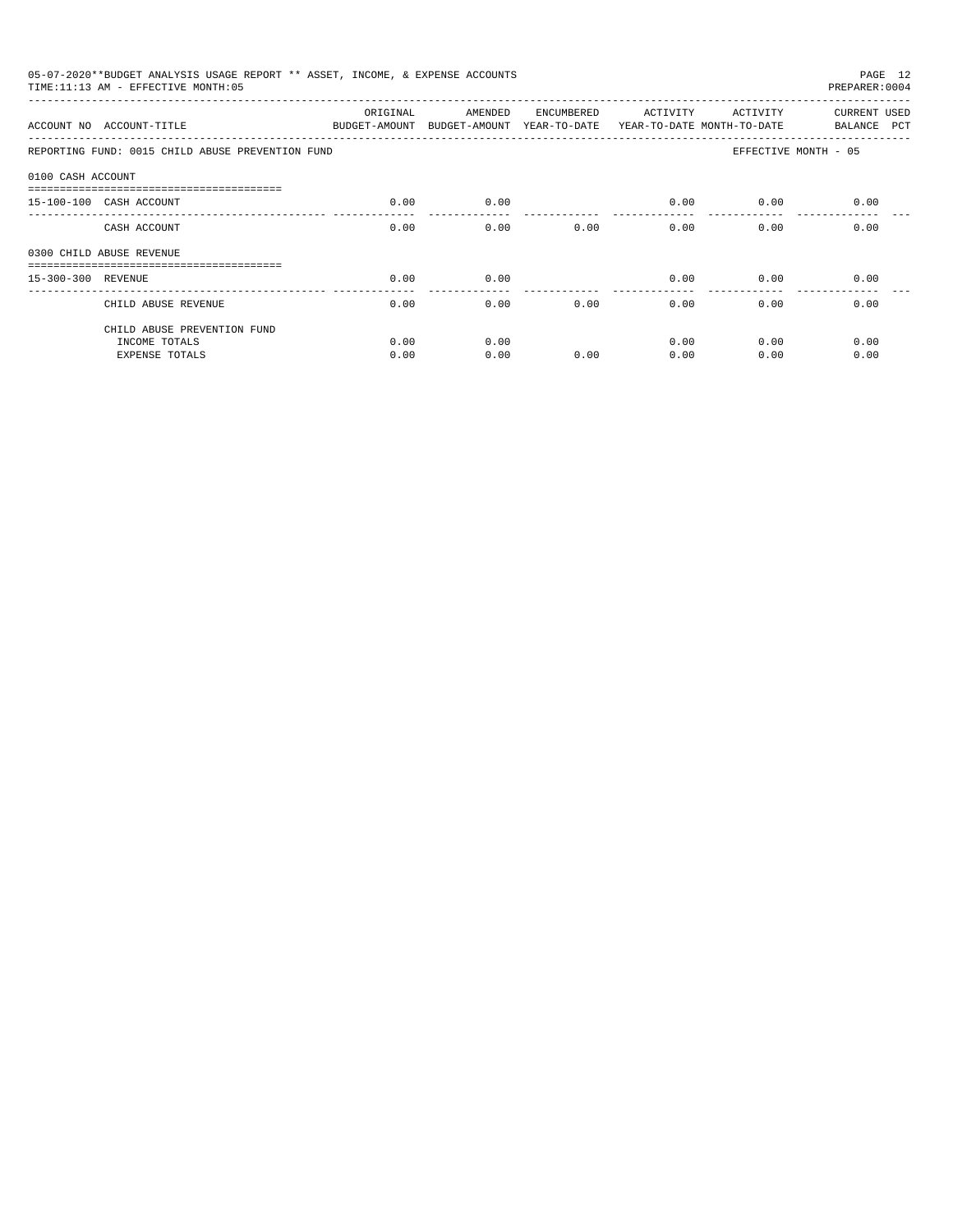|                    | 05-07-2020**BUDGET ANALYSIS USAGE REPORT ** ASSET, INCOME, & EXPENSE ACCOUNTS<br>TIME: 11:13 AM - EFFECTIVE MONTH: 05 |                                                                                 |         |            |                         |          | PAGE 13<br>PREPARER: 0004   |
|--------------------|-----------------------------------------------------------------------------------------------------------------------|---------------------------------------------------------------------------------|---------|------------|-------------------------|----------|-----------------------------|
|                    | ACCOUNT NO ACCOUNT-TITLE                                                                                              | ORIGINAL<br>BUDGET-AMOUNT BUDGET-AMOUNT YEAR-TO-DATE YEAR-TO-DATE MONTH-TO-DATE | AMENDED | ENCUMBERED | ACTIVITY                | ACTIVITY | CURRENT USED<br>BALANCE PCT |
|                    | REPORTING FUND: 0016 FAMILY VIOLENCE                                                                                  |                                                                                 |         |            |                         |          | EFFECTIVE MONTH - 05        |
| 0100 CASH ACCOUNT  |                                                                                                                       |                                                                                 |         |            |                         |          |                             |
|                    | 16-100-100 CASH ACCOUNT                                                                                               | 0.00                                                                            | 0.00    |            | 0.00                    | 0.00     | 0.00                        |
|                    | CASH ACCOUNT                                                                                                          | 0.00                                                                            | 0.00    | 0.00       | 0.00                    | 0.00     | 0.00                        |
|                    | 0301 FAMILY VIOLENCE REVENUE                                                                                          |                                                                                 |         |            |                         |          |                             |
| 16-301-301 REVENUE |                                                                                                                       | 0.00                                                                            | 0.00    |            | 0.00                    | 0.00     | 0.00                        |
|                    | FAMILY VIOLENCE REVENUE                                                                                               | 0.00                                                                            | 0.00    | 0.00       | _______________<br>0.00 | 0.00     | 0.00                        |
|                    | FAMILY VIOLENCE                                                                                                       |                                                                                 |         |            |                         |          |                             |
|                    | INCOME TOTALS                                                                                                         | 0.00                                                                            | 0.00    |            | 0.00                    | 0.00     | 0.00                        |
|                    | <b>EXPENSE TOTALS</b>                                                                                                 | 0.00                                                                            | 0.00    | 0.00       | 0.00                    | 0.00     | 0.00                        |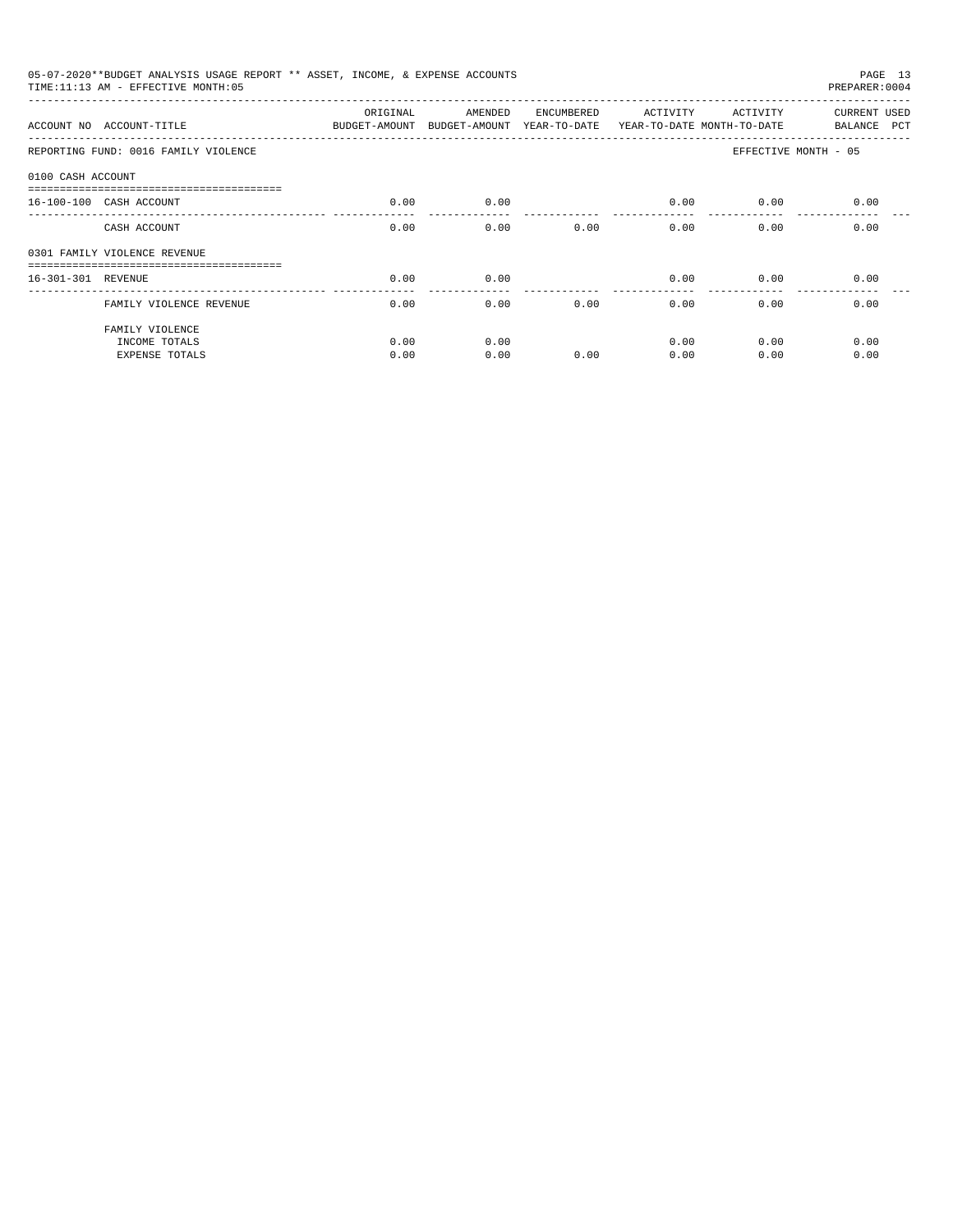| TIME: 11:13 AM - EFFECTIVE MONTH: 05                     | 05-07-2020**BUDGET ANALYSIS USAGE REPORT ** ASSET, INCOME, & EXPENSE ACCOUNTS                                          |              |            |                       |                           | PAGE 14<br>PREPARER: 0004   |
|----------------------------------------------------------|------------------------------------------------------------------------------------------------------------------------|--------------|------------|-----------------------|---------------------------|-----------------------------|
|                                                          | ORIGINAL<br>ACCOUNT NO ACCOUNT-TITLE COMPUT ANOUNT BUDGET-AMOUNT BUDGET-AMOUNT YEAR-TO-DATE YEAR-TO-DATE MONTH-TO-DATE | AMENDED      | ENCUMBERED | ACTIVITY              | ACTIVITY                  | CURRENT USED<br>BALANCE PCT |
| REPORTING FUND: 0017 CHILD ADVOCACY                      |                                                                                                                        |              |            |                       |                           | EFFECTIVE MONTH - 05        |
| 0100 CHILD ADVOCACY CASH                                 |                                                                                                                        |              |            |                       |                           |                             |
| 17-100-100 CASH ACCOUNT                                  | 0.00                                                                                                                   | 0.00         |            | 0.00                  | 0.00                      | 0.00                        |
| CHILD ADVOCACY CASH                                      | 0.00                                                                                                                   | 0.00         | 0.00       |                       | 0.00<br>$0.00$ and $0.00$ | 0.00                        |
| 0302 CHILD ADVOCACY REVENUE                              |                                                                                                                        |              |            |                       |                           |                             |
| 17-302-302 REVENUE                                       | 0.00                                                                                                                   | 0.00         |            | 0.00                  | 0.00                      | 0.00                        |
| CHILD ADVOCACY REVENUE                                   | 0.00                                                                                                                   | 0.00         | 0.00       | $- - - - - -$<br>0.00 | 0.00                      | 0.00                        |
| CHILD ADVOCACY<br>INCOME TOTALS<br><b>EXPENSE TOTALS</b> | 0.00<br>0.00                                                                                                           | 0.00<br>0.00 | 0.00       | 0.00<br>0.00          | 0.00<br>0.00              | 0.00<br>0.00                |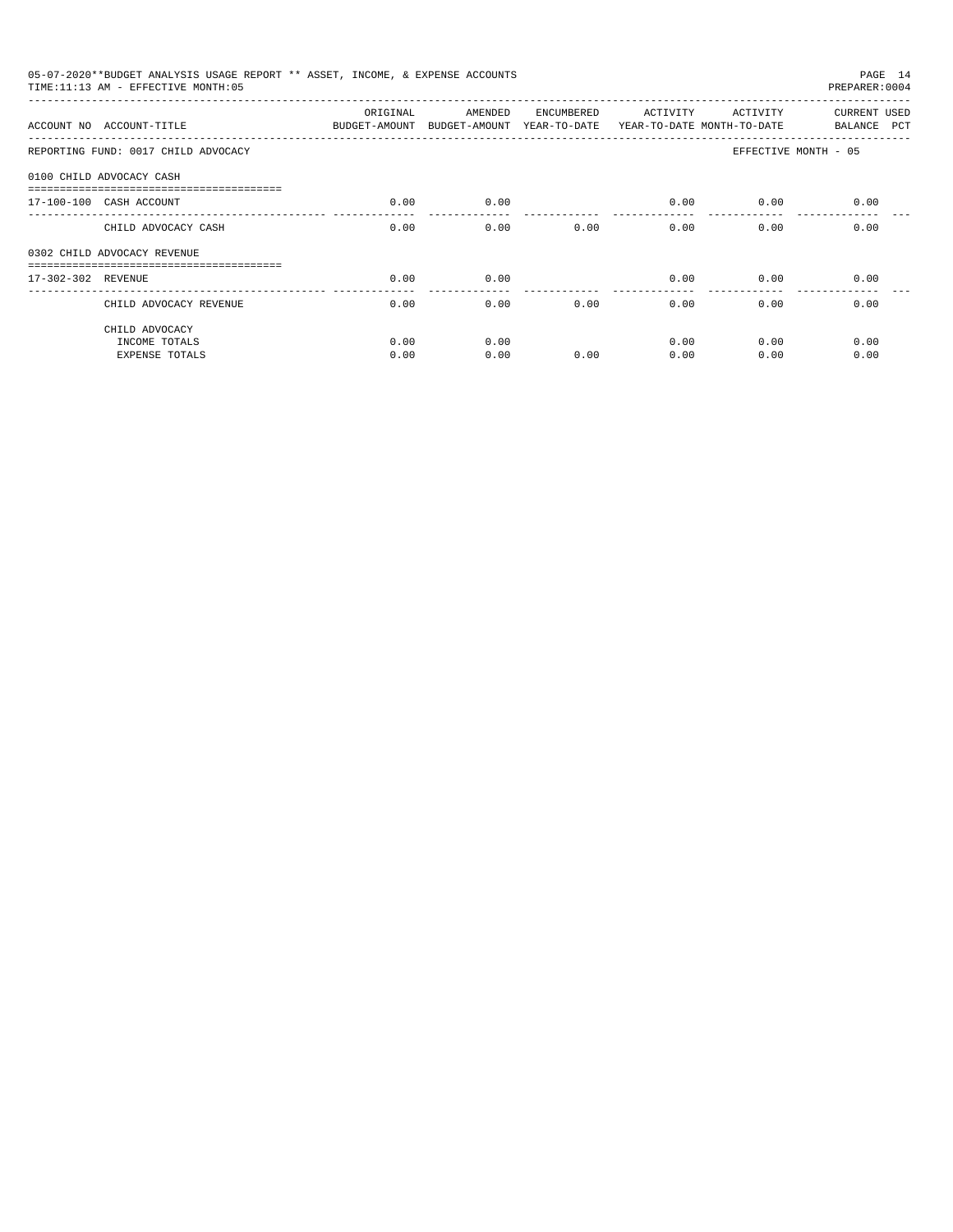|                    | 05-07-2020**BUDGET ANALYSIS USAGE REPORT ** ASSET, INCOME, & EXPENSE ACCOUNTS<br>TIME:11:13 AM - EFFECTIVE MONTH:05 |                           |                                                                  |            |                        |          | PAGE 15<br>PREPARER: 0004   |
|--------------------|---------------------------------------------------------------------------------------------------------------------|---------------------------|------------------------------------------------------------------|------------|------------------------|----------|-----------------------------|
|                    | ACCOUNT NO ACCOUNT-TITLE                                                                                            | ORIGINAL<br>BUDGET-AMOUNT | AMENDED<br>BUDGET-AMOUNT YEAR-TO-DATE YEAR-TO-DATE MONTH-TO-DATE | ENCUMBERED | ACTIVITY               | ACTIVITY | CURRENT USED<br>BALANCE PCT |
|                    | REPORTING FUND: 0018 SEX OFFENDER TREATMENT                                                                         |                           |                                                                  |            |                        |          | EFFECTIVE MONTH - 05        |
| 0100 CASH ACCOUNT  |                                                                                                                     |                           |                                                                  |            |                        |          |                             |
|                    | 18-100-100 SEX OFFENDER TREATMENT                                                                                   | 0.00                      | 0.00                                                             |            | 0.00                   | 0.00     | 0.00                        |
|                    | CASH ACCOUNT                                                                                                        | 0.00                      | 0.00                                                             | 0.00       | 0.00                   | 0.00     | 0.00                        |
|                    | 0303 SEX OFFENDER TREATMENT REVENUE                                                                                 |                           |                                                                  |            |                        |          |                             |
| 18-303-303 REVENUE |                                                                                                                     | 0.00                      | 0.00                                                             |            | 0.00                   | 0.00     | 0.00                        |
|                    | SEX OFFENDER TREATMENT REVENUE                                                                                      | 0.00                      | 0.00                                                             | 0.00       | --------------<br>0.00 | 0.00     | 0.00                        |
|                    | SEX OFFENDER TREATMENT                                                                                              |                           |                                                                  |            |                        |          |                             |
|                    | INCOME TOTALS                                                                                                       | 0.00                      | 0.00                                                             |            | 0.00                   | 0.00     | 0.00                        |
|                    | <b>EXPENSE TOTALS</b>                                                                                               | 0.00                      | 0.00                                                             | 0.00       | 0.00                   | 0.00     | 0.00                        |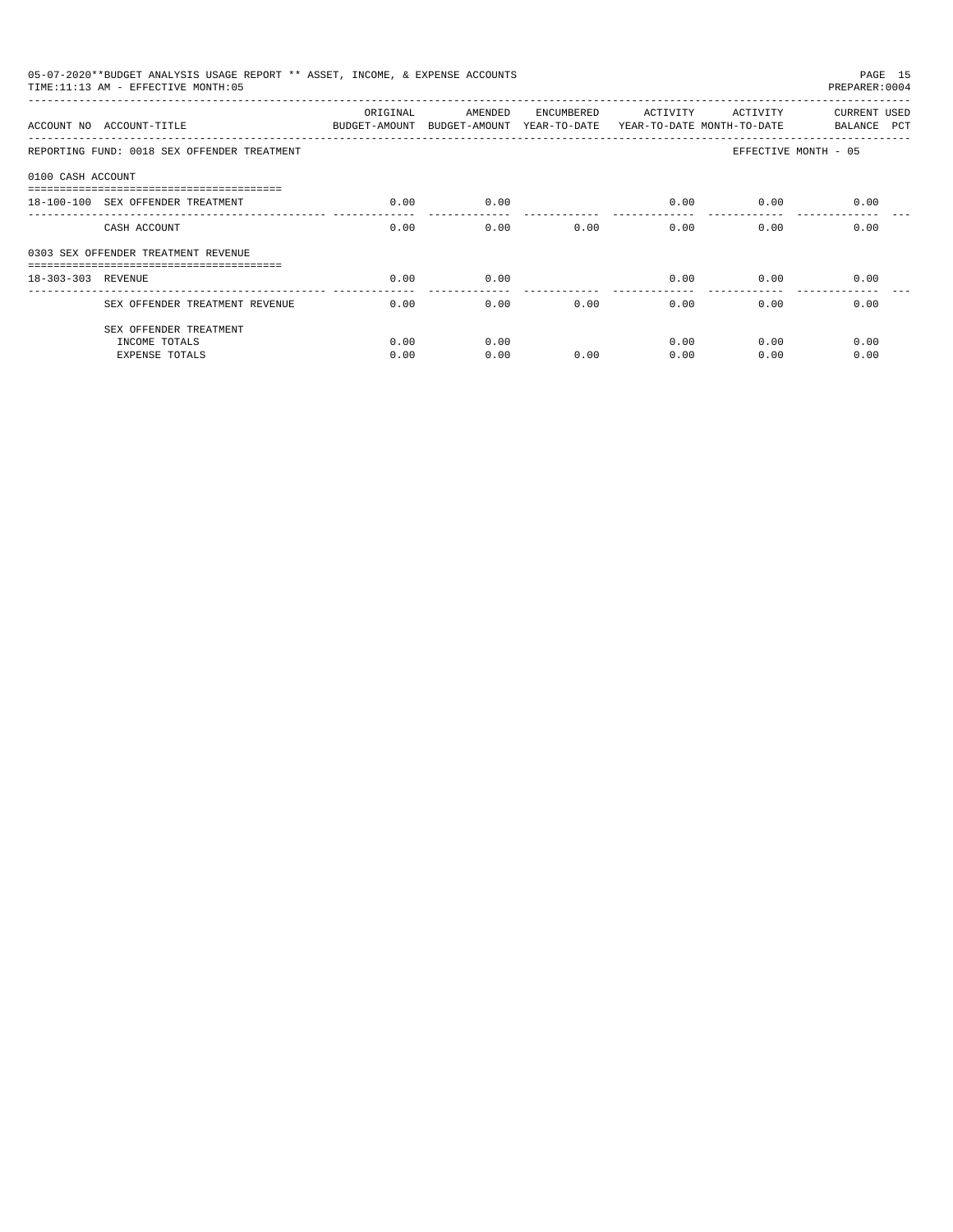|                    | 05-07-2020**BUDGET ANALYSIS USAGE REPORT ** ASSET, INCOME, & EXPENSE ACCOUNTS<br>TIME: 11:13 AM - EFFECTIVE MONTH: 05 |          |         |            |                       |          | PAGE 16<br>PREPARER: 0004   |
|--------------------|-----------------------------------------------------------------------------------------------------------------------|----------|---------|------------|-----------------------|----------|-----------------------------|
|                    | ACCOUNT NO ACCOUNT-TITLE THE SUBGET-AMOUNT BUDGET-AMOUNT YEAR-TO-DATE YEAR-TO-DATE MONTH-TO-DATE                      | ORIGINAL | AMENDED | ENCUMBERED | ACTIVITY              | ACTIVITY | CURRENT USED<br>BALANCE PCT |
|                    | REPORTING FUND: 0019 COMPENTATION TO VICTIMS                                                                          |          |         |            |                       |          | EFFECTIVE MONTH - 05        |
| 0100 CASH ACCOUNT  |                                                                                                                       |          |         |            |                       |          |                             |
|                    | 19-100-100 COMPENSTATION TO VICTIMS                                                                                   | 0.00     | 0.00    |            | 0.00                  | 0.00     | 0.00                        |
|                    | CASH ACCOUNT                                                                                                          | 0.00     | 0.00    | 0.00       | 0.00                  | 0.00     | 0.00                        |
|                    | 0304 COMPENSTATION TO VICTIMS                                                                                         |          |         |            |                       |          |                             |
| 19-304-304 REVENUE |                                                                                                                       | 0.00     | 0.00    |            | 0.00                  | 0.00     | 0.00                        |
|                    | COMPENSTATION TO VICTIMS                                                                                              | 0.00     | 0.00    | 0.00       | $- - - - - -$<br>0.00 | 0.00     | 0.00                        |
|                    | COMPENTATION TO VICTIMS                                                                                               |          |         |            |                       |          |                             |
|                    | INCOME TOTALS                                                                                                         | 0.00     | 0.00    |            | 0.00                  | 0.00     | 0.00                        |
|                    | <b>EXPENSE TOTALS</b>                                                                                                 | 0.00     | 0.00    | 0.00       | 0.00                  | 0.00     | 0.00                        |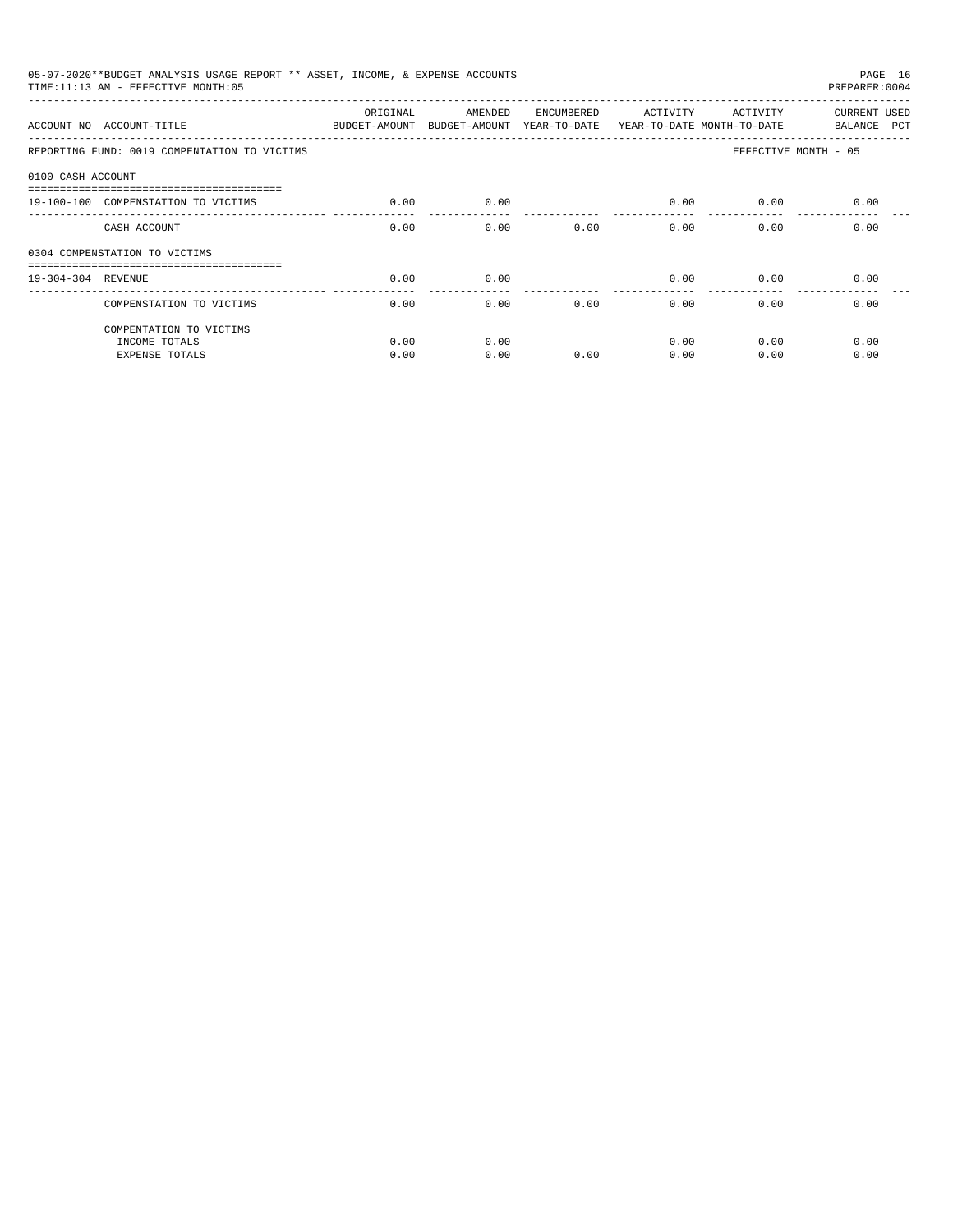|                       | 05-07-2020**BUDGET ANALYSIS USAGE REPORT ** ASSET, INCOME, & EXPENSE ACCOUNTS<br>TIME: 11:13 AM - EFFECTIVE MONTH: 05 |                       |                                                     |                    |                                        |                      | PAGE 17<br>PREPARER: 0004                           |    |
|-----------------------|-----------------------------------------------------------------------------------------------------------------------|-----------------------|-----------------------------------------------------|--------------------|----------------------------------------|----------------------|-----------------------------------------------------|----|
|                       | ACCOUNT NO ACCOUNT-TITLE                                                                                              | ORIGINAL              | AMENDED<br>BUDGET-AMOUNT BUDGET-AMOUNT YEAR-TO-DATE | ENCUMBERED         | ACTIVITY<br>YEAR-TO-DATE MONTH-TO-DATE | ACTIVITY             | CURRENT USED<br>BALANCE PCT                         |    |
|                       | REPORTING FUND: 0020 JAIL BOND I&S                                                                                    |                       |                                                     |                    |                                        | EFFECTIVE MONTH - 05 |                                                     |    |
| 0100 CASH ACCOUNT     |                                                                                                                       |                       |                                                     |                    |                                        |                      |                                                     |    |
|                       | 20-100-190 I&S ACCOUNT JAIL BOND                                                                                      |                       |                                                     |                    | 150,108.25                             | 0.00                 | 467,761.14                                          |    |
|                       | 20-100-280 DELINQUENT TAXES RECEIVABLE                                                                                |                       |                                                     |                    | 0.00                                   | 0.00                 | 16,799.62                                           |    |
|                       | 20-100-285 ALLOWANCE-UNCOLLETABLE TAXES                                                                               |                       |                                                     |                    | 0.00                                   | 0.00                 | 4,201.91-                                           |    |
|                       | 20-100-290 DUE FROM APPRAISAL DISTRICT                                                                                |                       |                                                     |                    | 0.00                                   | 0.00                 | $\begin{array}{ccc} & & 0.00 \end{array}$           |    |
|                       | 20-100-295 DUE FROM GENERAL FUND                                                                                      |                       |                                                     |                    | 0.00                                   | 0.00                 | 25,369.42                                           |    |
|                       | CASH ACCOUNT                                                                                                          |                       |                                                     |                    | 150, 108, 25                           | 0.00                 | . _ _ _ _ _ _ _ _ _ _ _ _<br>505,728.27             |    |
|                       | 0315 JAIL BOND I&S REVENUE                                                                                            |                       |                                                     |                    |                                        |                      |                                                     |    |
|                       | 20-315-100 BOND TAXES                                                                                                 |                       |                                                     |                    |                                        |                      | 465,569.00 465,569.00 539,565.17 0.00 73,996.17 116 |    |
|                       | 20-315-180 BOND TAXES INTEREST                                                                                        | 0.00                  | 0.00                                                |                    | 2,556.19                               | 0.00                 | $2,556.19+$<br>-----------                          |    |
|                       | JAIL BOND I&S REVENUE                                                                                                 | 465.569.00 465.569.00 |                                                     |                    | $0.00$ $542.121.36$                    |                      | $0.00$ 76.552.36+ 116                               |    |
| 0615 EXPENSE ACCOUNTS |                                                                                                                       |                       |                                                     |                    |                                        |                      |                                                     |    |
|                       |                                                                                                                       |                       |                                                     |                    |                                        |                      |                                                     |    |
|                       | 20-615-622 BOND PAYMENT PRINCIPAL                                                                                     |                       | 315,000.00 315,000.00                               |                    | 0.00 315,000.00                        |                      | 0.00<br>0.00 100                                    |    |
|                       | 20-615-624 BOND PAYMENT INTEREST                                                                                      | 150,219.00            | 150,219.00                                          | 0.00               | 76,709.38                              | 0.00                 | 73,509.62 51                                        |    |
|                       | 20-615-625 BOND WIRE TRANSFER CHARGE                                                                                  | 350.00                | 350.00                                              | 0.00<br>. <u>.</u> | 175.00<br>.                            | 0.00                 | 175.00                                              | 50 |
|                       | EXPENSE ACCOUNTS                                                                                                      |                       | 465,569.00 465,569.00                               |                    | $0.00$ 391,884.38                      |                      | $0.00$ 73,684.62 84                                 |    |
|                       | JAIL BOND I&S                                                                                                         |                       |                                                     |                    |                                        |                      |                                                     |    |
|                       | INCOME TOTALS                                                                                                         |                       | 465,569.00 465,569.00                               |                    | 542, 121, 36                           |                      | $0.00$ 76.552.36+ 116                               |    |
|                       | <b>EXPENSE TOTALS</b>                                                                                                 | 465,569.00            | 465,569.00                                          |                    | 0.00 391,884.38                        |                      | $0.00$ $73.684.62$ $84$                             |    |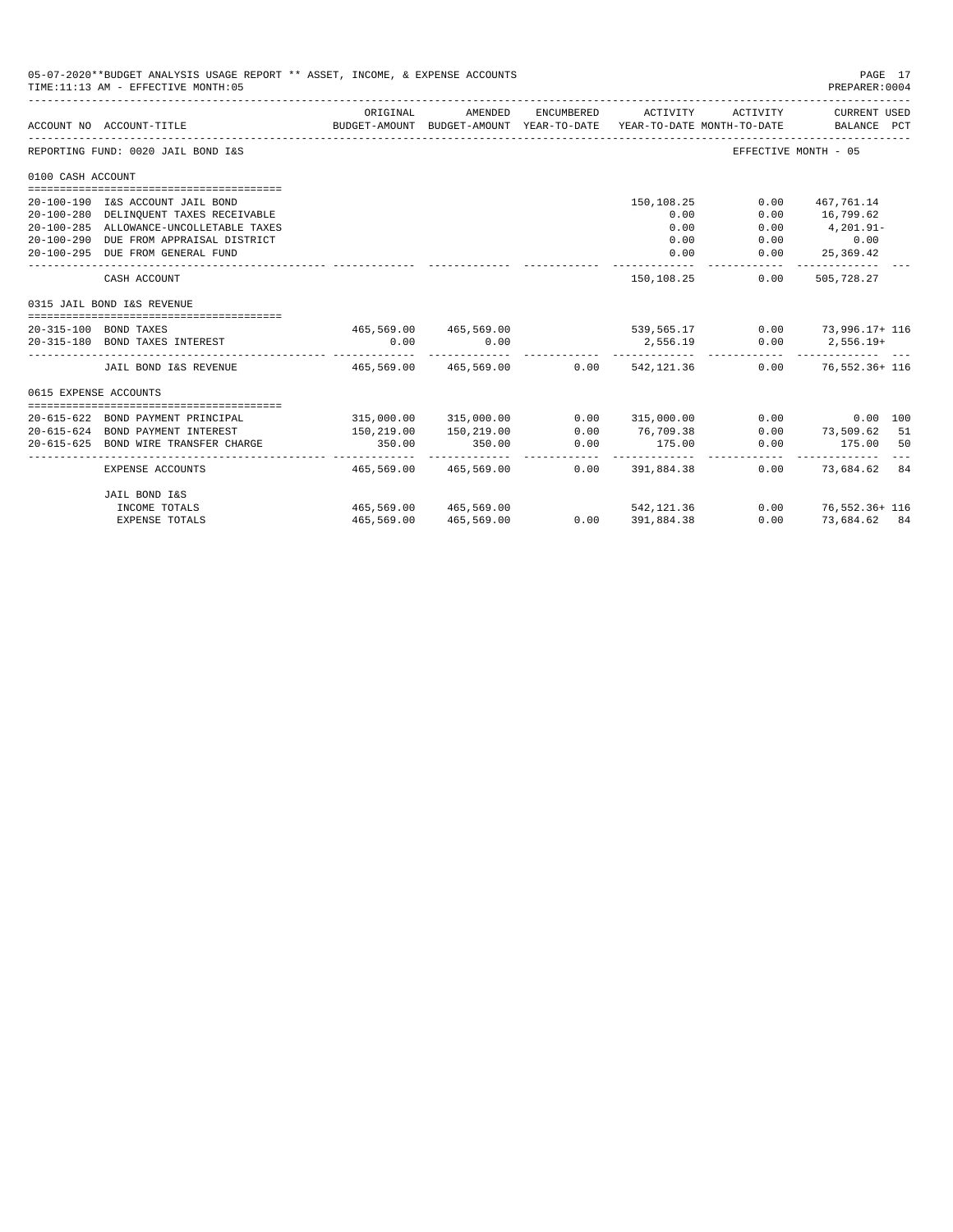|                       | 05-07-2020**BUDGET ANALYSIS USAGE REPORT ** ASSET, INCOME, & EXPENSE ACCOUNTS<br>TIME: 11:13 AM - EFFECTIVE MONTH: 05 |          |                   |                                                   |               | PREPARER: 0004         | PAGE 18 |
|-----------------------|-----------------------------------------------------------------------------------------------------------------------|----------|-------------------|---------------------------------------------------|---------------|------------------------|---------|
|                       |                                                                                                                       | ORIGINAL |                   | AMENDED ENCUMBERED ACTIVITY ACTIVITY CURRENT_USED |               |                        |         |
|                       | ACCOUNT NO ACCOUNT-TITLE CONTROL BUDGET-AMOUNT BUDGET-AMOUNT YEAR-TO-DATE YEAR-TO-DATE MONTH-TO-DATE BALANCE PCT      |          |                   |                                                   |               |                        |         |
|                       | REPORTING FUND: 0021 LATERAL ROAD PRECINCT 1                                                                          |          |                   |                                                   |               | EFFECTIVE MONTH - 05   |         |
| 0100 CASH ACCOUNTS    |                                                                                                                       |          |                   |                                                   |               |                        |         |
|                       |                                                                                                                       |          |                   |                                                   |               |                        |         |
|                       | 21-100-100 CFC: LATERAL ROAD PRECINCT 1                                                                               |          |                   |                                                   |               | 2,559.86 0.00 3,479.08 |         |
|                       | CASH ACCOUNTS                                                                                                         |          |                   |                                                   | 2,559.86 0.00 | 3,479.08               |         |
| 0321 REVENUE ACCOUNTS |                                                                                                                       |          |                   |                                                   |               |                        |         |
|                       | 21-321-190 STATE ROAD FUND                                                                                            |          |                   | 5,133.00 5,133.00 5,126.86 0.00                   |               | 6.14 100               |         |
|                       | REVENUE ACCOUNTS                                                                                                      |          |                   | $5,133.00$ $5,133.00$ $0.00$ $5,126.86$ $0.00$    |               | 6.14 100               |         |
| 0621 EXPENSE ACCOUNTS |                                                                                                                       |          |                   |                                                   |               |                        |         |
|                       | 21-621-333 LAST YEARS BILLS                                                                                           |          |                   | $0.00$ $0.00$ $0.00$ $0.00$ $0.00$                |               | $0.00$ 0.00            |         |
|                       | $21-621-700$ DIESEL, OIL, AND GASOLINE $2,567.00$ $2,567.00$ $0.00$ $2,567.00$                                        |          |                   |                                                   |               | 0.00<br>$0.00$ 100     |         |
|                       | 21-621-705 ROAD MATERIAL & CONSTRUCTION 2,566.00 2,566.00 400.00                                                      |          |                   | $0.00$ $0.00$ $2,166.00$ $16$                     |               |                        |         |
|                       | EXPENSE ACCOUNTS                                                                                                      |          |                   | 5,133.00 5,133.00 400.00 2,567.00                 | 0.00          | 2,166.00 58            |         |
|                       | LATERAL ROAD PRECINCT 1                                                                                               |          |                   |                                                   |               |                        |         |
|                       | INCOME TOTALS                                                                                                         |          | 5,133.00 5,133.00 | 5,126,86                                          |               | 0.00<br>6.14 100       |         |
|                       | <b>EXPENSE TOTALS</b>                                                                                                 |          |                   | 5,133.00 5,133.00 400.00 2,567.00                 | 0.00          | 2,166.00 58            |         |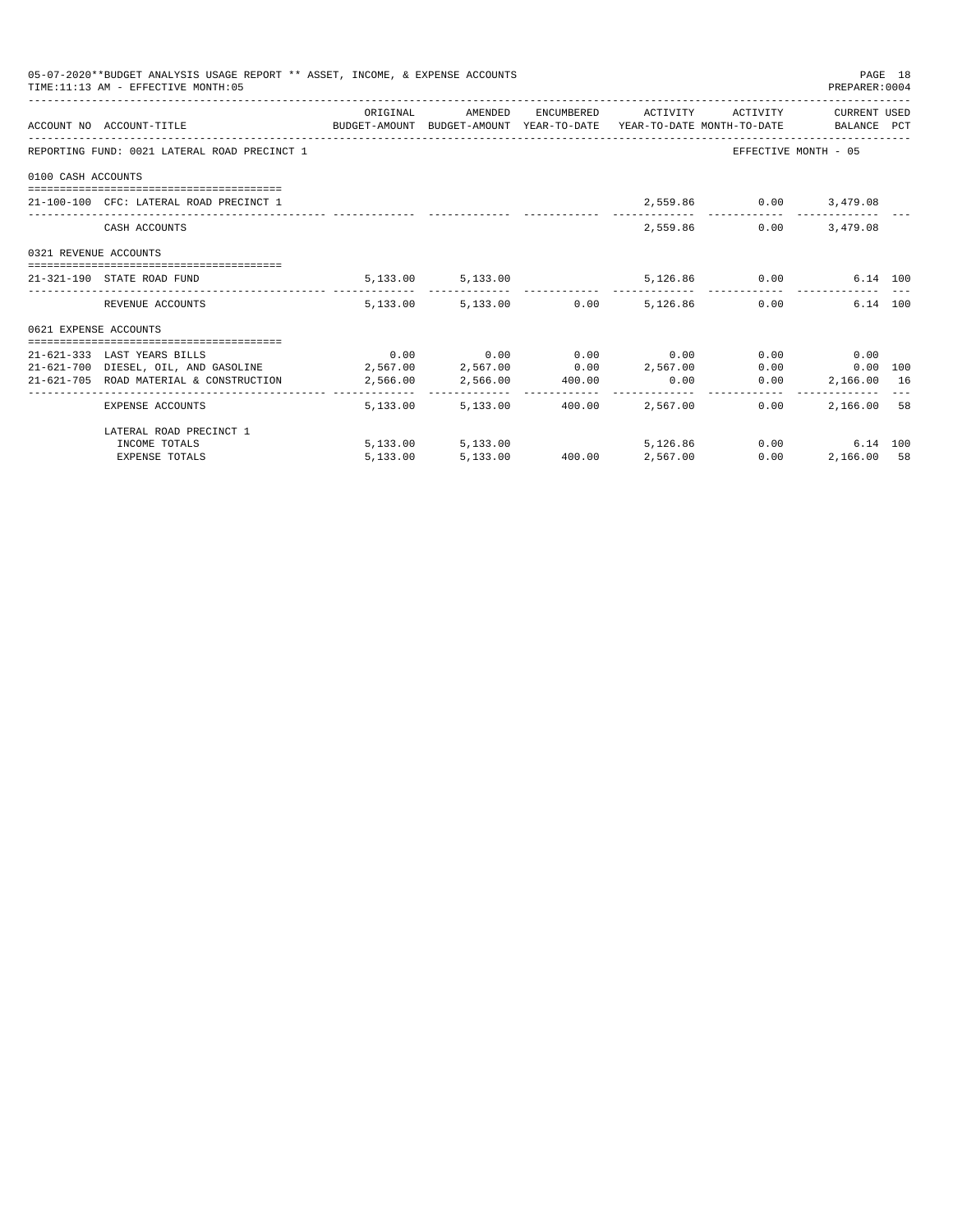|                       | 05-07-2020**BUDGET ANALYSIS USAGE REPORT ** ASSET, INCOME, & EXPENSE ACCOUNTS<br>TIME: 11:13 AM - EFFECTIVE MONTH: 05 |          |                   |      |                                                   |                | PREPARER: 0004       | PAGE 19 |
|-----------------------|-----------------------------------------------------------------------------------------------------------------------|----------|-------------------|------|---------------------------------------------------|----------------|----------------------|---------|
|                       | ACCOUNT NO ACCOUNT-TITLE CONTROL BUDGET-AMOUNT BUDGET-AMOUNT YEAR-TO-DATE YEAR-TO-DATE MONTH-TO-DATE BALANCE PCT      | ORIGINAL |                   |      | AMENDED ENCUMBERED ACTIVITY ACTIVITY CURRENT USED |                |                      |         |
|                       | REPORTING FUND: 0022 LATERAL ROAD PRECINCT 2                                                                          |          |                   |      |                                                   |                | EFFECTIVE MONTH - 05 |         |
| 0100 CASH ACCOUNTS    |                                                                                                                       |          |                   |      |                                                   |                |                      |         |
|                       | 22-100-100 CFC: LATERAL ROAD PRECINCT 2                                                                               |          |                   |      |                                                   |                | 518.19 0.00 2,246.43 |         |
|                       | CASH ACCOUNTS                                                                                                         |          |                   |      |                                                   | 0.00<br>518.19 | 2,246.43             |         |
| 0322 REVENUE ACCOUNTS |                                                                                                                       |          |                   |      |                                                   |                |                      |         |
|                       | 22-322-190 STATE ROAD FUND                                                                                            |          |                   |      | 5,133.00 5,133.00 5,126.87 0.00                   |                | 6.13 100             |         |
|                       | REVENUE ACCOUNTS                                                                                                      |          |                   |      | 5,133.00 5,133.00 0.00 5,126.87 0.00              |                | 6.13 100             |         |
| 0622 EXPENSE ACCOUNTS |                                                                                                                       |          |                   |      |                                                   |                |                      |         |
|                       | 22-622-333 LAST YEARS BILLS                                                                                           |          |                   |      | $0.00$ $0.00$ $0.00$ $0.00$ $59.97$               |                | $0.00$ 59.97-        |         |
|                       | 22-622-700 DIESEL, OIL, AND GASOLINE 2,567.00 2,567.00                                                                |          |                   |      | $0.00$ 2,348.71                                   |                | $0.00$ 218.29 91     |         |
|                       | 22-622-705 ROAD MATERIAL & CONSTRUCTION 2,566.00                                                                      |          |                   |      | 2,566.00 0.00 2,200.00                            |                | 0.00 366.00 86       |         |
|                       | EXPENSE ACCOUNTS                                                                                                      |          | 5,133,00 5,133,00 | 0.00 | 4,608.68                                          |                | 524.32 90<br>0.00    |         |
|                       | LATERAL ROAD PRECINCT 2                                                                                               |          |                   |      |                                                   |                |                      |         |
|                       | INCOME TOTALS                                                                                                         |          | 5,133.00 5,133.00 |      | 5,126.87                                          |                | $0.00$ 6.13 100      |         |
|                       | <b>EXPENSE TOTALS</b>                                                                                                 | 5,133.00 | 5,133.00          |      | $0.00$ $4,608.68$                                 |                | 0.00<br>524.32 90    |         |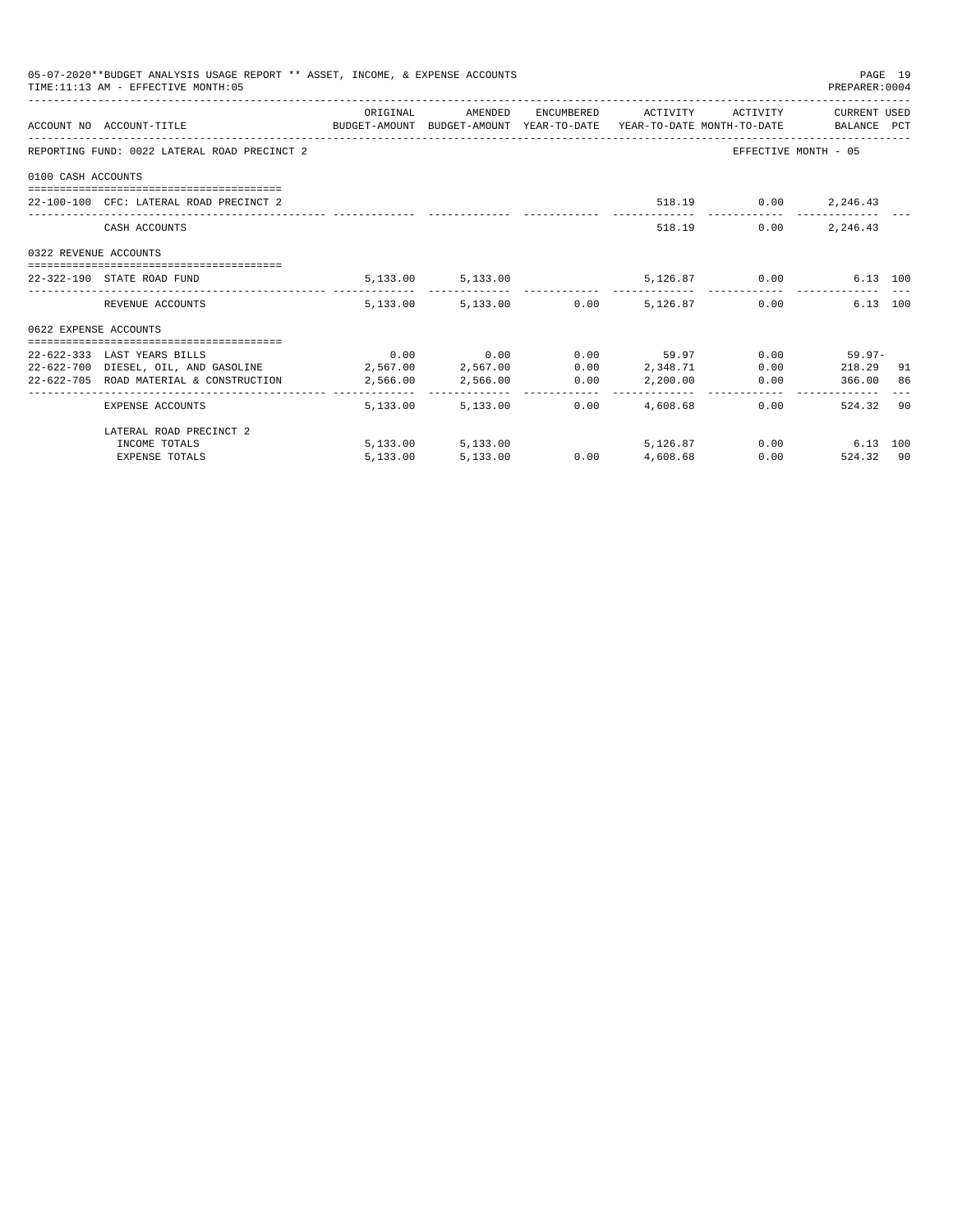| 05-07-2020**BUDGET ANALYSIS USAGE REPORT ** ASSET, INCOME, & EXPENSE ACCOUNTS<br>PAGE 20<br>TIME: 11:13 AM - EFFECTIVE MONTH: 05<br>PREPARER: 0004 |                                                                                                                  |          |                        |            |          |                        |                      |  |  |  |
|----------------------------------------------------------------------------------------------------------------------------------------------------|------------------------------------------------------------------------------------------------------------------|----------|------------------------|------------|----------|------------------------|----------------------|--|--|--|
|                                                                                                                                                    | ACCOUNT NO ACCOUNT-TITLE CONTROL SUDGET-AMOUNT BUDGET-AMOUNT YEAR-TO-DATE YEAR-TO-DATE MONTH-TO-DATE BALANCE PCT | ORIGINAL | AMENDED                | ENCUMBERED | ACTIVITY | ACTIVITY               | CURRENT USED         |  |  |  |
|                                                                                                                                                    | REPORTING FUND: 0023 LATERAL ROAD PRECINCT 3                                                                     |          |                        |            |          |                        | EFFECTIVE MONTH - 05 |  |  |  |
| 0100 CASH ACCOUNTS                                                                                                                                 |                                                                                                                  |          |                        |            |          |                        |                      |  |  |  |
|                                                                                                                                                    | 23-100-100 CFC: LATERAL ROAD PRECINCT 3                                                                          |          |                        |            |          | 2,559.86 0.00 2,546.09 |                      |  |  |  |
|                                                                                                                                                    | CASH ACCOUNTS                                                                                                    |          |                        |            |          | 2,559.86<br>0.00       | 2,546.09             |  |  |  |
| 0323 REVENUE ACCOUNTS                                                                                                                              |                                                                                                                  |          |                        |            |          |                        |                      |  |  |  |
|                                                                                                                                                    | ------------------------------------<br>23-323-190 STATE ROAD FUND                                               |          | 5, 133.00 5, 133.00    |            |          | 5,126.86 0.00          | 6.14 100             |  |  |  |
|                                                                                                                                                    | REVENUE ACCOUNTS                                                                                                 |          | 5,133.00 5,133.00 0.00 |            | 5,126,86 |                        | 6.14 100<br>0.00     |  |  |  |
| 0623 EXPENSE ACCOUNTS                                                                                                                              |                                                                                                                  |          |                        |            |          |                        |                      |  |  |  |
|                                                                                                                                                    | 23-623-700 DIESEL, OIL, AND GASOLINE $2,567.00$ $2,567.00$ $2,567.00$ $0.00$ $2,567.00$                          |          |                        |            |          |                        | $0.00$ $0.00$ $100$  |  |  |  |
|                                                                                                                                                    | 23-623-705 ROAD MATERIAL & CONSTRUCTION                                                                          | 2,566.00 | 2,566.00 0.00          |            | 0.00     |                        | $0.00$ 2,566.00 00   |  |  |  |
|                                                                                                                                                    | EXPENSE ACCOUNTS                                                                                                 |          | 5,133,00 5,133,00      | 0.00       | 2,567,00 | 0.00                   | 2,566,00 50          |  |  |  |
|                                                                                                                                                    | LATERAL ROAD PRECINCT 3                                                                                          |          |                        |            |          |                        |                      |  |  |  |
|                                                                                                                                                    | INCOME TOTALS                                                                                                    |          | 5,133.00 5,133.00      |            |          | 5,126.86               | 0.00<br>6.14 100     |  |  |  |
|                                                                                                                                                    | <b>EXPENSE TOTALS</b>                                                                                            | 5.133.00 | 5,133.00               | 0.00       | 2,567.00 | 0.00                   | 2,566.00 50          |  |  |  |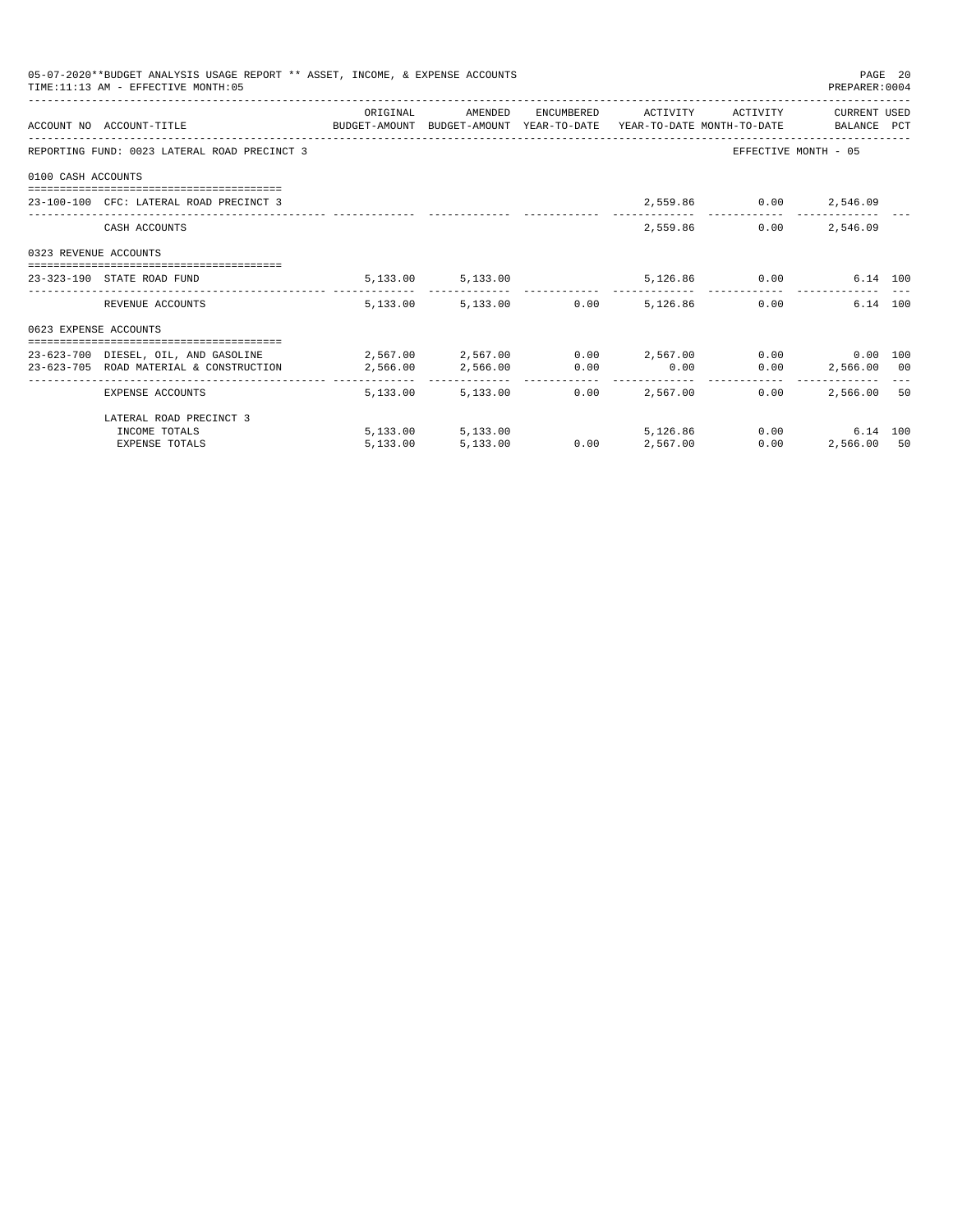|                       | 05-07-2020**BUDGET ANALYSIS USAGE REPORT ** ASSET, INCOME, & EXPENSE ACCOUNTS<br>TIME: 11:13 AM - EFFECTIVE MONTH: 05                                                                 |          |                                     |  |                                      | PREPARER: 0004                                      | PAGE 21 |
|-----------------------|---------------------------------------------------------------------------------------------------------------------------------------------------------------------------------------|----------|-------------------------------------|--|--------------------------------------|-----------------------------------------------------|---------|
|                       | ACCOUNT NO ACCOUNT-TITLE COMPUTE SUDGET-AMOUNT BUDGET-AMOUNT YEAR-TO-DATE YEAR-TO-DATE MONTH-TO-DATE BALANCE PCT                                                                      | ORIGINAL |                                     |  | AMENDED ENCUMBERED ACTIVITY ACTIVITY | CURRENT USED                                        |         |
|                       | REPORTING FUND: 0024 LATERAL ROAD PRECINCT 4                                                                                                                                          |          |                                     |  |                                      | EFFECTIVE MONTH - 05                                |         |
| 0100 CASH ACCOUNTS    |                                                                                                                                                                                       |          |                                     |  |                                      |                                                     |         |
|                       | 24-100-100 CFC: LATERAL ROAD PRECINCT 4                                                                                                                                               |          |                                     |  | 2, 203.20   0.00   3, 716.44         |                                                     |         |
|                       | CASH ACCOUNTS                                                                                                                                                                         |          |                                     |  | 2, 203. 20 0.00 3, 716. 44           |                                                     |         |
| 0324 REVENUE ACCOUNTS |                                                                                                                                                                                       |          |                                     |  |                                      |                                                     |         |
|                       | 24-324-190 STATE ROAD FUND                                                                                                                                                            |          | 5,133.00 5,133.00                   |  | 5,126.87 0.00                        | 6.13 100                                            |         |
|                       | REVENUE ACCOUNTS                                                                                                                                                                      |          | 5,133.00 5,133.00 0.00 5,126.87     |  |                                      | 6.13 100<br>0.00                                    |         |
| 0624 EXPENSE ACCOUNTS |                                                                                                                                                                                       |          |                                     |  |                                      |                                                     |         |
|                       | 24-624-700 DIESEL, OIL, AND GASOLINE $2,567.00$ $2,567.00$ $0.00$ $2,567.00$ $0.00$ $0.00$ $0.00$ $0.00$<br>24-624-705 ROAD MATERIAL & CONSTRUCTION 2,566.00 2,566.00 1,140.00 356.67 |          |                                     |  |                                      | $0.00$ 1,069.33 58                                  |         |
|                       | EXPENSE ACCOUNTS                                                                                                                                                                      |          | 5,133.00 5,133.00 1,140.00 2,923.67 |  |                                      | -----------------------------<br>$0.00$ 1,069.33 79 |         |
|                       | LATERAL ROAD PRECINCT 4                                                                                                                                                               |          |                                     |  |                                      |                                                     |         |
|                       | INCOME TOTALS                                                                                                                                                                         |          | 5,133.00 5,133.00                   |  | 5.126.87 0.00                        | 6.13 100                                            |         |
|                       | <b>EXPENSE TOTALS</b>                                                                                                                                                                 | 5,133.00 | 5,133,00 1,140,00 2,923,67          |  | 0.00                                 | 1,069.33 79                                         |         |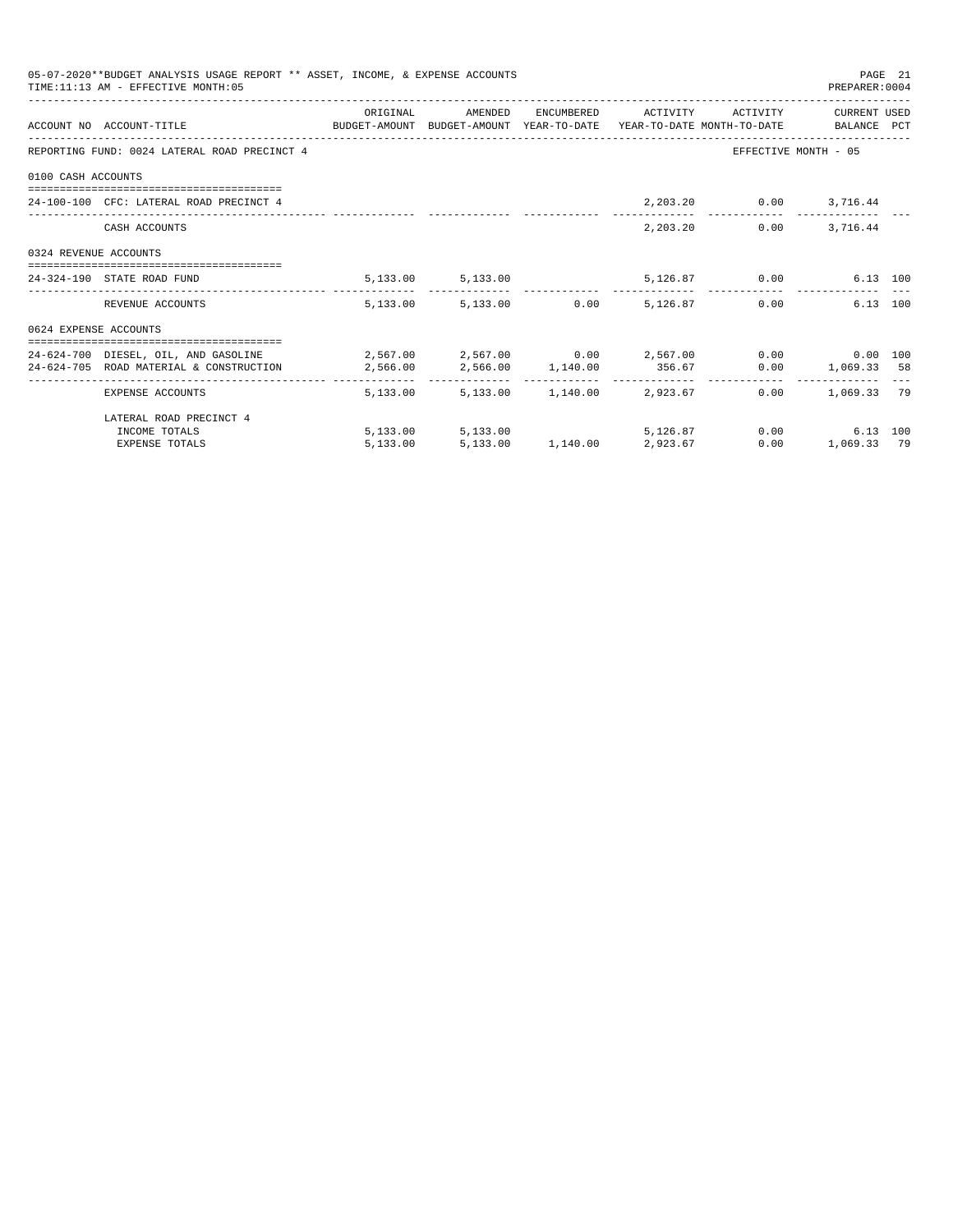|                  | 05-07-2020**BUDGET ANALYSIS USAGE REPORT ** ASSET, INCOME, & EXPENSE ACCOUNTS<br>TIME:11:13 AM - EFFECTIVE MONTH:05 |                   |                                                     |                    |                                        |                      | PAGE 22<br>PREPARER: 0004          |
|------------------|---------------------------------------------------------------------------------------------------------------------|-------------------|-----------------------------------------------------|--------------------|----------------------------------------|----------------------|------------------------------------|
|                  | ACCOUNT NO ACCOUNT-TITLE                                                                                            | ORIGINAL          | AMENDED<br>BUDGET-AMOUNT BUDGET-AMOUNT YEAR-TO-DATE | ENCUMBERED         | ACTIVITY<br>YEAR-TO-DATE MONTH-TO-DATE | ACTIVITY             | <b>CURRENT USED</b><br>BALANCE PCT |
|                  | REPORTING FUND: 0026 IT YEARLY SERVICES                                                                             |                   |                                                     |                    |                                        | EFFECTIVE MONTH - 05 |                                    |
|                  | 0100 IT YEARLY SERVICES CASH                                                                                        |                   |                                                     |                    |                                        |                      |                                    |
|                  | 26-100-100 IT YEARLY SERVICES CASH ACCOUNT                                                                          |                   |                                                     |                    | 26,429.00-                             | 0.00                 | $26,429.00 -$                      |
|                  | IT YEARLY SERVICES CASH                                                                                             |                   |                                                     |                    | $26,429.00-$                           | 0.00                 | $26, 429.00 -$                     |
|                  | 0200 LIABILITY ACCOUNT                                                                                              |                   |                                                     |                    |                                        |                      |                                    |
|                  | 26-200-999 SYSTEM ADDED FUND BALANCE                                                                                | 0.00              | 0.00                                                | 0.00               | 0.00                                   | 0.00                 | 0.00                               |
|                  | LIABILITY ACCOUNT                                                                                                   | 0.00              | 0.00                                                | 0.00               | 0.00                                   | 0.00                 | 0.00                               |
|                  | 0330 IT YEARLY SERVICES REVENUE                                                                                     |                   |                                                     |                    |                                        |                      |                                    |
|                  | 26-330-185 IT YEARLY REVENUE                                                                                        | 0.00              | 0.00                                                |                    | 0.00                                   | 0.00                 | 0.00                               |
|                  | IT YEARLY SERVICES REVENUE                                                                                          | 0.00              | 0.00                                                | 0.00               | 0.00                                   | 0.00                 | 0.00                               |
|                  | 0660 IT YEARLY SERVICES EXPENSE                                                                                     |                   |                                                     |                    |                                        |                      |                                    |
|                  | 26-660-600 COPIERS & PRINTERS                                                                                       | 0.00              | 0.00                                                | 0.00               | 0.00                                   | 0.00                 | 0.00                               |
|                  | 26-660-601 BACKUP & DISASTER                                                                                        | 0.00              | 0.00                                                | 0.00               | 3,630.00                               | 0.00                 | $3.630.00 -$                       |
|                  | 26-660-602 CORE FIREWALL                                                                                            | 0.00              | 0.00                                                | 0.00               | 4,740.00                               | 0.00                 | $4,740.00 -$                       |
|                  | 26-660-603 LEC NETWORK                                                                                              | 0.00              | 0.00                                                | 0.00               | 4,217.60                               | 0.00                 | $4,217.60-$                        |
|                  | 26-660-604 CH NETWORK                                                                                               | 0.00              | 0.00                                                | 0.00               | 3,671.40                               | 0.00                 | $3,671.40-$                        |
|                  | 26-660-605 LEC SECURITY SOFTWARE                                                                                    | 0.00              | 0.00                                                | 0.00               | 2,700.00                               | 0.00                 | $2,700.00-$                        |
|                  | 26-660-606 CH SECURITY SOFTWARE                                                                                     | 0.00              | 0.00                                                | 0.00               | 2,400.00                               | 0.00                 | $2,400.00-$                        |
|                  | 26-660-607 NEW SECURE EMAIL                                                                                         | 0.00              | 0.00                                                | 0.00               | 1,120.00                               | 0.00                 | $1.120.00 -$                       |
|                  | 26-660-608 EXISTING HOST TAC WEBSITE                                                                                | 0.00              | 0.00                                                | 0.00               | 0.00                                   | 0.00                 | 0.00                               |
| $26 - 660 - 609$ | OFFICE 365                                                                                                          | 0.00              | 0.00                                                | 0.00               | 750.00                                 | 0.00                 | 750.00-                            |
|                  | 26-660-610 ADOBE PDF SOFTWARE                                                                                       | 0.00              | 0.00                                                | 4,186.50           | 0.00                                   | 0.00                 | 4,186.50-                          |
|                  | 26-660-611 LEC MONITOR GENERATOR                                                                                    | 0.00              | 0.00                                                | 0.00               | 0.00                                   | 0.00                 | 0.00                               |
|                  | 26-660-612 EST BACKUP INTERNET                                                                                      | 0.00              | 0.00                                                | 0.00               | 0.00                                   | 0.00                 | 0.00                               |
|                  | 26-660-613 INTERNET FOR PATROL CARS                                                                                 | 0.00              | 0.00                                                | 0.00               | 0.00                                   | 0.00                 | 0.00                               |
|                  | 26-660-614 INTERNET FOR SENIOR CITIZENS                                                                             | 0.00              | 0.00                                                | 0.00               | 0.00                                   | 0.00                 | 0.00                               |
|                  | 26-660-615 AT& FIBER CH                                                                                             | 0.00              | 0.00                                                | 0.00               | 0.00                                   | 0.00                 | 0.00                               |
|                  | 26-660-616 PHONE LINE COST                                                                                          | 0.00              | 0.00                                                | 0.00               | 0.00                                   | 0.00                 | 0.00                               |
|                  | 26-660-617 SPARE SUPPLIES KEPT ON SITE                                                                              | 0.00              | 0.00                                                | 0.00               | 0.00                                   | 0.00                 | 0.00                               |
| 26-660-618       | SUPPORT FOR IT SYSTEMS<br>------------------------                                                                  | 0.00<br>$- - - -$ | 0.00<br>$- - - -$                                   | 0.00<br>---------- | 3,200.00                               | 0.00<br>-----        | $3,200.00 -$<br>----------         |
|                  | IT YEARLY SERVICES EXPENSE                                                                                          | 0.00              | 0.00                                                | 4,186.50           | 26,429.00                              | 0.00                 | $30,615.50 -$                      |
|                  | IT YEARLY SERVICES                                                                                                  |                   |                                                     |                    |                                        |                      |                                    |
|                  | INCOME TOTALS                                                                                                       | 0.00              | 0.00                                                |                    | 0.00                                   | 0.00                 | 0.00                               |
|                  | <b>EXPENSE TOTALS</b>                                                                                               | 0.00              | 0.00                                                | 4,186.50           | 26,429.00                              | 0.00                 | $30,615.50 -$                      |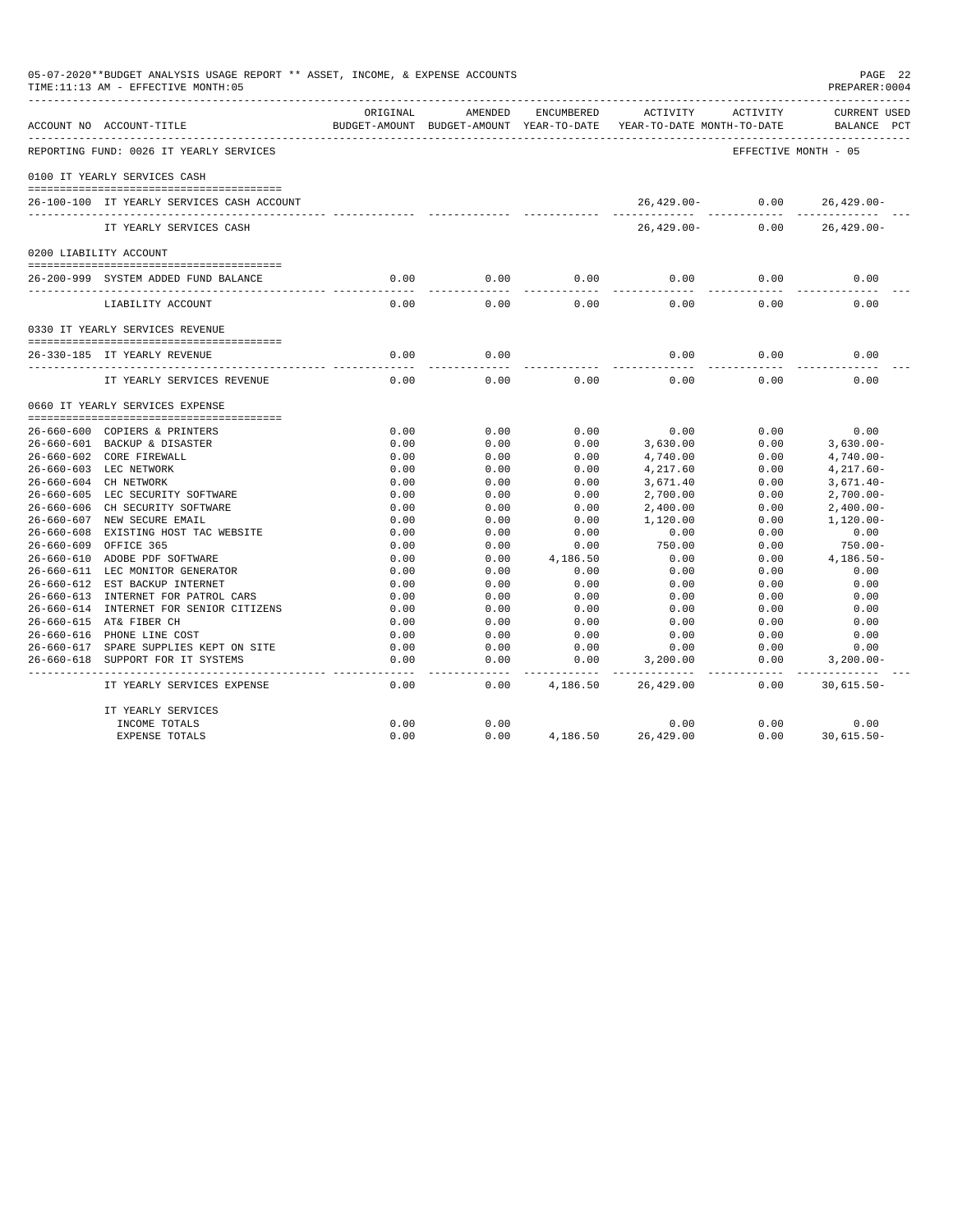|                      | 05-07-2020**BUDGET ANALYSIS USAGE REPORT ** ASSET, INCOME, & EXPENSE ACCOUNTS<br>TIME:11:13 AM - EFFECTIVE MONTH:05 |           |                                                     |            |                                        |                      | PAGE 23<br>PREPARER: 0004             |
|----------------------|---------------------------------------------------------------------------------------------------------------------|-----------|-----------------------------------------------------|------------|----------------------------------------|----------------------|---------------------------------------|
|                      | ACCOUNT NO ACCOUNT-TITLE                                                                                            | ORIGINAL  | AMENDED<br>BUDGET-AMOUNT BUDGET-AMOUNT YEAR-TO-DATE | ENCUMBERED | ACTIVITY<br>YEAR-TO-DATE MONTH-TO-DATE | ACTIVITY             | <b>CURRENT USED</b><br>BALANCE<br>PCT |
|                      | REPORTING FUND: 0027 IT DEPARTMENT CAPITAL NOV 2019                                                                 |           |                                                     |            |                                        | EFFECTIVE MONTH - 05 |                                       |
| 0100 IT CASH ACCOUNT |                                                                                                                     |           |                                                     |            |                                        |                      |                                       |
|                      | 27-100-100 IT DEPARTMENT CHECKING                                                                                   |           |                                                     |            | 186,837.50-                            | 0.00                 | 158,927.00-                           |
|                      | IT CASH ACCOUNT                                                                                                     |           |                                                     |            | 186,837.50-                            | 0.00                 | 158,927.00-                           |
|                      | 0200 LIABILITY ACCOUNT                                                                                              |           |                                                     |            |                                        |                      |                                       |
|                      | 27-200-999 SYSTEM ADDED FUND BALANCE                                                                                | 0.00      | 0.00                                                | 0.00       | 0.00                                   | 0.00                 | 0.00                                  |
|                      | LIABILITY ACCOUNT                                                                                                   | 0.00      | 0.00                                                | 0.00       | 0.00                                   | 0.00                 | 0.00                                  |
|                      | 0327 IT REVENUE ACCOUNT                                                                                             |           |                                                     |            |                                        |                      |                                       |
|                      | 27-327-180 IT INTEREST                                                                                              | 0.00      | 0.00                                                |            | 0.00                                   | 0.00                 | 0.00                                  |
|                      | 27-327-181 IT REVENUE                                                                                               | 0.00      | 0.00                                                |            | 0.00                                   | 0.00                 | 0.00                                  |
|                      | IT REVENUE ACCOUNT                                                                                                  | 0.00      | 0.00                                                | 0.00       | 0.00                                   | 0.00                 | 0.00                                  |
|                      | 0627 IT EXPENSE ACCOUNT                                                                                             |           |                                                     |            |                                        |                      |                                       |
|                      |                                                                                                                     |           |                                                     |            |                                        |                      |                                       |
|                      | 27-627-333 LAST YEARS BILLS                                                                                         | 0.00      | 0.00                                                | 0.00       | 27,910.50                              | 0.00                 | $27,910.50 -$                         |
|                      | 27-627-621 PROJECT MANAGEMENT                                                                                       | 0.00      | 0.00                                                | 0.00       | 13,477.50                              | 0.00                 | $13,477.50-$                          |
|                      | 27-627-622 NTEGRATION & SUPPORT                                                                                     | 15,000.00 | 15,000.00                                           | 0.00       | 15,000.00                              | 0.00                 | $0.00$ 100                            |
| $27 - 627 - 625$     | HARDWARE                                                                                                            | 0.00      | 0.00                                                | 0.00       | 38,376.71                              | 0.00                 | $38,376.71-$                          |
| $27 - 627 - 626$     | CABLING                                                                                                             | 0.00      | 0.00                                                | 0.00       | 25,000.00                              | 0.00                 | $25,000.00 -$                         |
| $27 - 627 - 627$     | PHONE SYSTEM CHANGES                                                                                                | 0.00      | 0.00                                                | 0.00       | 0.00                                   | 0.00                 | 0.00                                  |
| $27 - 627 - 628$     | ELECTRICAL & HVAC                                                                                                   | 0.00      | 0.00                                                | 0.00       | 11,844.32                              | 0.00                 | 11,844.32-                            |
| $27 - 627 - 629$     | CONTRACT PAY-OFF                                                                                                    | 0.00      | 0.00                                                | 0.00       | 4,353.47                               | 0.00                 | 4,353.47-                             |
| $27 - 627 - 630$     | PROJECT INTEGRATION & SUPPORT                                                                                       | 0.00      | 0.00                                                | 0.00       | 50,875.00                              | 0.00                 | $50,875.00 -$<br>-----------          |
|                      | IT EXPENSE ACCOUNT                                                                                                  | 15,000.00 | 15,000.00                                           | 0.00       | 186,837.50                             | 0.00                 | 171,837.50-246                        |
|                      | IT DEPARTMENT CAPITAL NOV 2019                                                                                      |           |                                                     |            |                                        |                      |                                       |
|                      | INCOME TOTALS                                                                                                       | 0.00      | 0.00                                                |            | 0.00                                   | 0.00                 | 0.00                                  |
|                      | <b>EXPENSE TOTALS</b>                                                                                               | 15,000.00 | 15,000.00                                           | 0.00       | 186,837.50                             | 0.00                 | 171,837.50-246                        |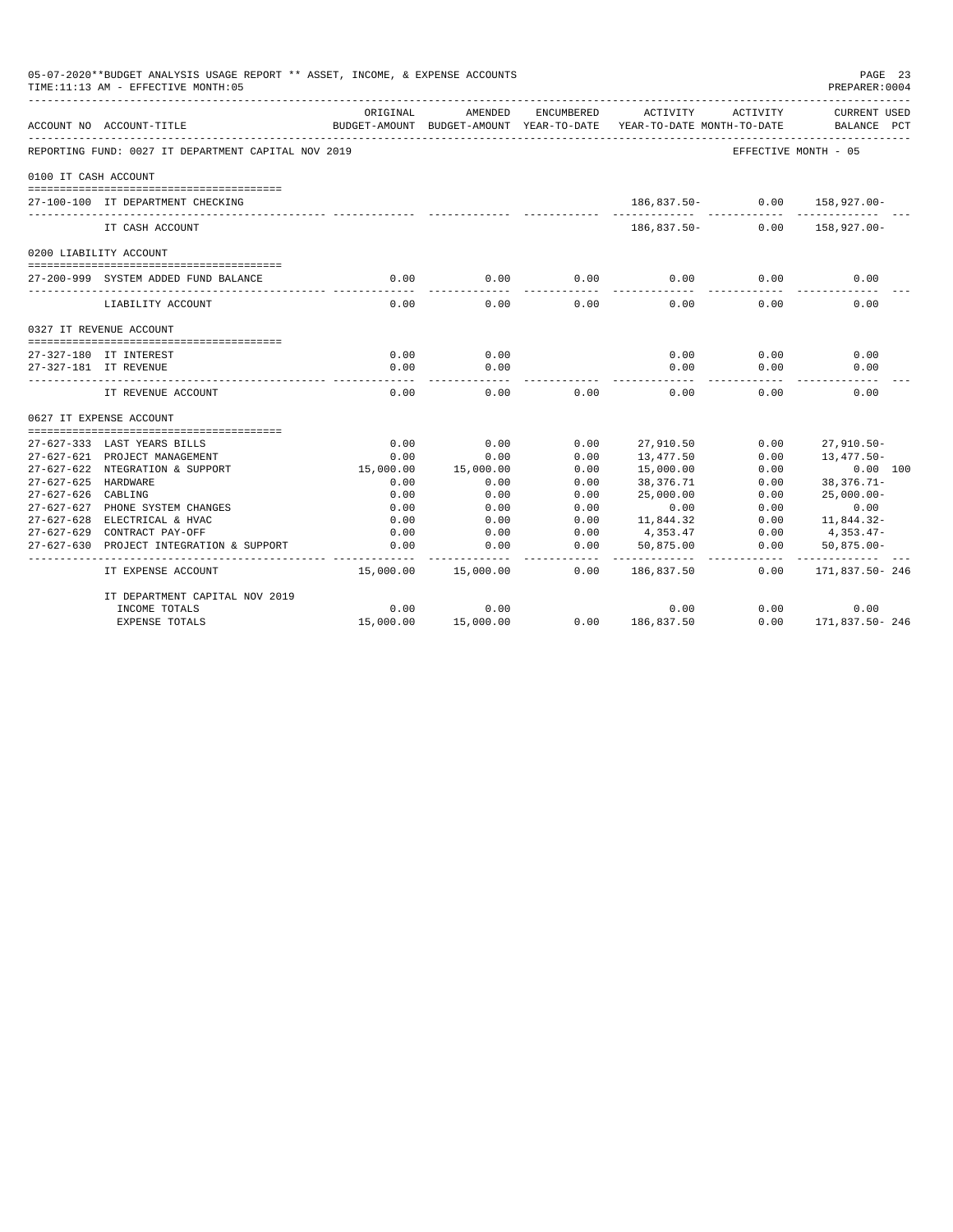|                       | 05-07-2020**BUDGET ANALYSIS USAGE REPORT ** ASSET, INCOME, & EXPENSE ACCOUNTS<br>TIME:11:13 AM - EFFECTIVE MONTH:05 |                                                                                 |          |            |                     |          | PREPARER: 0004              | PAGE 24        |
|-----------------------|---------------------------------------------------------------------------------------------------------------------|---------------------------------------------------------------------------------|----------|------------|---------------------|----------|-----------------------------|----------------|
|                       | ACCOUNT NO ACCOUNT-TITLE                                                                                            | ORTGINAL<br>BUDGET-AMOUNT BUDGET-AMOUNT YEAR-TO-DATE YEAR-TO-DATE MONTH-TO-DATE | AMENDED  | ENCUMBERED | ACTIVITY            | ACTIVITY | CURRENT USED<br>BALANCE PCT |                |
|                       | REPORTING FUND: 0028 CONTINGENCY FUND                                                                               |                                                                                 |          |            |                     |          | EFFECTIVE MONTH - 05        |                |
| 0100 CONTINGENCY CASH |                                                                                                                     |                                                                                 |          |            |                     |          |                             |                |
|                       | 28-100-100 CONTINGENCY FUND CHECKING                                                                                | 0.00                                                                            | 0.00     |            | 0.00<br>----------- | 0.00     | 0.00                        |                |
|                       | CONTINGENCY CASH                                                                                                    | 0.00                                                                            | 0.00     | 0.00       | 0.00                | 0.00     | 0.00                        |                |
| 0200 LIABILITY        |                                                                                                                     |                                                                                 |          |            |                     |          |                             |                |
|                       | 28-200-999 SYSTEM ADDED FUND BALANCE                                                                                | 0.00                                                                            | 0.00     | 0.00       | 0.00                | 0.00     | 0.00                        |                |
|                       | LIABILITY                                                                                                           | 0.00                                                                            | 0.00     | 0.00       | 0.00                | 0.00     | 0.00                        |                |
|                       | 0328 CONTIGENCY REVENUE                                                                                             |                                                                                 |          |            |                     |          |                             |                |
|                       | 28-328-100 WIND TAX REVENUE                                                                                         | 0.00                                                                            | 0.00     |            | 0.00                | 0.00     | 0.00                        |                |
|                       | CONTIGENCY REVENUE                                                                                                  | 0.00                                                                            | 0.00     | 0.00       | 0.00                | 0.00     | 0.00                        |                |
|                       | 0628 CONTIGENCY EXPENSE                                                                                             |                                                                                 |          |            |                     |          |                             |                |
|                       | 28-628-628 CONTIGENCY MISC EXPENSE                                                                                  | 8.446.00                                                                        | 8,446.00 | 0.00       | 0.00                | 0.00     | 8,446,00 00                 |                |
|                       | CONTIGENCY EXPENSE                                                                                                  | 8,446,00                                                                        | 8,446,00 | 0.00       | 0.00                | 0.00     | 8,446.00                    | 0 <sub>0</sub> |
|                       | CONTINGENCY FUND                                                                                                    |                                                                                 |          |            |                     |          |                             |                |
|                       | INCOME TOTALS                                                                                                       | 0.00                                                                            | 0.00     |            | 0.00                |          | 0.00<br>0.00                |                |
|                       | <b>EXPENSE TOTALS</b>                                                                                               | 8,446.00                                                                        | 8,446.00 | 0.00       | 0.00                | 0.00     | 8,446.00                    | 00             |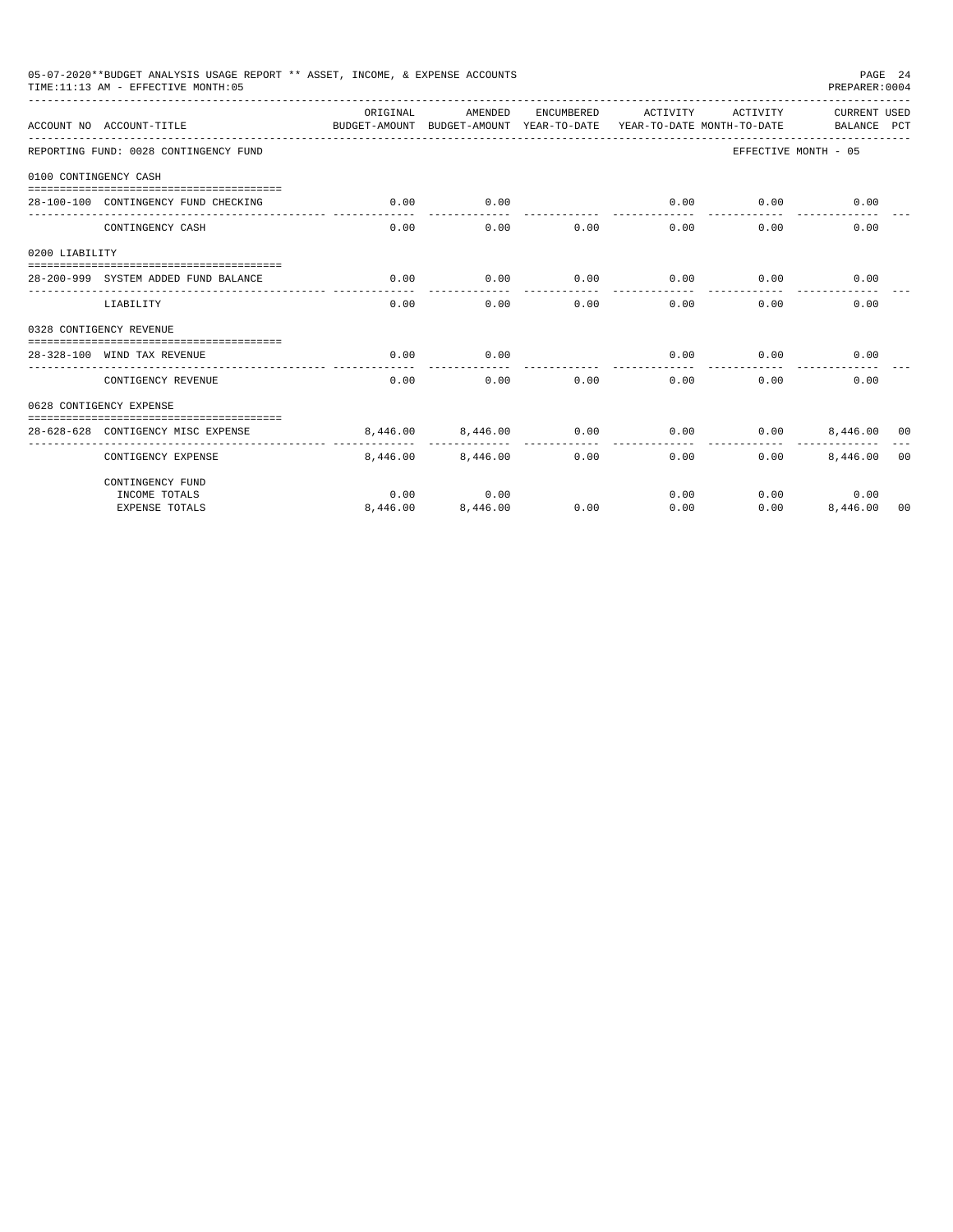|                       | 05-07-2020**BUDGET ANALYSIS USAGE REPORT ** ASSET, INCOME, & EXPENSE ACCOUNTS<br>TIME: 11:13 AM - EFFECTIVE MONTH: 05 |           |                                                     |            |          |                                        | PAGE 25<br>PREPARER: 0004          |
|-----------------------|-----------------------------------------------------------------------------------------------------------------------|-----------|-----------------------------------------------------|------------|----------|----------------------------------------|------------------------------------|
|                       | ACCOUNT NO ACCOUNT-TITLE                                                                                              | OR TGTNAL | AMENDED<br>BUDGET-AMOUNT BUDGET-AMOUNT YEAR-TO-DATE | ENCUMBERED | ACTIVITY | ACTIVITY<br>YEAR-TO-DATE MONTH-TO-DATE | <b>CURRENT USED</b><br>BALANCE PCT |
|                       | REPORTING FUND: 0029 COUNTY COURT REPORTER FUND                                                                       |           |                                                     |            |          |                                        | EFFECTIVE MONTH - 05               |
| 0100 CASH ACCOUNTS    |                                                                                                                       |           |                                                     |            |          |                                        |                                    |
|                       | 29-100-100 COUNTY COURT REPORTER                                                                                      |           |                                                     |            |          | $9.00 - 0.00 - 9.00$                   |                                    |
|                       | CASH ACCOUNTS                                                                                                         |           |                                                     |            | $9.00 -$ | 0.00                                   | 9.00                               |
| 0390 REVENUE          |                                                                                                                       |           |                                                     |            |          |                                        |                                    |
|                       | 29-390-390 COUNTY CLERK REPORTER FEES                                                                                 | 0.00      | 0.00                                                |            | 9.00     | 0.00                                   | $9.00+$                            |
|                       | REVENUE                                                                                                               | 0.00      | 0.00                                                | 0.00       | 9.00     | 0.00                                   | $9.00+$                            |
| 0690 EXPENSE ACCOUNTS |                                                                                                                       |           |                                                     |            |          |                                        |                                    |
|                       | 29-690-395 COURT REPORTER EXPENSE                                                                                     | 0.00      | 0.00                                                | 0.00       | 0.00     | 0.00                                   | 0.00                               |
|                       | <b>EXPENSE ACCOUNTS</b>                                                                                               | 0.00      | 0.00                                                | 0.00       | 0.00     | 0.00                                   | 0.00                               |
|                       | COUNTY COURT REPORTER FUND                                                                                            |           |                                                     |            |          |                                        |                                    |
|                       | INCOME TOTALS                                                                                                         | 0.00      | 0.00                                                |            | 9.00     | 0.00                                   | $9.00+$                            |
|                       | <b>EXPENSE TOTALS</b>                                                                                                 | 0.00      | 0.00                                                | 0.00       | 0.00     | 0.00                                   | 0.00                               |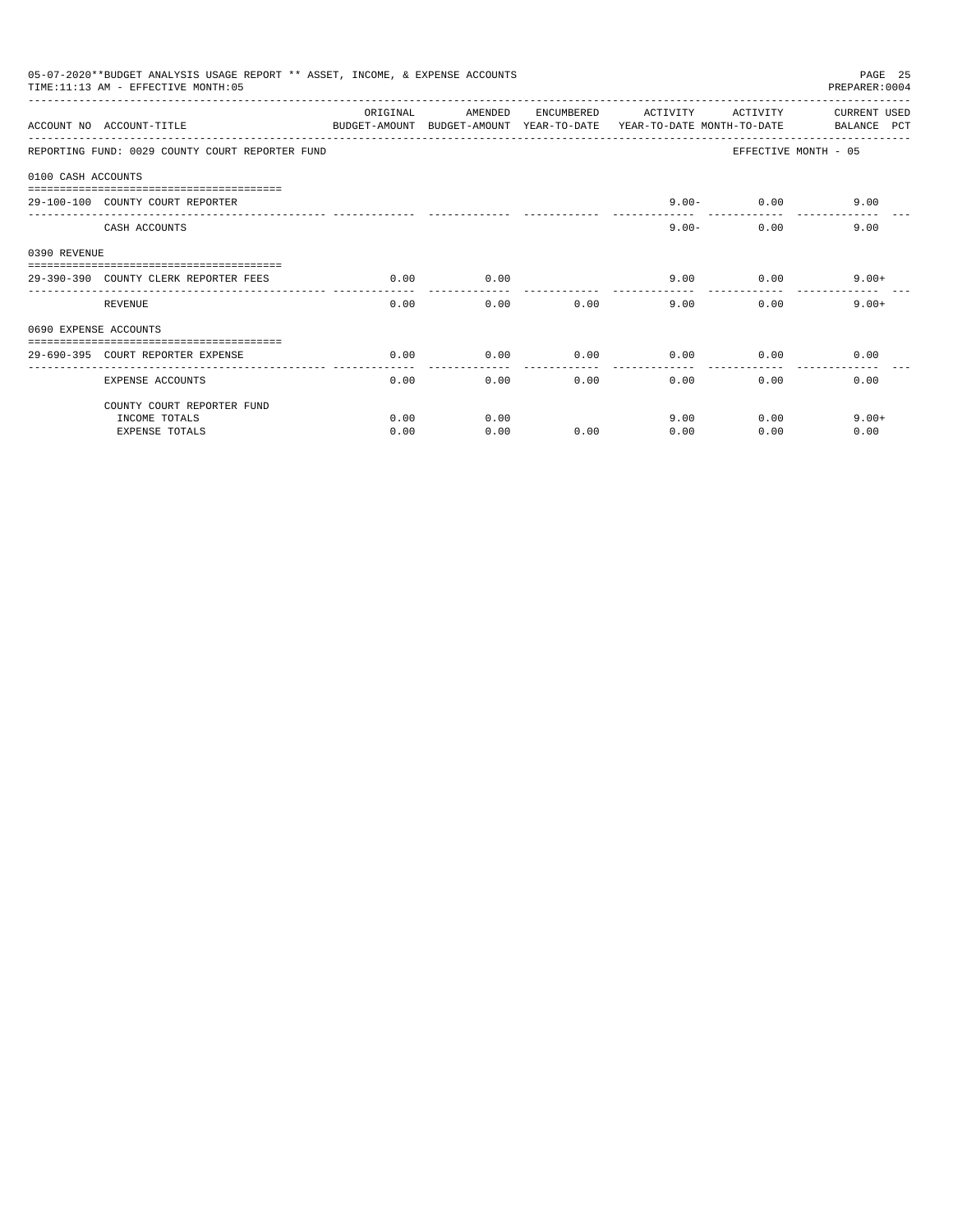|                       | 05-07-2020**BUDGET ANALYSIS USAGE REPORT ** ASSET, INCOME, & EXPENSE ACCOUNTS<br>TIME: 11:13 AM - EFFECTIVE MONTH: 05     |                |                |      |                       |                                           | PREPARER: 0004                      | PAGE 26 |
|-----------------------|---------------------------------------------------------------------------------------------------------------------------|----------------|----------------|------|-----------------------|-------------------------------------------|-------------------------------------|---------|
|                       | ACCOUNT NO ACCOUNT-TITLE COMPUTE SUDGET-AMOUNT BUDGET-AMOUNT YEAR-TO-DATE YEAR-TO-DATE MONTH-TO-DATE BALANCE PCT          | ORIGINAL       | AMENDED        |      | ENCUMBERED ACTIVITY   | ACTIVITY                                  | CURRENT USED                        |         |
|                       | REPORTING FUND: 0030 COURT RECORDS PRESERVATION FUND                                                                      |                |                |      |                       |                                           | EFFECTIVE MONTH - 05                |         |
| 0100 CASH ACCOUNTS    |                                                                                                                           |                |                |      |                       |                                           |                                     |         |
|                       | 30-100-100 CFC: COURT RECORDS PRES FUND<br>30-100-230 DISTRICT CREDIT CARD ACCOUNT<br>30-100-231 COUNTY CLERK CREDIT CARD |                |                |      | 0.00<br>20.00         | 410.00<br>0.00<br>0.00                    | $0.00$ 5,102.67<br>190.00<br>160.00 |         |
|                       | CASH ACCOUNTS                                                                                                             |                |                |      | 430.00                | _________________________________<br>0.00 | 5.452.67                            |         |
| 0330 REVENUE ACCOUNTS |                                                                                                                           |                |                |      |                       |                                           |                                     |         |
|                       | 30-330-180 INTEREST EARNED<br>30-330-730 RECORDS PRESERVATION FEES                                                        | 0.00<br>500.00 | 0.00<br>500.00 |      | 0.00<br>290.00        | 0.00                                      | $0.00$ 0.00<br>210.00               | -58     |
|                       | REVENUE ACCOUNTS                                                                                                          | 500.00         | 500.00         | 0.00 | -----------<br>290.00 | 0.00                                      | 210.00                              | 58      |
| 0730 EXPENSE ACCOUNTS |                                                                                                                           |                |                |      |                       |                                           |                                     |         |
|                       | 30-730-730 RECORDS PRES EXPENSES                                                                                          | 0.00           | 0.00           | 0.00 | 0.00                  | 0.00                                      | 0.00                                |         |
|                       | <b>EXPENSE ACCOUNTS</b>                                                                                                   | 0.00           | 0.00           | 0.00 | 0.00                  | 0.00                                      | 0.00                                |         |
|                       | COURT RECORDS PRESERVATION FUND<br>INCOME TOTALS                                                                          | 500.00         | 500.00         |      | 290.00                |                                           | $0.00$ 210.00                       | 58      |
|                       | <b>EXPENSE TOTALS</b>                                                                                                     | 0.00           | 0.00           | 0.00 | 0.00                  | 0.00                                      | 0.00                                |         |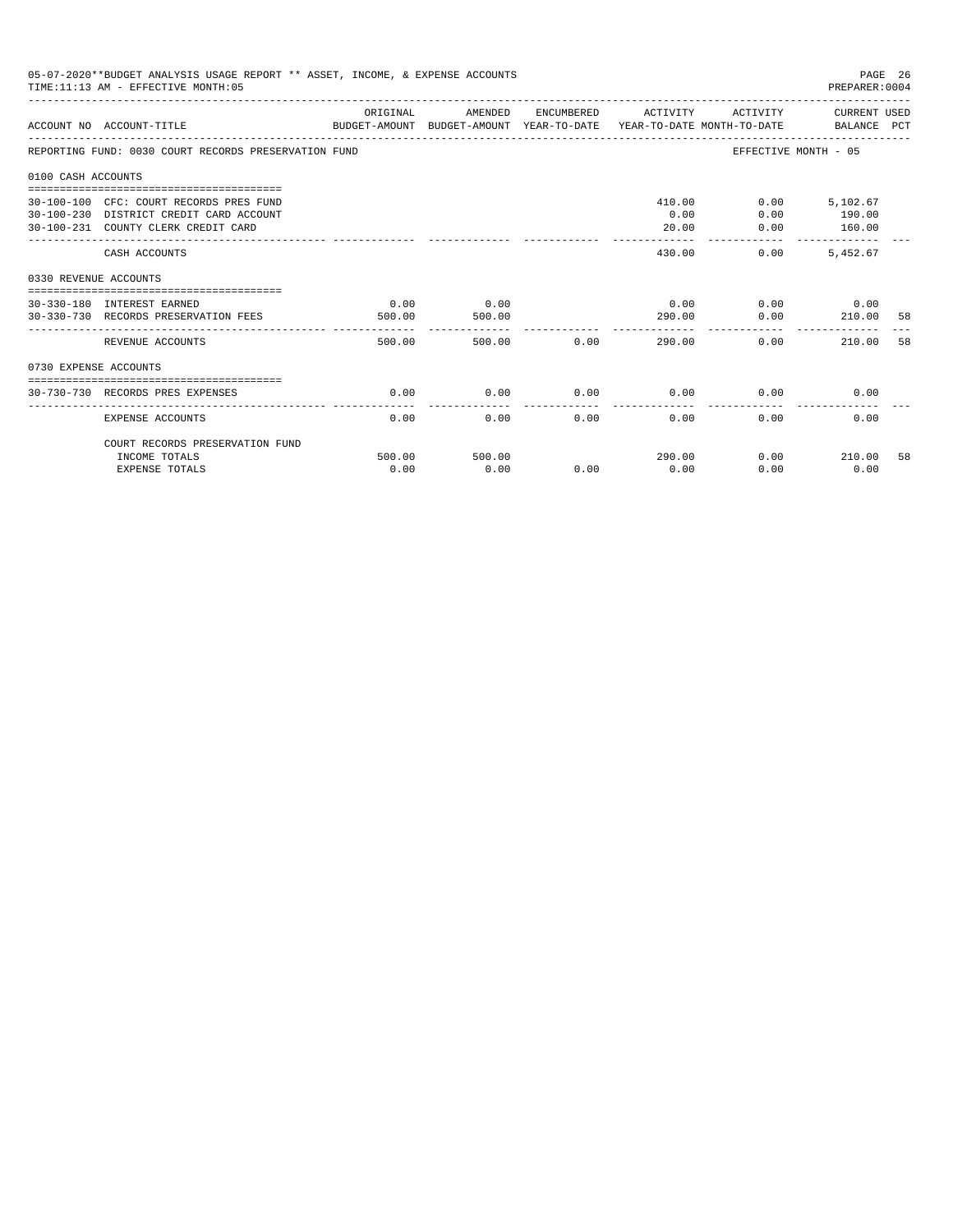|                       | 05-07-2020**BUDGET ANALYSIS USAGE REPORT ** ASSET, INCOME, & EXPENSE ACCOUNTS<br>TIME:11:13 AM - EFFECTIVE MONTH:05 |               |                                                     |            |          |                                        | PAGE 27<br>PREPARER: 0004   |
|-----------------------|---------------------------------------------------------------------------------------------------------------------|---------------|-----------------------------------------------------|------------|----------|----------------------------------------|-----------------------------|
|                       | ACCOUNT NO ACCOUNT-TITLE                                                                                            | ORIGINAL      | AMENDED<br>BUDGET-AMOUNT BUDGET-AMOUNT YEAR-TO-DATE | ENCUMBERED | ACTIVITY | ACTIVITY<br>YEAR-TO-DATE MONTH-TO-DATE | CURRENT USED<br>BALANCE PCT |
|                       | REPORTING FUND: 0031 COUNTY JURY FUND                                                                               |               |                                                     |            |          |                                        | EFFECTIVE MONTH - 05        |
| 0100 CASH ACCOUNTS    |                                                                                                                     |               |                                                     |            |          |                                        |                             |
|                       | 31-100-100 COUNTY CLERK JURY FEES                                                                                   |               |                                                     |            | 3.00     |                                        | $0.00$ 3.00                 |
|                       | CASH ACCOUNTS                                                                                                       |               |                                                     |            | 3.00     | 0.00                                   | 3.00                        |
| 0380 REVENUE ACCOUNTS |                                                                                                                     |               |                                                     |            |          |                                        |                             |
|                       | 31-380-380 COUNTY CLERK JURY FEES                                                                                   | 0.00          | 0.00                                                |            | 3.00     |                                        | $0.00$ 3.00+                |
|                       | REVENUE ACCOUNTS                                                                                                    | -----<br>0.00 | 0.00                                                | 0.00       | 3.00     | 0.00                                   | $3.00+$                     |
| 0680 EXPENSE ACCOUNTS |                                                                                                                     |               |                                                     |            |          |                                        |                             |
|                       | 31-680-680 COUNTY PETIT JURY                                                                                        | 0.00          | 0.00                                                | 0.00       | 0.00     | 0.00                                   | 0.00                        |
|                       | <b>EXPENSE ACCOUNTS</b>                                                                                             | 0.00          | 0.00                                                |            | 0.00     | $0.00$ and $0.00$<br>0.00              | 0.00                        |
|                       | COUNTY JURY FUND                                                                                                    |               |                                                     |            |          |                                        |                             |
|                       | INCOME TOTALS                                                                                                       | 0.00          | 0.00                                                |            | 3.00     | 0.00                                   | $3.00+$                     |
|                       | <b>EXPENSE TOTALS</b>                                                                                               | 0.00          | 0.00                                                | 0.00       | 0.00     | 0.00                                   | 0.00                        |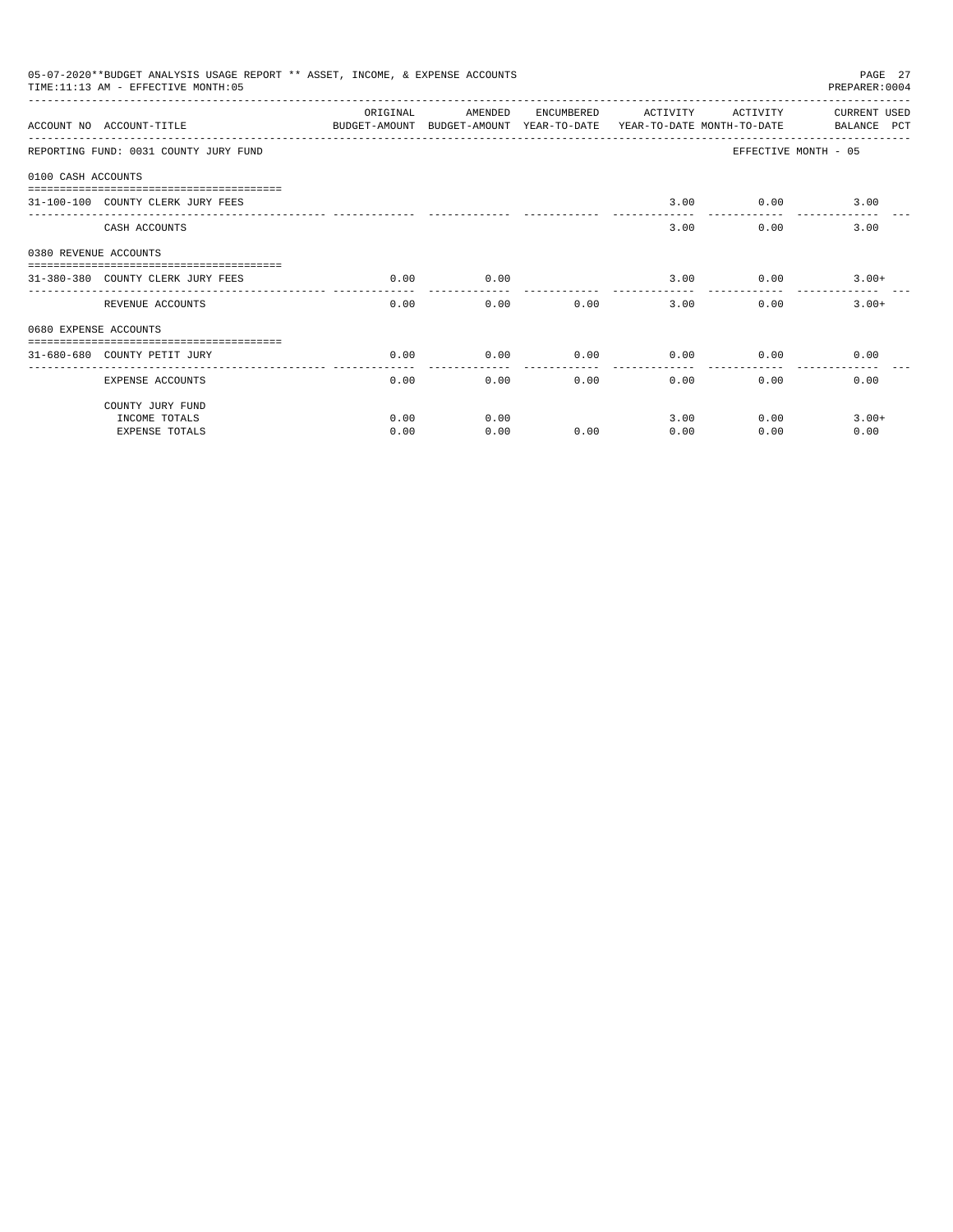|                   | 05-07-2020**BUDGET ANALYSIS USAGE REPORT ** ASSET, INCOME, & EXPENSE ACCOUNTS<br>PAGE 28<br>TIME: 11:13 AM - EFFECTIVE MONTH: 05<br>PREPARER: 0004<br>ORIGINAL<br>AMENDED<br>ACTIVITY<br>ACTIVITY<br>CURRENT USED<br>ENCUMBERED<br>ACCOUNT NO ACCOUNT-TITLE<br>BUDGET-AMOUNT<br>BUDGET-AMOUNT YEAR-TO-DATE YEAR-TO-DATE MONTH-TO-DATE<br>BALANCE PCT<br>REPORTING FUND: 0032 JUEVENILE DELINQUENCY PREVENTION<br>EFFECTIVE MONTH - 05<br>-------------------------------------<br>32-100-100 COUNTY CLERK FEES<br>0.00<br>0.00<br>0.00<br>0.00<br>0.00<br>0.00<br>CASH ACCOUNT<br>0320 REVENUE ACCOUNT<br>-----------------------------------<br>0.00<br>0.00<br>0.00<br>32-320-320 JUVENILE DELINQUENCY FEES<br>0.00<br>0.00 |      |      |      |      |      |      |  |  |
|-------------------|-------------------------------------------------------------------------------------------------------------------------------------------------------------------------------------------------------------------------------------------------------------------------------------------------------------------------------------------------------------------------------------------------------------------------------------------------------------------------------------------------------------------------------------------------------------------------------------------------------------------------------------------------------------------------------------------------------------------------------|------|------|------|------|------|------|--|--|
|                   |                                                                                                                                                                                                                                                                                                                                                                                                                                                                                                                                                                                                                                                                                                                               |      |      |      |      |      |      |  |  |
|                   |                                                                                                                                                                                                                                                                                                                                                                                                                                                                                                                                                                                                                                                                                                                               |      |      |      |      |      |      |  |  |
| 0100 CASH ACCOUNT |                                                                                                                                                                                                                                                                                                                                                                                                                                                                                                                                                                                                                                                                                                                               |      |      |      |      |      |      |  |  |
|                   |                                                                                                                                                                                                                                                                                                                                                                                                                                                                                                                                                                                                                                                                                                                               |      |      |      |      |      |      |  |  |
|                   |                                                                                                                                                                                                                                                                                                                                                                                                                                                                                                                                                                                                                                                                                                                               |      |      |      |      |      |      |  |  |
|                   |                                                                                                                                                                                                                                                                                                                                                                                                                                                                                                                                                                                                                                                                                                                               |      |      |      |      |      |      |  |  |
|                   |                                                                                                                                                                                                                                                                                                                                                                                                                                                                                                                                                                                                                                                                                                                               |      |      |      |      |      |      |  |  |
|                   |                                                                                                                                                                                                                                                                                                                                                                                                                                                                                                                                                                                                                                                                                                                               |      |      |      |      |      |      |  |  |
|                   | REVENUE ACCOUNT                                                                                                                                                                                                                                                                                                                                                                                                                                                                                                                                                                                                                                                                                                               | 0.00 | 0.00 | 0.00 | 0.00 | 0.00 | 0.00 |  |  |
|                   | JUEVENILE DELINQUENCY PREVENTION                                                                                                                                                                                                                                                                                                                                                                                                                                                                                                                                                                                                                                                                                              |      |      |      |      |      |      |  |  |
|                   | INCOME TOTALS                                                                                                                                                                                                                                                                                                                                                                                                                                                                                                                                                                                                                                                                                                                 | 0.00 | 0.00 |      | 0.00 | 0.00 | 0.00 |  |  |
|                   | <b>EXPENSE TOTALS</b>                                                                                                                                                                                                                                                                                                                                                                                                                                                                                                                                                                                                                                                                                                         | 0.00 | 0.00 | 0.00 | 0.00 | 0.00 | 0.00 |  |  |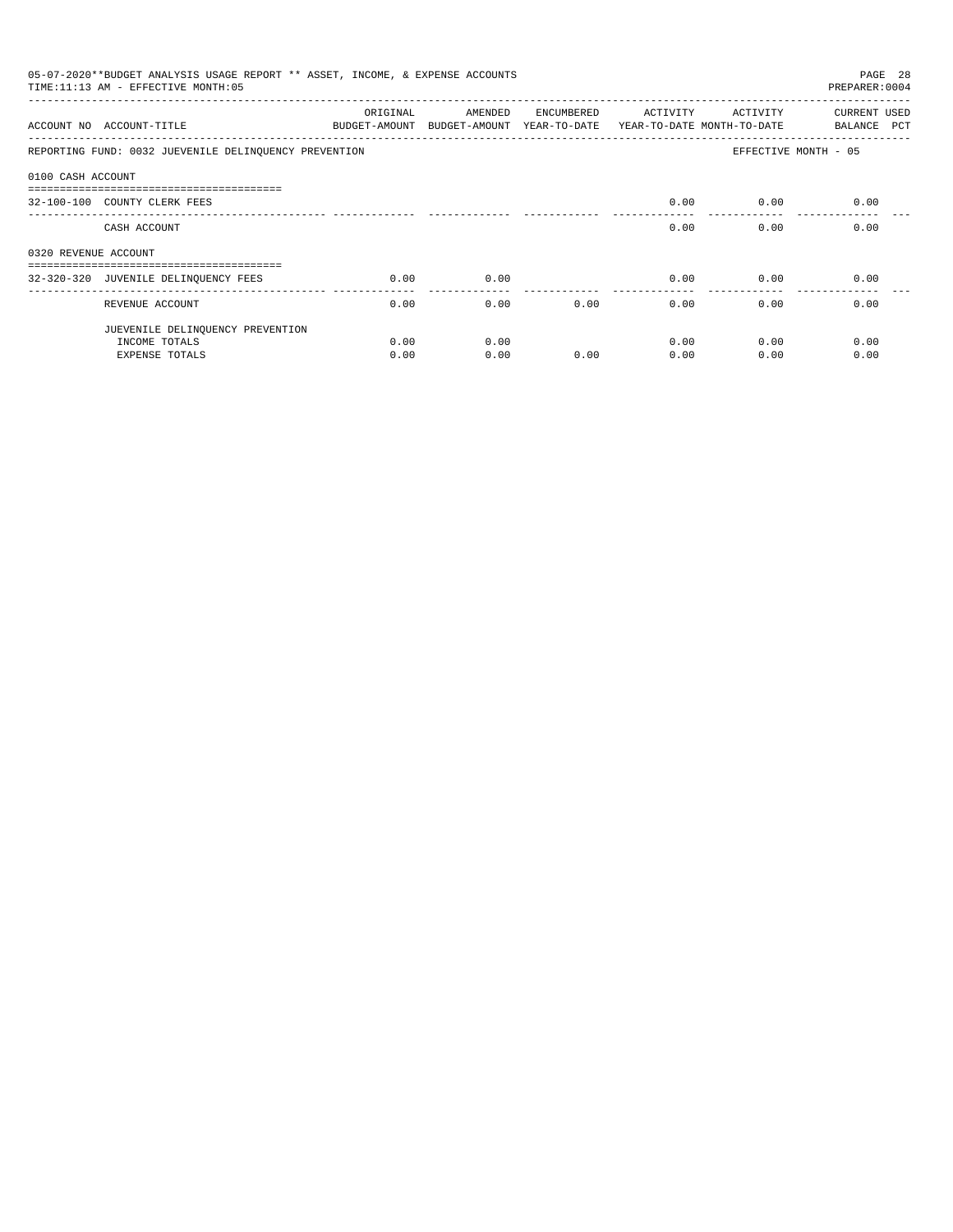| 05-07-2020**BUDGET ANALYSIS USAGE REPORT ** ASSET, INCOME, & EXPENSE ACCOUNTS<br>PAGE 29<br>TIME: 11:13 AM - EFFECTIVE MONTH: 05<br>PREPARER: 0004<br>ORIGINAL<br>ACTIVITY CURRENT USED<br>AMENDED<br>ENCUMBERED ACTIVITY<br>ACCOUNT NO ACCOUNT-TITLE COMPUTER THE BUDGET-AMOUNT BUDGET-AMOUNT YEAR-TO-DATE YEAR-TO-DATE MONTH-TO-DATE BALANCE PCT<br>EFFECTIVE MONTH - 05<br>REPORTING FUND: 0033 C&D COURT TECHNOLOGY FUND<br>0100 CASH ACCOUNTS<br>32.89<br>33-100-100 CFC: C&D COURT TECHNOLOGY FUND<br>$0.00$ and $0.00$<br>564.85<br>0.00<br>33-100-230 DISTRICT CLERK CC ACCOUNT<br>0.00<br>0.00<br>33-100-231 COUNTY CLERK CC ACCOUNT<br>0.00<br>0.00<br>0.00<br>32.89<br>0.00<br>564.85<br>CASH ACCOUNTS<br>0333 REVENUE ACCOUNTS<br>0.00<br>0.00<br>$0.00$ $0.00$ $0.00$ $0.00$<br>33-333-180 INTEREST EARNED<br>50.00<br>$0.00$ 17.11<br>33-333-733 C&D COURT TECH FEES<br>50.00<br>32.89<br>------------<br>50.00 0.00<br>REVENUE ACCOUNTS<br>50.00<br>32.89<br>0.00<br>0733 EXPENSE ACCOUNTS<br>50.00<br>$0.00$ $0.00$ $0.00$ $0.00$<br>33-733-733 C&D COURT TECH EXPENSES<br>50.00 |                                        |                |                |       |              |               |                                   |
|--------------------------------------------------------------------------------------------------------------------------------------------------------------------------------------------------------------------------------------------------------------------------------------------------------------------------------------------------------------------------------------------------------------------------------------------------------------------------------------------------------------------------------------------------------------------------------------------------------------------------------------------------------------------------------------------------------------------------------------------------------------------------------------------------------------------------------------------------------------------------------------------------------------------------------------------------------------------------------------------------------------------------------------------------------------------------------------------------|----------------------------------------|----------------|----------------|-------|--------------|---------------|-----------------------------------|
|                                                                                                                                                                                                                                                                                                                                                                                                                                                                                                                                                                                                                                                                                                                                                                                                                                                                                                                                                                                                                                                                                                  |                                        |                |                |       |              |               |                                   |
|                                                                                                                                                                                                                                                                                                                                                                                                                                                                                                                                                                                                                                                                                                                                                                                                                                                                                                                                                                                                                                                                                                  |                                        |                |                |       |              |               |                                   |
|                                                                                                                                                                                                                                                                                                                                                                                                                                                                                                                                                                                                                                                                                                                                                                                                                                                                                                                                                                                                                                                                                                  |                                        |                |                |       |              |               |                                   |
|                                                                                                                                                                                                                                                                                                                                                                                                                                                                                                                                                                                                                                                                                                                                                                                                                                                                                                                                                                                                                                                                                                  |                                        |                |                |       |              |               |                                   |
|                                                                                                                                                                                                                                                                                                                                                                                                                                                                                                                                                                                                                                                                                                                                                                                                                                                                                                                                                                                                                                                                                                  |                                        |                |                |       |              |               |                                   |
|                                                                                                                                                                                                                                                                                                                                                                                                                                                                                                                                                                                                                                                                                                                                                                                                                                                                                                                                                                                                                                                                                                  |                                        |                |                |       |              |               |                                   |
|                                                                                                                                                                                                                                                                                                                                                                                                                                                                                                                                                                                                                                                                                                                                                                                                                                                                                                                                                                                                                                                                                                  |                                        |                |                |       |              |               | 66                                |
|                                                                                                                                                                                                                                                                                                                                                                                                                                                                                                                                                                                                                                                                                                                                                                                                                                                                                                                                                                                                                                                                                                  |                                        |                |                |       |              |               | 17.11 66                          |
|                                                                                                                                                                                                                                                                                                                                                                                                                                                                                                                                                                                                                                                                                                                                                                                                                                                                                                                                                                                                                                                                                                  |                                        |                |                |       |              |               |                                   |
|                                                                                                                                                                                                                                                                                                                                                                                                                                                                                                                                                                                                                                                                                                                                                                                                                                                                                                                                                                                                                                                                                                  |                                        |                |                |       |              |               | 50.00 00                          |
|                                                                                                                                                                                                                                                                                                                                                                                                                                                                                                                                                                                                                                                                                                                                                                                                                                                                                                                                                                                                                                                                                                  | EXPENSE ACCOUNTS                       | 50.00          |                | 50.00 | 0.00<br>0.00 |               | 0.00<br>0 <sup>0</sup><br>50.00   |
|                                                                                                                                                                                                                                                                                                                                                                                                                                                                                                                                                                                                                                                                                                                                                                                                                                                                                                                                                                                                                                                                                                  | C&D COURT TECHNOLOGY FUND              |                |                |       |              |               |                                   |
|                                                                                                                                                                                                                                                                                                                                                                                                                                                                                                                                                                                                                                                                                                                                                                                                                                                                                                                                                                                                                                                                                                  | INCOME TOTALS<br><b>EXPENSE TOTALS</b> | 50.00<br>50.00 | 50.00<br>50.00 | 0.00  | 0.00         | 32.89<br>0.00 | $0.00$ 17.11<br>66<br>50.00<br>00 |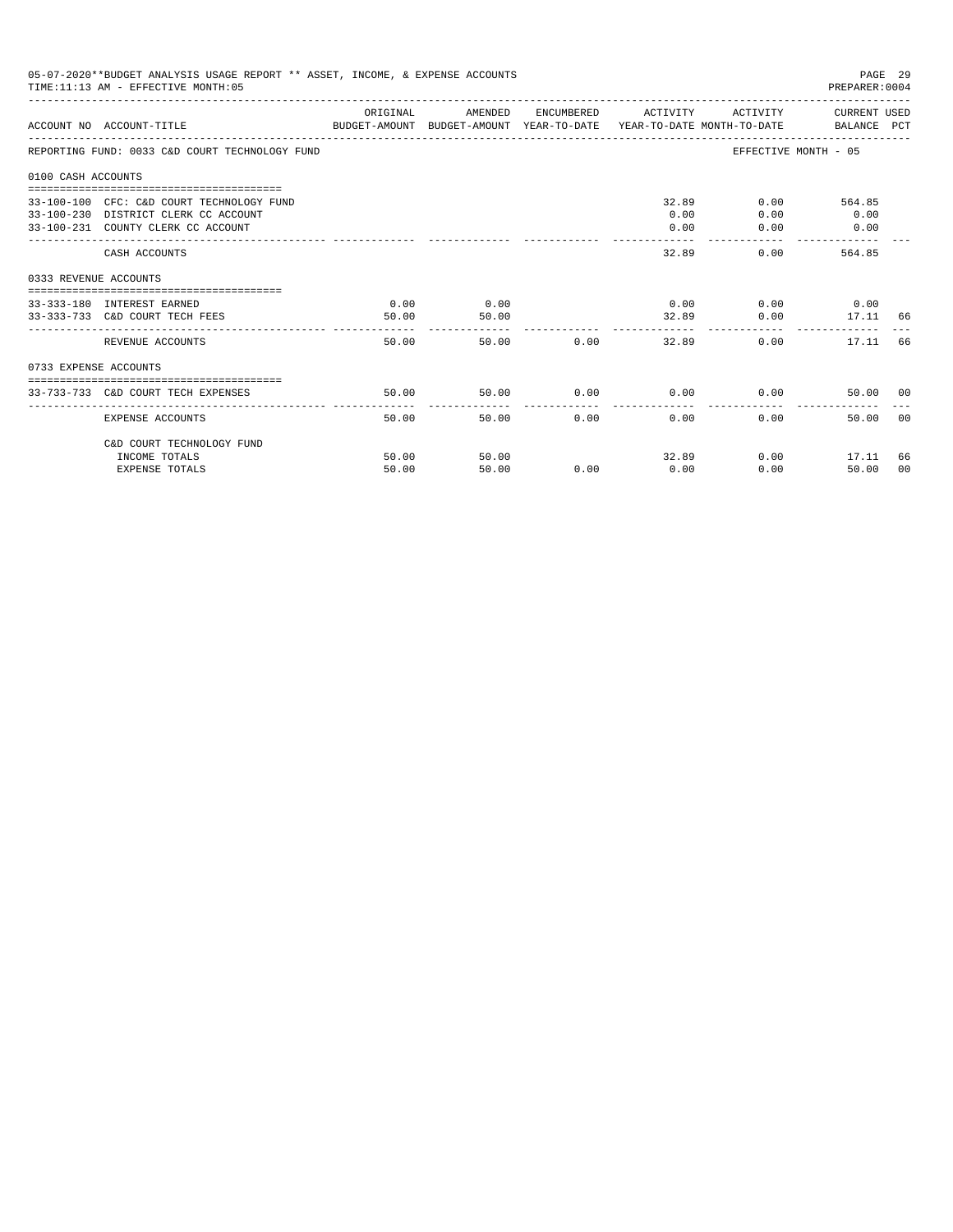|                       | 05-07-2020**BUDGET ANALYSIS USAGE REPORT ** ASSET, INCOME, & EXPENSE ACCOUNTS<br>TIME: 11:13 AM - EFFECTIVE MONTH: 05 |                           |                                       |            |                                        |          | PAGE 30<br>PREPARER: 0004   |
|-----------------------|-----------------------------------------------------------------------------------------------------------------------|---------------------------|---------------------------------------|------------|----------------------------------------|----------|-----------------------------|
|                       | ACCOUNT NO ACCOUNT-TITLE                                                                                              | ORIGINAL<br>BUDGET-AMOUNT | AMENDED<br>BUDGET-AMOUNT YEAR-TO-DATE | ENCUMBERED | ACTIVITY<br>YEAR-TO-DATE MONTH-TO-DATE | ACTIVITY | CURRENT USED<br>BALANCE PCT |
|                       | REPORTING FUND: 0034 TIME PAYMENT REIMBURSEMENT                                                                       |                           |                                       |            |                                        |          | EFFECTIVE MONTH - 05        |
| 0100 CASH ACCOUNT     |                                                                                                                       |                           |                                       |            |                                        |          |                             |
|                       | ------------------------------<br>34-100-100 COUNTY CLERK FEES                                                        |                           |                                       |            | 0.00                                   | 0.00     | 0.00                        |
|                       | CASH ACCOUNT                                                                                                          |                           |                                       |            | 0.00                                   | 0.00     | 0.00                        |
| 0340 REVENUE ACCOUNTS |                                                                                                                       |                           |                                       |            |                                        |          |                             |
|                       | 34-340-340 COUNTY CLERK FEES                                                                                          | 0.00                      | 0.00                                  |            | 0.00                                   | 0.00     | 0.00                        |
|                       | REVENUE ACCOUNTS                                                                                                      | 0.00                      | 0.00                                  | 0.00       | 0.00                                   | 0.00     | 0.00                        |
|                       | TIME PAYMENT REIMBURSEMENT                                                                                            |                           |                                       |            |                                        |          |                             |
|                       | INCOME TOTALS                                                                                                         | 0.00                      | 0.00                                  |            | 0.00                                   | 0.00     | 0.00                        |
|                       | <b>EXPENSE TOTALS</b>                                                                                                 | 0.00                      | 0.00                                  | 0.00       | 0.00                                   | 0.00     | 0.00                        |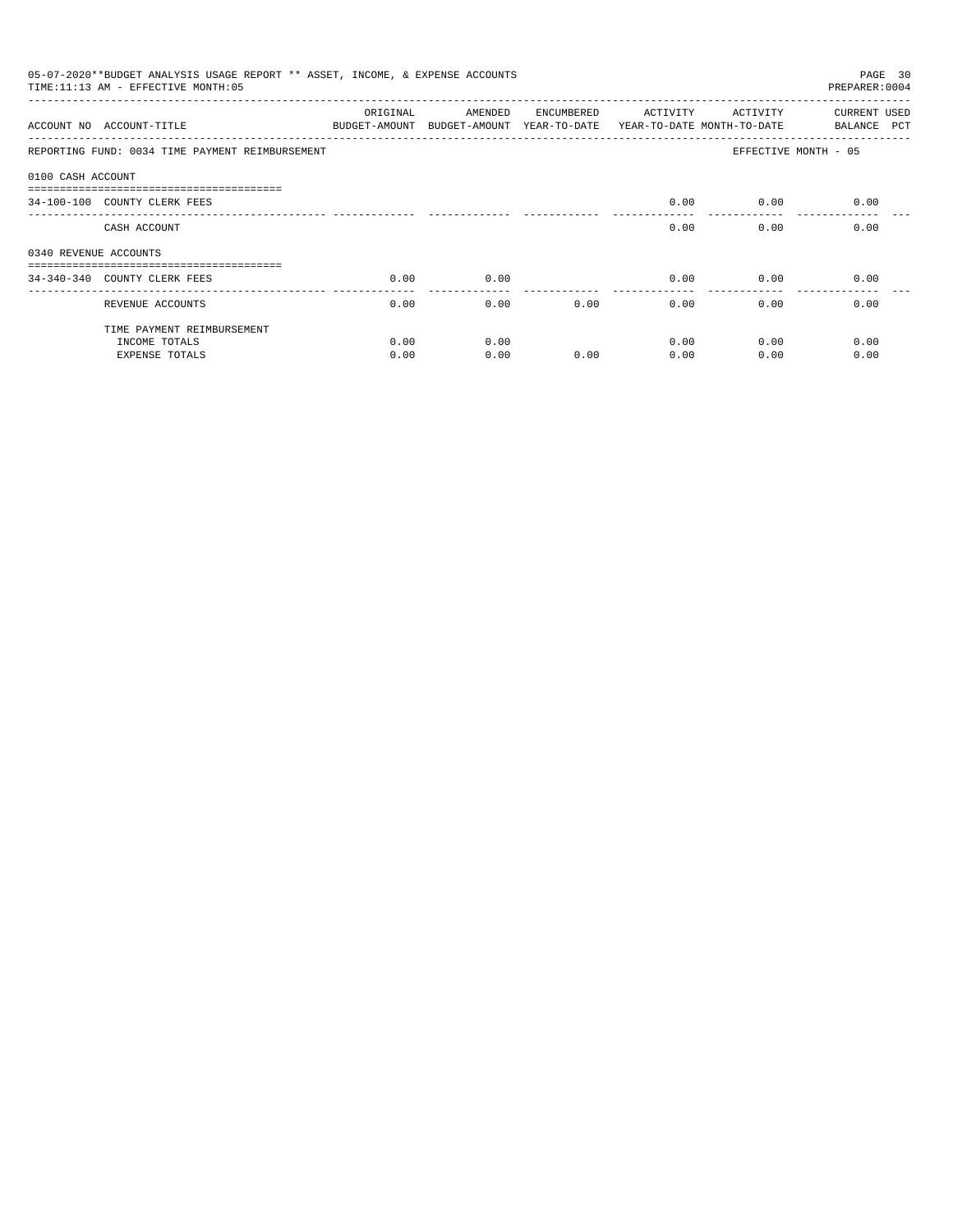|                       | 05-07-2020**BUDGET ANALYSIS USAGE REPORT ** ASSET, INCOME, & EXPENSE ACCOUNTS<br>TIME: 11:13 AM - EFFECTIVE MONTH: 05 |                          |                                                                                            |                     |                      |                           | PAGE 31<br>PREPARER: 0004                  |                |
|-----------------------|-----------------------------------------------------------------------------------------------------------------------|--------------------------|--------------------------------------------------------------------------------------------|---------------------|----------------------|---------------------------|--------------------------------------------|----------------|
|                       | ACCOUNT NO ACCOUNT-TITLE                                                                                              | ORIGINAL                 | AMENDED<br>BUDGET-AMOUNT BUDGET-AMOUNT YEAR-TO-DATE YEAR-TO-DATE MONTH-TO-DATE BALANCE PCT |                     |                      |                           | ENCUMBERED ACTIVITY ACTIVITY CURRENT USED  |                |
|                       | REPORTING FUND: 0036 DISTRICT COURT RECORDS TECH FUND                                                                 |                          |                                                                                            |                     |                      |                           | EFFECTIVE MONTH - 05                       |                |
| 0100 CASH ACCOUNTS    |                                                                                                                       |                          |                                                                                            |                     |                      |                           |                                            |                |
|                       | 36-100-100 CFC: DIST COURT RECORDS TECH FUND<br>36-100-230 DISTRICT CLERK CC ACCOUNT                                  |                          |                                                                                            |                     | 20.00                | 430.00   0.00   4,511.71  | 10.00 300.00                               |                |
|                       | CASH ACCOUNTS                                                                                                         |                          |                                                                                            |                     |                      | 450.00 10.00              | 4,811.71                                   |                |
| 0336 REVENUE ACCOUNTS |                                                                                                                       |                          |                                                                                            |                     |                      |                           |                                            |                |
|                       | 36-336-180 INTEREST EARNED<br>36-336-736 DIST COURT REC TECH FEES                                                     | 3.00<br>800.00           | 3.00<br>800.00                                                                             |                     | 320.00               | 10.00                     | $0.00$ $0.00$ $0.00$ $3.00$ $00$<br>480.00 | 40             |
|                       | REVENUE ACCOUNTS                                                                                                      | 803.00                   | 803.00                                                                                     |                     | $0.00$ 320.00        | 10.00                     | 483.00                                     | 40             |
| 0736 EXPENSE ACCOUNTS |                                                                                                                       |                          |                                                                                            |                     |                      |                           |                                            |                |
|                       | 36-736-736 DIST COURT REC TECH EXPENSES                                                                               | 800.00                   | 800.00                                                                                     | 0.00                |                      |                           | $0.00$ $0.00$ $800.00$ 00                  |                |
|                       | <b>EXPENSE ACCOUNTS</b>                                                                                               | --------------<br>800.00 | 800.00                                                                                     | -----------<br>0.00 | ------------<br>0.00 | 0.00                      | 800.00                                     | 00             |
|                       | DISTRICT COURT RECORDS TECH FUND                                                                                      |                          |                                                                                            |                     |                      |                           |                                            |                |
|                       | INCOME TOTALS                                                                                                         | 803.00                   | 803.00                                                                                     |                     |                      | 320.00    10.00    483.00 |                                            | 40             |
|                       | <b>EXPENSE TOTALS</b>                                                                                                 | 800.00                   | 800.00                                                                                     | 0.00                | 0.00                 | 0.00                      | 800.00                                     | 0 <sub>0</sub> |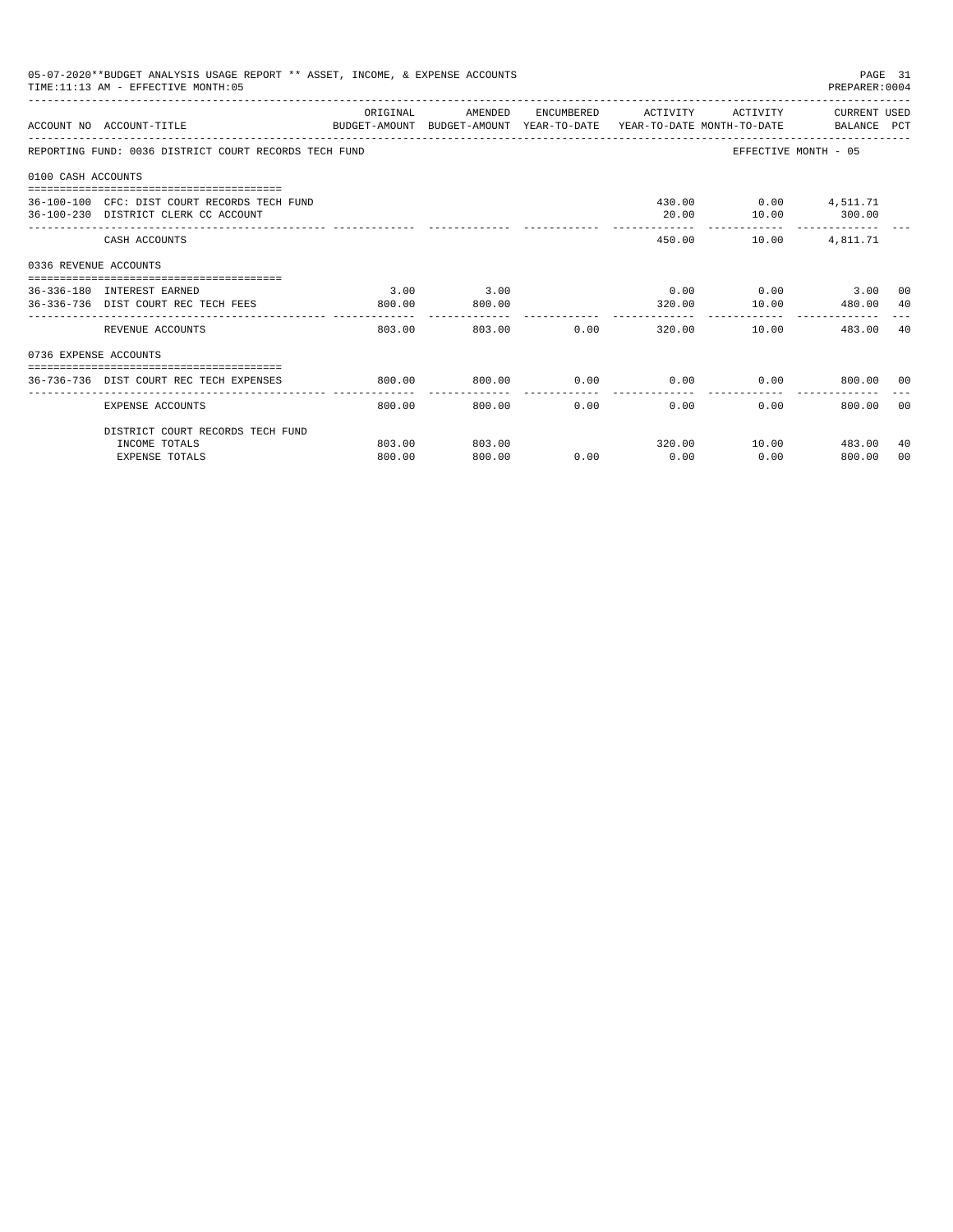|                    | 05-07-2020**BUDGET ANALYSIS USAGE REPORT ** ASSET, INCOME, & EXPENSE ACCOUNTS<br>TIME: 11:13 AM - EFFECTIVE MONTH: 05 |          |                   |      |                     |                             | PREPARER: 0004            | PAGE 32 |
|--------------------|-----------------------------------------------------------------------------------------------------------------------|----------|-------------------|------|---------------------|-----------------------------|---------------------------|---------|
|                    | ACCOUNT NO ACCOUNT-TITLE THE BALANCE PORT AMOUNT BUDGET-AMOUNT VEAR-TO-DATE VEAR-TO-DATE MONTH-TO-DATE BALANCE PCT    | ORIGINAL | AMENDED           |      | ENCUMBERED ACTIVITY | ACTIVITY                    | CURRENT USED              |         |
|                    |                                                                                                                       |          |                   |      |                     |                             |                           |         |
|                    | REPORTING FUND: 0039 COMMISSARY PROFIT ACCOUNT                                                                        |          |                   |      |                     |                             | EFFECTIVE MONTH - 05      |         |
| 0100 CASH ACCOUNTS |                                                                                                                       |          |                   |      |                     |                             |                           |         |
|                    | 39-100-170 COMMISSARY CHECKING                                                                                        |          |                   |      |                     | 614.63 0.00 3,209.71        |                           |         |
|                    | CASH ACCOUNTS                                                                                                         |          |                   |      |                     | 614.63<br>0.00              | 3,209.71                  |         |
|                    | 0300 COMMISSARY REVENUE ACCOUNT<br>--------------------------------------                                             |          |                   |      |                     |                             |                           |         |
|                    | 39-300-110 REVENUE COMMISSARY                                                                                         |          | 1,000.00 1,000.00 |      |                     | 523.48 0.00 476.52          |                           | 52      |
|                    | 39-300-120 INTEREST EARNED                                                                                            | 27.00    | 27.00             |      | 18.10               |                             | 0.00<br>8.90 67           |         |
|                    | COMMISSARY REVENUE ACCOUNT 1,027.00 1,027.00                                                                          |          |                   | 0.00 |                     | 541.58                      | $0.00$ 485.42             | 53      |
|                    | 0400 COMMISSARY EXPENSE                                                                                               |          |                   |      |                     |                             |                           |         |
| 39-400-110 EXPENSE |                                                                                                                       | 0.00     | 0.00              |      |                     | $0.00$ $0.00$ $0.00$ $0.00$ | 0.00                      |         |
|                    | COMMISSARY EXPENSE                                                                                                    | 0.00     |                   | 0.00 | 0.00                | $0.00$ and $0.00$           | 0.00<br>$0.00$ and $0.00$ |         |
|                    | COMMISSARY PROFIT ACCOUNT                                                                                             |          |                   |      |                     |                             |                           |         |
|                    | INCOME TOTALS                                                                                                         |          | 1,027.00 1,027.00 |      |                     | 541.58                      | $0.00$ 485.42             | -53     |
|                    | <b>EXPENSE TOTALS</b>                                                                                                 | 0.00     | 0.00              | 0.00 | 0.00                | 0.00                        | 0.00                      |         |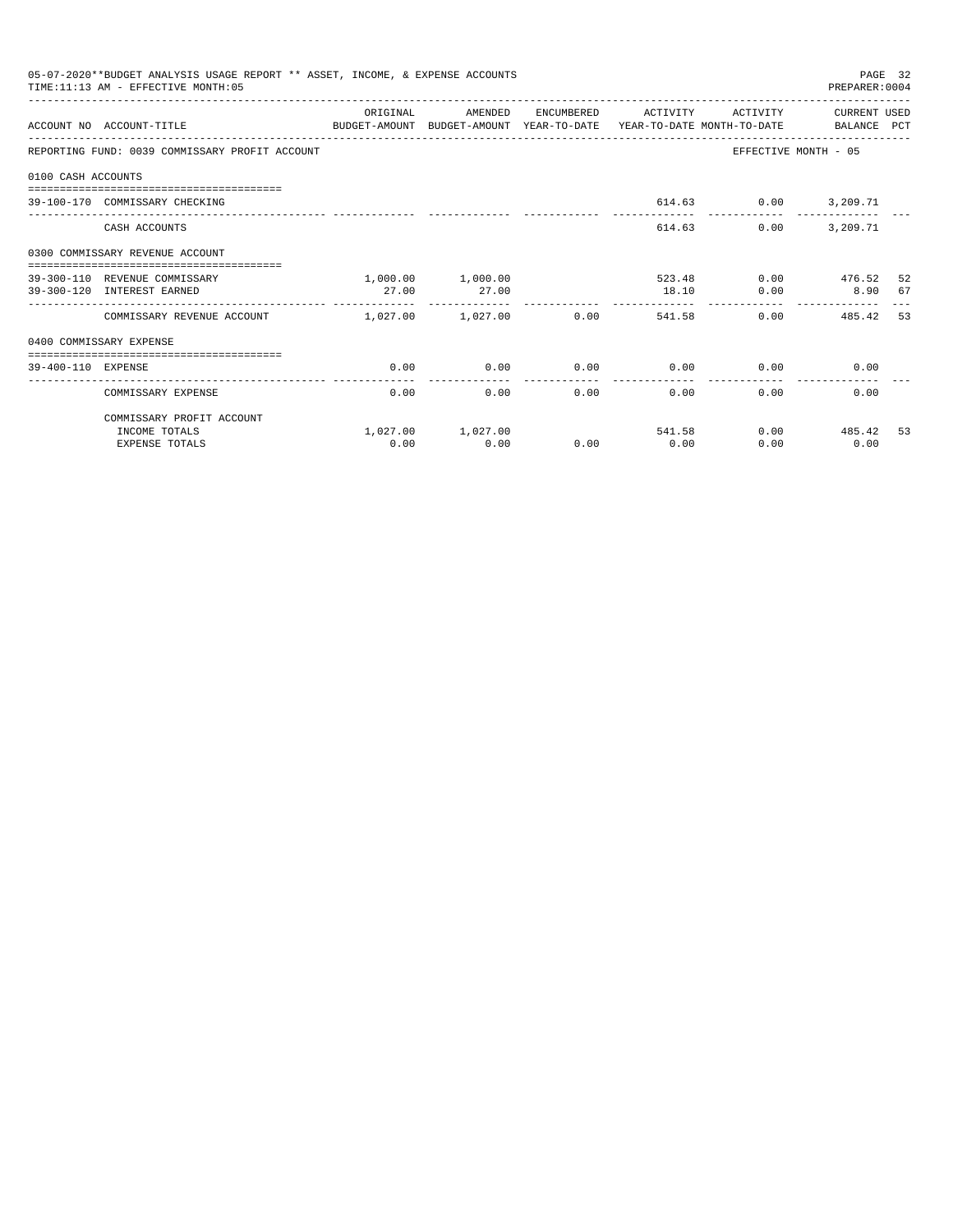|                       | 05-07-2020**BUDGET ANALYSIS USAGE REPORT ** ASSET, INCOME, & EXPENSE ACCOUNTS<br>TIME: 11:13 AM - EFFECTIVE MONTH: 05 |                                                                    |                   |      |                     |                      | PREPARER: 0004       | PAGE 33 |
|-----------------------|-----------------------------------------------------------------------------------------------------------------------|--------------------------------------------------------------------|-------------------|------|---------------------|----------------------|----------------------|---------|
|                       | ACCOUNT NO ACCOUNT-TITLE<br>BUDGET-AMOUNT BUDGET-AMOUNT YEAR-TO-DATE YEAR-TO-DATE MONTH-TO-DATE   BALANCE PCT         | ORIGINAL                                                           | AMENDED           |      | ENCUMBERED ACTIVITY | ACTIVITY             | CURRENT USED         |         |
|                       | REPORTING FUND: 0040 ELECTION SERVICE CONTRACT FUND                                                                   |                                                                    |                   |      |                     |                      | EFFECTIVE MONTH - 05 |         |
| 0100 CASH ACCOUNTS    |                                                                                                                       |                                                                    |                   |      |                     |                      |                      |         |
|                       | 40-100-100 CFC: ELECTION SERVICES CONT FUND                                                                           |                                                                    |                   |      | 0.00                |                      | $0.00$ $421.49$      |         |
|                       | CASH ACCOUNTS                                                                                                         |                                                                    |                   |      |                     | 0.00                 | $0.00$ 421.49        |         |
| 0340 REVENUE ACCOUNTS |                                                                                                                       |                                                                    |                   |      |                     |                      |                      |         |
|                       | 40-340-180 INTEREST EARNED                                                                                            | 0.00                                                               | 0.00              |      |                     | $0.00$ $0.00$ $0.00$ |                      |         |
|                       | 40-340-740 ELECTION SERVICE REVENUES                                                                                  | 400.00                                                             | 400.00            |      |                     | 0.00                 | $0.00$ 400.00 00     |         |
|                       | REVENUE ACCOUNTS                                                                                                      | 400.00                                                             | 400.00            | 0.00 | 0.00                |                      | 0.00<br>400.00       | - 0.0   |
| 0740 EXPENSE ACCOUNTS |                                                                                                                       |                                                                    |                   |      |                     |                      |                      |         |
|                       | 40-740-740 ELECTION SERVICE EXPENSES                                                                                  | $1.400.00$ $1.400.00$ $0.00$ $0.00$ $0.00$ $0.00$ $1.400.00$ $0.0$ |                   |      |                     |                      |                      |         |
|                       | <b>EXPENSE ACCOUNTS</b>                                                                                               |                                                                    | 1,400.00 1,400.00 |      | $0.00$ and $0.00$   | 0.00                 | $0.00$ 1,400.00 00   |         |
|                       | ELECTION SERVICE CONTRACT FUND                                                                                        |                                                                    |                   |      |                     |                      |                      |         |
|                       | INCOME TOTALS                                                                                                         |                                                                    | 400.00 400.00     |      |                     | 0.00                 | $0.00$ 400.00        | 00      |
|                       | <b>EXPENSE TOTALS</b>                                                                                                 | 1,400.00                                                           | 1,400.00          | 0.00 | 0.00                | 0.00                 | 1,400.00             | 00      |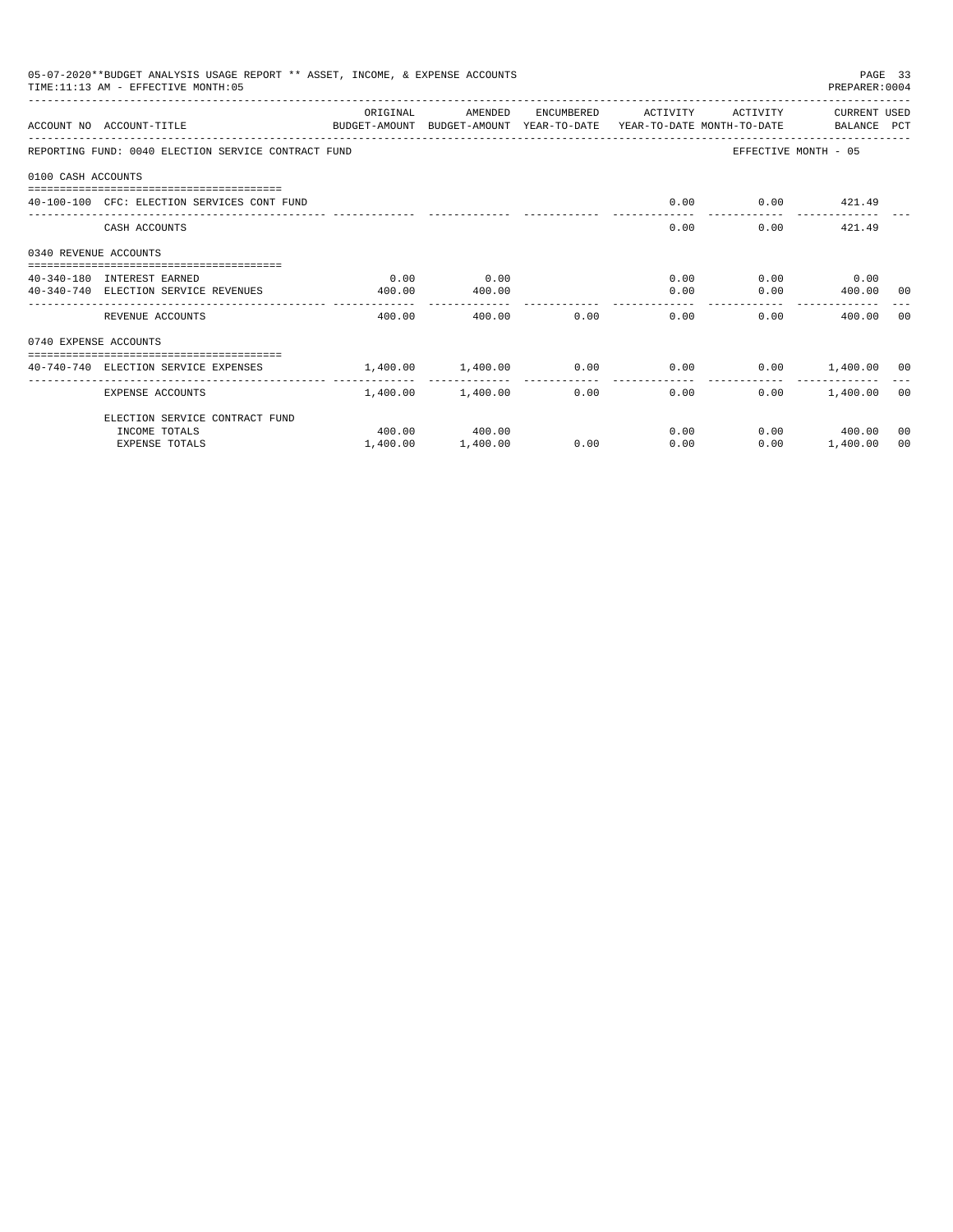|                       | 05-07-2020**BUDGET ANALYSIS USAGE REPORT ** ASSET, INCOME, & EXPENSE ACCOUNTS<br>TIME: 11:13 AM - EFFECTIVE MONTH: 05 |           |                                       |               |                                            |                          | PAGE 34<br>PREPARER: 0004         |          |
|-----------------------|-----------------------------------------------------------------------------------------------------------------------|-----------|---------------------------------------|---------------|--------------------------------------------|--------------------------|-----------------------------------|----------|
|                       |                                                                                                                       | ORIGINAL  | AMENDED                               | ENCUMBERED    | ACTIVITY                                   | ACTIVITY                 | CURRENT USED                      |          |
|                       | BUDGET-AMOUNT BUDGET-AMOUNT YEAR-TO-DATE YEAR-TO-DATE MONTH-TO-DATE BALANCE PCT<br>ACCOUNT NO ACCOUNT-TITLE           |           |                                       |               |                                            |                          |                                   |          |
|                       | REPORTING FUND: 0050 COUNTY CLERK ARCHIVES FUND                                                                       |           |                                       |               |                                            | EFFECTIVE MONTH - 05     |                                   |          |
| 0100 CASH ACCOUNTS    |                                                                                                                       |           |                                       |               |                                            |                          |                                   |          |
|                       | 50-100-100 CFC: COUNTY CLERK ARCHIVES FUND                                                                            |           |                                       |               |                                            | 123.17- 89.03- 68.907.06 |                                   |          |
|                       | 50-100-231 COUNTY CLERK CC ACCOUNT                                                                                    |           |                                       |               |                                            | 20.00 10.00              | 506.00                            |          |
|                       | CASH ACCOUNTS                                                                                                         |           |                                       |               | ------------<br>$103.17 -$                 | -------------            | -------------<br>79.03- 69.413.06 |          |
| 0350 REVENUE ACCOUNTS |                                                                                                                       |           |                                       |               |                                            |                          |                                   |          |
|                       | 50-350-180 INTEREST EARNED                                                                                            |           | $9.00$ $9.00$                         |               | $0.00$ 0.00                                |                          | 9.00 00                           |          |
|                       | 50-350-750 COUNTY CLERK ARCHIVE FEES 15,000.00 15,000.00                                                              |           |                                       |               | $12,215.00$ $280.00$ $2,785.00$ 81         |                          |                                   |          |
|                       | REVENUE ACCOUNTS                                                                                                      |           |                                       |               | 15,009.00  15,009.00  0.00  12,215.00      | 280.00                   | 2,794.00 81                       |          |
| 0750 EXPENSE ACCOUNTS |                                                                                                                       |           |                                       |               |                                            |                          |                                   |          |
|                       |                                                                                                                       |           |                                       |               |                                            |                          |                                   |          |
|                       | 50-750-110 COUNTY CLERK ADMIN ASSISTANT<br>50-750-200 FICA EXPENSE                                                    | 1,000.00  | 20,000.00 20,000.00<br>1,000.00       | 0.00          | $0.00$ 10,988.04 280.00 9,011.96<br>816.97 | 21.42                    | 183.03                            | 55<br>82 |
|                       | 50-750-205 RETIREMENT EXPENSE                                                                                         |           | $1,000.00$ $1,000.00$                 | 0.00          | 908.24                                     |                          | 23.23 91.76                       | 91       |
|                       | 50-750-750 COUNTY CLERK ARCHIVE EXPENSES                                                                              | 0.00      | 0.00                                  | 0.00          | 0.00                                       | $0.00$ 0.00              |                                   |          |
|                       | <b>EXPENSE ACCOUNTS</b>                                                                                               |           | --------------<br>22,000.00 22,000.00 | ------------- | ---------------<br>$0.00$ 12,713.25 324.65 | -------------            | 9,286.75                          | 58       |
|                       | COUNTY CLERK ARCHIVES FUND                                                                                            |           |                                       |               |                                            |                          |                                   |          |
|                       | INCOME TOTALS                                                                                                         |           | 15,009.00 15,009.00                   |               | 12,215.00 280.00                           |                          | 2,794.00                          | 81       |
|                       | <b>EXPENSE TOTALS</b>                                                                                                 | 22,000.00 | 22,000.00                             |               | $0.00$ 12,713.25                           | 324.65                   | 9,286.75                          | 58       |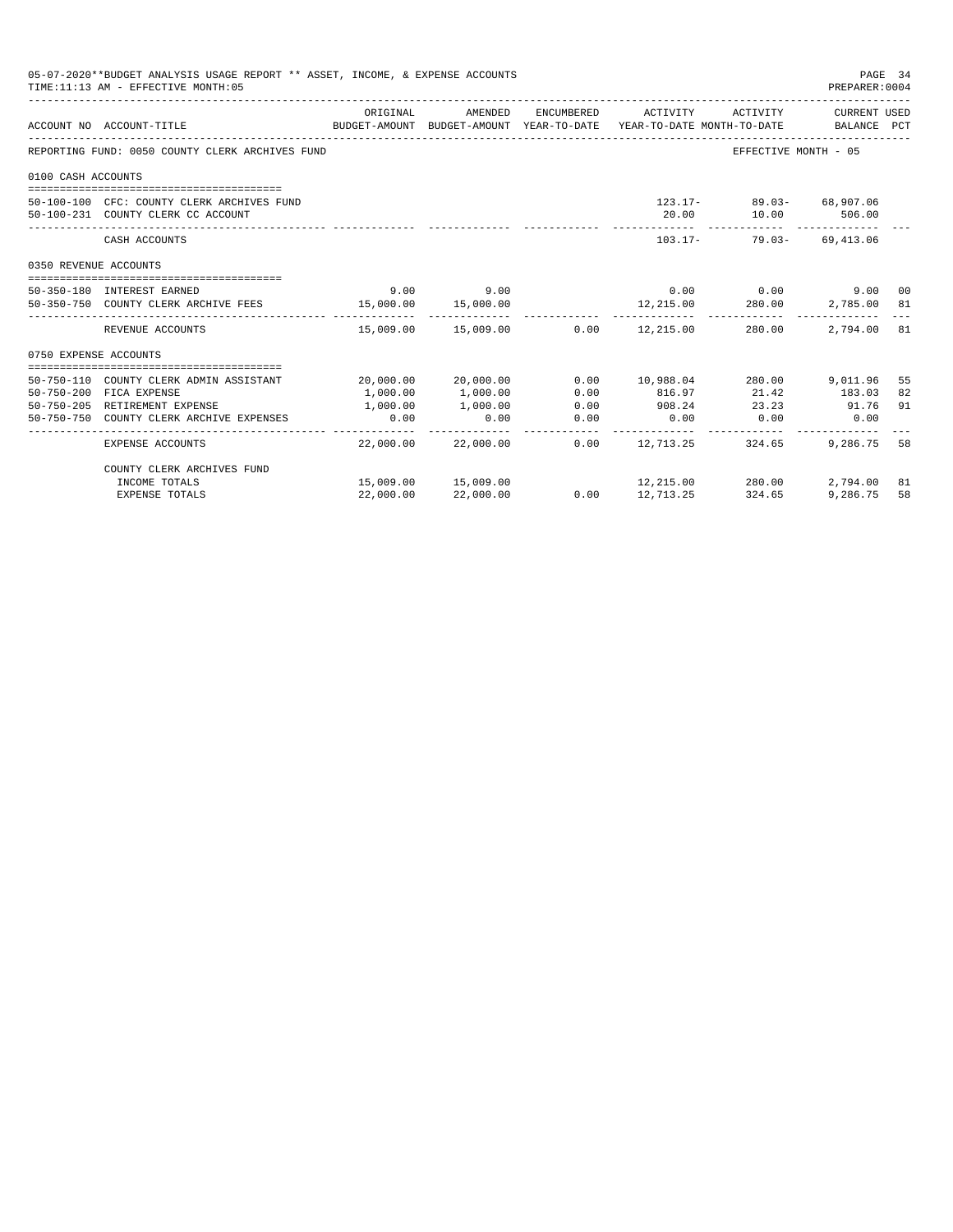|                       | 05-07-2020**BUDGET ANALYSIS USAGE REPORT ** ASSET, INCOME, & EXPENSE ACCOUNTS<br>TIME: 11:13 AM - EFFECTIVE MONTH: 05 |          |         |               |                                              |                       | PAGE 35<br>PREPARER: 0004 |                |
|-----------------------|-----------------------------------------------------------------------------------------------------------------------|----------|---------|---------------|----------------------------------------------|-----------------------|---------------------------|----------------|
|                       | ACCOUNT NO ACCOUNT-TITLE CONTROL SUDGET-AMOUNT BUDGET-AMOUNT YEAR-TO-DATE YEAR-TO-DATE MONTH-TO-DATE BALANCE PCT      | ORIGINAL | AMENDED |               | ENCUMBERED ACTIVITY                          | ACTIVITY CURRENT USED |                           |                |
|                       | REPORTING FUND: 0053 JUDICIAL TRAINING FUND                                                                           |          |         |               |                                              | EFFECTIVE MONTH - 05  |                           |                |
| 0100 CASH ACCOUNTS    |                                                                                                                       |          |         |               |                                              |                       |                           |                |
|                       | 53-100-100 JUDICIAL TRAINING FUND                                                                                     |          |         |               |                                              | 55.00   0.00   931.01 |                           |                |
|                       | 53-100-231 COUNTY CLERK CC ACCOUNT                                                                                    |          |         |               | 10.00                                        | $0.00$ 75.00          |                           |                |
|                       | CASH ACCOUNTS                                                                                                         |          |         |               | 65.00                                        |                       | 0.00 1,006.01             |                |
| 0353 REVENUE ACCOUNTS |                                                                                                                       |          |         |               |                                              |                       |                           |                |
|                       | 53-353-180 INTEREST EARNED                                                                                            | 0.00     | 0.00    |               | $0.00$ $0.00$ $0.00$ $0.00$                  |                       |                           |                |
|                       | 53-353-753 JUDICIAL TRAINING FEES                                                                                     | 85.00    | 85.00   |               | 40.00                                        | 0.00                  | 45.00 47                  |                |
|                       | REVENUE ACCOUNTS                                                                                                      | 85.00    |         | 85.00         | --------------<br>$0.00$ and $0.00$<br>40.00 | 0.00                  | 45.00 47                  |                |
| 0753 EXPENSE ACCOUNTS |                                                                                                                       |          |         |               |                                              |                       |                           |                |
|                       | 53-753-753 JUDICIAL TRAINING EXPENSES                                                                                 | 85.00    | 85.00   |               | $0.00$ $0.00$ $0.00$ $0.00$                  |                       | 85.00 00                  |                |
|                       |                                                                                                                       |          |         |               |                                              |                       |                           |                |
|                       | EXPENSE ACCOUNTS                                                                                                      | 85.00    |         | 0.00<br>85.00 | 0.00                                         | 0.00                  | 85.00                     | 0 <sub>0</sub> |
|                       | JUDICIAL TRAINING FUND                                                                                                |          |         |               |                                              |                       |                           |                |
|                       | INCOME TOTALS                                                                                                         | 85.00    | 85.00   |               | 40.00                                        | 0.00                  | 45.00                     | 47             |
|                       | <b>EXPENSE TOTALS</b>                                                                                                 | 85.00    | 85.00   | 0.00          | 0.00                                         | 0.00                  | 85.00                     | 00             |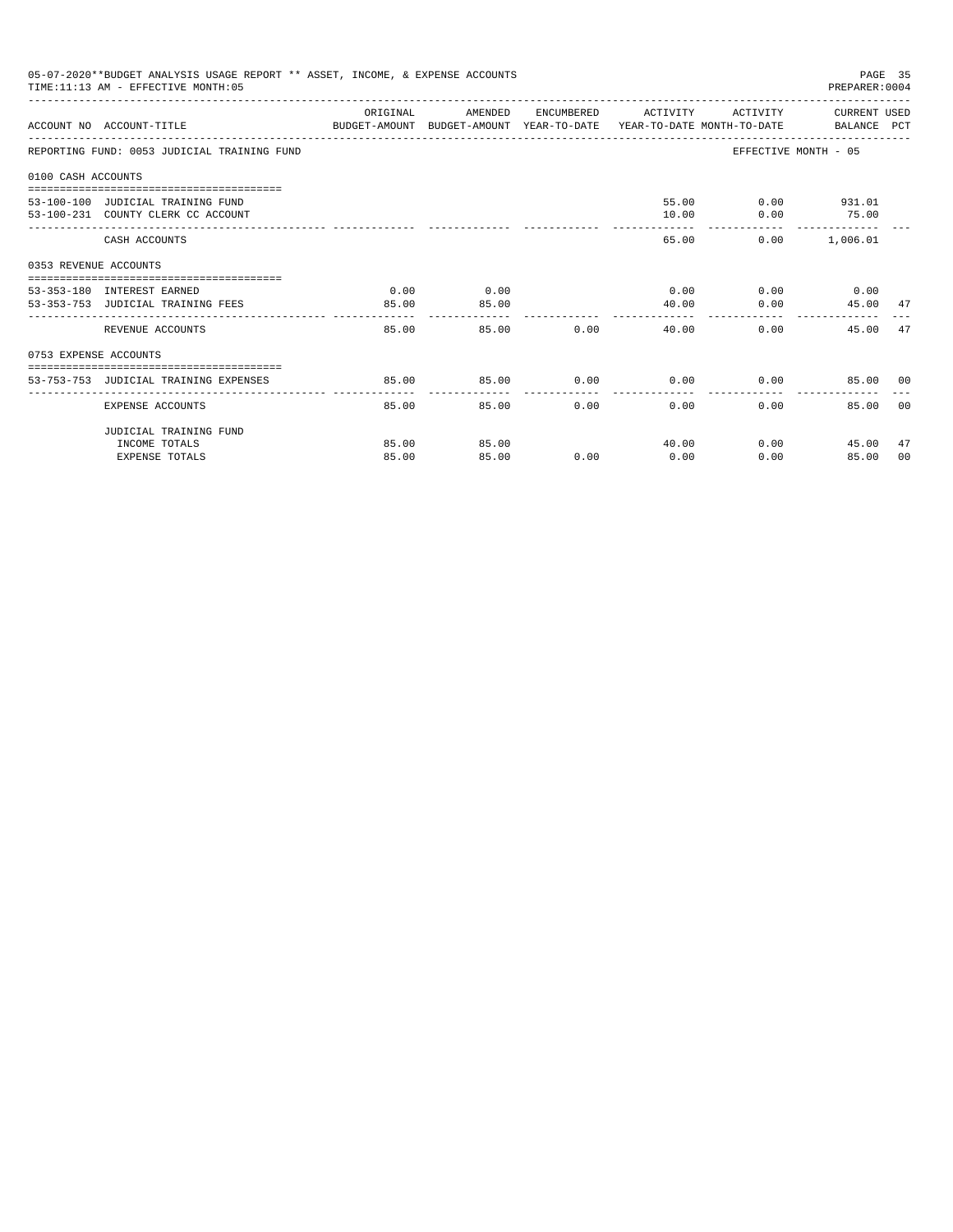|                       | 05-07-2020**BUDGET ANALYSIS USAGE REPORT ** ASSET, INCOME, & EXPENSE ACCOUNTS<br>PAGE 36<br>TIME: 11:13 AM - EFFECTIVE MONTH: 05<br>PREPARER: 0004 |           |                                                                                |            |                  |                                   |                             |                |  |  |
|-----------------------|----------------------------------------------------------------------------------------------------------------------------------------------------|-----------|--------------------------------------------------------------------------------|------------|------------------|-----------------------------------|-----------------------------|----------------|--|--|
|                       | ACCOUNT NO ACCOUNT-TITLE                                                                                                                           | ORIGINAL  | AMENDED<br>BUDGET-AMOUNT BUDGET-AMOUNT YEAR-TO-DATE YEAR-TO-DATE MONTH-TO-DATE | ENCUMBERED | ACTIVITY         | ACTIVITY                          | CURRENT USED<br>BALANCE PCT |                |  |  |
|                       | REPORTING FUND: 0056 COUNTY CLERK PRESERVATION FUND                                                                                                |           |                                                                                |            |                  |                                   | EFFECTIVE MONTH - 05        |                |  |  |
| 0100 CASH ACCOUNTS    |                                                                                                                                                    |           |                                                                                |            |                  |                                   |                             |                |  |  |
|                       |                                                                                                                                                    |           |                                                                                |            |                  |                                   |                             |                |  |  |
|                       | 56-100-100 CFC: COUNTY CLERK PRESERVATION                                                                                                          |           |                                                                                |            |                  | 12,350.43 283.00 21,897.32        |                             |                |  |  |
|                       | 56-100-231 COUNTY CLERK CC ACCOUNT                                                                                                                 |           |                                                                                |            | 0.00             |                                   | $10.00$ 390.00              |                |  |  |
|                       | CASH ACCOUNTS                                                                                                                                      |           |                                                                                |            |                  | 12,350.43 293.00 22,287.32        |                             |                |  |  |
| 0356 REVENUE ACCOUNTS |                                                                                                                                                    |           |                                                                                |            |                  |                                   |                             |                |  |  |
|                       | 56-356-180 INTEREST EARNED                                                                                                                         |           | 50.00 50.00                                                                    |            |                  | $0.00$ 0.00                       | 50.00 00                    |                |  |  |
|                       | 56-356-756 COUNTY CLERK PRESERVATION FEES 14,000.00 14,000.00                                                                                      |           |                                                                                |            |                  | $12, 243.35$ $292.00$ $1, 756.65$ |                             | 87             |  |  |
|                       | 56-356-757 PRESERVATION VS HB 1744                                                                                                                 | 200.00    | 200.00                                                                         |            | 167.00           | 1.00                              | 33.00                       | 84             |  |  |
|                       | REVENUE ACCOUNTS                                                                                                                                   |           | $14,250.00$ $14,250.00$ $0.00$ $12,410.35$                                     |            | -----------      |                                   | 293.00 1.839.65 87          |                |  |  |
| 0756 EXPENSE ACCOUNTS |                                                                                                                                                    |           |                                                                                |            |                  |                                   |                             |                |  |  |
|                       |                                                                                                                                                    |           |                                                                                |            |                  |                                   |                             |                |  |  |
|                       | 56-756-110 COUNTY CLERK ADMIN ASSISTANT                                                                                                            | 7,000.00  | 7.000.00                                                                       | 0.00       | 0.00             |                                   | $0.00$ 7,000.00             | 00             |  |  |
|                       | 56-756-200 FICA EXPENSE                                                                                                                            | 850.00    | 850.00                                                                         | 0.00       | 0.00             | 0.00                              | 850.00                      | 0 <sub>0</sub> |  |  |
|                       | 56-756-205 RETIREMENT EXPENSE                                                                                                                      | 800.00    | 800.00                                                                         | 0.00       | 0.00             |                                   | $0.00$ 800.00               | 0 <sup>0</sup> |  |  |
|                       | 56-756-756 COUNTY CLERK PRESERVATION EXPENSE 5.600.00 5.600.00                                                                                     |           |                                                                                | 0.00       | 192.92           |                                   | $0.00$ 5,407.08             | 03             |  |  |
|                       | 56-756-757 PRESERVATION VS HB 1744                                                                                                                 | 0.00      | 0.00                                                                           | 0.00       | 0.00<br>-------- | 0.00                              | 0.00                        |                |  |  |
|                       | EXPENSE ACCOUNTS                                                                                                                                   |           | $14.250.00$ $14.250.00$ $0.00$ $192.92$                                        |            |                  |                                   | $0.00$ $14.057.08$ 01       |                |  |  |
|                       | COUNTY CLERK PRESERVATION FUND                                                                                                                     |           |                                                                                |            |                  |                                   |                             |                |  |  |
|                       | INCOME TOTALS                                                                                                                                      |           | 14,250.00  14,250.00                                                           |            |                  | 12,410.35 293.00 1,839.65         |                             | 87             |  |  |
|                       | <b>EXPENSE TOTALS</b>                                                                                                                              | 14,250.00 | 14,250.00                                                                      | 0.00       | 192.92           | 0.00                              | 14,057.08                   | 01             |  |  |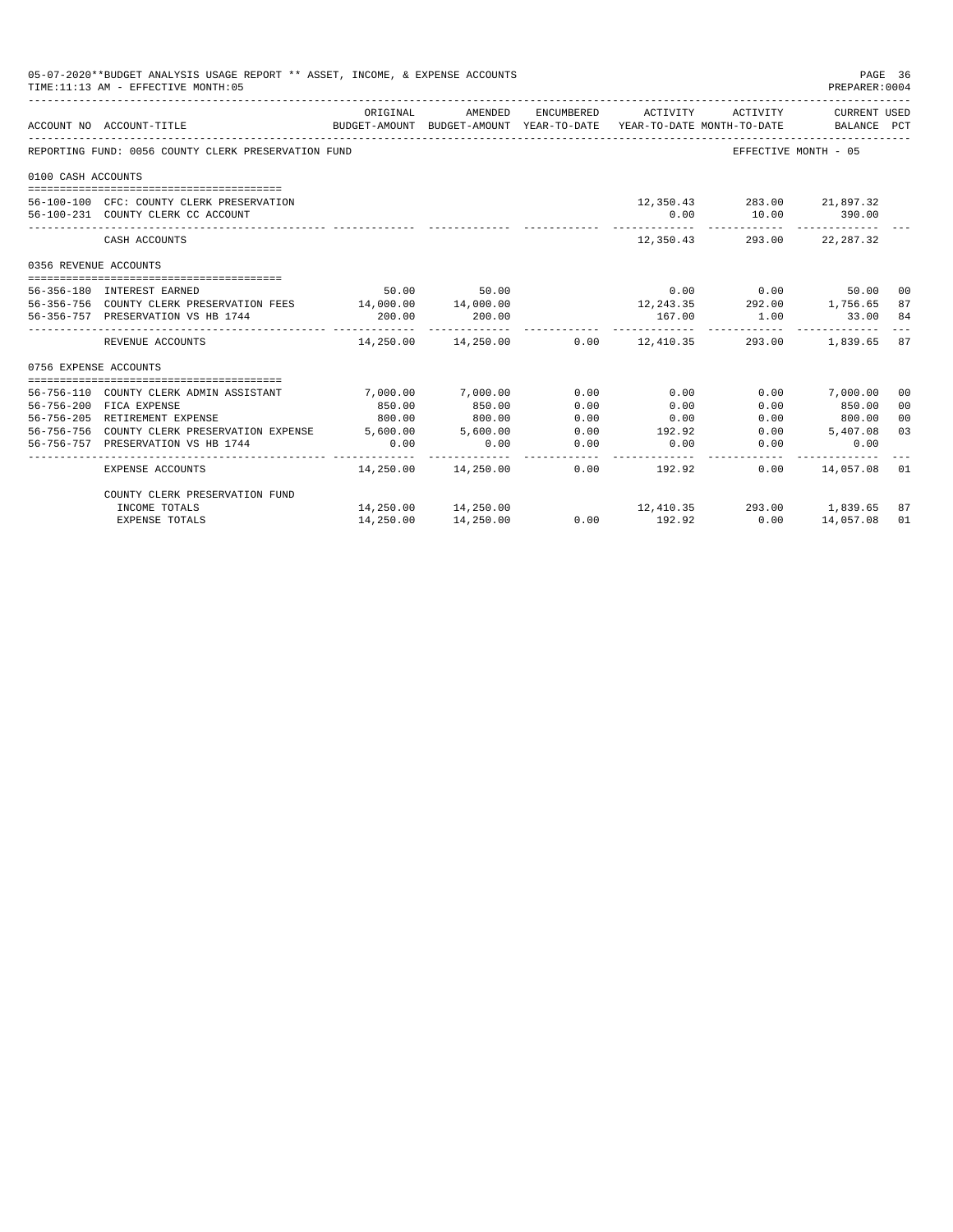| 05-07-2020**BUDGET ANALYSIS USAGE REPORT ** ASSET, INCOME, & EXPENSE ACCOUNTS<br>PAGE 37<br>TIME:11:13 AM - EFFECTIVE MONTH:05<br>PREPARER: 0004 |                                                                                                                      |          |                            |      |                     |                             |                            |                |
|--------------------------------------------------------------------------------------------------------------------------------------------------|----------------------------------------------------------------------------------------------------------------------|----------|----------------------------|------|---------------------|-----------------------------|----------------------------|----------------|
|                                                                                                                                                  | ACCOUNT NO ACCOUNT-TITLE COMPUTE THE SUDGET-AMOUNT BUDGET-AMOUNT VEAR-TO-DATE YEAR-TO-DATE MONTH-TO-DATE BALANCE PCT | ORIGINAL | AMENDED                    |      | ENCUMBERED ACTIVITY |                             | ACTIVITY CURRENT USED      |                |
|                                                                                                                                                  | REPORTING FUND: 0060 LAW LIBRARY FUND                                                                                |          |                            |      |                     | EFFECTIVE MONTH - 05        |                            |                |
| 0100 CASH ACCOUNTS                                                                                                                               |                                                                                                                      |          |                            |      |                     |                             |                            |                |
|                                                                                                                                                  |                                                                                                                      |          |                            |      |                     |                             |                            |                |
|                                                                                                                                                  | 60-100-100 CFC: LAW LIBRARY<br>60-100-230 DISTRICT CLERK CC ACCOUNT                                                  |          |                            |      | 1,190.00<br>0.00    | 0.00                        | $0.00$ 13,291.51<br>665.00 |                |
|                                                                                                                                                  | 60-100-231 COUNTY CLERK CC ACCOUNT                                                                                   |          |                            |      | 140.00              | 0.00                        | 630.00                     |                |
|                                                                                                                                                  |                                                                                                                      |          |                            |      | ------------        | -------------               | -------------              |                |
|                                                                                                                                                  | CASH ACCOUNTS                                                                                                        |          |                            |      | 1,330.00            |                             | $0.00$ 14,586.51           |                |
| 0360 REVENUE ACCOUNTS                                                                                                                            |                                                                                                                      |          |                            |      |                     |                             |                            |                |
|                                                                                                                                                  | 60-360-180 INTEREST EARNED                                                                                           |          | $0.00$ 0.00                |      |                     | $0.00$ $0.00$ $0.00$ $0.00$ |                            |                |
|                                                                                                                                                  | 60-360-760 LAW LIBRARY FEES                                                                                          |          | 2,200.00 2,200.00          |      | 840.00              |                             | $0.00$ 1,360.00 38         |                |
|                                                                                                                                                  |                                                                                                                      |          |                            |      |                     |                             |                            |                |
|                                                                                                                                                  | REVENUE ACCOUNTS                                                                                                     |          | $2.200.00$ $2.200.00$ 0.00 |      | 840.00              | 0.00                        | 1,360.00                   | 38             |
| 0760 EXPENSE ACCOUNTS                                                                                                                            |                                                                                                                      |          |                            |      |                     |                             |                            |                |
|                                                                                                                                                  |                                                                                                                      |          |                            |      |                     |                             |                            |                |
|                                                                                                                                                  | 60-760-760 LAW LIBRARY EXPENSES                                                                                      | 1,250.00 | 1,250.00                   |      | $0.00$ 0.00         |                             | $0.00$ 1,250.00 00         |                |
|                                                                                                                                                  | EXPENSE ACCOUNTS                                                                                                     |          | 1,250.00 1,250.00 0.00     |      | 0.00                | 0.00                        | 1,250.00                   | 0 <sup>0</sup> |
|                                                                                                                                                  | LAW LIBRARY FUND                                                                                                     |          |                            |      |                     |                             |                            |                |
|                                                                                                                                                  | INCOME TOTALS                                                                                                        |          | 2,200.00 2,200.00          |      | 840.00              |                             | $0.00$ 1,360.00            | 38             |
|                                                                                                                                                  | <b>EXPENSE TOTALS</b>                                                                                                | 1,250.00 | 1,250.00                   | 0.00 | 0.00                | 0.00                        | 1,250.00                   | 0 <sup>0</sup> |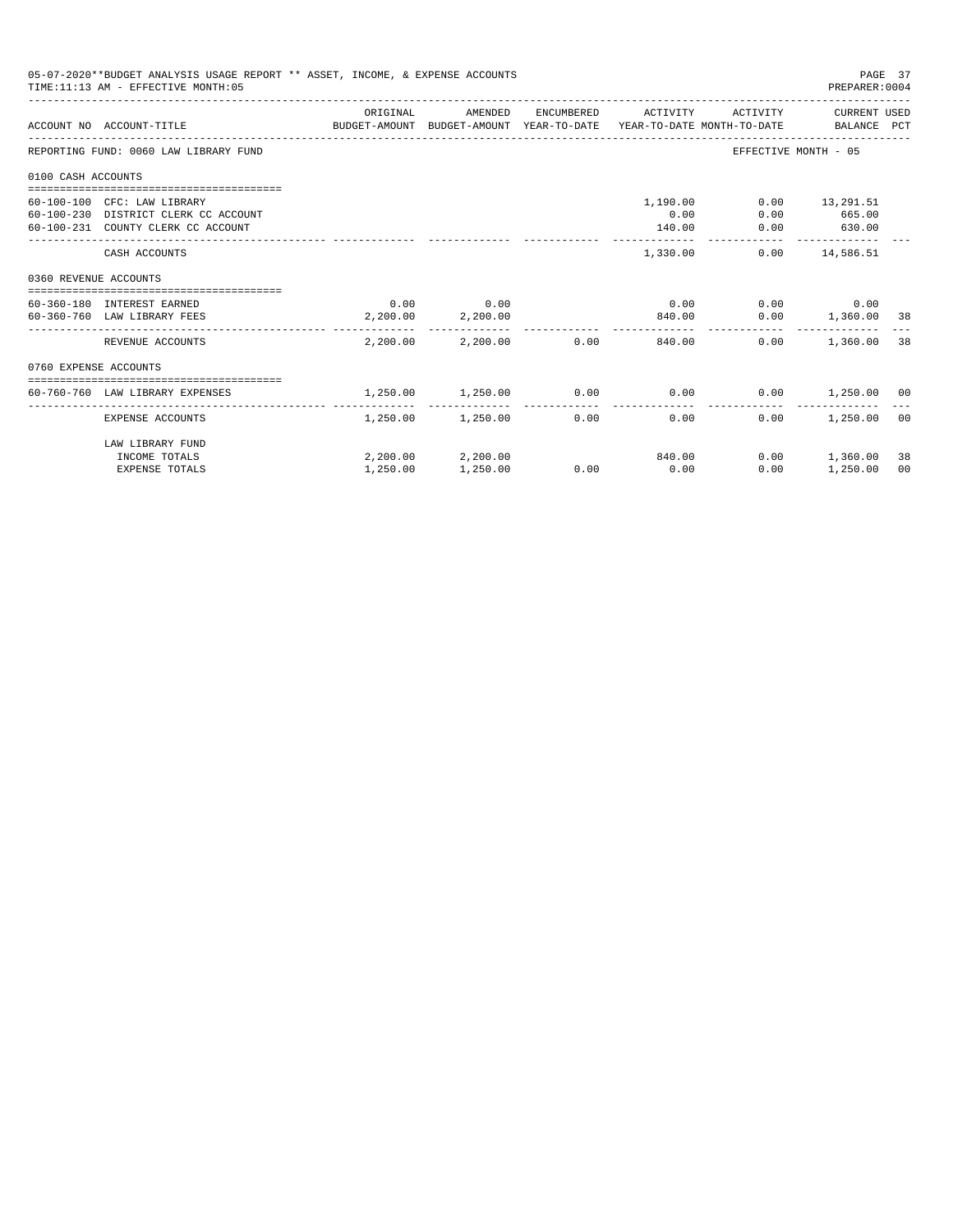|                       | 05-07-2020**BUDGET ANALYSIS USAGE REPORT ** ASSET, INCOME, & EXPENSE ACCOUNTS<br>TIME: 11:13 AM - EFFECTIVE MONTH: 05 |                           |                                       |            |                |                                        | PAGE 38<br>PREPARER: 0004          |
|-----------------------|-----------------------------------------------------------------------------------------------------------------------|---------------------------|---------------------------------------|------------|----------------|----------------------------------------|------------------------------------|
|                       | ACCOUNT NO ACCOUNT-TITLE                                                                                              | ORIGINAL<br>BUDGET-AMOUNT | AMENDED<br>BUDGET-AMOUNT YEAR-TO-DATE | ENCUMBERED | ACTIVITY       | ACTIVITY<br>YEAR-TO-DATE MONTH-TO-DATE | <b>CURRENT USED</b><br>BALANCE PCT |
|                       | REPORTING FUND: 0063 DISTRICT CLERK PRESERVATION FUND                                                                 |                           |                                       |            |                |                                        | EFFECTIVE MONTH - 05               |
| 0100 CASH ACCOUNTS    |                                                                                                                       |                           |                                       |            |                |                                        |                                    |
|                       | 63-100-100 CFC: DISTRICT CLERK PRESERVATION<br>63-100-230 DISTRICT CLERK CC ACCOUNT                                   |                           |                                       |            | 169.72<br>5.00 | 0.00                                   | $0.00$ 1,680.36<br>115.00          |
|                       | CASH ACCOUNTS                                                                                                         |                           |                                       |            | 174.72         | 0.00                                   | 1,795.36                           |
| 0363 REVENUE ACCOUNTS |                                                                                                                       |                           |                                       |            |                |                                        |                                    |
|                       |                                                                                                                       |                           |                                       |            |                |                                        |                                    |
|                       | 63-363-180 INTEREST EARNED                                                                                            | 10.00                     | 10.00                                 |            | 0.00           | 0.00                                   | 10.00<br>-00                       |
|                       | 63-363-763 DIST CLERK PRESERVATION FEES                                                                               | 220.00                    | 220.00                                |            | 124.72         | 0.00                                   | 95.28<br>57                        |
|                       | 63-363-764 DIST CLERK CHILD SUPPORT                                                                                   | 0.00                      | 0.00                                  |            | 0.00           | 0.00                                   | 0.00                               |
|                       | 63-363-765 UNALLOCATED COURT COSTS BEFORE 03                                                                          | 0.00                      | 0.00                                  |            | 0.00           | 0.00                                   | 0.00                               |
|                       | REVENUE ACCOUNTS                                                                                                      | 230.00                    | 230.00                                | 0.00       | 124.72         | 0.00                                   | 105.28<br>54                       |
| 0763 EXPENSE ACCOUNTS |                                                                                                                       |                           |                                       |            |                |                                        |                                    |
|                       |                                                                                                                       |                           |                                       |            |                |                                        |                                    |
|                       | 63-763-763 DIST CLERK PRESERVATION EXPENSE                                                                            | 0.00                      | 0.00                                  | 0.00       | 0.00           | 0.00                                   | 0.00                               |
|                       | 63-763-764 DIST CLERK CHILD SUPPORT                                                                                   | 0.00                      | 0.00                                  | 0.00       | 0.00           | 0.00                                   | 0.00                               |
| 63-763-765            | UNALLOCATED COURT COSTS BEFORE 03                                                                                     | 0.00                      | 0.00                                  | 0.00       | 0.00           | 0.00                                   | 0.00                               |
|                       | EXPENSE ACCOUNTS                                                                                                      | 0.00                      | 0.00                                  | 0.00       | 0.00           | 0.00                                   | 0.00                               |
|                       | DISTRICT CLERK PRESERVATION FUND                                                                                      |                           |                                       |            |                |                                        |                                    |
|                       | INCOME TOTALS                                                                                                         | 230.00                    | 230.00                                |            | 124.72         | 0.00                                   | 105.28<br>-54                      |
|                       | <b>EXPENSE TOTALS</b>                                                                                                 | 0.00                      | 0.00                                  | 0.00       | 0.00           | 0.00                                   | 0.00                               |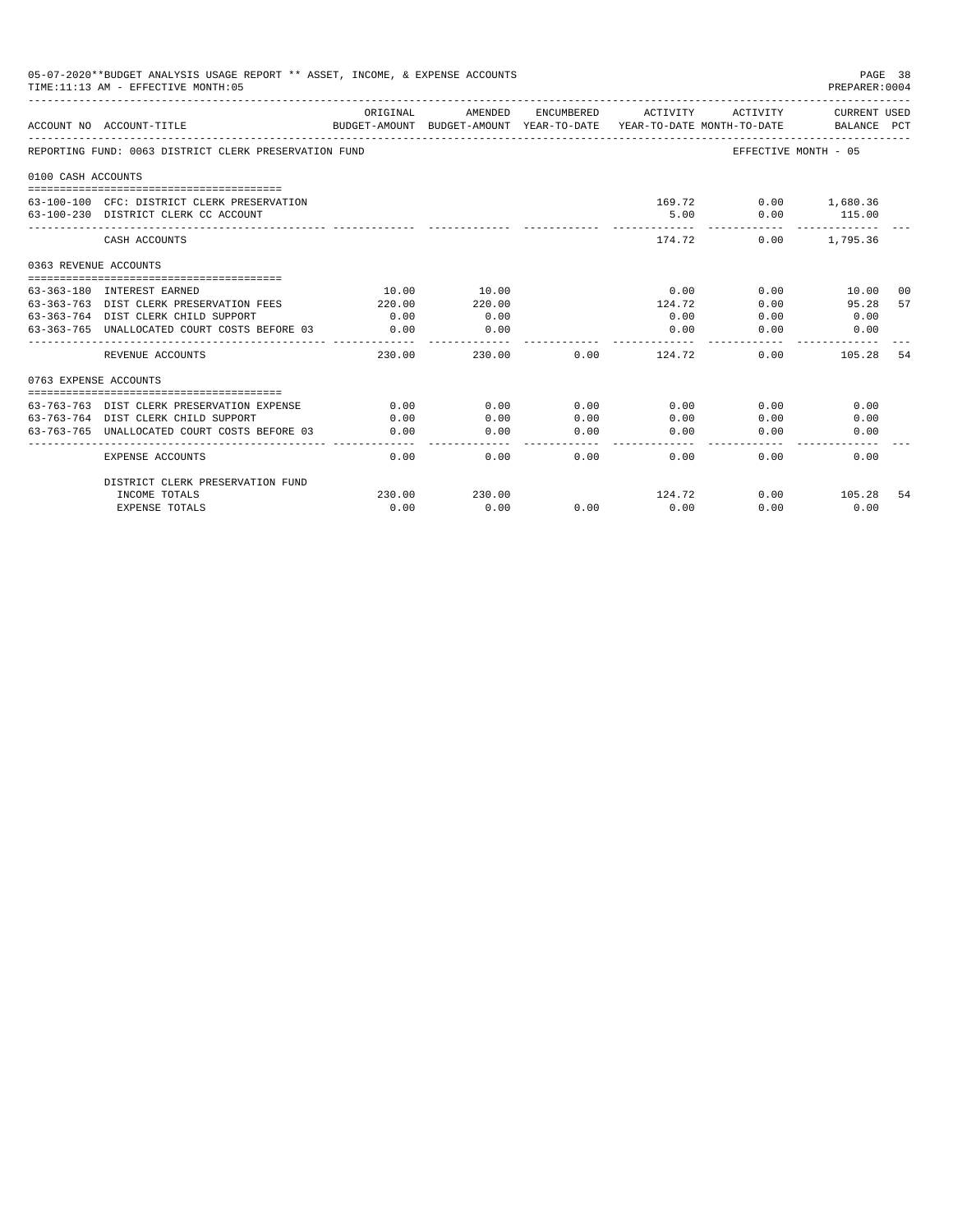|                       | 05-07-2020**BUDGET ANALYSIS USAGE REPORT ** ASSET, INCOME, & EXPENSE ACCOUNTS<br>TIME:11:13 AM - EFFECTIVE MONTH:05                        |                      |                                        |                     |                                    |                      | PAGE 39<br>PREPARER: 0004                        |          |
|-----------------------|--------------------------------------------------------------------------------------------------------------------------------------------|----------------------|----------------------------------------|---------------------|------------------------------------|----------------------|--------------------------------------------------|----------|
|                       | BUDGET-AMOUNT BUDGET-AMOUNT YEAR-TO-DATE YEAR-TO-DATE MONTH-TO-DATE<br>ACCOUNT NO ACCOUNT-TITLE                                            | ORIGINAL             | AMENDED                                | ENCUMBERED          | ACTIVITY                           | ACTIVITY             | CURRENT USED<br>BALANCE PCT                      |          |
|                       | REPORTING FUND: 0066 COURTHOUSE SECURITY FUND                                                                                              |                      |                                        |                     |                                    |                      | EFFECTIVE MONTH - 05                             |          |
| 0100 CASH ACCOUNTS    |                                                                                                                                            |                      |                                        |                     |                                    |                      |                                                  |          |
|                       | 66-100-100 CFC: COURTHOUSE SECURITY<br>66-100-230 DISTRICT CLERK CC ACCOUNT<br>66-100-231 COUNTY CLERK CC ACCOUNT<br>66-100-232 JP ACCOUNT |                      |                                        |                     | 2,380.00<br>0.00<br>10.00<br>28.82 | 0.00<br>1.00<br>8.90 | 28.00 27,969.84<br>90.00<br>115.80<br>923.62     |          |
|                       | CASH ACCOUNTS                                                                                                                              |                      |                                        |                     | 2,418.82                           | 37.90                | 29,099.26                                        |          |
| 0366 REVENUE ACCOUNTS |                                                                                                                                            |                      |                                        |                     |                                    |                      |                                                  |          |
|                       | 66-366-180 INTEREST EARNED<br>66-366-766 COURTHOUSE SECURITY FEES                                                                          | 0.00<br>3,200,00     | 0.00<br>3,200.00                       |                     | 2,121.88                           |                      | $0.00$ $0.00$ $0.00$ $0.00$<br>37.90 1,078.12 66 |          |
|                       | REVENUE ACCOUNTS                                                                                                                           | 3,200,00             | 3,200,00                               |                     | $0.00$ 2.121.88                    | 37.90                | 1,078.12                                         | 66       |
| 0766 EXPENSE ACCOUNTS |                                                                                                                                            |                      |                                        |                     |                                    |                      |                                                  |          |
|                       | 66-766-766 COURTHOUSE SECURITY EXPENSES                                                                                                    | 1,000.00             | 1,000.00                               |                     | $0.00$ 300.00                      | 0.00                 | 700.00 30                                        |          |
|                       | <b>EXPENSE ACCOUNTS</b>                                                                                                                    |                      | -------------<br>$1.000.00$ $1.000.00$ | -----------<br>0.00 | ------------<br>300.00             | 0.00                 | 700.00                                           | 30       |
|                       | COURTHOUSE SECURITY FUND                                                                                                                   |                      |                                        |                     |                                    |                      |                                                  |          |
|                       | INCOME TOTALS<br><b>EXPENSE TOTALS</b>                                                                                                     | 3,200.00<br>1,000.00 | 3,200.00<br>1,000.00                   | 0.00                | 2,121.88<br>300.00                 | 0.00                 | 37.90 1.078.12<br>700.00                         | 66<br>30 |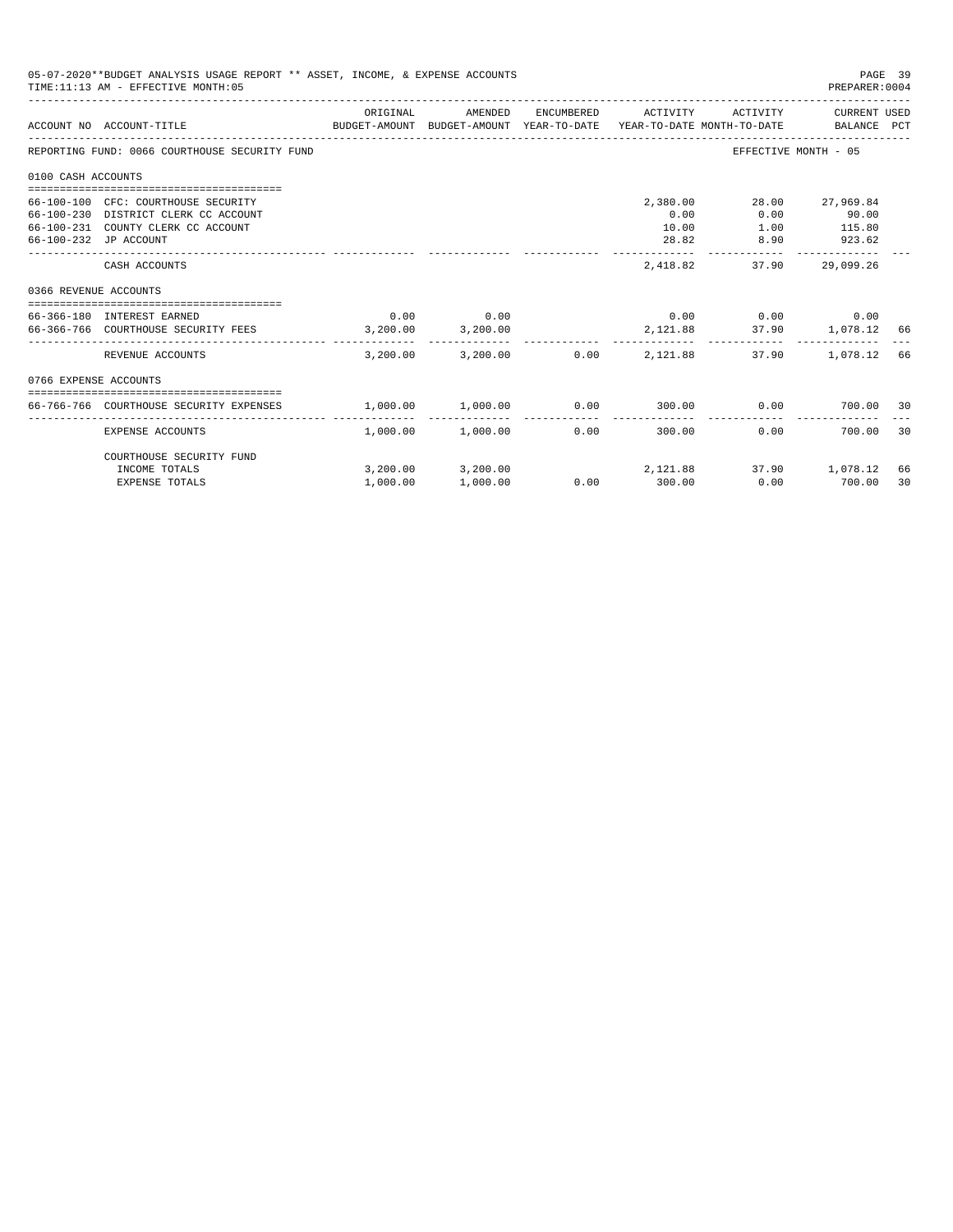| 05-07-2020**BUDGET ANALYSIS USAGE REPORT ** ASSET, INCOME, & EXPENSE ACCOUNTS<br>PAGE 40<br>TIME: 11:13 AM - EFFECTIVE MONTH: 05<br>PREPARER: 0004<br>AMENDED<br>ENCUMBERED ACTIVITY<br>ACTIVITY CURRENT USED |                                                                                                                   |                |                |             |               |                               |                                                      |    |
|---------------------------------------------------------------------------------------------------------------------------------------------------------------------------------------------------------------|-------------------------------------------------------------------------------------------------------------------|----------------|----------------|-------------|---------------|-------------------------------|------------------------------------------------------|----|
|                                                                                                                                                                                                               | BUDGET-AMOUNT BUDGET-AMOUNT YEAR-TO-DATE  YEAR-TO-DATE MONTH-TO-DATE     BALANCE PCT<br>ACCOUNT NO ACCOUNT-TITUE  | ORIGINAL       |                |             |               |                               |                                                      |    |
|                                                                                                                                                                                                               | REPORTING FUND: 0068 COUNTY PRESERVATION FUND                                                                     |                |                |             |               | EFFECTIVE MONTH - 05          |                                                      |    |
| 0100 CASH ACCOUNTS                                                                                                                                                                                            |                                                                                                                   |                |                |             |               |                               |                                                      |    |
|                                                                                                                                                                                                               | 68-100-100 CFC: COUNTY PRESERVATION<br>68-100-230 DISTRICT CLERK CC ACCOUNT<br>68-100-231 COUNTY CLERK CC ACCOUNT |                |                |             | 5.00<br>10.00 | 337.51<br>0.00<br>0.00        | $0.00$ 3, 716.79<br>120.00<br>80.00<br>------------- |    |
|                                                                                                                                                                                                               | CASH ACCOUNTS                                                                                                     |                |                |             |               | 352.51                        | $0.00$ 3.916.79                                      |    |
| 0368 REVENUE ACCOUNTS                                                                                                                                                                                         |                                                                                                                   |                |                |             |               |                               |                                                      |    |
|                                                                                                                                                                                                               | 68-368-180 INTEREST EARNED<br>68-368-768 COUNTY PRESERVATION FEES                                                 | 5.00<br>650.00 | 5.00<br>650.00 |             |               | $0.00$ 0.00<br>277.51<br>0.00 | 5.00<br>372.49 43                                    | 00 |
|                                                                                                                                                                                                               | REVENUE ACCOUNTS                                                                                                  | 655.00         |                | 655.00 0.00 |               | 277.51<br>0.00                | 377.49                                               | 42 |
| 0768 EXPENSE ACCOUNTS                                                                                                                                                                                         |                                                                                                                   |                |                |             |               |                               |                                                      |    |
|                                                                                                                                                                                                               | 68-768-768 COUNTY PRESERVATION EXPENSES                                                                           | 0.00           | 0.00           |             | $0.00$ 0.00   |                               | 0.00<br>0.00                                         |    |
|                                                                                                                                                                                                               | <b>EXPENSE ACCOUNTS</b>                                                                                           | 0.00           | 0.00           | 0.00        | 0.00          | 0.00                          | 0.00                                                 |    |
|                                                                                                                                                                                                               | COUNTY PRESERVATION FUND                                                                                          |                |                |             |               |                               |                                                      |    |
|                                                                                                                                                                                                               | INCOME TOTALS                                                                                                     | 655.00         | 655.00         |             |               | 277.51                        | $0.00$ 377.49                                        | 42 |
|                                                                                                                                                                                                               | <b>EXPENSE TOTALS</b>                                                                                             | 0.00           | 0.00           | 0.00        | 0.00          | 0.00                          | 0.00                                                 |    |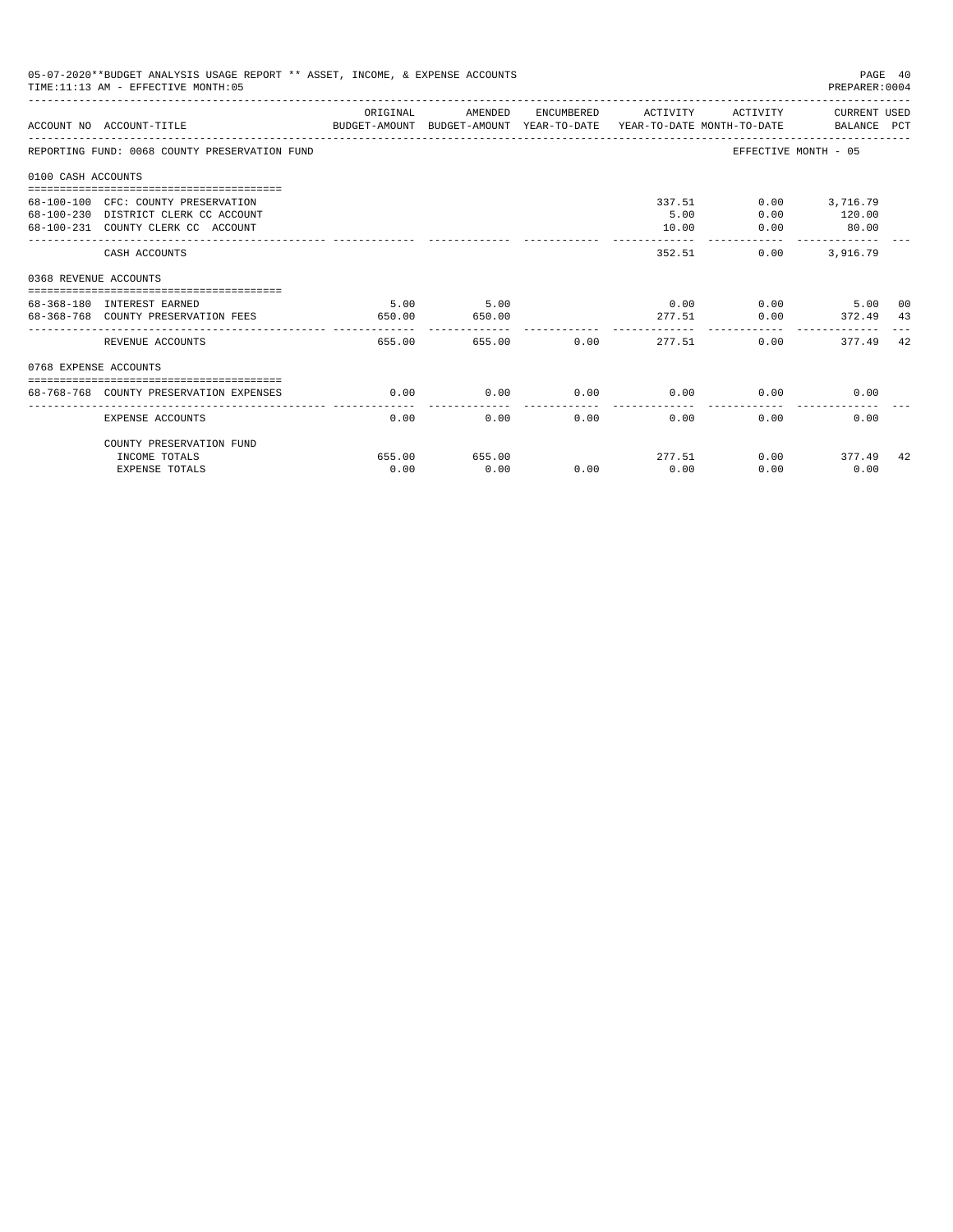|                       | 05-07-2020**BUDGET ANALYSIS USAGE REPORT ** ASSET, INCOME, & EXPENSE ACCOUNTS<br>TIME: 11:13 AM - EFFECTIVE MONTH: 05 |          |                                            |      |              |                                         | PAGE 41<br>PREPARER: 0004                                  |  |
|-----------------------|-----------------------------------------------------------------------------------------------------------------------|----------|--------------------------------------------|------|--------------|-----------------------------------------|------------------------------------------------------------|--|
|                       | BUDGET-AMOUNT BUDGET-AMOUNT YEAR-TO-DATE YEAR-TO-DATE MONTH-TO-DATE BALANCE PCT<br>ACCOUNT NO ACCOUNT-TITLE           | ORIGINAL | AMENDED                                    |      |              |                                         | ENCUMBERED ACTIVITY ACTIVITY CURRENT USED                  |  |
|                       | REPORTING FUND: 0070 INMATE PHONE FUND PROFIT ACCOUNT                                                                 |          |                                            |      |              |                                         | EFFECTIVE MONTH - 05                                       |  |
| 0100 CASH ACCOUNTS    |                                                                                                                       |          |                                            |      |              |                                         |                                                            |  |
|                       | 70-100-100 CFC: INMATE PHONE FUND<br>70-100-110 INMATE PHONE CHECKING                                                 |          |                                            |      | 0.00         | 1,039.51 0.00 3,162.67<br>$0.00$ 895.06 |                                                            |  |
|                       | CASH ACCOUNTS                                                                                                         |          |                                            |      |              | 1,039.51<br>0.00                        | 4,057.73                                                   |  |
| 0370 REVENUE ACCOUNTS |                                                                                                                       |          |                                            |      |              |                                         |                                                            |  |
|                       | 70-370-180 INTEREST EARNED<br>70-370-770 INMATE PHONE REVENUES                                                        |          | $0.00$ 0.00<br>1,000.00 1,000.00           |      |              | $0.00$ 0.00 0.00 0.00<br>1,039.51 0.00  | $39.51 + 104$                                              |  |
|                       | REVENUE ACCOUNTS                                                                                                      | -------- | ------------                               |      | ----------   |                                         | $1,000.00$ $1,000.00$ $0.00$ $1,039.51$ $0.00$ $39.51+104$ |  |
| 0770 EXPENSE ACCOUNTS |                                                                                                                       |          |                                            |      |              |                                         |                                                            |  |
|                       | 70-770-770 INMATE PHONE EXPENSES                                                                                      | 300.00   | 300.00                                     | 0.00 |              |                                         | $0.00$ $0.00$ $300.00$ $00$                                |  |
|                       | EXPENSE ACCOUNTS                                                                                                      | 300.00   | 300.00                                     |      | 0.00<br>0.00 |                                         | 0.00<br>300.00 00                                          |  |
|                       | INMATE PHONE FUND PROFIT ACCOUNT                                                                                      |          |                                            |      |              |                                         |                                                            |  |
|                       | INCOME TOTALS<br><b>EXPENSE TOTALS</b>                                                                                | 300.00   | $1,000.00$ $1,000.00$ $1,039.51$<br>300.00 |      | $0.00$ 0.00  | 0.00                                    | $0.00$ 39.51+ 104<br>300.00 00                             |  |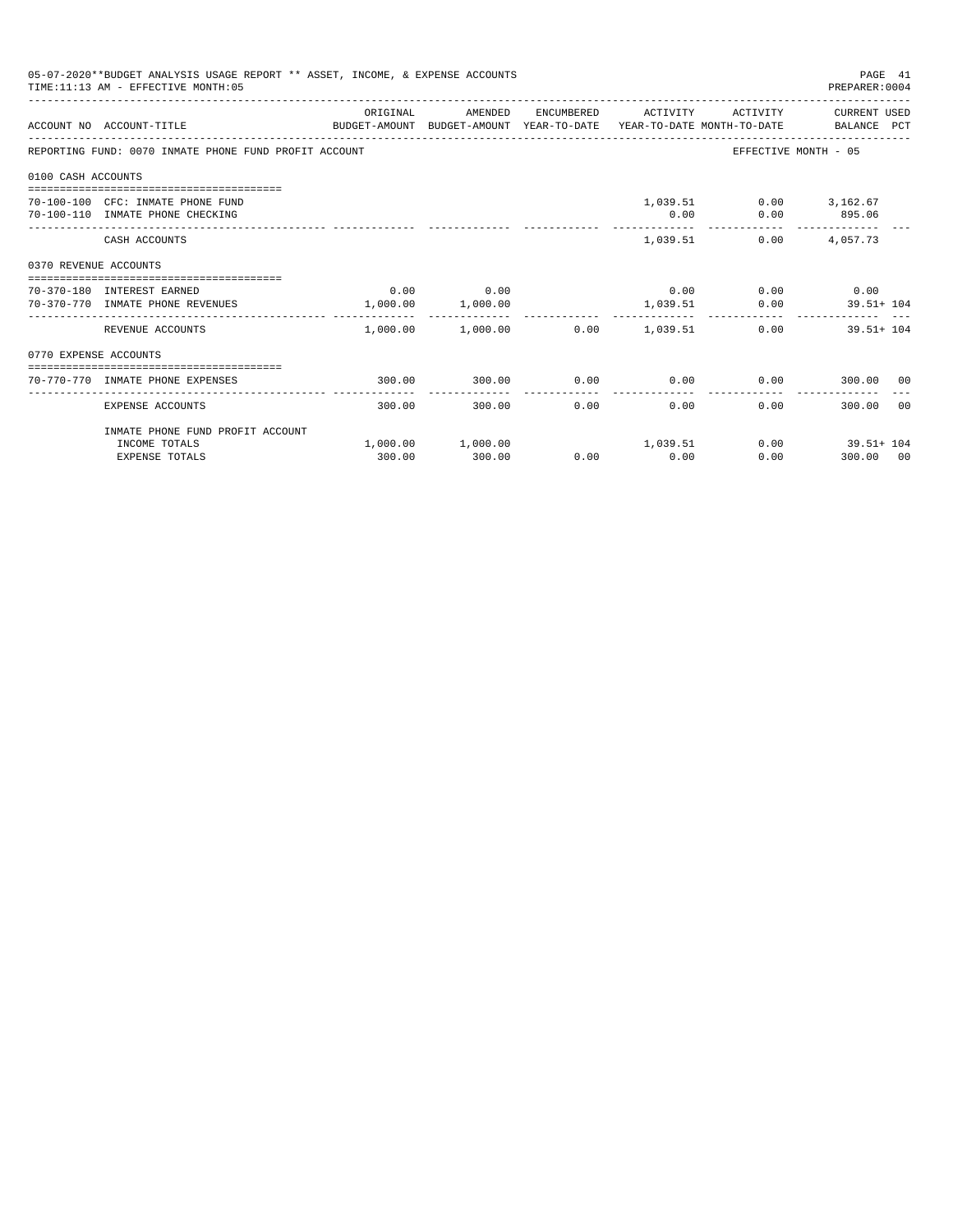| 05-07-2020**BUDGET ANALYSIS USAGE REPORT ** ASSET, INCOME, & EXPENSE ACCOUNTS<br>PAGE 42<br>TIME: 11:13 AM - EFFECTIVE MONTH: 05<br>PREPARER: 0004 |                                                                                                            |           |                         |                      |                             |                     |                      |    |
|----------------------------------------------------------------------------------------------------------------------------------------------------|------------------------------------------------------------------------------------------------------------|-----------|-------------------------|----------------------|-----------------------------|---------------------|----------------------|----|
|                                                                                                                                                    | ACCOUNT NO ACCOUNT-TITLE COMPUTER ANOUNT BUDGET-AMOUNT HEAR-TO-DATE YEAR-TO-DATE MONTH-TO-DATE BALANCE PCT | OR TGTNAL | AMENDED                 | ENCUMBERED           | <b>ACTIVITY</b>             | <b>ACTIVITY</b>     | CURRENT USED         |    |
|                                                                                                                                                    | REPORTING FUND: 0072 HOT CHECK FUND                                                                        |           |                         |                      |                             |                     | EFFECTIVE MONTH - 05 |    |
| 0100 CASH ACCOUNTS                                                                                                                                 |                                                                                                            |           |                         |                      |                             |                     |                      |    |
|                                                                                                                                                    | 72-100-100 CFC: HOT CHECK FUND                                                                             |           |                         |                      |                             | 75.00 0.00 2,766.07 |                      |    |
|                                                                                                                                                    | CASH ACCOUNTS                                                                                              |           |                         |                      | 75.00                       | 0.00                | 2,766.07             |    |
| 0372 REVENUE ACCOUNTS                                                                                                                              |                                                                                                            |           |                         |                      |                             |                     |                      |    |
|                                                                                                                                                    | 72-372-180 INTEREST EARNED                                                                                 | 0.00      | 0.00                    |                      | 0.00                        |                     | $0.00$ 0.00          |    |
|                                                                                                                                                    | 72-372-772 HOT CHECK REVENUES                                                                              | 580.00    | 580.00                  |                      | 558.12                      | 0.00                | 21.88 96             |    |
|                                                                                                                                                    | REVENUE ACCOUNTS                                                                                           | 580.00    | --------------          | 580.00 0.00          | 558.12                      |                     | 0.00<br>21.88        | 96 |
| 0772 EXPENSE ACCOUNTS                                                                                                                              |                                                                                                            |           |                         |                      |                             |                     |                      |    |
|                                                                                                                                                    | 72-772-772 HOT CHECK EXPENSES                                                                              | 540.00    |                         |                      | $540.00$ 0.00 $483.12$ 0.00 |                     | 56.88 89             |    |
|                                                                                                                                                    | EXPENSE ACCOUNTS                                                                                           | 540.00    | -------------<br>540.00 | ------------<br>0.00 | ---------------             | 483.12              | 0.00<br>56.88        | 89 |
|                                                                                                                                                    | HOT CHECK FUND                                                                                             |           |                         |                      |                             |                     |                      |    |
|                                                                                                                                                    | INCOME TOTALS                                                                                              | 580.00    | 580.00                  |                      | 558.12                      |                     | 0.00<br>21.88        | 96 |
|                                                                                                                                                    | <b>EXPENSE TOTALS</b>                                                                                      | 540.00    | 540.00                  | 0.00                 | 483.12                      | 0.00                | 56.88                | 89 |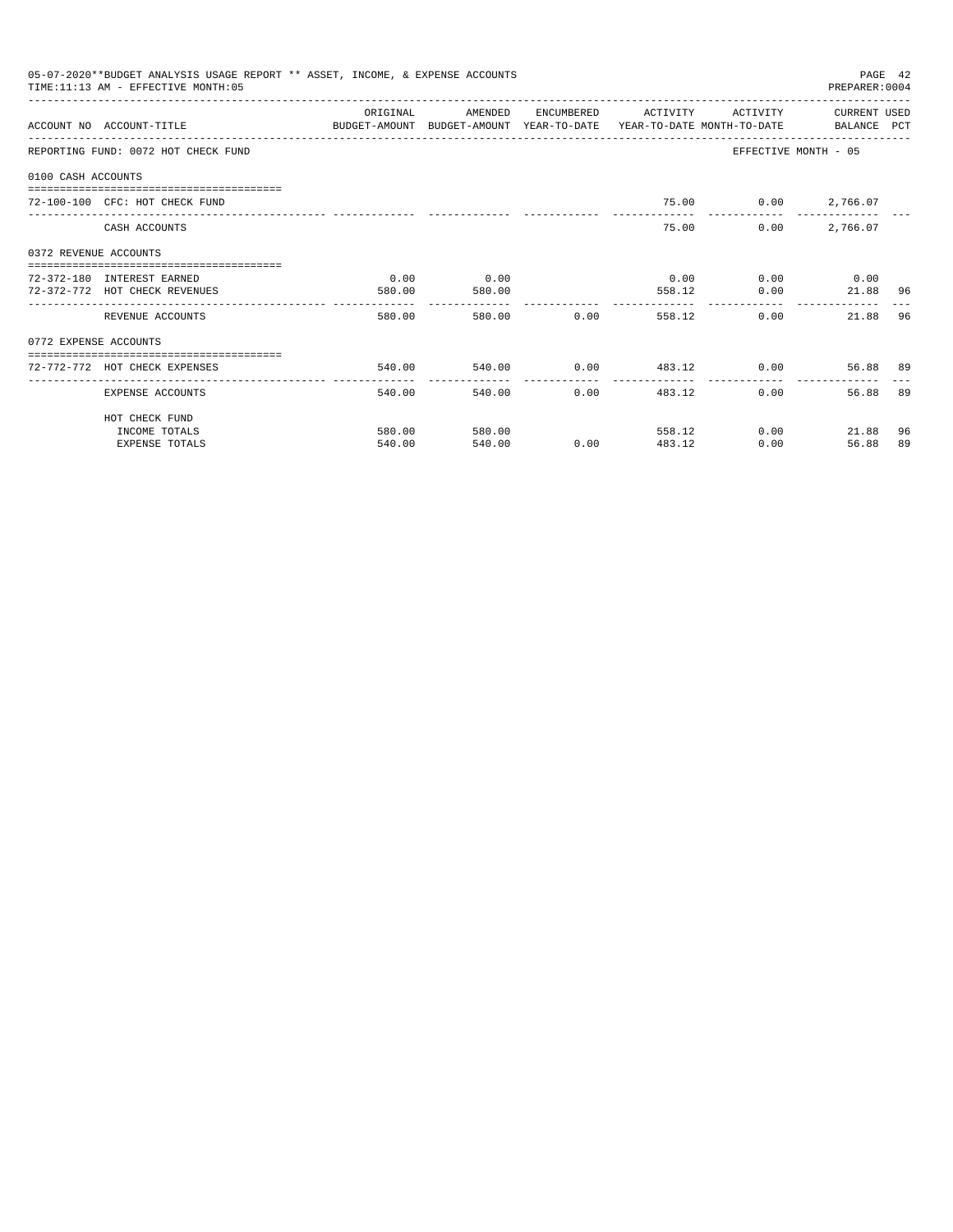|                       | 05-07-2020**BUDGET ANALYSIS USAGE REPORT ** ASSET, INCOME, & EXPENSE ACCOUNTS<br>TIME:11:13 AM - EFFECTIVE MONTH:05 |                       |                            |            |                                                                                 |                          | PAGE 43<br>PREPARER: 0004   |  |
|-----------------------|---------------------------------------------------------------------------------------------------------------------|-----------------------|----------------------------|------------|---------------------------------------------------------------------------------|--------------------------|-----------------------------|--|
|                       | ACCOUNT NO ACCOUNT-TITLE                                                                                            | ORIGINAL              | AMENDED                    | ENCUMBERED | ACTIVITY<br>BUDGET-AMOUNT BUDGET-AMOUNT YEAR-TO-DATE YEAR-TO-DATE MONTH-TO-DATE | ACTIVITY                 | CURRENT USED<br>BALANCE PCT |  |
|                       | REPORTING FUND: 0074 BAIL BOND FUND                                                                                 |                       |                            |            |                                                                                 | EFFECTIVE MONTH - 05     |                             |  |
| 0100 CASH ACCOUNTS    |                                                                                                                     |                       |                            |            |                                                                                 |                          |                             |  |
|                       |                                                                                                                     |                       |                            |            |                                                                                 |                          |                             |  |
|                       | 74-100-100 CFC: BAIL BOND FUND                                                                                      |                       |                            |            |                                                                                 | 2,235.00- 0.00 35,008.88 |                             |  |
|                       | 74-100-232 JP CREDIT CARD ACCOUNT                                                                                   |                       |                            |            | 235.00                                                                          |                          | $0.00$ 1,220.00             |  |
|                       | CASH ACCOUNTS                                                                                                       |                       |                            |            | $2.000.00 -$                                                                    | 0.00                     | 36,228.88                   |  |
| 0374 REVENUE ACCOUNTS |                                                                                                                     |                       |                            |            |                                                                                 |                          |                             |  |
|                       |                                                                                                                     |                       |                            |            |                                                                                 |                          |                             |  |
|                       | 74-374-180 INTEREST EARNED                                                                                          | 0.00                  | 0.00                       |            | 0.00                                                                            | 0.00                     | 0.00                        |  |
|                       | 74-374-774 BAIL BOND FEES                                                                                           | 360.00                | 360.00                     |            | 285.00                                                                          | 0.00                     | 75.00 79                    |  |
|                       | 74-374-775 SALE OF ESTRAY                                                                                           | 0.00                  | 0.00                       |            | 0.00                                                                            | 0.00                     | 0.00                        |  |
|                       | 74-374-776 CASH BOND'S                                                                                              | 4,500.00              | 4,500.00<br>-------------- |            | 11,850.00                                                                       | 0.00                     | 7,350.00+ 263               |  |
|                       | REVENUE ACCOUNTS                                                                                                    |                       |                            |            | $4,860.00$ $4,860.00$ $0.00$ $12,135.00$                                        | 0.00                     | $7.275.00 + 250$            |  |
| 0774 EXPENSE ACCOUNTS |                                                                                                                     |                       |                            |            |                                                                                 |                          |                             |  |
|                       |                                                                                                                     |                       |                            |            |                                                                                 |                          |                             |  |
|                       | 74-774-774 BAIL BOND EXPENSES                                                                                       | 600.00                | 600.00                     | 0.00       | 15.00                                                                           |                          | $0.00$ 585.00 03            |  |
|                       | 74-774-775 SALE OF ESTRAY                                                                                           | 0.00                  | 0.00                       | 0.00       | 0.00                                                                            | 0.00                     | 0.00                        |  |
|                       | 74-774-776 CASH BOND EXPENSES                                                                                       | 600.00<br>----------- | 600.00<br>_____________    | 0.00       | 14,720.00<br>_______________________                                            | 0.00                     | $14.120.00 - 453$           |  |
|                       | EXPENSE ACCOUNTS                                                                                                    |                       | $1,200.00$ $1,200.00$      | 0.00       | 14,735.00                                                                       | 0.00                     | $13.535.00 - 228$           |  |
|                       | BAIL BOND FUND                                                                                                      |                       |                            |            |                                                                                 |                          |                             |  |
|                       | INCOME TOTALS                                                                                                       |                       | 4,860.00 4,860.00          |            | 12,135.00                                                                       |                          | $0.00$ 7, 275.00+ 250       |  |
|                       | <b>EXPENSE TOTALS</b>                                                                                               | 1,200.00              | 1,200.00                   |            | $0.00$ 14,735.00                                                                | 0.00                     | 13,535.00-228               |  |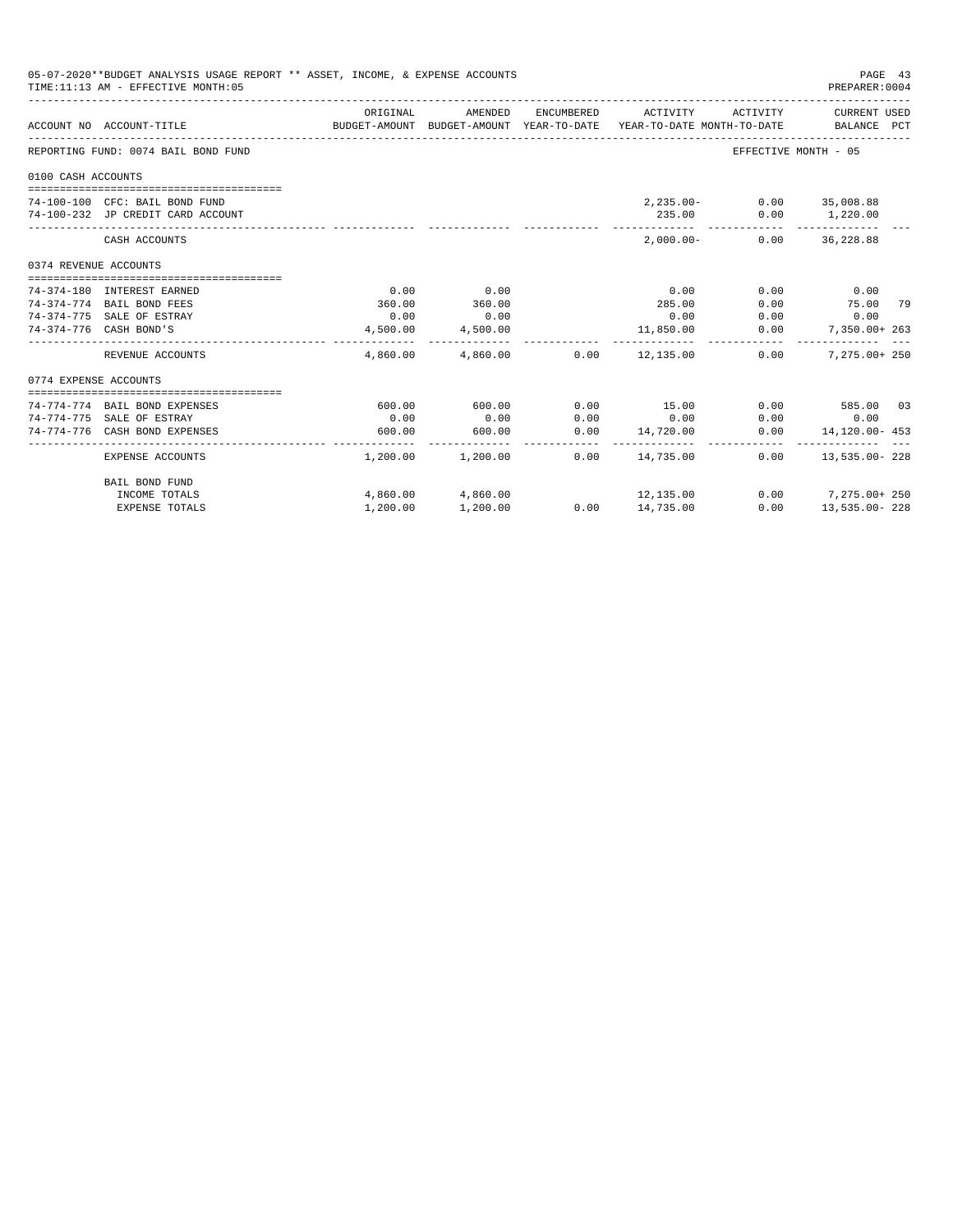| 05-07-2020**BUDGET ANALYSIS USAGE REPORT ** ASSET, INCOME, & EXPENSE ACCOUNTS<br>TIME: 11:13 AM - EFFECTIVE MONTH: 05 |                                                       |                          |                     |                |                                                                                 |                                  |                                        | PAGE 44<br>PREPARER: 0004 |
|-----------------------------------------------------------------------------------------------------------------------|-------------------------------------------------------|--------------------------|---------------------|----------------|---------------------------------------------------------------------------------|----------------------------------|----------------------------------------|---------------------------|
|                                                                                                                       | ACCOUNT NO ACCOUNT-TITLE                              | ORIGINAL                 | AMENDED             | ENCUMBERED     | ACTIVITY<br>BUDGET-AMOUNT BUDGET-AMOUNT YEAR-TO-DATE YEAR-TO-DATE MONTH-TO-DATE | ACTIVITY                         | CURRENT USED<br>BALANCE PCT            |                           |
|                                                                                                                       | REPORTING FUND: 0076 STATE CRIMINAL & CIVIL FEES FUND |                          |                     |                |                                                                                 |                                  | EFFECTIVE MONTH - 05                   |                           |
| 0100 CASH ACCOUNTS                                                                                                    |                                                       |                          |                     |                |                                                                                 |                                  |                                        |                           |
|                                                                                                                       | 76-100-100 CFC: STATE CRIMINAL & CIVIL FEES           |                          |                     |                |                                                                                 |                                  | 4,234.66 1.80 86,554.88                |                           |
|                                                                                                                       | 76-100-230 DISTRICT CLERK CC ACCOUNT                  |                          |                     |                | 55.00                                                                           |                                  | $10.00$ 2,992.00                       |                           |
|                                                                                                                       | 76-100-231 COUNTY CLERK CC ACCOUNT                    |                          |                     |                | 304.00                                                                          |                                  |                                        |                           |
|                                                                                                                       | 76-100-232 JP CC ACCOUNT                              |                          |                     |                | 838.73                                                                          |                                  | $0.00$ $2,532.18$<br>81.00 $18,601.63$ |                           |
|                                                                                                                       | CASH ACCOUNTS                                         |                          |                     |                | 5,432.39                                                                        | ----------                       | 92.80 110,680.69                       |                           |
| 0376 REVENUE ACCOUNTS                                                                                                 |                                                       |                          |                     |                |                                                                                 |                                  |                                        |                           |
|                                                                                                                       |                                                       |                          |                     |                |                                                                                 |                                  |                                        |                           |
|                                                                                                                       | 76-376-180 INTEREST EARNED                            | 0.00                     | 0.00                |                | 0.00                                                                            | 0.00                             | 0.00                                   |                           |
|                                                                                                                       | 76-376-701 DELINQUENT CASES                           | 0.00                     | 0.00                |                | 0.00                                                                            | 0.00                             | 0.00                                   |                           |
|                                                                                                                       | 76-376-702 GUARDIANSHIP                               | 380.00                   | 380.00              |                | 160.00                                                                          | 0.00                             | 220.00                                 | 42                        |
|                                                                                                                       | 76-376-703 DC-CAR-BVS TO TX VITAL STATISTICS          | 6.00                     | 6.00                |                | 0.00                                                                            | 0.00                             | 6.00                                   | 00                        |
|                                                                                                                       | 76-376-704 PARKS & WILDLIFE                           | 2,000.00                 | 2,000.00            |                | 481.95                                                                          |                                  | $0.00$ 1,518.05                        | 24                        |
|                                                                                                                       | 76-376-705 JP OMNI FEE                                | 0.00                     | 0.00                |                |                                                                                 | $246.00$ 0.00<br>(1,201.91 92.80 | 246.00+                                |                           |
|                                                                                                                       | 76-376-776 STATE FEE CRIMINAL & CIVIL                 | 49,000.00<br>----------- | 49,000.00           |                | 31,201.91<br>.                                                                  | 92.80<br>.                       | 17,798.09                              | 64                        |
|                                                                                                                       | REVENUE ACCOUNTS                                      | 51,386.00                |                     | 51,386.00 0.00 | 32,089.86                                                                       | 92.80                            | 19,296.14                              | 62                        |
| 0776 EXPENSE ACCOUNTS                                                                                                 |                                                       |                          |                     |                |                                                                                 |                                  |                                        |                           |
|                                                                                                                       |                                                       |                          |                     |                |                                                                                 |                                  |                                        |                           |
|                                                                                                                       | 76-776-701 DELINQUENT CASES                           | 1,000.00                 | 1,000.00            | 0.00           | 0.00                                                                            | 0.00                             | $1,000.00$ 00                          |                           |
|                                                                                                                       | 76-776-703 DC-CAR-BVS TO TX VITAL STATISTICS          | 75.00                    | 75.00               | 14.64          | 80.52                                                                           | 0.00                             | 20.16- 127                             |                           |
|                                                                                                                       | 76-776-704 PARKS & WILDLIFE                           | 1,500.00                 | 1,500.00            | 0.00           | 0.00                                                                            | 0.00                             | 1,500.00 00                            |                           |
|                                                                                                                       | 76-776-705 JP OMNI EXPENSE                            | 0.00<br>47,000.00        | 0.00                | 0.00<br>15.00  | 0.00                                                                            | 0.00<br>0.00                     | 0.00                                   |                           |
|                                                                                                                       | 76-776-776 STATE FEE CRIMINAL & CIVIL                 |                          | 47,000.00           |                | 40,454.33                                                                       |                                  | 6,530.67                               | 86                        |
|                                                                                                                       | <b>EXPENSE ACCOUNTS</b>                               |                          | 49,575,00 49,575,00 | 29.64          | 40,534.85                                                                       | 0.00                             | 9,010.51 82                            |                           |
|                                                                                                                       | STATE CRIMINAL & CIVIL FEES FUND                      |                          |                     |                |                                                                                 |                                  |                                        |                           |
|                                                                                                                       | INCOME TOTALS                                         | 51,386.00                | 51,386.00           |                |                                                                                 |                                  | 32,089.86 92.80 19,296.14              | 62                        |
|                                                                                                                       | <b>EXPENSE TOTALS</b>                                 | 49,575.00                | 49,575.00           | 29.64          | 40,534.85                                                                       | 0.00                             | 9.010.51                               | 82                        |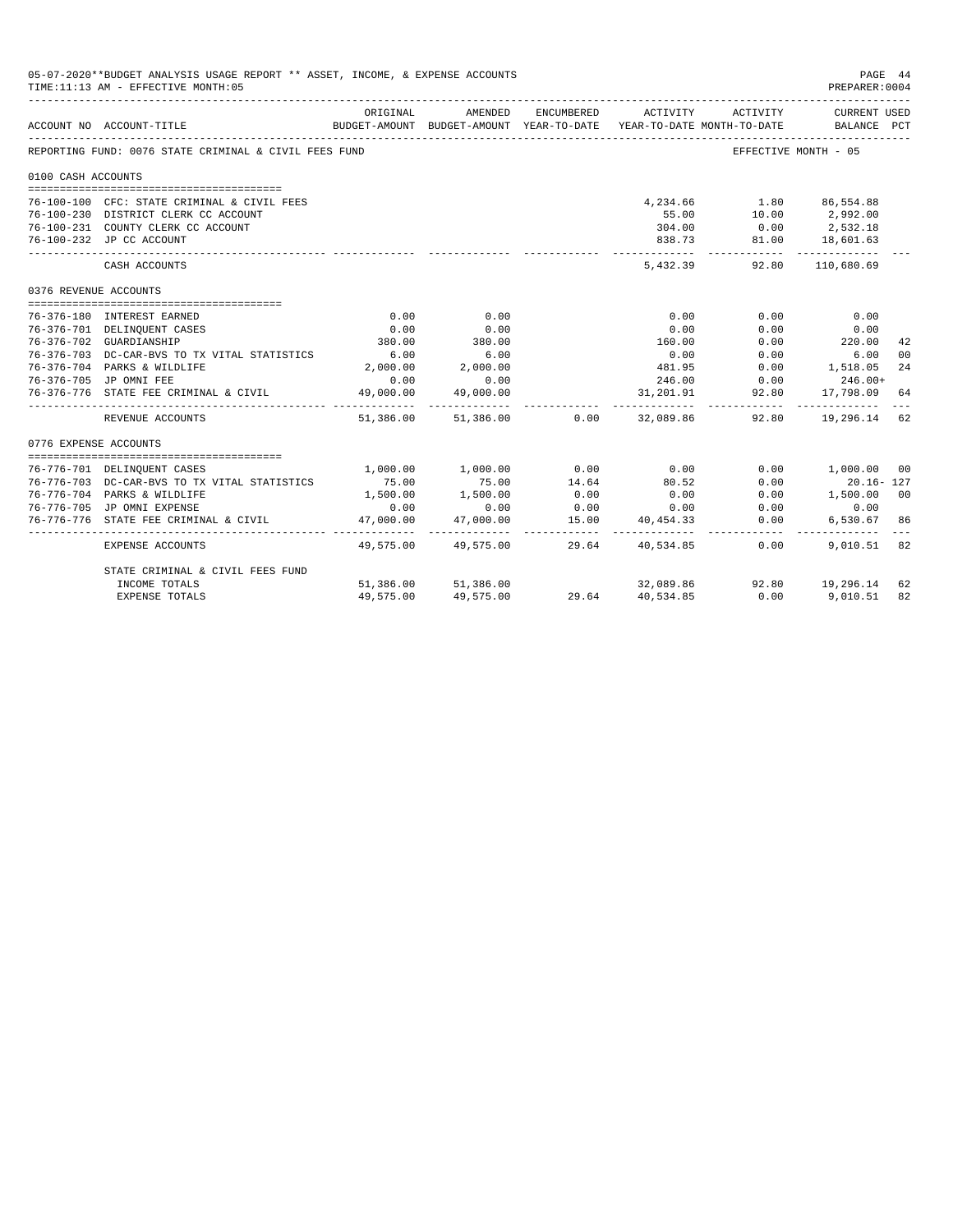|                       | 05-07-2020**BUDGET ANALYSIS USAGE REPORT ** ASSET, INCOME, & EXPENSE ACCOUNTS<br>TIME:11:13 AM - EFFECTIVE MONTH:05 |                          |                          |                |                                                                     |                                       | PAGE 45<br>PREPARER: 0004          |                |
|-----------------------|---------------------------------------------------------------------------------------------------------------------|--------------------------|--------------------------|----------------|---------------------------------------------------------------------|---------------------------------------|------------------------------------|----------------|
|                       | ACCOUNT NO ACCOUNT-TITLE<br>______________________________________                                                  | ORIGINAL                 | AMENDED                  | ENCUMBERED     | BUDGET-AMOUNT BUDGET-AMOUNT YEAR-TO-DATE YEAR-TO-DATE MONTH-TO-DATE | ACTIVITY ACTIVITY                     | <b>CURRENT USED</b><br>BALANCE PCT |                |
|                       | REPORTING FUND: 0078 SENIOR CITIZENS FUND                                                                           |                          |                          |                |                                                                     | EFFECTIVE MONTH - 05                  |                                    |                |
| 0100 CASH ACCOUNTS    |                                                                                                                     |                          |                          |                |                                                                     |                                       |                                    |                |
|                       | 78-100-100 CFC: SENIOR CITIZENS                                                                                     |                          |                          |                | 43,084.20-                                                          | 3,126.42-                             | 133,658.34-                        |                |
|                       | CASH ACCOUNTS                                                                                                       |                          |                          |                |                                                                     | $43.084.20 - 3.126.42 - 133.658.34 -$ |                                    |                |
|                       | 0378 REVENUE ACCOUNTS                                                                                               |                          |                          |                |                                                                     |                                       |                                    |                |
|                       | 78-378-160 SALE OF FIXED ASSETS                                                                                     | 0.00                     | 0.00                     |                | 0.00                                                                | 0.00                                  | 0.00                               |                |
|                       | 78-378-180 INTEREST EARNED                                                                                          | 0.00                     | 0.00                     |                | 0.00                                                                | 0.00                                  | 0.00                               |                |
|                       | 78-378-710 WCTCOG PROGRAM                                                                                           | 22,000.00                | 22,000.00                |                | 12,252.15                                                           | 0.00                                  | 9,747.85                           | 56             |
|                       | 78-378-711 DEPT OF HUMAN RESOURCES                                                                                  | 0.00                     | 0.00                     |                | 0.00                                                                | 0.00                                  | 0.00                               |                |
|                       | 78-378-712 FOOD DONATIONS                                                                                           | 10,000.00                | 10,000.00                |                | 3,781.90                                                            | 0.00                                  | 6,218.10                           | 38             |
|                       | 78-378-713 BUILDING RENT                                                                                            | 0.00                     | 0.00                     |                | 25.00                                                               | 0.00                                  | $25.00+$                           |                |
|                       | 78-378-714 DEPT OF AGING & DISABILITY                                                                               | 15,000.00                | 15,000.00                |                | 8,740.26                                                            | 0.00                                  | 6,259.74                           | 58             |
|                       | 78-378-715 GIFT DONATIONS                                                                                           | 300.00                   | 300.00                   |                | 1,950.00                                                            | 0.00                                  | 1,650.00+ 650                      |                |
|                       | 78-378-716 OTHER INCOME                                                                                             | 80.00                    | 80.00                    |                | 0.00                                                                | 0.00                                  | 80.00                              | 00             |
|                       | 78-378-815 INCOME FROM OTHER FUNDS                                                                                  | 0.00                     | 0.00                     |                | 0.00                                                                | 0.00                                  | 0.00                               |                |
|                       | REVENUE ACCOUNTS                                                                                                    | -----------<br>47,380.00 | -----------<br>47,380.00 | 0.00           | 26,749.31                                                           | -------<br>0.00                       | 20,630.69                          | 56             |
| 0778 EXPENSE ACCOUNTS |                                                                                                                     |                          |                          |                |                                                                     |                                       |                                    |                |
|                       |                                                                                                                     |                          |                          |                |                                                                     |                                       |                                    |                |
|                       | 78-778-100 SALARY - GENERAL PAYROLL                                                                                 | 21,912.00                | 21,912.00                | 0.00           | 13,484.00                                                           | 842.75                                | 8,428.00                           | 62             |
|                       | 78-778-105 LONGEVITY PAY                                                                                            | 600.00                   | 600.00                   | 0.00           | 0.00                                                                | 0.00                                  | 600.00                             | 0 <sup>0</sup> |
|                       | 78-778-110 SALARY - FULL TIME (PART TIME)                                                                           | 33,813.00                | 33,813.00                | 0.00           | 20,425.00                                                           | 1,368.00                              | 13,388.00                          | 60             |
|                       | 78-778-200 FICA EXPENSE                                                                                             | 4,263.00                 | 4,263.00                 | 0.00           | 2,593.92                                                            | 169.11                                | 1,669.08                           | 61             |
|                       | 78-778-205 RETIREMENT                                                                                               | 4,587.00                 | 4,587.00                 | 0.00           | 2,803.68                                                            | 183.40                                | 1,783.32                           | 61             |
| 78-778-300 TRAVEL     |                                                                                                                     | 1,500.00                 | 1,500.00                 | 0.00           | 324.82                                                              | 0.00                                  | 1,175.18                           | 22<br>71       |
| 78-778-305 SUPPLIES   | 78-778-310 COMMUNICATIONS                                                                                           | 2,000.00<br>1,182.00     | 2,000.00                 | 200.61<br>0.00 | 1,211.29<br>773.50                                                  | 0.00<br>64.04                         | 588.10<br>408.50                   | 65             |
|                       | 78-778-320 REPAIRS & MAINTENANCE                                                                                    | 2,000.00                 | 1,182.00<br>2,000.00     | 75.00          | 355.90                                                              | 150.00                                | 1,569.10                           | 22             |
|                       | 78-778-333 LAST YEARS BILLS                                                                                         | 0.00                     | 0.00                     | 0.00           | 7.00                                                                | 0.00                                  | $7.00 -$                           |                |
| 78-778-380 UTILITIES  |                                                                                                                     | 6,500.00                 | 6,500.00                 | 0.00           | 3,068.39                                                            | 0.00                                  | 3,431.61                           | 47             |
|                       | 78-778-400 NEW EQUIPMENT                                                                                            | 5,450.00                 | 5,450.00                 | 0.00           | 0.00                                                                | 0.00                                  | 5,450.00                           | 00             |
|                       | 78-778-680 VAN EXPENSE                                                                                              | 4,500.00                 | 4,500.00                 | 555.69         | 1,452.58                                                            | 0.00                                  | 2,491.73                           | 45             |
|                       | 78-778-685 NEW VAN - BUDGET AMENDMENT 2019                                                                          | 0.00                     | 0.00                     | 0.00           | 0.00                                                                | 0.00                                  | 0.00                               |                |
|                       | 78-778-690 EDIBLE GOODS                                                                                             | 25,000.00                | 25,000.00                | 5,222.75       | 19,407.04                                                           | 0.00                                  | 370.21                             | 99             |
|                       | 78-778-692 PAPER GOODS                                                                                              | 7,900.00                 | 7,900.00                 | 1,305.08       | 3,698.48                                                            | 0.00                                  | 2,896.44                           | 63             |
|                       | 78-778-693 GIFT EXPENSE                                                                                             | 200.00                   | 200.00                   | 0.00           | 284.62                                                              | 0.00                                  | $84.62 - 142$                      |                |
|                       | EXPENSE ACCOUNTS                                                                                                    | .<br>121,407.00          | ----------<br>121,407.00 | 7,359.13       | 69,890.22                                                           | 2,777.30                              | 44, 157.65 64                      |                |
|                       | SENIOR CITIZENS FUND                                                                                                |                          |                          |                |                                                                     |                                       |                                    |                |
|                       | INCOME TOTALS                                                                                                       | 47,380.00                | 47,380.00                |                | 26,749.31                                                           | 0.00                                  | 20,630.69                          | 56             |
|                       | <b>EXPENSE TOTALS</b>                                                                                               | 121,407.00               | 121,407.00               | 7,359.13       | 69,890.22                                                           | 2,777.30                              | 44, 157.65                         | 64             |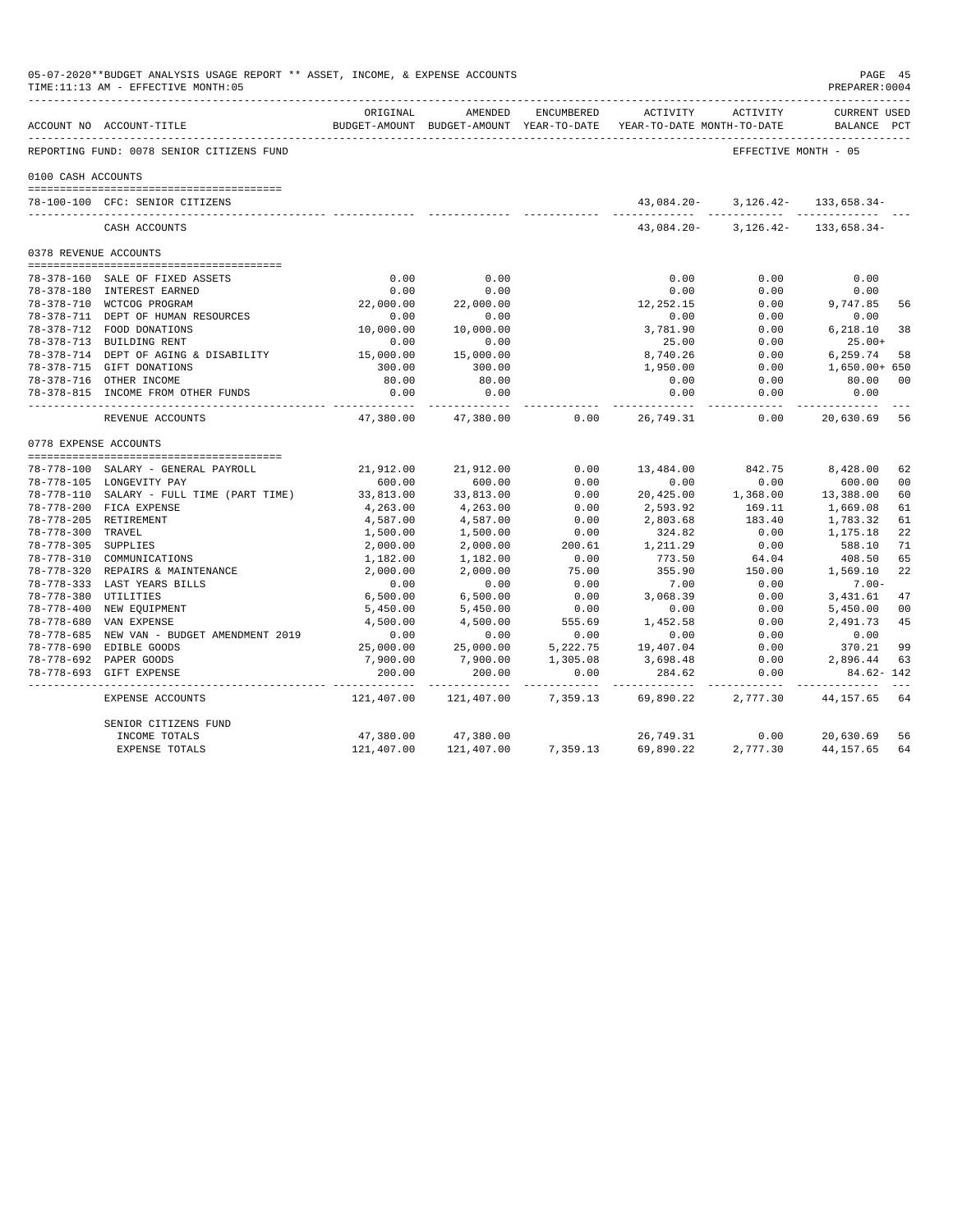|                       | 05-07-2020**BUDGET ANALYSIS USAGE REPORT ** ASSET, INCOME, & EXPENSE ACCOUNTS<br>TIME: 11:13 AM - EFFECTIVE MONTH: 05 |                       |                                         |                 |                     |                             | PAGE 46<br>PREPARER: 0004                                   |
|-----------------------|-----------------------------------------------------------------------------------------------------------------------|-----------------------|-----------------------------------------|-----------------|---------------------|-----------------------------|-------------------------------------------------------------|
|                       | ACCOUNT NO ACCOUNT-TITLE COMPUTE SUDGET-AMOUNT BUDGET-AMOUNT YEAR-TO-DATE YEAR-TO-DATE MONTH-TO-DATE BALANCE PCT      | ORIGINAL              | AMENDED                                 |                 | ENCUMBERED ACTIVITY | ACTIVITY                    | CURRENT USED                                                |
|                       | REPORTING FUND: 0080 LEOSE GRANT FUND                                                                                 |                       |                                         |                 |                     |                             | EFFECTIVE MONTH - 05                                        |
| 0100 CASH ACCOUNTS    |                                                                                                                       |                       |                                         |                 |                     |                             |                                                             |
|                       | 80-100-100 CFC: LEOSE GRANT CHECKING                                                                                  |                       |                                         |                 |                     | 300.41 0.00 3,812.10        |                                                             |
|                       | CASH ACCOUNTS                                                                                                         |                       |                                         |                 |                     | 300.41                      | $0.00$ 3,812.10                                             |
| 0380 REVENUE ACCOUNTS |                                                                                                                       |                       |                                         |                 |                     |                             |                                                             |
|                       | 80-380-180 INTEREST EARNED                                                                                            |                       | $0.00$ 0.00                             |                 |                     | $0.00$ $0.00$ $0.00$ $0.00$ |                                                             |
|                       | 80-380-800 LEOSE GRANT REVENUES                                                                                       | $1,300.00$ $1,300.00$ |                                         |                 |                     |                             | $1,575.41$ 0.00 275.41+ 121                                 |
|                       | REVENUE ACCOUNTS                                                                                                      |                       | $1,300.00$ $1,300.00$ $0.00$ $1,575.41$ |                 |                     |                             | $0.00$ 275.41+ 121                                          |
| 0800 EXPENSE ACCOUNTS |                                                                                                                       |                       |                                         |                 |                     |                             |                                                             |
|                       | -------------------------------------<br>80-800-800 LEOSE GRANT EXPENSES                                              |                       |                                         |                 |                     |                             | $1,300.00$ $1,300.00$ $0.00$ $1,275.00$ $0.00$ $25.00$ $98$ |
|                       | EXPENSE ACCOUNTS                                                                                                      |                       | 1,300.00 1,300.00                       |                 | $0.00$ 1,275.00     |                             | 25.00 98<br>0.00                                            |
|                       | LEOSE GRANT FUND                                                                                                      |                       |                                         |                 |                     |                             |                                                             |
|                       | INCOME TOTALS                                                                                                         |                       |                                         |                 |                     |                             | $1,300.00$ $1,300.00$ $1,575.41$ $0.00$ $275.41 + 121$      |
|                       | <b>EXPENSE TOTALS</b>                                                                                                 | 1,300.00              | 1,300.00                                | $0.00$ 1,275.00 |                     |                             | 0.00<br>25.00 98                                            |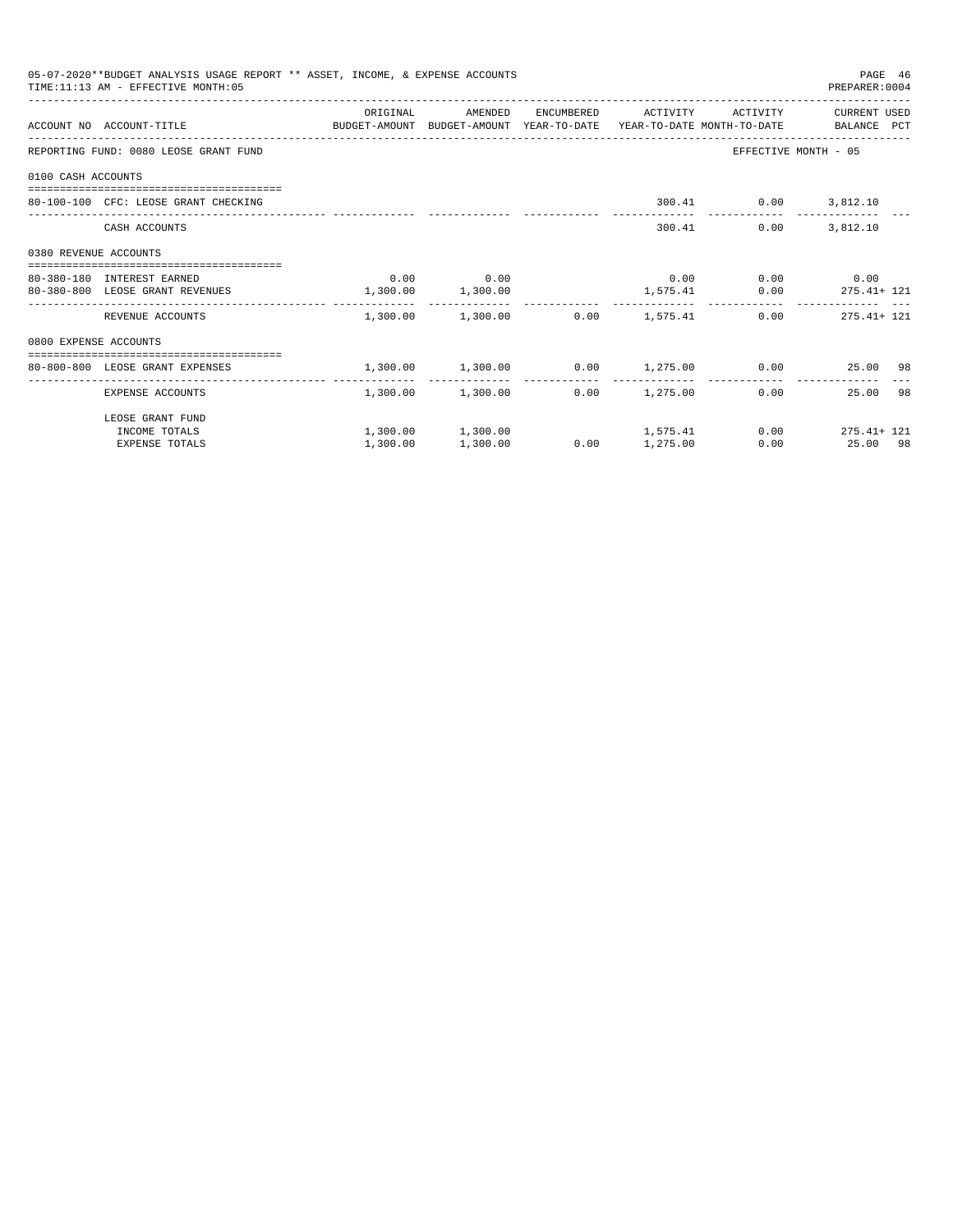|                       | 05-07-2020**BUDGET ANALYSIS USAGE REPORT ** ASSET, INCOME, & EXPENSE ACCOUNTS<br>TIME: 11:13 AM - EFFECTIVE MONTH: 05  |                     |                            |                                                           |                             | PAGE 47<br>PREPARER: 0004 |    |
|-----------------------|------------------------------------------------------------------------------------------------------------------------|---------------------|----------------------------|-----------------------------------------------------------|-----------------------------|---------------------------|----|
|                       | ACCOUNT NO ACCOUNT-TITLE COMMONICATION BUDGET-AMOUNT BUDGET-AMOUNT YEAR-TO-DATE YEAR-TO-DATE MONTH-TO-DATE BALANCE PCT |                     |                            | ORIGINAL MENDED ENCUMBERED ACTIVITY ACTIVITY CURRENT USED |                             |                           |    |
|                       | REPORTING FUND: 0082 JUSTICE COURT TECHNOLOGY FUND                                                                     |                     |                            |                                                           | EFFECTIVE MONTH - 05        |                           |    |
| 0100 CASH ACCOUNTS    |                                                                                                                        |                     |                            |                                                           |                             |                           |    |
|                       | 82-100-100 CFC: JUSTICE COURT TECH CHECKING<br>82-100-232 JP CC ACCOUNT                                                |                     |                            | 27.41                                                     | 255.22- 0.00 8,191.02       | 8.00 829.38               |    |
|                       | CASH ACCOUNTS                                                                                                          |                     |                            | ------------<br>$227.81-$                                 |                             | 8.00 9,020.40             |    |
| 0380 REVENUE ACCOUNTS |                                                                                                                        |                     |                            |                                                           |                             |                           |    |
|                       | 82-380-180 INTEREST EARNED                                                                                             |                     | $0.00$ 0.00                |                                                           | $0.00$ $0.00$ $0.00$ $0.00$ |                           |    |
|                       | 82-380-820 JUSTICE COURT TECH FEES                                                                                     | $1,500.00$ 1,500.00 |                            | 989.20                                                    | 8.00                        | 510.80 66                 |    |
|                       | REVENUE ACCOUNTS                                                                                                       |                     | $1.500.00$ $1.500.00$ 0.00 | 989.20                                                    | 8.00                        | 510.80                    | 66 |
| 0820 EXPENSE ACCOUNTS |                                                                                                                        |                     |                            |                                                           |                             |                           |    |
|                       |                                                                                                                        |                     |                            |                                                           |                             |                           |    |
|                       | 82-820-333 LAST YEARS BILLS                                                                                            |                     |                            | $0.00$ $0.00$ $0.00$ $1,740.93$                           |                             | $0.00$ 1,740.93-          |    |
|                       | 82-820-820 JUSTICE COURT TECH EXPENSES                                                                                 |                     |                            | $1,500.00$ $1,500.00$ $0.00$ $0.00$                       |                             | $0.00$ 1,500.00 00        |    |
|                       | EXPENSE ACCOUNTS                                                                                                       |                     |                            | $1.500.00$ $1.500.00$ $0.00$ $1.740.93$                   |                             | $0.00$ 240.93-116         |    |
|                       | JUSTICE COURT TECHNOLOGY FUND                                                                                          |                     |                            |                                                           |                             |                           |    |
|                       | INCOME TOTALS                                                                                                          |                     |                            | $1,500.00$ $1,500.00$ $989.20$                            |                             | 8.00 510.80 66            |    |
|                       | <b>EXPENSE TOTALS</b>                                                                                                  | 1,500.00            | 1,500.00                   | 0.00 1,740.93                                             | 0.00                        | $240.93 - 116$            |    |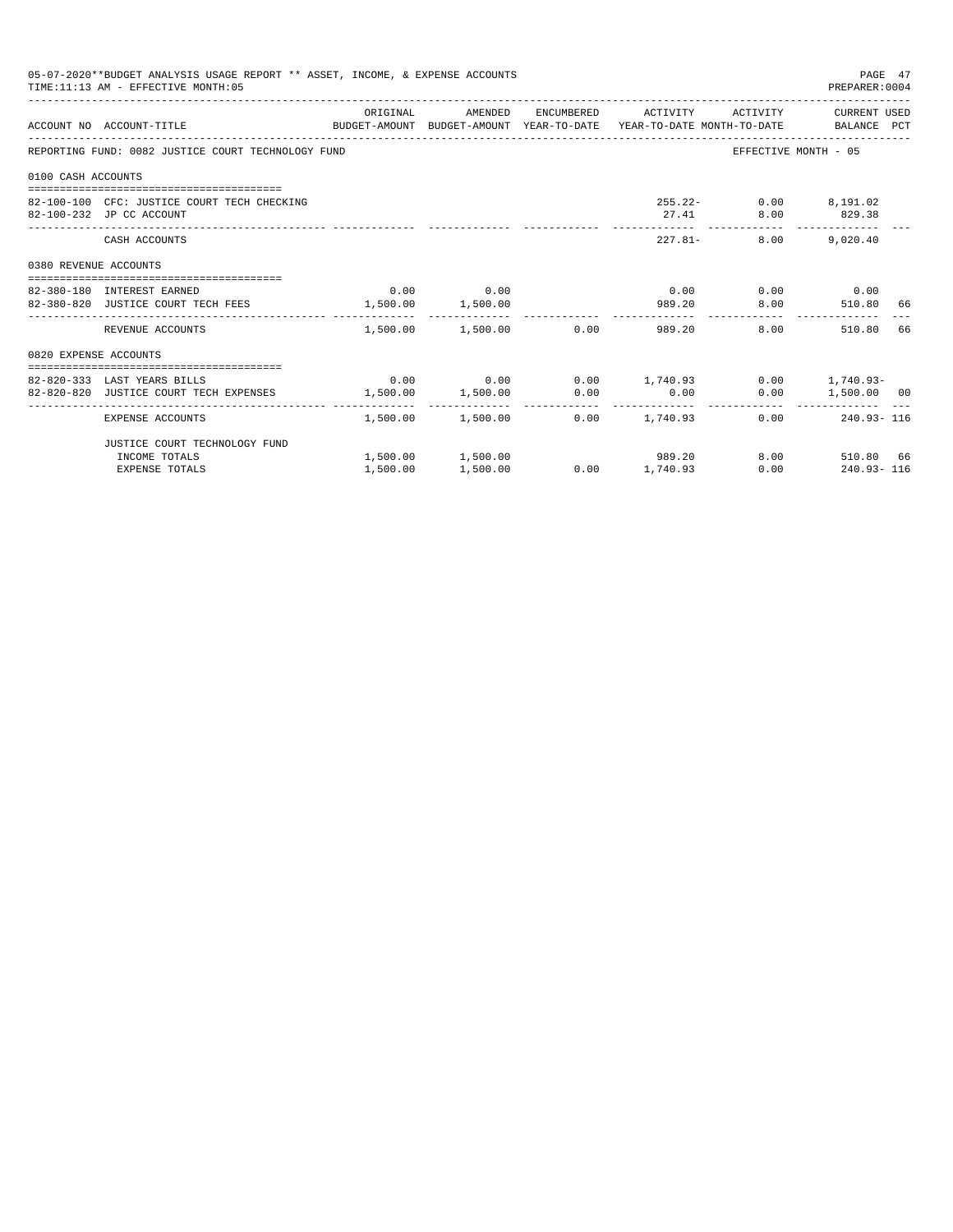|                       | 05-07-2020**BUDGET ANALYSIS USAGE REPORT ** ASSET, INCOME, & EXPENSE ACCOUNTS<br>TIME: 11:13 AM - EFFECTIVE MONTH: 05 |                                                                                             |                                          |                 |                                |                                                      | PAGE 48<br>PREPARER:0004       |    |
|-----------------------|-----------------------------------------------------------------------------------------------------------------------|---------------------------------------------------------------------------------------------|------------------------------------------|-----------------|--------------------------------|------------------------------------------------------|--------------------------------|----|
|                       | ACCOUNT NO ACCOUNT-TITLE                                                                                              | ORIGINAL<br>BUDGET-AMOUNT BUDGET-AMOUNT YEAR-TO-DATE YEAR-TO-DATE MONTH-TO-DATE BALANCE PCT | AMENDED                                  |                 |                                | ENCUMBERED ACTIVITY ACTIVITY CURRENT USED            |                                |    |
|                       | REPORTING FUND: 0084 FC DRUG FORFEITURE FUND                                                                          |                                                                                             |                                          |                 |                                |                                                      | EFFECTIVE MONTH - 05           |    |
| 0100 CASH ACCOUNTS    |                                                                                                                       |                                                                                             |                                          |                 |                                |                                                      |                                |    |
|                       |                                                                                                                       |                                                                                             |                                          |                 |                                |                                                      |                                |    |
|                       | 84-100-100 CFC: FC DRUG FORFEITURE CHECKING                                                                           |                                                                                             |                                          |                 |                                | $0.00$ $0.00$ $0.00$                                 |                                |    |
|                       | 84-100-150 CFC: FC DRUG FORFEITURE CHECKING                                                                           |                                                                                             |                                          |                 |                                | 879.20- 0.00 44,296.76<br>------------ ------------- |                                |    |
|                       | CASH ACCOUNTS                                                                                                         |                                                                                             |                                          |                 |                                | 879.20- 0.00 44.296.76                               |                                |    |
| 0384 REVENUE ACCOUNTS |                                                                                                                       |                                                                                             |                                          |                 |                                |                                                      |                                |    |
|                       |                                                                                                                       |                                                                                             |                                          |                 |                                |                                                      |                                |    |
|                       | 84-384-180 INTEREST EARNED                                                                                            | 0.00                                                                                        | 0.00                                     |                 |                                | $274.28$ 0.00 $274.28$                               |                                |    |
|                       | 84-384-840 FC DRUG FORFEITURE REVENUES                                                                                | 0.00                                                                                        | 0.00                                     |                 | 0.00                           | 0.00                                                 | 0.00                           |    |
|                       | REVENUE ACCOUNTS                                                                                                      | 0.00                                                                                        | 0.00                                     |                 | $0.00$ 274.28                  | 0.00                                                 | $274.28+$                      |    |
| 0840 EXPENSE ACCOUNTS |                                                                                                                       |                                                                                             |                                          |                 |                                |                                                      |                                |    |
|                       |                                                                                                                       |                                                                                             |                                          |                 |                                |                                                      |                                |    |
|                       | 84-840-110 ADMIN ASSISTANT - SUPPLEMENT                                                                               | 0.00                                                                                        | 0.00                                     | 0.00            | 0.00                           | 0.00                                                 | 0.00                           |    |
|                       | 84-840-200 FICA EXPENSE                                                                                               | 0.00                                                                                        | 0.00                                     | 0.00            | 0.00                           | 0.00                                                 | 0.00                           |    |
|                       | 84-840-205 RETIREMENT EXPENSE                                                                                         | 0.00                                                                                        | 0.00                                     | 0.00            | 0.00                           | 0.00                                                 | 0.00                           |    |
|                       | 84-840-210 MEDICAL INSURANCE                                                                                          | 0.00                                                                                        | 0.00                                     | 0.00            | 0.00                           |                                                      | $0.00$ and $0.00$<br>0.00      |    |
|                       | 84-840-333 LAST YEARS BILLS                                                                                           | 0.00                                                                                        | $0.00 \t 1,040.68 \t 0.00$               |                 |                                |                                                      | $0.00$ 1,040.68-               |    |
|                       | 84-840-840 FC DRUG FORFEITURE EXPENSES                                                                                | 46,000.00<br>__________                                                                     | 46,000.00<br>-------------               | _______________ | 500.00 1.143.28<br>___________ | 0.00<br>. _ _ _ _ _ _ _ _ _ _                        | 44.356.72 04<br>-------------- |    |
|                       | <b>EXPENSE ACCOUNTS</b>                                                                                               |                                                                                             | 46,000.00  46,000.00  1,540.68  1,143.28 |                 |                                |                                                      | $0.00$ $43.316.04$             | 06 |
|                       | FC DRUG FORFEITURE FUND                                                                                               |                                                                                             |                                          |                 |                                |                                                      |                                |    |
|                       | INCOME TOTALS                                                                                                         | 0.00                                                                                        | 0.00                                     |                 | 274.28                         |                                                      | $0.00$ $274.28+$               |    |
|                       | <b>EXPENSE TOTALS</b>                                                                                                 | 46,000.00                                                                                   | 46,000.00  1,540.68  1,143.28            |                 |                                | 0.00                                                 | 43, 316.04 06                  |    |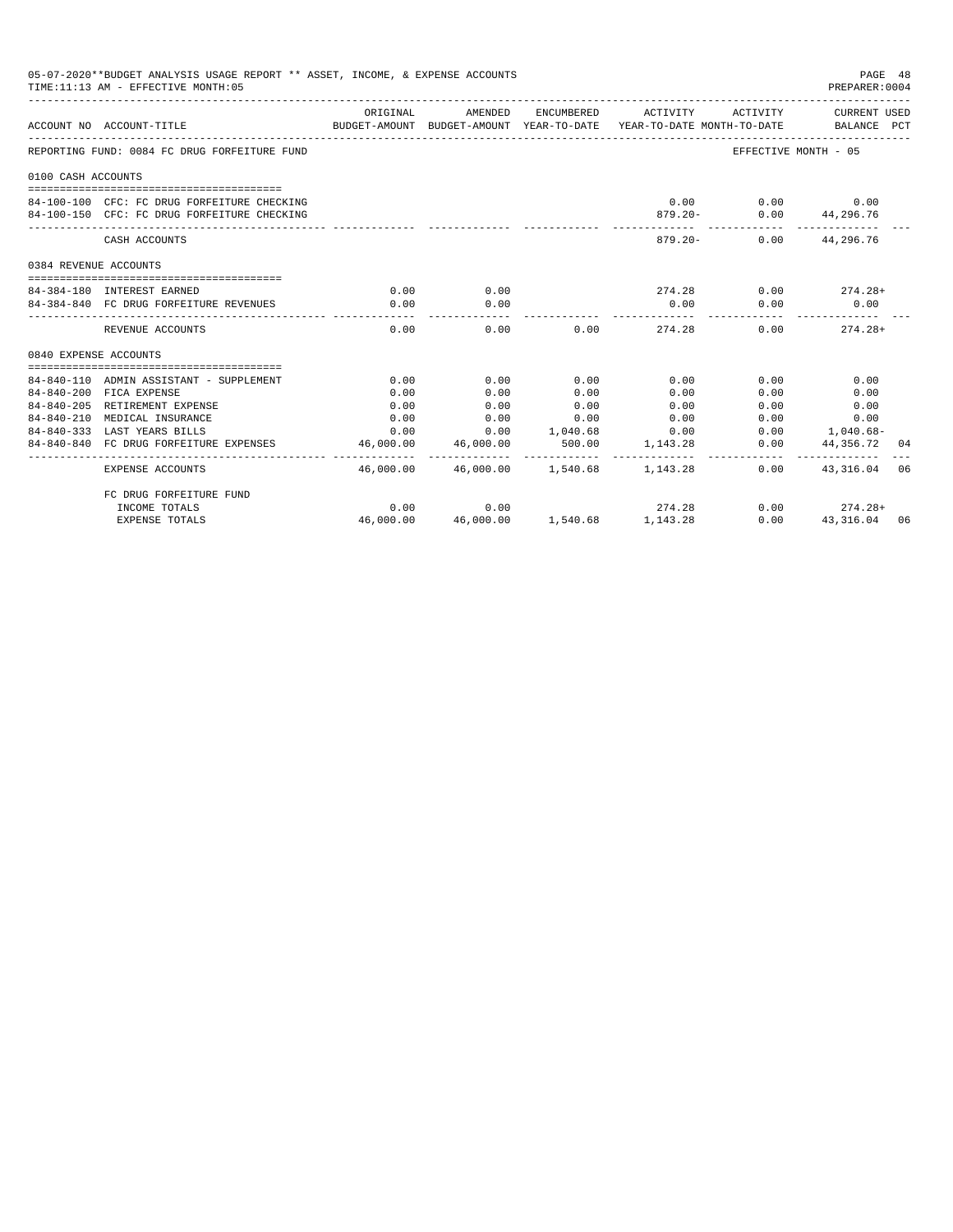| 05-07-2020**BUDGET ANALYSIS USAGE REPORT ** ASSET, INCOME, & EXPENSE ACCOUNTS<br>TIME: 11:13 AM - EFFECTIVE MONTH: 05 |                                        |                                                                                             |                          |      |                                           |                             | PAGE 49<br>PREPARER: 0004 |    |
|-----------------------------------------------------------------------------------------------------------------------|----------------------------------------|---------------------------------------------------------------------------------------------|--------------------------|------|-------------------------------------------|-----------------------------|---------------------------|----|
|                                                                                                                       | ACCOUNT NO ACCOUNT-TITLE               | ORIGINAL<br>BUDGET-AMOUNT BUDGET-AMOUNT YEAR-TO-DATE YEAR-TO-DATE MONTH-TO-DATE BALANCE PCT | AMENDED                  |      | ENCUMBERED ACTIVITY ACTIVITY CURRENT USED |                             |                           |    |
|                                                                                                                       | REPORTING FUND: 0088 AIRPORT FUND      |                                                                                             |                          |      |                                           | EFFECTIVE MONTH - 05        |                           |    |
| 0100 CASH ACCOUNTS                                                                                                    |                                        |                                                                                             |                          |      |                                           |                             |                           |    |
|                                                                                                                       | 88-100-100 CFC - AIRPORT FUND          |                                                                                             |                          |      |                                           | 2,936.42 0.00 23,542.00     |                           |    |
|                                                                                                                       | CASH ACCOUNTS                          |                                                                                             |                          |      |                                           | 2,936.42 0.00 23,542.00     |                           |    |
| 0380 REVENUE ACCOUNTS                                                                                                 |                                        |                                                                                             |                          |      |                                           |                             |                           |    |
|                                                                                                                       | 88-380-180 INTEREST EARNED             |                                                                                             | $0.00$ 0.00              |      |                                           | $0.00$ $0.00$ $0.00$ $0.00$ |                           |    |
|                                                                                                                       | 88-380-810 AIRPORT REVENUES            |                                                                                             | 4,780.00 4,780.00        |      | 4,655.00                                  |                             | $0.00$ 125.00 97          |    |
|                                                                                                                       | REVENUE ACCOUNTS                       |                                                                                             | ______________           |      | $4,780.00$ $4,780.00$ $0.00$ $4,655.00$   |                             | $0.00$ 125.00             | 97 |
| 0800 EXPENSE ACCOUNTS                                                                                                 |                                        |                                                                                             |                          |      |                                           |                             |                           |    |
|                                                                                                                       | 88-800-120 PART TIME SALARY            | 0.00                                                                                        | 0.00                     | 0.00 | 0.00                                      | 0.00                        | 0.00                      |    |
|                                                                                                                       | 88-800-200 FICA - EMPLOYER MATCH       | 0.00                                                                                        | 0.00                     | 0.00 | 0.00                                      | 0.00                        | 0.00                      |    |
|                                                                                                                       | 88-800-205 RETIREMENT - EMPLOYER MATCH | 0.00                                                                                        | 0.00                     | 0.00 | 0.00                                      |                             | $0.00$ 0.00               |    |
|                                                                                                                       | 88-800-810 AIRPORT EXPENSES            |                                                                                             | 3,000.00 3,000.00 200.00 |      | 1,718.58                                  |                             | $0.00$ 1,081.42 64        |    |
|                                                                                                                       | EXPENSE ACCOUNTS                       |                                                                                             | 3,000.00 3,000.00        |      | 200.00 1.718.58                           | 0.00                        | 1,081.42                  | 64 |
|                                                                                                                       | AIRPORT FUND                           |                                                                                             |                          |      |                                           |                             |                           |    |
|                                                                                                                       | INCOME TOTALS                          |                                                                                             |                          |      | $4,780.00$ $4,780.00$ $4,655.00$          |                             | $0.00$ 125.00             | 97 |
|                                                                                                                       | <b>EXPENSE TOTALS</b>                  | 3.000.00                                                                                    | 3,000.00                 |      | 200.00 1,718.58                           | 0.00                        | 1,081.42                  | 64 |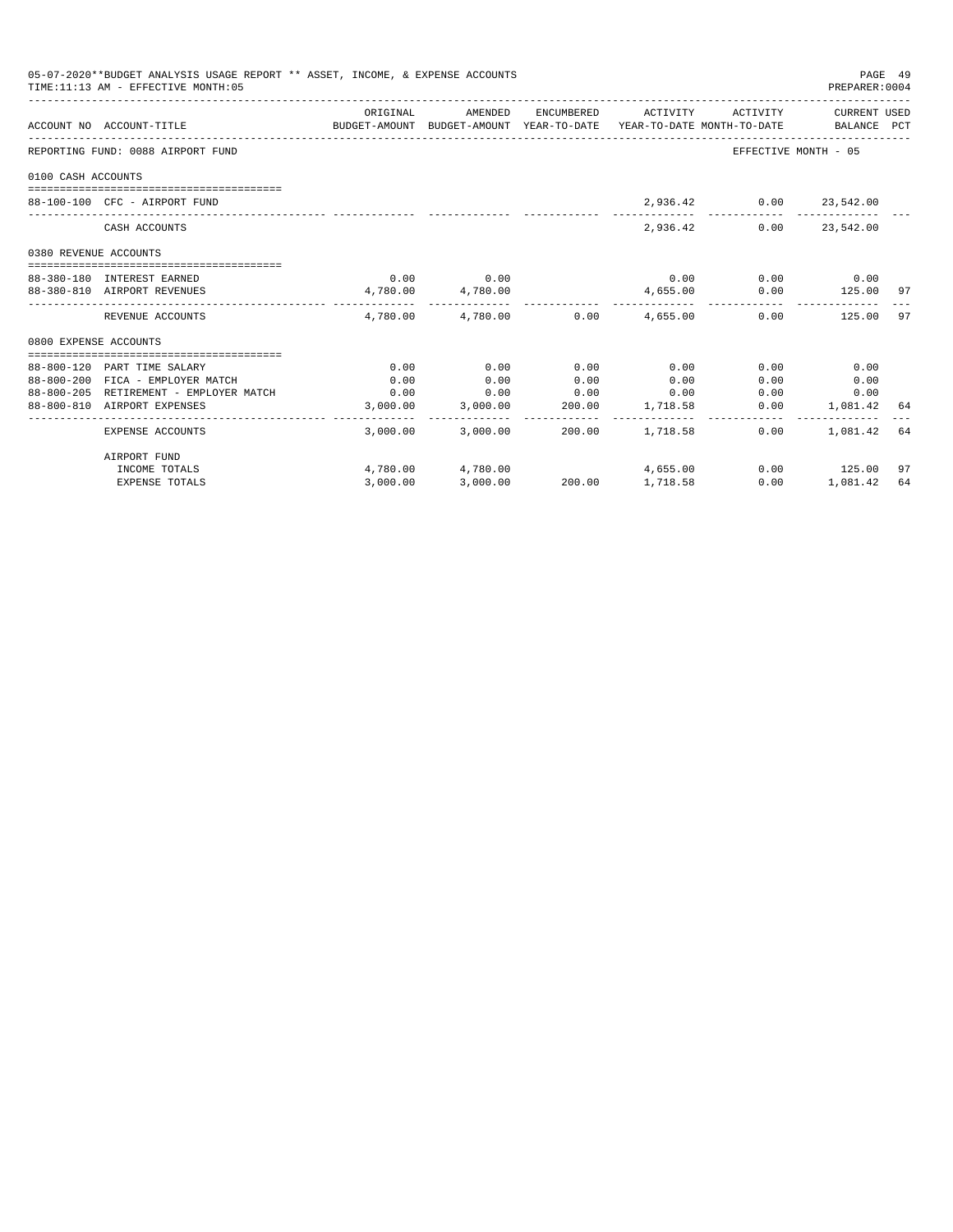| 05-07-2020**BUDGET ANALYSIS USAGE REPORT ** ASSET, INCOME, & EXPENSE ACCOUNTS<br>PAGE 50<br>TIME: 11:13 AM - EFFECTIVE MONTH: 05<br>PREPARER: 0004 |                                                                                                             |               |                             |      |                     |                                                     |                                                     |    |
|----------------------------------------------------------------------------------------------------------------------------------------------------|-------------------------------------------------------------------------------------------------------------|---------------|-----------------------------|------|---------------------|-----------------------------------------------------|-----------------------------------------------------|----|
|                                                                                                                                                    | ACCOUNT NO ACCOUNT-TITLE<br>BUDGET-AMOUNT BUDGET-AMOUNT YEAR-TO-DATE YEAR-TO-DATE MONTH-TO-DATE BALANCE PCT | ORIGINAL      | AMENDED                     |      | ENCUMBERED ACTIVITY |                                                     | ACTIVITY CURRENT USED                               |    |
|                                                                                                                                                    | REPORTING FUND: 0092 PRE-TRIAL DIVERSION PROGRAM                                                            |               |                             |      |                     |                                                     | EFFECTIVE MONTH - 05                                |    |
| 0100 CASH ACCOUNTS                                                                                                                                 |                                                                                                             |               |                             |      |                     |                                                     |                                                     |    |
|                                                                                                                                                    | 92-100-100 PRE-TRIAL CHECKING<br>92-100-222 PRE-TRIAL CHECKING                                              |               |                             |      |                     | $0.00$ $0.00$ $0.00$<br>6,257.20   0.00   30,994.51 |                                                     |    |
|                                                                                                                                                    | CASH ACCOUNTS                                                                                               |               |                             |      |                     | 6,257.20 0.00 30,994.51                             |                                                     |    |
| 0399 REVENUE ACCOUNTS                                                                                                                              |                                                                                                             |               |                             |      |                     |                                                     |                                                     |    |
|                                                                                                                                                    | 92-399-180 INTEREST EARNED<br>92-399-920 PRE-TRIAL FEES                                                     | $3.00$ $3.00$ | 12,500.00 12,500.00         |      | 6.080.00            |                                                     | $180.69$ $0.00$ $177.69 + 23$<br>$0.00$ 6,420.00 49 |    |
|                                                                                                                                                    | REVENUE ACCOUNTS                                                                                            | . <i>.</i> .  | . <u>.</u>                  |      | -----------         | $12,503.00$ $12,503.00$ $0.00$ $6,260.69$ $0.00$    | 6, 242. 31 50                                       |    |
| 0929 EXPENSE ACCOUNT                                                                                                                               |                                                                                                             |               |                             |      |                     |                                                     |                                                     |    |
|                                                                                                                                                    | 92-929-929 PRE-TRIAL EXPENSE                                                                                | 0.00          | 0.00                        | 0.00 |                     | $0.00$ 0.00                                         | 0.00                                                |    |
|                                                                                                                                                    | EXPENSE ACCOUNT                                                                                             | 0.00          | 0.00                        | 0.00 | 0.00                | 0.00                                                | 0.00                                                |    |
|                                                                                                                                                    | PRE-TRIAL DIVERSION PROGRAM                                                                                 |               |                             |      |                     |                                                     |                                                     |    |
|                                                                                                                                                    | INCOME TOTALS<br><b>EXPENSE TOTALS</b>                                                                      | 0.00          | 12,503.00 12,503.00<br>0.00 | 0.00 | 6, 260.69<br>0.00   | 0.00<br>0.00                                        | 6,242.31<br>0.00                                    | 50 |